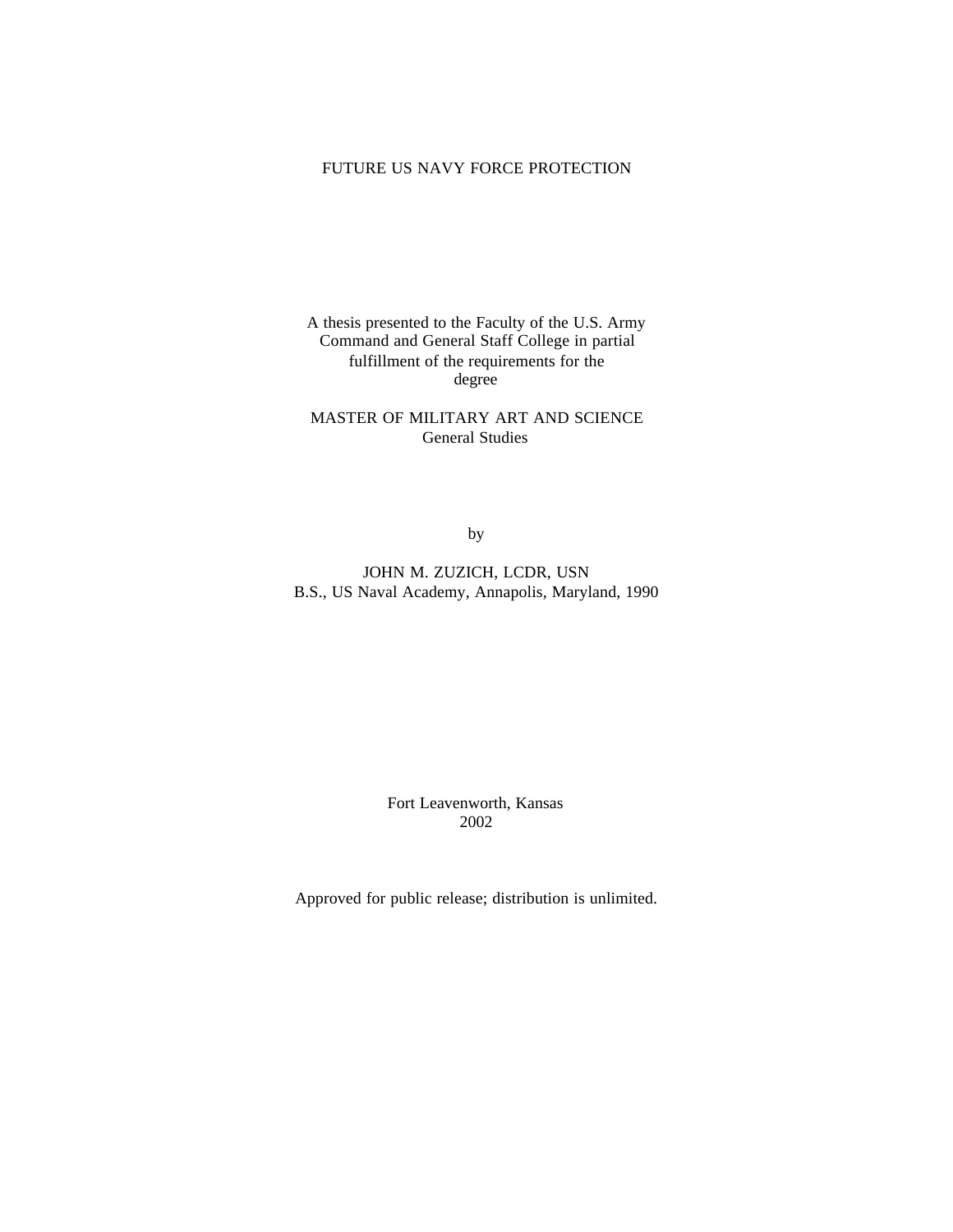# REPORT DOCUMENTATION PAGE

Form Approved OMB No.<br>0704-0188

| Public reporting burder for this collection of information is estibated to average 1 hour per response, including the time for reviewing instructions, searching existing data sources, gathering and maintaining the data nee<br>and reviewing this collection of information. Send comments regarding this burden estimate or any other aspect of this collection of information, including suggestions for reducing this burder to Department of Defense, Was<br>Headquarters Services, Directorate for Information Operations and Reports (0704-0188), 1215 Jefferson Davis Highway, Suite 1204, Arlington, VA 22202-4302. Respondents should be aware that notwithstanding any other provisio<br>law, no person shall be subject to any penalty for failing to comply with a collection of information if it does not display a currently valid OMB control number. PLEASE DO NOT RETURN YOUR FORM TO THE ABOVE ADDRESS.                                                                                                                                                                                                                                                                                                                       |                                                                                         |                                                                                                                                                          |                                                                |  |
|-----------------------------------------------------------------------------------------------------------------------------------------------------------------------------------------------------------------------------------------------------------------------------------------------------------------------------------------------------------------------------------------------------------------------------------------------------------------------------------------------------------------------------------------------------------------------------------------------------------------------------------------------------------------------------------------------------------------------------------------------------------------------------------------------------------------------------------------------------------------------------------------------------------------------------------------------------------------------------------------------------------------------------------------------------------------------------------------------------------------------------------------------------------------------------------------------------------------------------------------------------|-----------------------------------------------------------------------------------------|----------------------------------------------------------------------------------------------------------------------------------------------------------|----------------------------------------------------------------|--|
| 1. REPORT DATE (DD-MM-YYYY)<br>31-05-2002                                                                                                                                                                                                                                                                                                                                                                                                                                                                                                                                                                                                                                                                                                                                                                                                                                                                                                                                                                                                                                                                                                                                                                                                           | 2. REPORT TYPE<br>master's thesis                                                       |                                                                                                                                                          | 3. DATES COVERED (FROM - TO)<br>06-08-2001 to 31-05-2002       |  |
| <b>4. TITLE AND SUBTITLE</b>                                                                                                                                                                                                                                                                                                                                                                                                                                                                                                                                                                                                                                                                                                                                                                                                                                                                                                                                                                                                                                                                                                                                                                                                                        |                                                                                         | <b>5a. CONTRACT NUMBER</b>                                                                                                                               |                                                                |  |
| FUTURE US NAVY FORCE PROTECTION                                                                                                                                                                                                                                                                                                                                                                                                                                                                                                                                                                                                                                                                                                                                                                                                                                                                                                                                                                                                                                                                                                                                                                                                                     |                                                                                         |                                                                                                                                                          | <b>5b. GRANT NUMBER</b>                                        |  |
| Unclassified                                                                                                                                                                                                                                                                                                                                                                                                                                                                                                                                                                                                                                                                                                                                                                                                                                                                                                                                                                                                                                                                                                                                                                                                                                        |                                                                                         |                                                                                                                                                          | <b>5c. PROGRAM ELEMENT NUMBER</b>                              |  |
| 6. AUTHOR(S)                                                                                                                                                                                                                                                                                                                                                                                                                                                                                                                                                                                                                                                                                                                                                                                                                                                                                                                                                                                                                                                                                                                                                                                                                                        |                                                                                         | 5d. PROJECT NUMBER                                                                                                                                       |                                                                |  |
| Zuzich, John M;                                                                                                                                                                                                                                                                                                                                                                                                                                                                                                                                                                                                                                                                                                                                                                                                                                                                                                                                                                                                                                                                                                                                                                                                                                     |                                                                                         |                                                                                                                                                          | <b>5e. TASK NUMBER</b>                                         |  |
|                                                                                                                                                                                                                                                                                                                                                                                                                                                                                                                                                                                                                                                                                                                                                                                                                                                                                                                                                                                                                                                                                                                                                                                                                                                     |                                                                                         |                                                                                                                                                          | <b>5f. WORK UNIT NUMBER</b>                                    |  |
| 7. PERFORMING ORGANIZATION NAME AND ADDRESS<br>US Army Command and General Staff College<br><b>ATTN: ATZL-SWD-GD</b><br>1 Reynolds Ave<br>Ft. Leavenworth, KS66027-1352                                                                                                                                                                                                                                                                                                                                                                                                                                                                                                                                                                                                                                                                                                                                                                                                                                                                                                                                                                                                                                                                             |                                                                                         | <b>NUMBER</b><br>ATZL-SWD-GD                                                                                                                             | 8. PERFORMING ORGANIZATION REPORT                              |  |
| 9. SPONSORING/MONITORING AGENCY NAME AND ADDRESS                                                                                                                                                                                                                                                                                                                                                                                                                                                                                                                                                                                                                                                                                                                                                                                                                                                                                                                                                                                                                                                                                                                                                                                                    |                                                                                         |                                                                                                                                                          | 10. SPONSOR/MONITOR'S ACRONYM(S)                               |  |
|                                                                                                                                                                                                                                                                                                                                                                                                                                                                                                                                                                                                                                                                                                                                                                                                                                                                                                                                                                                                                                                                                                                                                                                                                                                     |                                                                                         | NUMBER(S)                                                                                                                                                | 11. SPONSOR/MONITOR'S REPORT                                   |  |
| <b>APUBLIC RELEASE</b><br><b>13. SUPPLEMENTARY NOTES</b><br>14. ABSTRACT<br>This study deals with providing force protection for the Navy?s future, minimally manned surface combatants. Following the attack on the<br>USS Cole, force protection became the Navy?s primary warfare concern. In order to add experience and defensive depth, United States Coast<br>Guard Port Security Units augmented Navy ships? force assets in providing Antiterrorism and Force Protection. Concurrently, the Navy set out<br>to build the next family of surface combatants, the DD $(X)$ class. One of the cornerstones of the program, as specified in the operational<br>requirements document (ORD), is that the DD (X) have an ?optimally sized? crew of 95, not to exceed 150. This is nearly a 70 percent<br>reduction from surface combatant crew sizes of today. How can the Navy reasonably expect to provide force protection for minimally manned<br>combatants when it is having trouble doing so today? This study examines the tasks required to provide adequate force protection, the manning<br>required to perform those tasks, and the associated manning costs. The analysis determined that the new DD (X) class will only be able to |                                                                                         |                                                                                                                                                          |                                                                |  |
| perform the force protection tasks if manned near the 150 personnel mark, and even then will require a security augmentation force, such as a<br>Port Security Unit.                                                                                                                                                                                                                                                                                                                                                                                                                                                                                                                                                                                                                                                                                                                                                                                                                                                                                                                                                                                                                                                                                |                                                                                         |                                                                                                                                                          |                                                                |  |
| <b>15. SUBJECT TERMS</b>                                                                                                                                                                                                                                                                                                                                                                                                                                                                                                                                                                                                                                                                                                                                                                                                                                                                                                                                                                                                                                                                                                                                                                                                                            |                                                                                         |                                                                                                                                                          |                                                                |  |
| United States Navy; Force protection; future; USS Cole; United States Coast Guard Port Security Units; antiterrorism; manning; personnel<br>16. SECURITY CLASSIFICATION OF:<br>a. REPORT<br>b. ABSTRACT<br>Unclassified<br>Unclassified<br>Unclassified                                                                                                                                                                                                                                                                                                                                                                                                                                                                                                                                                                                                                                                                                                                                                                                                                                                                                                                                                                                             | <b>17. LIMITATION</b><br>OF ABSTRACT<br> Same as Report<br>(SAR)<br><b>c. THIS PAGE</b> | 18.<br>NUMBER<br>Buker, Kathy<br>JOF PAGES kathy.buker@us.army.mil<br>107<br>International Area Code<br>Area Code Telephone Number<br>913758-3138<br>DSN | 19. NAME OF RESPONSIBLE PERSON<br>19b. TELEPHONE NUMBER        |  |
|                                                                                                                                                                                                                                                                                                                                                                                                                                                                                                                                                                                                                                                                                                                                                                                                                                                                                                                                                                                                                                                                                                                                                                                                                                                     |                                                                                         | 585-3138                                                                                                                                                 |                                                                |  |
|                                                                                                                                                                                                                                                                                                                                                                                                                                                                                                                                                                                                                                                                                                                                                                                                                                                                                                                                                                                                                                                                                                                                                                                                                                                     |                                                                                         |                                                                                                                                                          | Standard Form 298 (Rev. 8-98)<br>Prescribed by ANSI Std Z39.18 |  |
|                                                                                                                                                                                                                                                                                                                                                                                                                                                                                                                                                                                                                                                                                                                                                                                                                                                                                                                                                                                                                                                                                                                                                                                                                                                     |                                                                                         |                                                                                                                                                          |                                                                |  |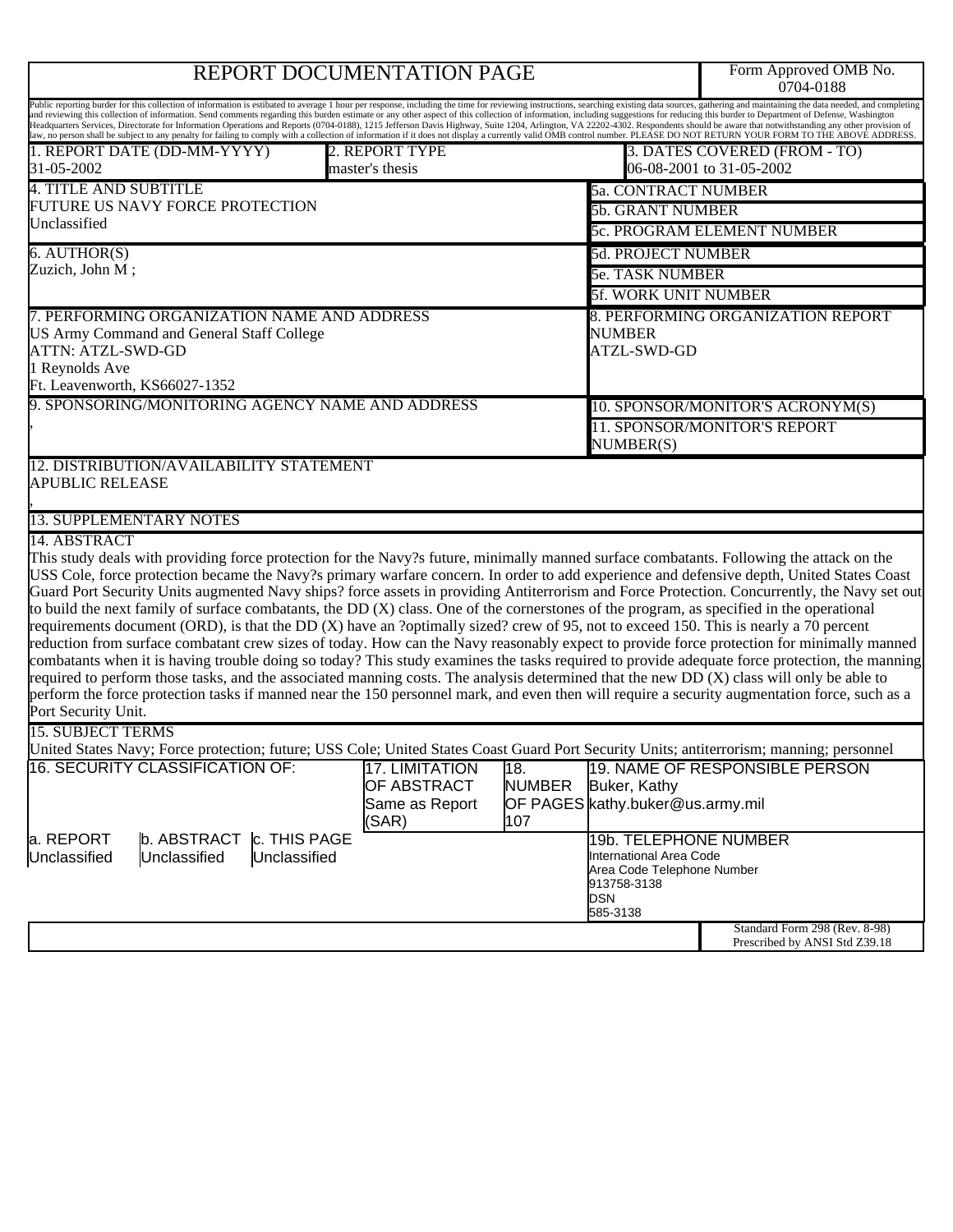### MASTER OF MILITARY ART AND SCIENCE

# THESIS APPROVAL PAGE

Name of Candidate: LCDR John M. Zuzich

Thesis Title: Future US Navy Force Protection

Approved by:

 , Thesis Committee Chairman CDR David W. Christie, M.M.A.S., M.A.

LTC Steven G. Meddaugh, M.S.

 , Member, Consulting Faculty COL Marshall J. Goby, Ph.D.

, Member

Accepted this 31st day of May 2002 by:

 , Director, Graduate Degree Programs Philip J. Brookes, Ph.D.

The opinions and conclusions expressed herein are those of the student author and do not necessarily represent the views of the U.S. Army Command and General Staff College or any other governmental agency. (References to this study should include the foregoing statement.)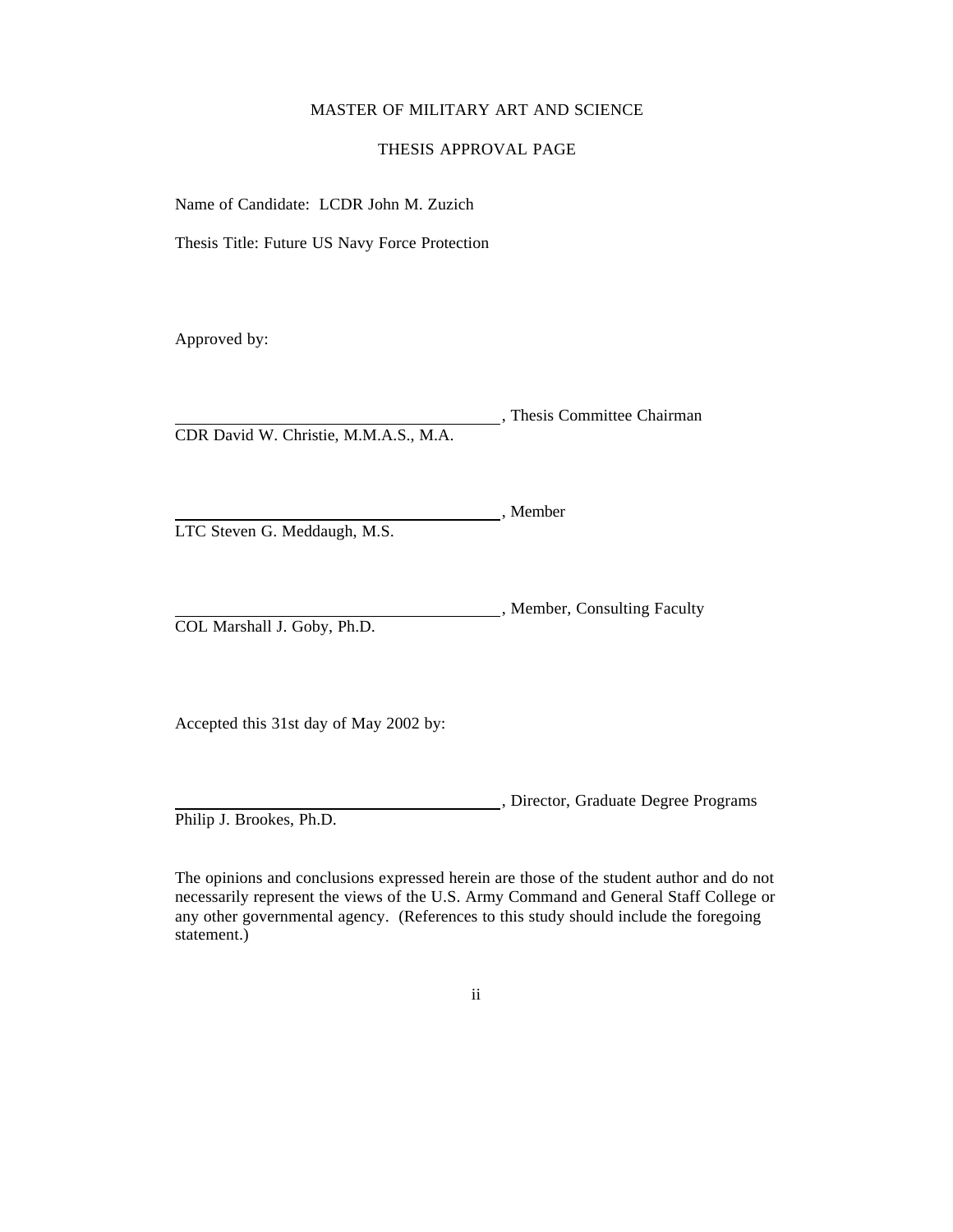## ABSTRACT

### FUTURE US NAVY FORCE PROTECTION, by LCDR John M. Zuzich, 106 pages.

This study deals with providing force protection for the Navy's future, minimally manned surface combatants. Following the attack on the USS *Cole*, force protection became the Navy's primary warfare concern. In order to add experience and defensive depth, United States Coast Guard Port Security Units augmented Navy ships' force assets in providing Antiterrorism and Force Protection. Concurrently, the Navy set out to build the next family of surface combatants, the DD (X) class. One of the cornerstones of the program, as specified in the operational requirements document (ORD), is that the DD (X) have an "optimally sized" crew of 95, not to exceed 150. This is nearly a 70 percent reduction from surface combatant crew sizes of today. How can the Navy reasonably expect to provide force protection for minimally manned combatants when it is having trouble doing so today? This study examines the tasks required to provide adequate force protection, the manning required to perform those tasks, and the associated manning costs. The analysis determined that the new DD (X) class will only be able to perform the force protection tasks if manned near the 150 personnel mark, and even then will require a security augmentation force, such as a Port Security Unit.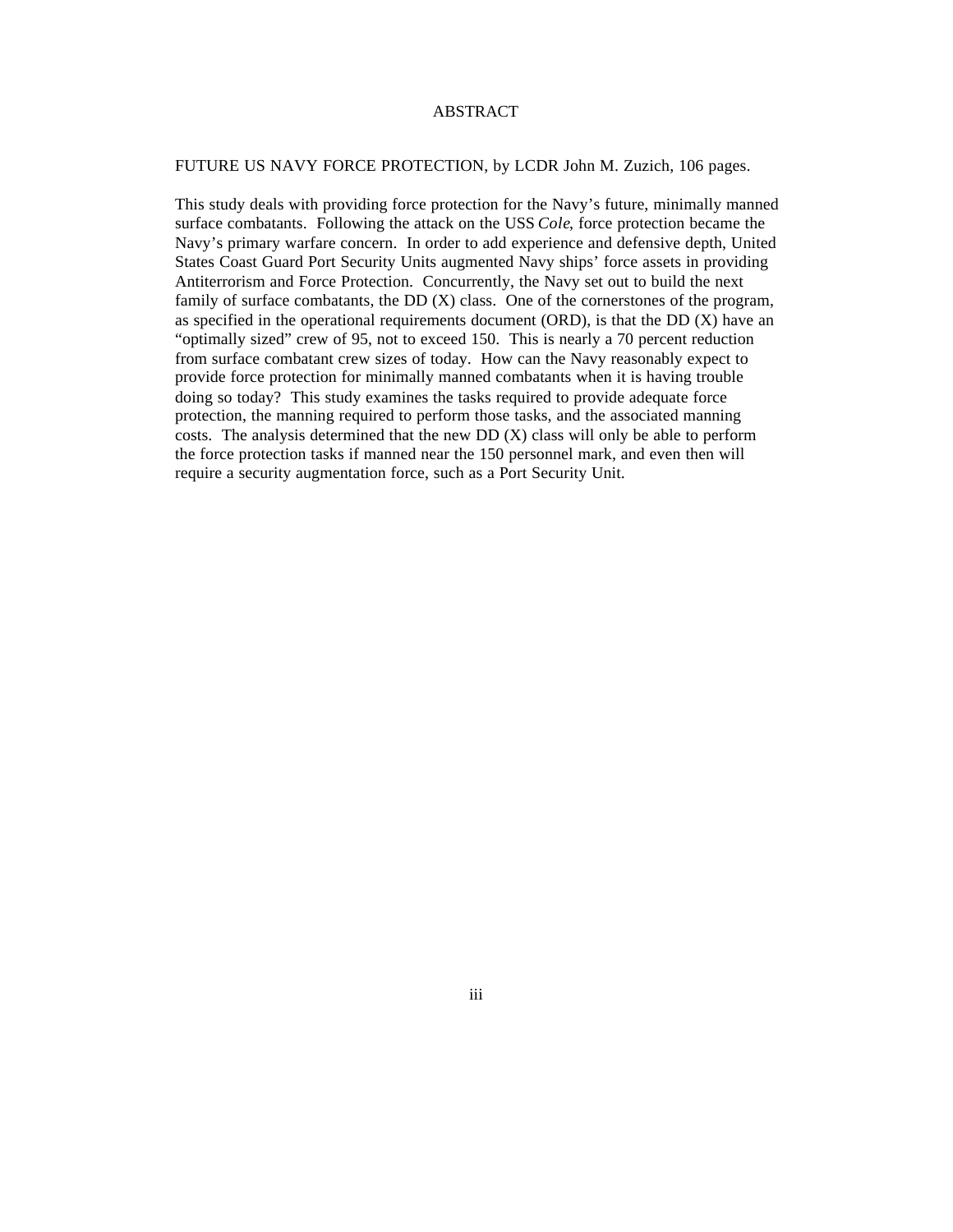# ACKNOWLEDGMENTS

First I would like to express my gratitude to the committee that helped me complete this project. They kept me on track.

I would also like to express my deepest appreciation to my shipmates, from both sea services, who provided a wealth of force protection knowledge and experience. Lieutenant (junior grade) Cheryl Honeycutt, Lieutenant Commander Lee Hanford and Lieutenant Commander Rob Grassino taught me a great deal about the amazing job the United States Coast Guard performs. LTjg Rob Abbott provided great insight to how the Navy performs force protection. My old friends and shipmates from *Yorktown*, LTjg Kipp Bouldin and ENS (finally) Mark Taylor, were quick to supply any information or references I needed. Finally, I would like to thank CAPT R. Lippert (OPNAV N34A) and LT Jeffery Parsons for providing technical review and classification determination.

Finally, to my family. I apologize for the stress I created and shared over this paper. It's time to go back to sea.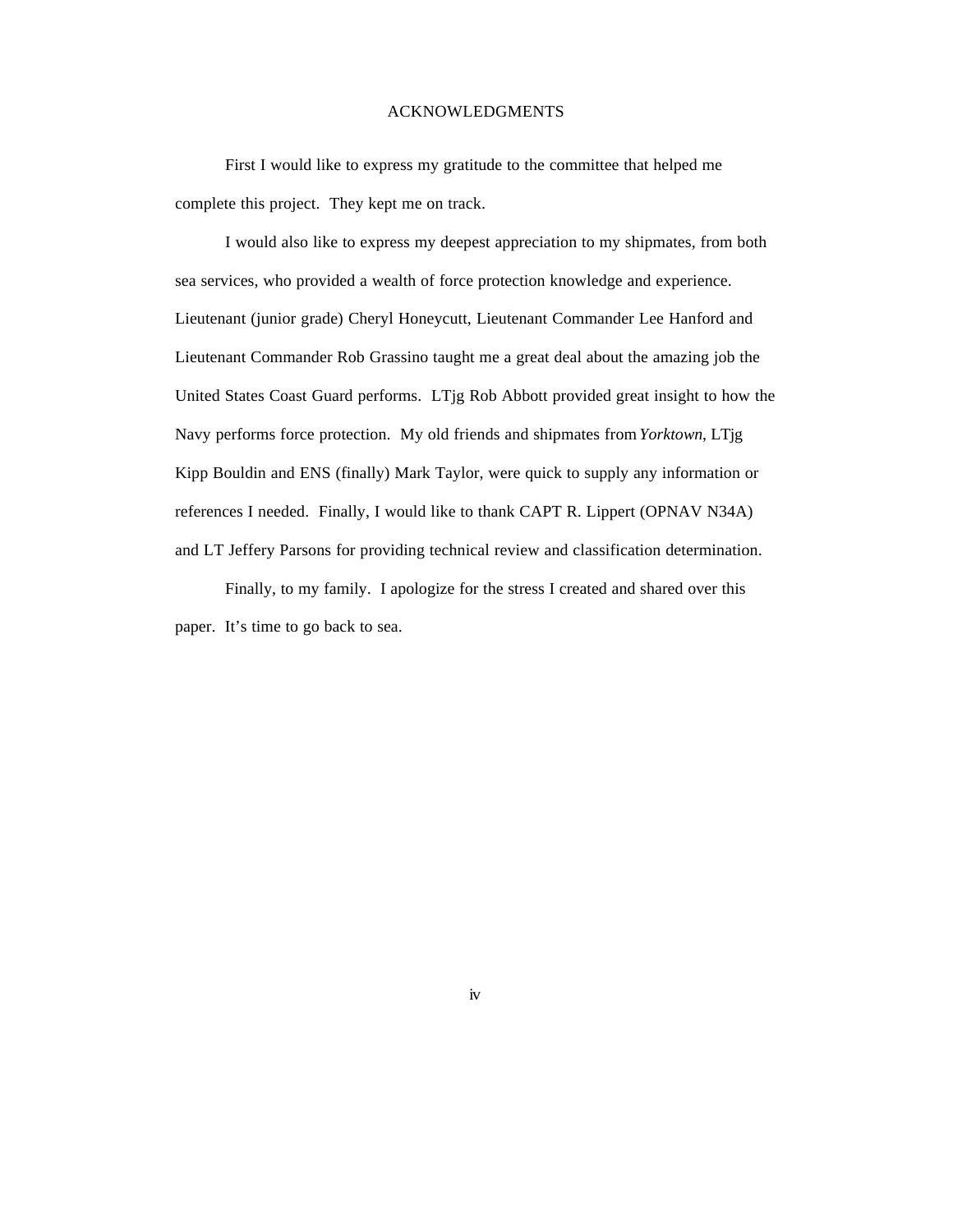# TABLE OF CONTENTS

|                                               | Page         |
|-----------------------------------------------|--------------|
|                                               | ii           |
|                                               | iii          |
|                                               | iv           |
|                                               | vi           |
|                                               | vii          |
|                                               | vii          |
| <b>CHAPTER</b>                                |              |
|                                               | $\mathbf{1}$ |
|                                               | 13           |
|                                               | 29           |
|                                               | 35           |
|                                               | 59           |
| <b>APPENDIX</b>                               |              |
|                                               | 65           |
|                                               | 71           |
|                                               | 745          |
|                                               | 90           |
|                                               | 93           |
|                                               | 98           |
| CERTIFICATION FOR MMAS DISTRIBUTION STATEMENT | 99           |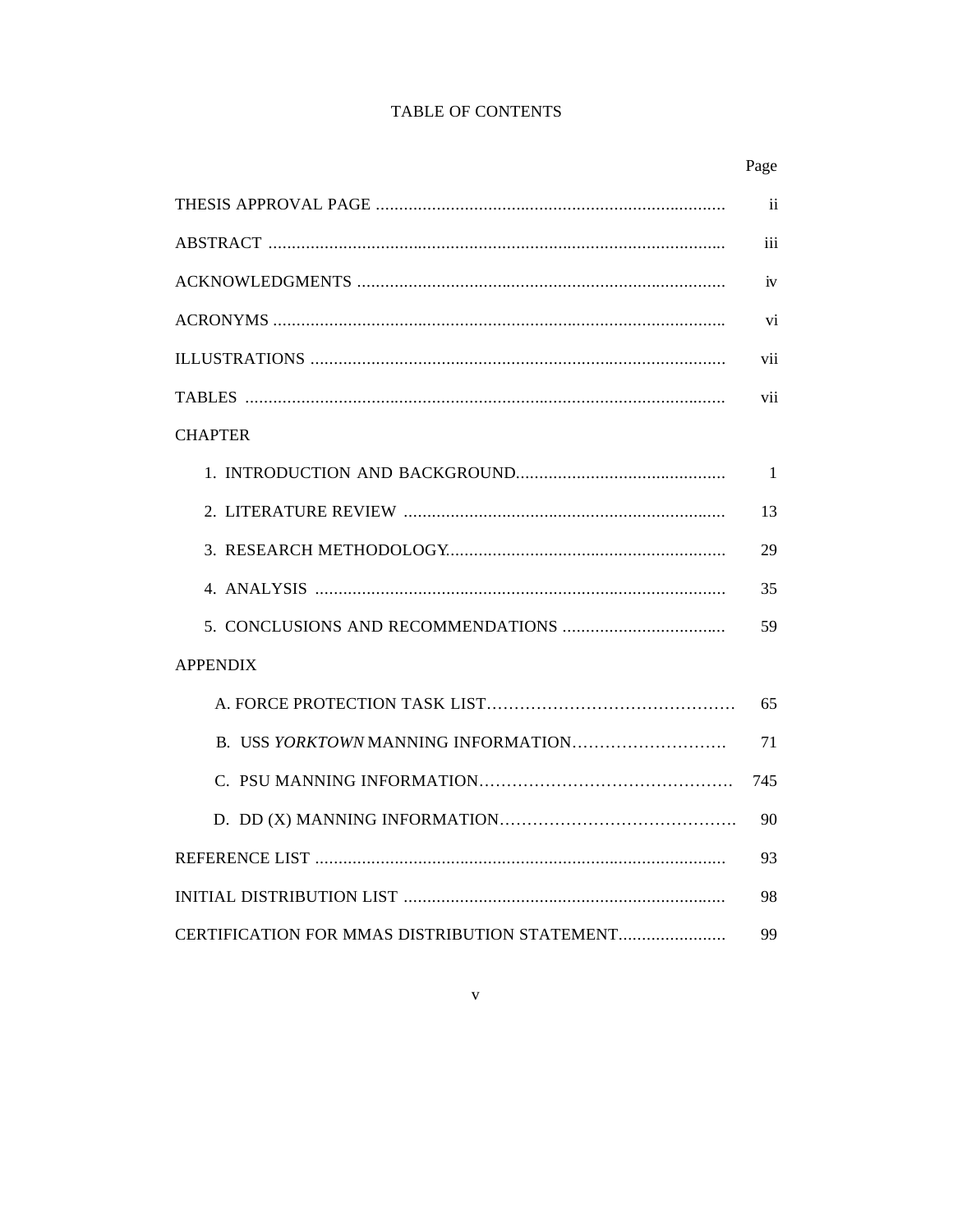# ACRONYMS

| AT/FP            | Antiterrorism/Force Protection           |  |
|------------------|------------------------------------------|--|
| <b>CDO</b>       | <b>Command Duty Officer</b>              |  |
| CO               | Commanding Officer                       |  |
| <b>COMET</b>     | <b>Cost of Manpower Estimation Tool</b>  |  |
| DoD              | Department of Defense                    |  |
| <b>FPO</b>       | Force Protection Officer                 |  |
| <b>IBU</b>       | <b>Inshore Boat Units</b>                |  |
| <b>OJT</b>       | On the Job Training                      |  |
| <b>ORD</b>       | <b>Operational Requirements Document</b> |  |
| <b>PSU</b>       | Post Security Units                      |  |
| <b>ROE</b>       | Rules of Engagement                      |  |
| SMD              | Ship's Manning Document                  |  |
| <b>SSDF</b>      | Ship's Self Defense Force                |  |
| <b>THREATCON</b> | <b>Threat Condition</b>                  |  |
| <b>TPSB</b>      | <b>Transportable Port Security Boat</b>  |  |
| <b>TTP</b>       | Tactics, Techniques, and Procedures      |  |
| X <sub>O</sub>   | <b>Executive Officer</b>                 |  |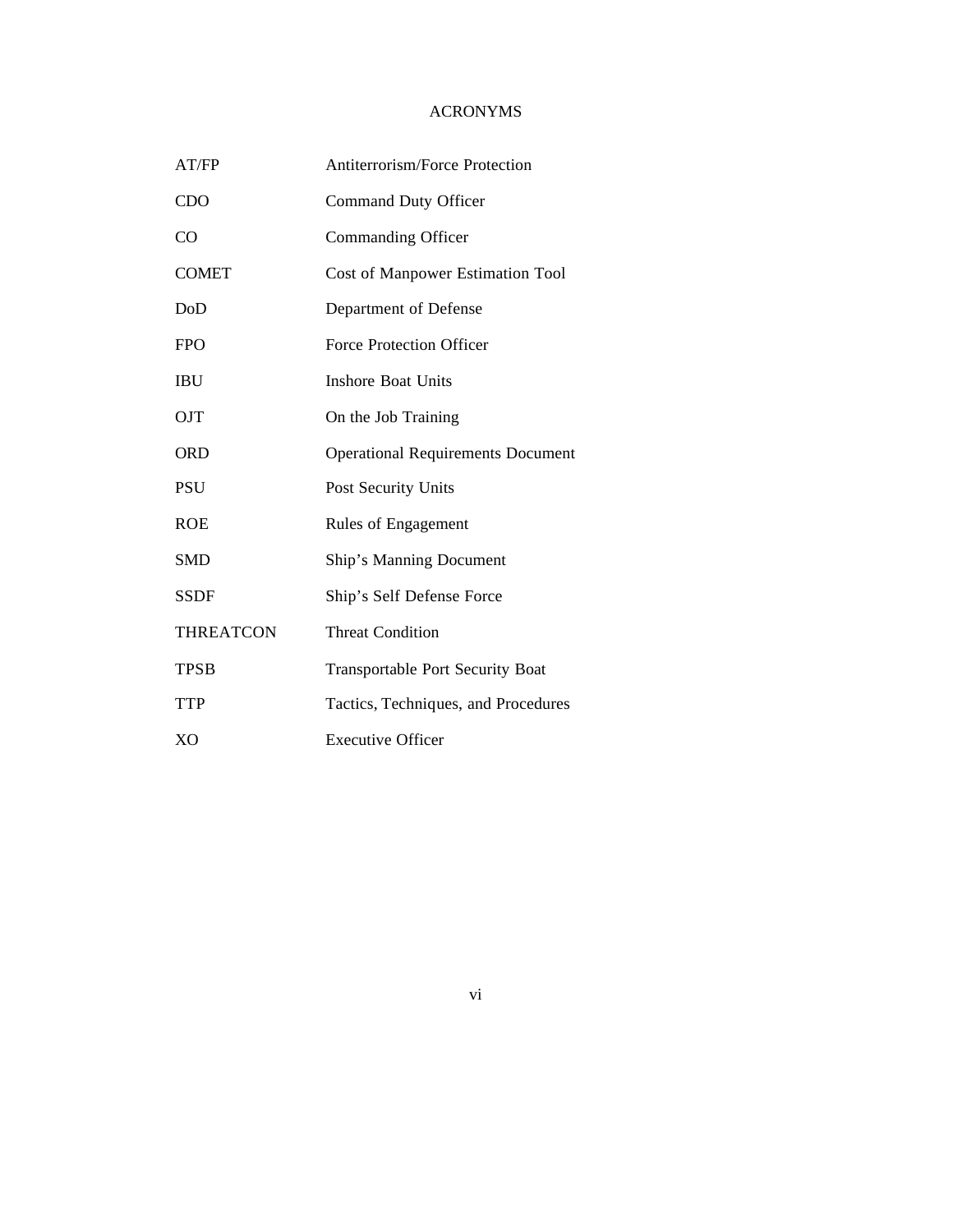# ILLUSTRATIONS

| Figure | Page |
|--------|------|
|        | 19   |
|        | 20   |

# TABLES

| Table                                                              | Page |
|--------------------------------------------------------------------|------|
|                                                                    | 15   |
|                                                                    | 21   |
|                                                                    | 34   |
|                                                                    | 47   |
| 5. Comparison of Coast Guard and Navy Force Protection Schools     | 51   |
| 6. Summary of the Various Unit Manning Levels, Costs, and Training | 56   |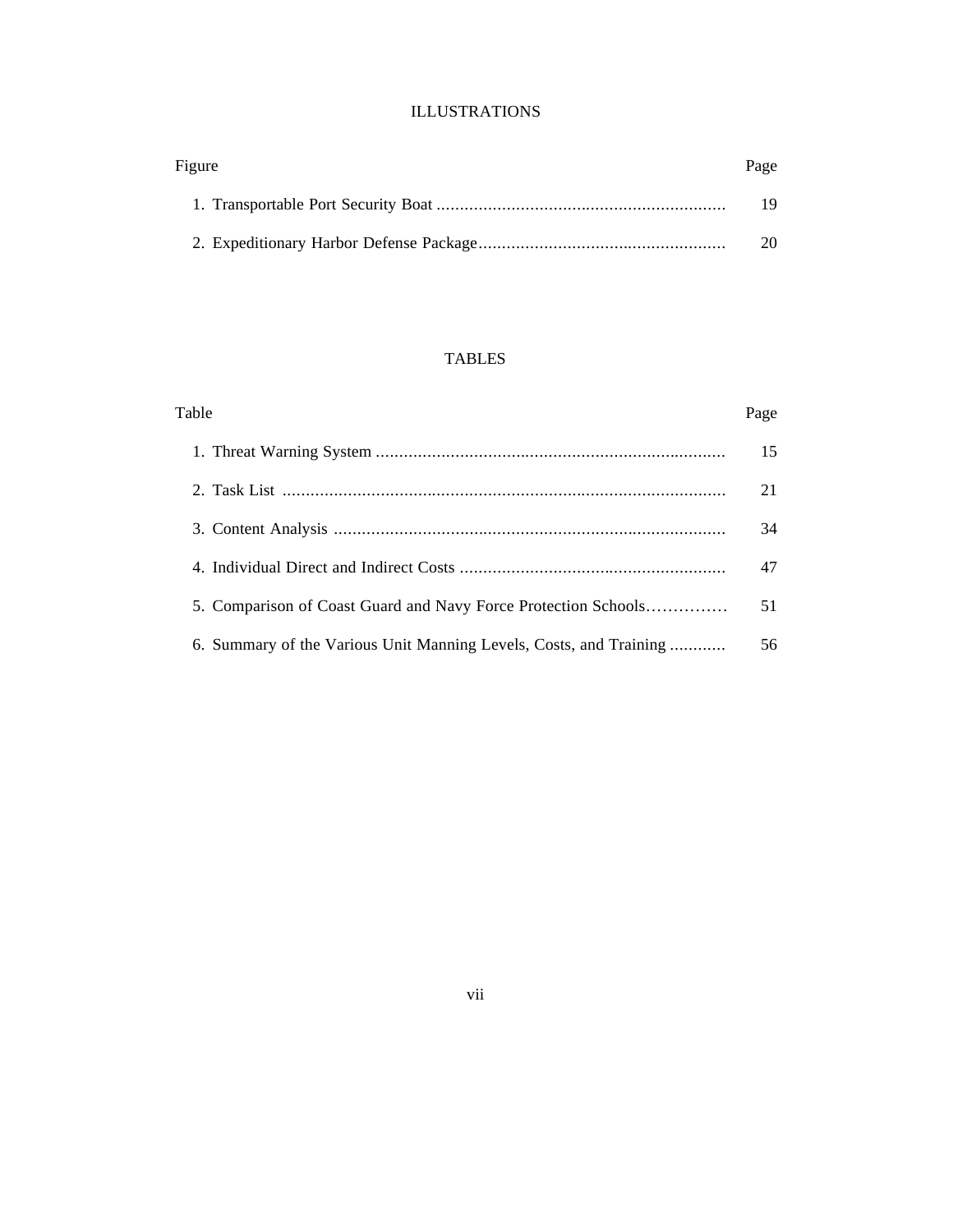#### CHAPTER 1

# INTRODUCTION AND BACKGROUND

It is our task to make sure that we deploy forces always that are credible and ready to go in harm's way. Well, let's talk about the world today. Here's a thumbnail sketch: It's still unpredictable. It's rapidly changing. It's dangerous and it can be deadly. Note the USS COLE.

Admiral Vern Clark

### Introduction

The tragic events of 11 September 2001 were a somber reminder of just how true Admiral Clark's words still are. Yet the US is a maritime nation, bounded by the ocean. As part of its national security strategy, the United States continues to engage the rest of the world. Key to this engagement is the ability to show presence. The Navy is perhaps the military branch best suited for a presence role, commanding the seas which provide transportation for 90 percent of all international trade and which border 222 of the world's 265 countries (Lautenbacher 2001, 1). As seen in Afghanistan, the Navy also provides the potential capability and flexibility to act unilaterally, if necessary, needing only the international seas for operating space. To continue serving the nation's interests, the Navy must continue providing a strong forward presence.

This forward presence may require operations in unfriendly waters. To continue these operations, the Navy must also always be prepared to defend against conventional and unconventional attacks. Following the terrorist attack on the USS *Cole*, force protection has become a top priority of the Navy's leadership. A great deal of time and money has been allocated to increasing the security of naval bases, while both Coast Guard and Naval Reserve units have been activated to provide improved port security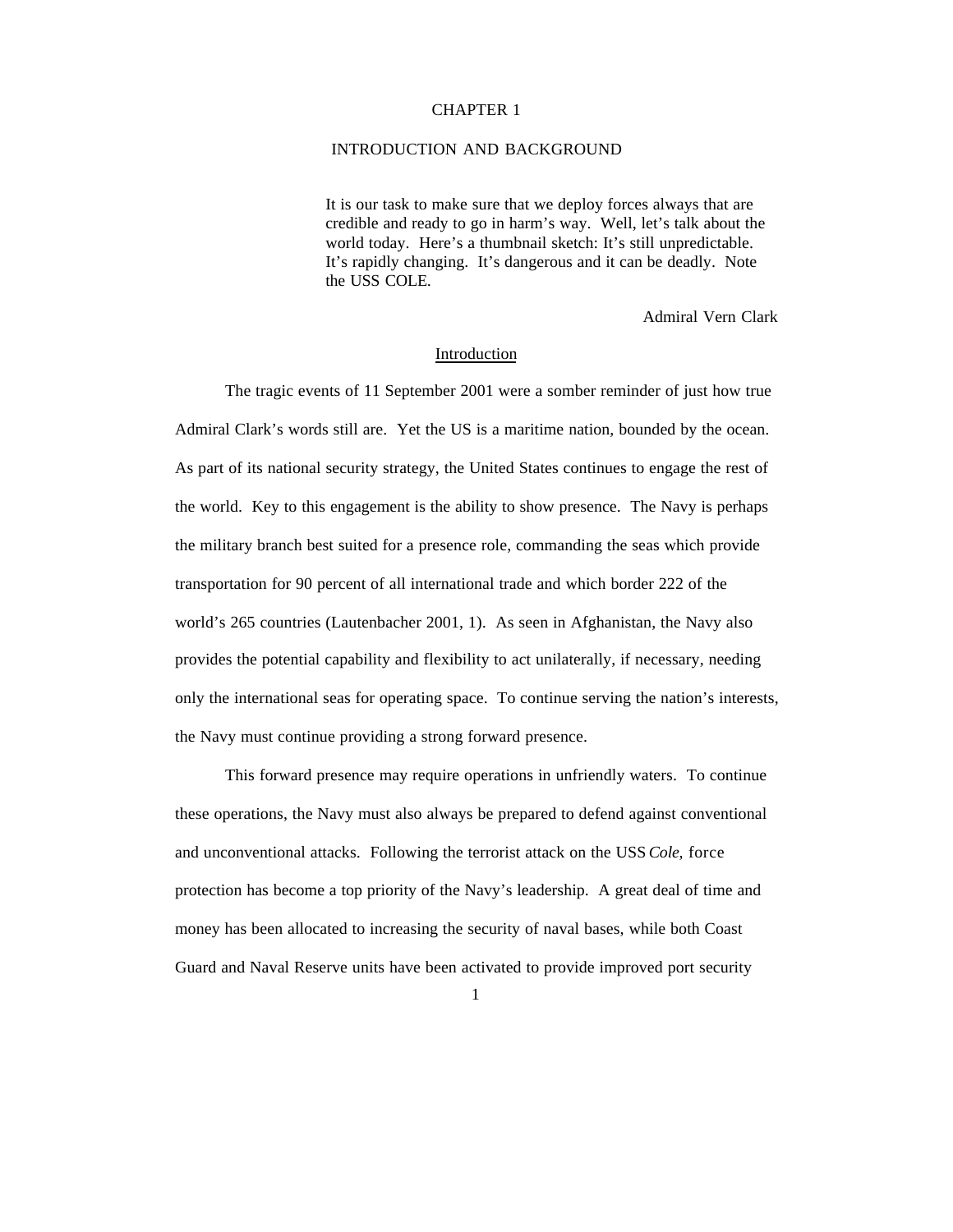overseas for deployed vessels. The Surface Warfare Development Group has developed several force protection tactical memorandums, attempting to standardize ships' employment of their ship's self-defense forces (SSDFs). However, many ships' commanding officers (COs) have complained that it is difficult, if not impossible, to comply with these increased watchstanding requirements while the ship is inport and the crew should be recovering from arduous underway periods. These problems are occurring with ships that have as many as 350 sailors. Concurrently, the Navy is attempting to create a new class of destroyers, the  $DD(X)$  class, which may be manned with as few as ninety-five sailors. Can these ships be reasonably expected to station a viable SSDF if fully manned ships today cannot?

To examine this problem, the primary research question is: How will the Navy provide credible force protection for future, minimally manned surface combatants? To evaluate this question, three key areas must be fully examined. First, the threat must be addressed. What is the nature and extent of the current and future terrorist threat to the maritime service? Next, the force protection requirements and added technology designs of the next class of surface combatants must be reviewed. How will this "minimally manned" ship be manned, and what technologies will be used to "augment" those sailors in a force protection role? Finally, Navy force protection must be examined. How does the Navy currently perform the force protection task? What shore commands does the Navy use to supplement ship forces? How are surface combatants of today and tomorrow organized to perform force protection? How will new manning requirements of the DD (X) class drive changes in force protection procedures? By answering these questions, a possible solution for future force protection will be presented.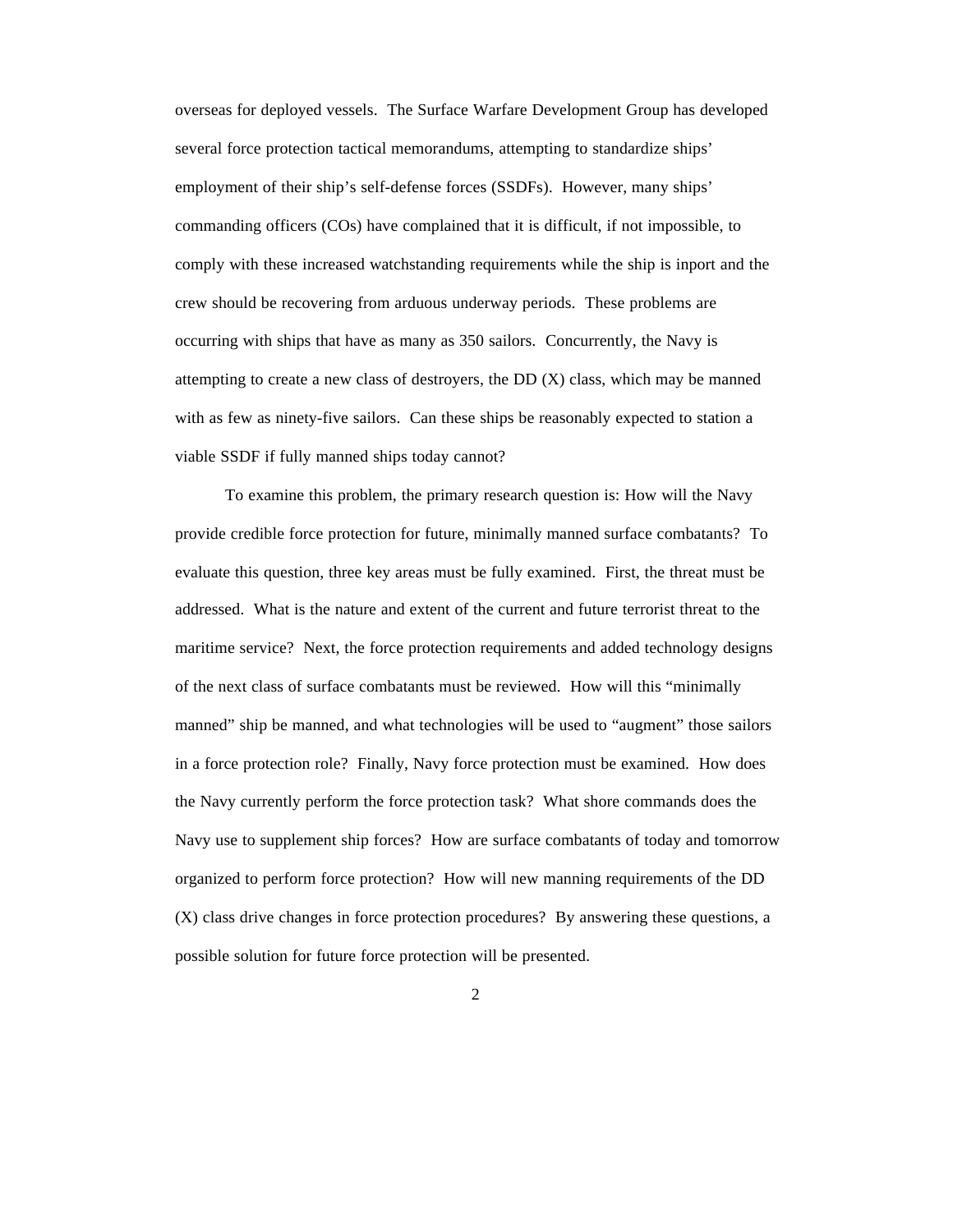### Definitions

Prior to discussing the future Navy force protection structure, it is important to define some of the key concepts.

Force Protection. For the purpose of this thesis, force protection will broadly encompass any action that is taken by the Department of Defense (DoD) or other governmental agency to detect or deter terrorist activity against a DoD asset.

Minimal Manning. May also be referred to as optimal manning. Decreasing Navy vessel crew size by moving shipboard administrative duties ashore, replacing shipboard efforts with labor saving technology and altering traditional watchstanding duties (Brown et al. 2000,18).

Naval Tactical Doctrine. The Surface Warfare Development Group is the surface Navy's voice in developing tactics, techniques, and procedures (TTPs) for any warfare area. It takes a fleet commander's guidance and fleet input to generate these TTPs and to distribute them in the form of a tactical memorandum. These tactical memorandums are considered interim tactical guidance. These tactics are then used and evaluated by deploying units. Once the tactics are finalized, the fleet commanders submit them to the Naval Doctrine Command for release as a naval warfare publication, the Navy's tactical doctrine.

Operational Requirements Document (ORD). A formatted statement listing key operational parameters for proposed systems.

Port Security Unit (PSU). In this discussion, port security unit refers to a deployed, shore-based unit, which supplements a deployed naval asset. These PSUs may be naval coastal warfare inshore boat units (IBUs), Coast Guard PSUs, or Marine Corps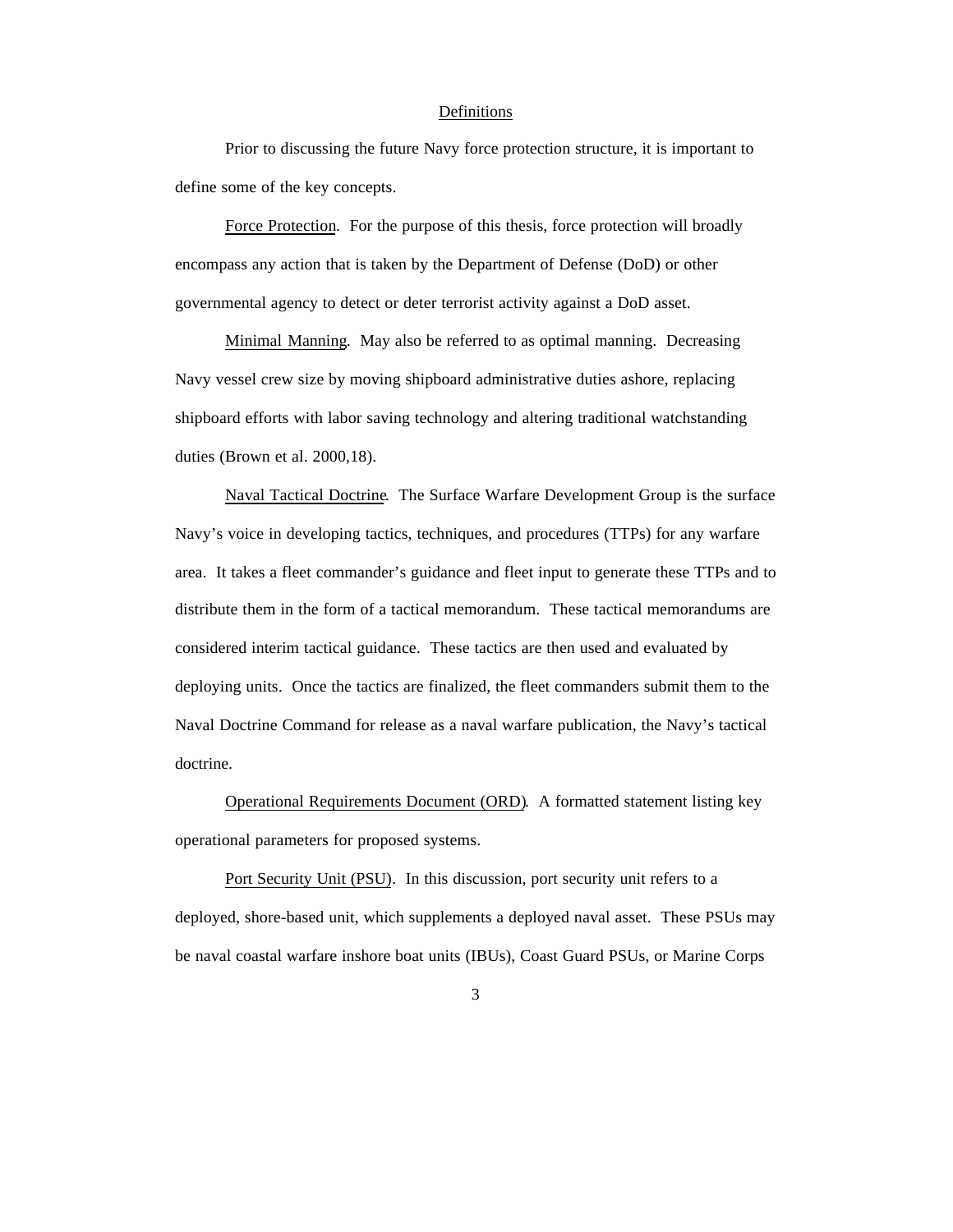FAST (Fleet Antiterrorism Support Teams) units. PSUs augment the SSDF teams for deployed protection. FAST units are teams from the Marine Corps FAST company, an elite group of 321 men trained to assist local security forces, as directed by the Chief of Naval Operations, when threat conditions are elevated (Marines On-line 2001, 1). These must be differentiated from SSDF teams comprised solely from ship's force personnel.

Ship's Self-Defense Force (SSDF). Armed sailors of a ship's company who provide the capability to augment onduty watch standers to provide a vessel security from sabotage, damage or compromise (Dept. of Navy 2000).

Smartship. An initiative which placed automated systems and sensors onboard AEGIS class guided missile cruisers in an attempt to reduce the number of personnel assigned.

Surface Fleet. Discussions of surface combatants broadly refer to cruiser, destroyer, frigate or smaller class surface ships. Generally, aircraft carriers and large deck amphibious ships are already augmented with a Marine Corps detachment to supplement the ship's force in providing force protection. Therefore, this paper will deal address requirements for carriers or amphibious ships.

Training Cycle. The Inter-Deployment Training Cycle is the deployment preparation process for surface combatants, made up of several milestones. The first milestone, the commander's assessment of readiness and training, is actually completed during the middle of a current deployment, planning for the next upcoming deployment cycle. During the Commander's Assessment of Readiness and Training, the ship reviews its formal schoolhouse training requirements and submits a plan to its immediate superior for completing those requirements. Approximately six to eight months before deploying,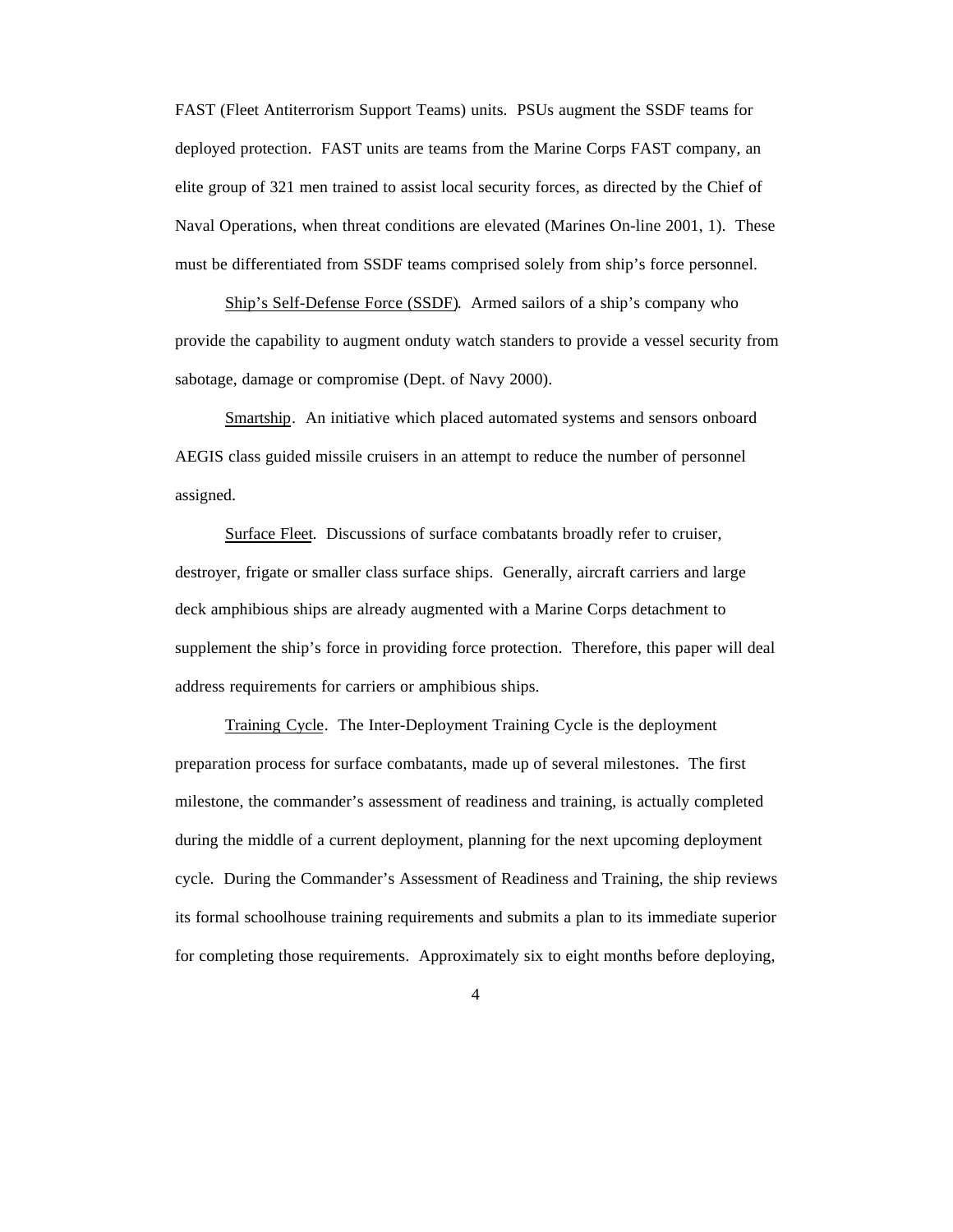the ship will go through its second phase of the Commander's Assessment of Readiness and Training. This phase is an administrative review of required combat systems, engineering and training programs. Once this administrative review is successfully completed, the ship must demonstrate combat systems, engineering, and damage control watchteam proficiency through completing both an integrated tactical scenario and a more basic engineering drill session. Approximately two to three months later, the ship will complete its individual, or basic training phase, by demonstrating engineering proficiency through an underway-engineering demonstration, and its integrated watchteam proficiency by completing a twenty-four-hour battle problem known as the Final Evaluation Period. The ship then joins its squadron and the battle group for intermediate and advanced underway training sessions prior to deployment.

#### Assumptions

In this thesis, there are three key assumptions. The first is that the Navy will indeed press ahead with the DD (X) class as a minimally manned surface combatant. This program was formerly called the DD21 program. The program description, objectives, and solicitation request were released, and two teams were formed to develop an initial design concept and submit contract bids. The Joint Requirements Oversight Council (JROC) approved the mission needs statement on 26 September 1994, and the ensuing Cost and Operational Effectiveness Analysis, completed by the Navy, resulted in the Operational Requirements Document (ORD) approval by the JROC on 16 September 1997 (Cooper 1999, 1). Both design teams had completed design analysis and bid submission, but in May 2001 the Navy announced that it was delaying source selection until after the completion of the DoD organizational review (Federation of American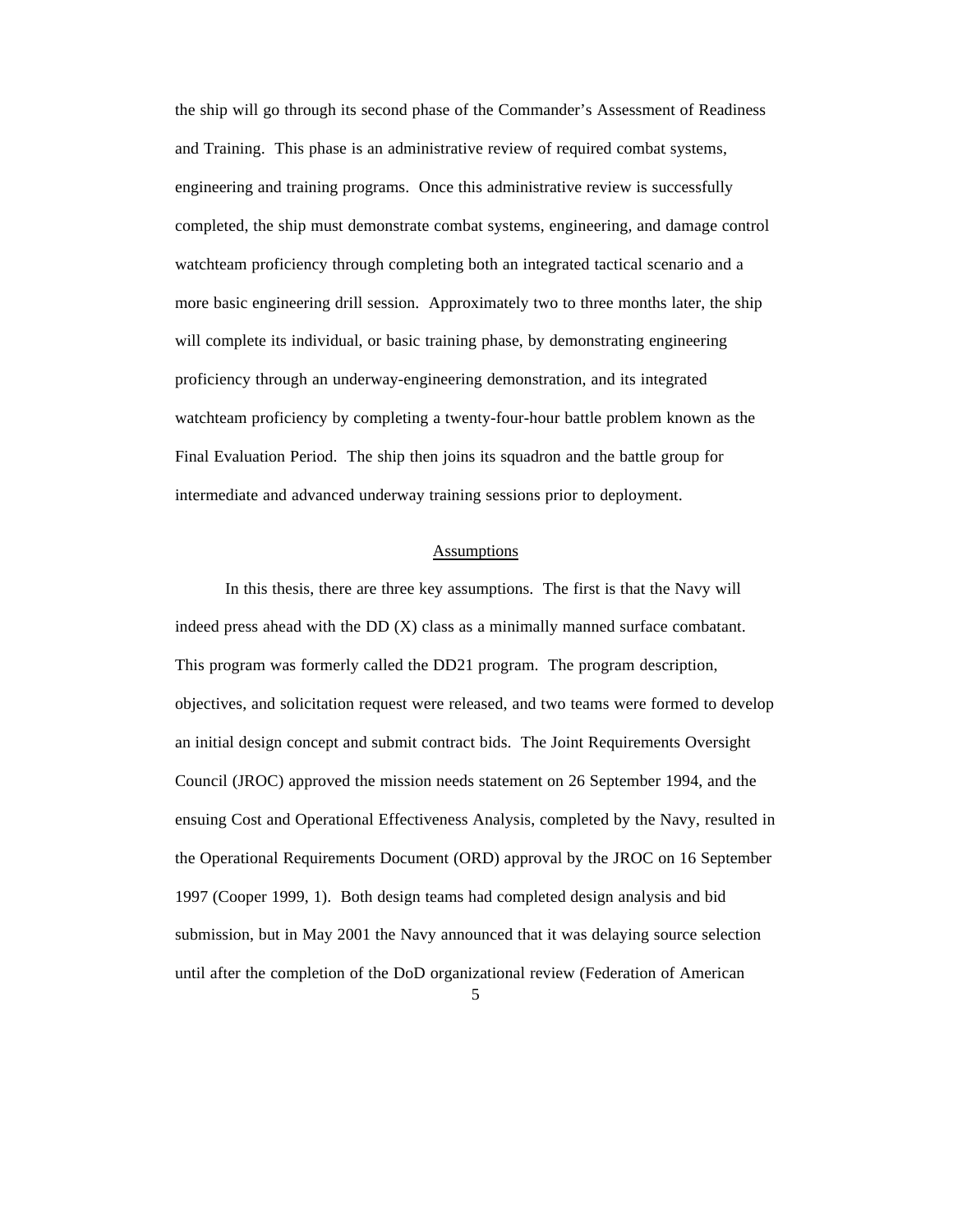Scientists 2001, p. 12). Based on the organizational review, and the keen awareness of focusing on true transformation, the Navy announced on 1 November 2001, that it would release a revised request for proposal to the two competing teams. This change is expected to direct the development of a family of ships, based on common technology and hull form, to meet the variety of threats and environments the Navy will encounter in the decades to come (Navy Times 2001, 1).

The next assumption is that the additional technologies installation concept will be similar to that already in use in the Smartship program. The Smartship program is already in use on Aegis class cruisers, where key technology installations, such as an Integrated Bridge System and a Shipboard Machinery Control System, allow fewer people to more effectively manage ship engineering and maneuvering systems. Although the technology will not be the same, it will still be designed to perform automated maneuvering, engineering, and damage control functions in order to reduce manning. Similarly, it is expected that other Smartship technologies, such as the Coordinated Onboard Physical Security (COPS) system, a system of surveillance cameras and access control stations throughout key areas of the ship, will be implemented to enhance the smaller crew's force protection situational awareness. Finally, as stated above, the IBUs have just recently completed their first full deployment, so all tactics, functions, training, and costs of the deployed IBUs will be assumed to be similar to data obtained from the Coast Guard's PSUs.

#### Limitations

First, this paper will be limited to unclassified discussions. While many ship capabilities and limitations are classified, the force protection tasks they must accomplish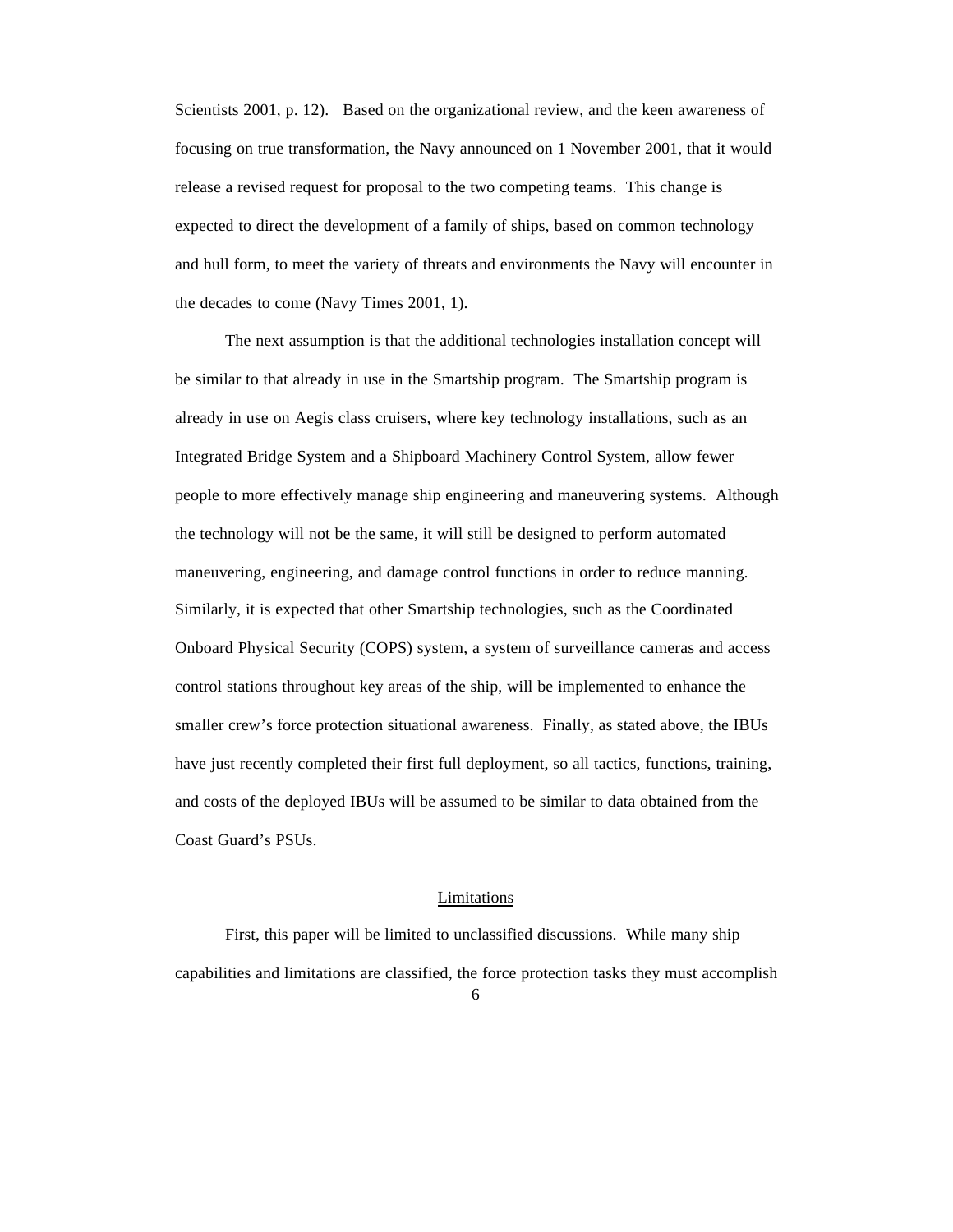are not. Therefore, this paper will deal with shipboard force protection tasks and the manning required to carry them out, not the actual tactics used. Also, the only case examined will be a surface ship in port. At sea, the ship is in her fighting element and is able to use speed and maneuverability, as well as weapons, against a potential adversary. In port, the ship does not have this luxury. Therefore, this paper will only consider the hardest force protection environment, the ship in port.

Next, the DD (X) contract has not yet been awarded, so exact crew make up and exact technology to be incorporated is not decided. However, there is enough literature from the program manager on the Internet and from interested parties in professional forums, such as *Proceedings*, to mitigate this limitation. Finally, since the Navy's IBUs are still in their maiden deployment, information from the IBUs is limited. Much of the standard operating procedures used by the IBUs are borrowed from PSU doctrine. Therefore, the PSU will be used as the representative shore-based security augmentation force for this paper.

#### Delimitations

As alluded to in the definitions, the Navy's surface combatants can be generally divided into three categories: aircraft carriers; amphibious ships; and cruiser-, destroyer-, and frigate-sized combatants. Carriers and large deck amphibious ships already have Marine detachments assigned to supplement the ship's force personnel in a force protection role. The research for this thesis will concentrate on force protection material germane to the smaller surface combatants. Likewise, since the topic deals with force protection for minimally manned combatants, the scope of research for manning will be limited to the Smartship Aegis cruisers and the DD (X) classes. Finally, the rules of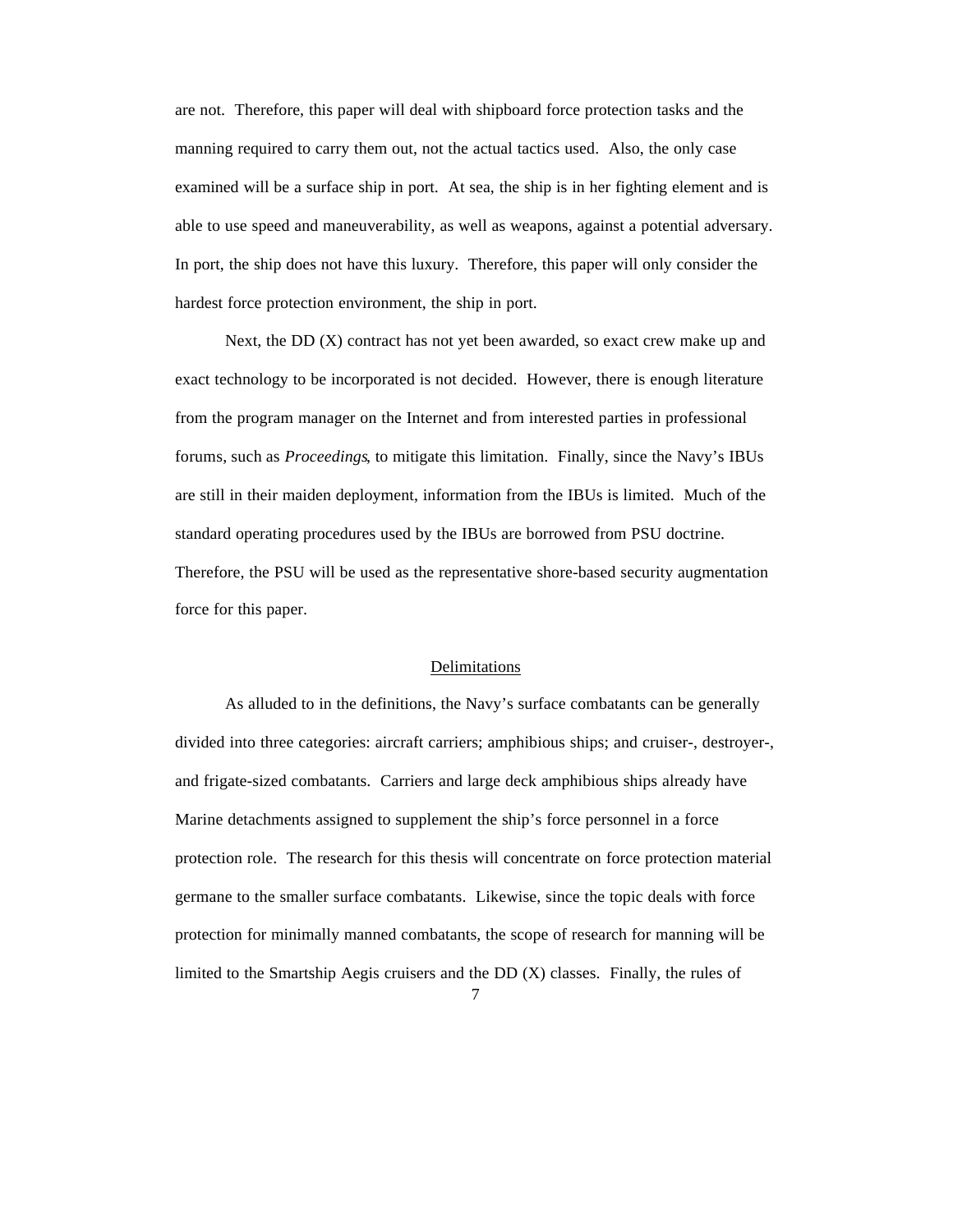engagement (ROE) are crucial to the understanding force protection. However, ROE are theater specific, and although they may alter how tasks are performed, they generally do not alter the types of tasks performed by security forces providing force protection. Therefore, ROE will be considered a constant variable and will be discussed.

#### Background

"In Aden, the young men rose up for holy war and destroyed a [ship] of injustice" (CNN Online 2001). These are the words used by terrorist Osama bin Laden to praise the act which killed seventeen sailors, injured another thirty-nine, and crippled one of the most technologically advanced warships ever built. Intelligence sources indicate that this attack emboldened not only the successful attackers, but also other would-be assailants. In fact, there were two more successful maritime suicide attacks later that same month, one against the Israeli Navy by HAMAS and one against the Sri Lankan Navy by the Liberation Tigers of Tamil Eelam (Gunaratna 2001, 1). At home and abroad, the Navy enhanced its force protection posture, amid warnings that "the rise of non-state sponsored terrorists may also increase the possibility of attacks on military bases located in the United States" (Saxton 2001, 2).

With financial backing from states such as Libya and Iran, and backing from nonstate actors, such as bin Laden, the terrorist threat continues to loom and grow both overseas as well as at home. This is largely due to the fact that the terrorists see themselves as more than just actors on a political level. They are driven by their political and religious leaders to believe their fight is one about religion and culture. Their culture is being swept away by the Western cultures, led of course by the United States, making the US the terrorists' chief nemesis (Saxton 2001, 2). In this electronic age, smaller,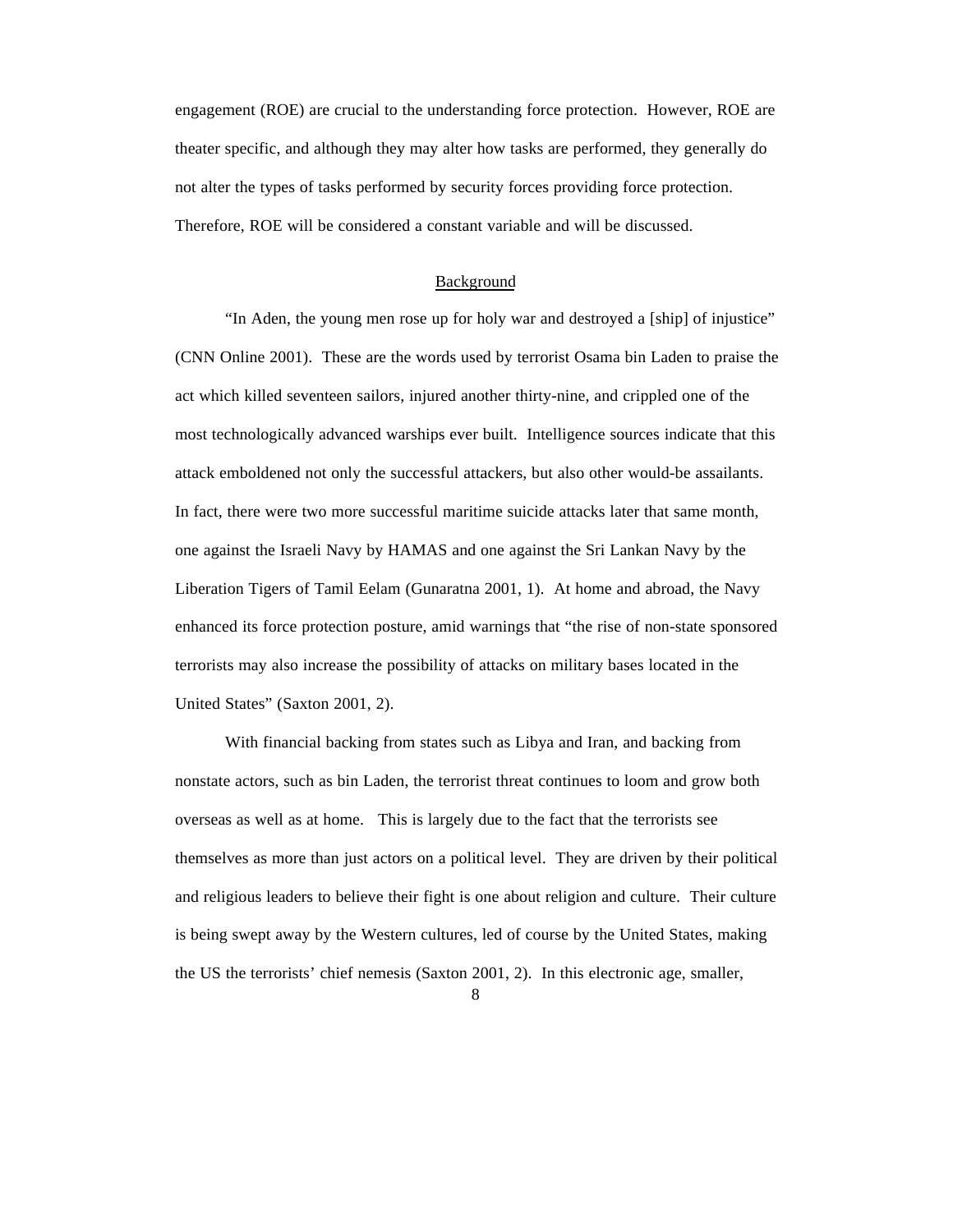more efficient group cells align together, sharing wealth, technology, and information together, thus breaking down traditional geographic barriers in order to attack their common enemy (Pollard 2001, 1).

But since this fight is not necessarily a traditional military fight and because the terrorists' resources are relatively limited, they do not need to attack in traditional methods. Their tactics are more narrowly aimed at delaying, denying, disrupting, and demoralizing US forces. They are not interested in an immediate large-scale battle and victory. Rather, they are content with small successes, which can bring them notoriety while dealing their adversary an embarrassment (Stone 1999, 4). These small successes will eventually bring overall victory. Further, these attackers generally have the elements of surprise and unpredictability and are extremely difficult to defend against.

Maritime terrorists also have the environment as an advantage. The attackers, depending on their funding and proficiency, may choose various routes of attack along the land and sea interface. Already proven, low technological and simple-to-deliver systems, such as car and truck bombs or small craft laden with explosives, continue to be popular. As previously alluded to, after *Cole*, the terrorist group Hamas nearly sank an Israeli patrol craft, while the Tamil Tigers succeeded in sinking a Sri Lankan personnel carrier using this same method. Other low technology options, such as rocket propelled grenades, gliders, microlights and sea mines are also being used (Gunaratna 2001, 3)

Groups with greater resources are trying far more sophisticated methods. The Popular Front for the Liberation of Palestine was the first of many groups to receive underwater demolitions training from Yugoslavia. These trained groups have also invested in rebreather units--military-use scuba gear that does not emit bubbles,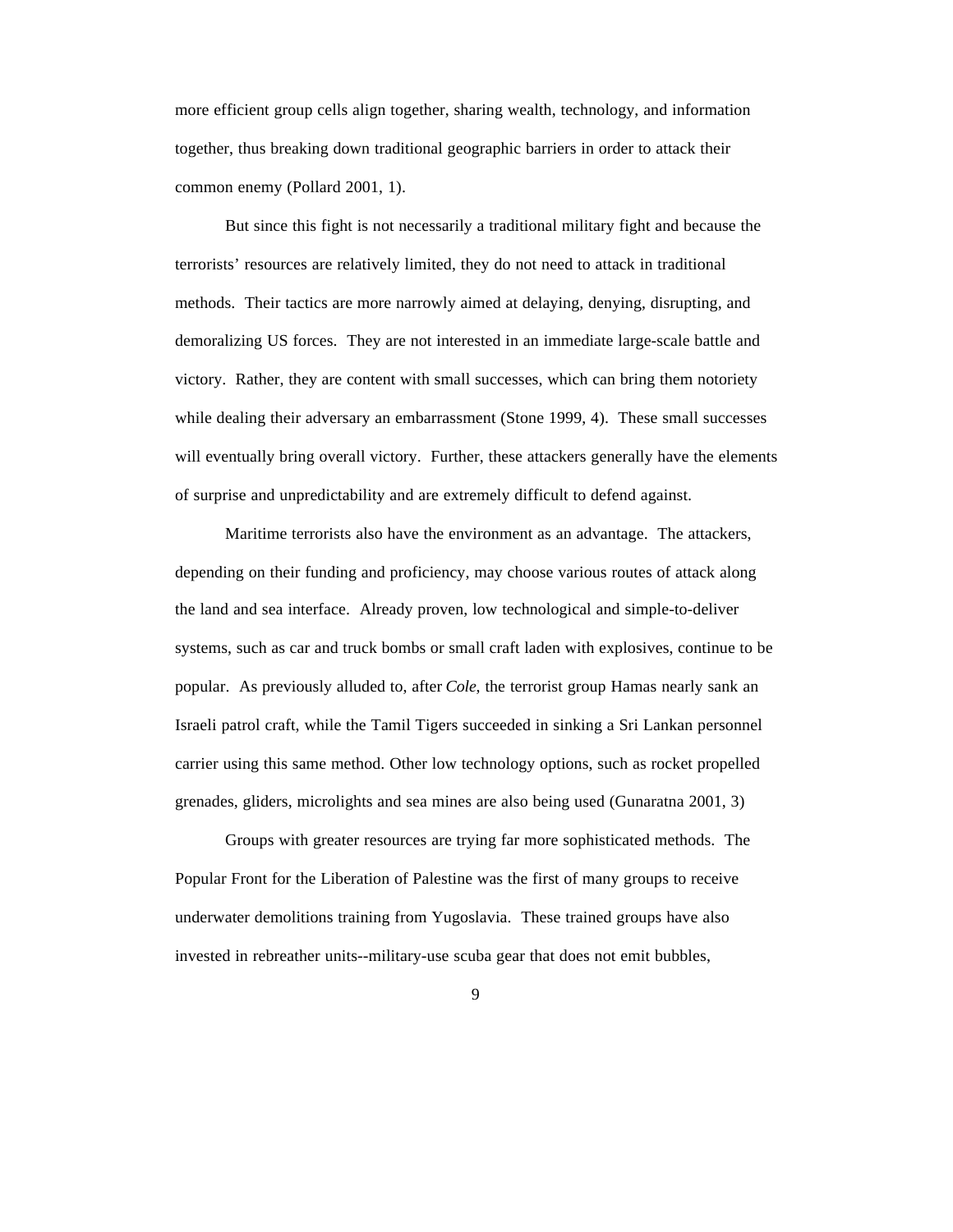decreasing the chance of detection. Two groups, the Tamil Tigers and the Revolutionary Armed Forces of Columbia, have been caught building midget submersibles. Finally, the groups continue to be not only sophisticated but also ingenious. The Basque Homeland and Liberty of Spain group successfully damaged a Spanish warship using a remotecontrolled boat (Gunaratna 2001, 5-8).

To show just how difficult it may be to defend against such an asymmetrical attack, the most infamous maritime terrorist attack, the bombing of the *Cole,* is considered. The *Cole* was on deployment and had just transited the Suez Canal. She made a scheduled brief stop for fuel in Aden, Yemen, on the morning of 12 October 1999. This trip to Aden was not out of the ordinary. In fact, *Cole* was the thirtieth ship to stop in Aden since September of 1997. On that morning, the threat level was assessed by the fleet commander as high, and threat condition (THREATCON) Bravo was set. Under THREATCON Bravo, which is set when an increased and more predictable threat of terrorist activity exists (NCIS 2001, 7), there are sixty-two separate measures for commanders to take into account. Prior to pulling into a port, the ship would report to Commander Task Force Five Zero (in Fifth Fleet area of responsibility), which measures were in effect (NCIS 2001, 13-18). While the *Cole* reported that all of the security measures would be in place, only thirty-one were truly executed. In fact, the ship did not appear to be concerned with force protection at all. No security boats were in the water to inspect or ward off would-be attackers; no watchstanders were on the bridge to control the flow of small craft approaching the warship; the duty section was not properly briefed; no senior leadership was topside to direct the SSDF efforts (Dept. of Navy, 2001, 9).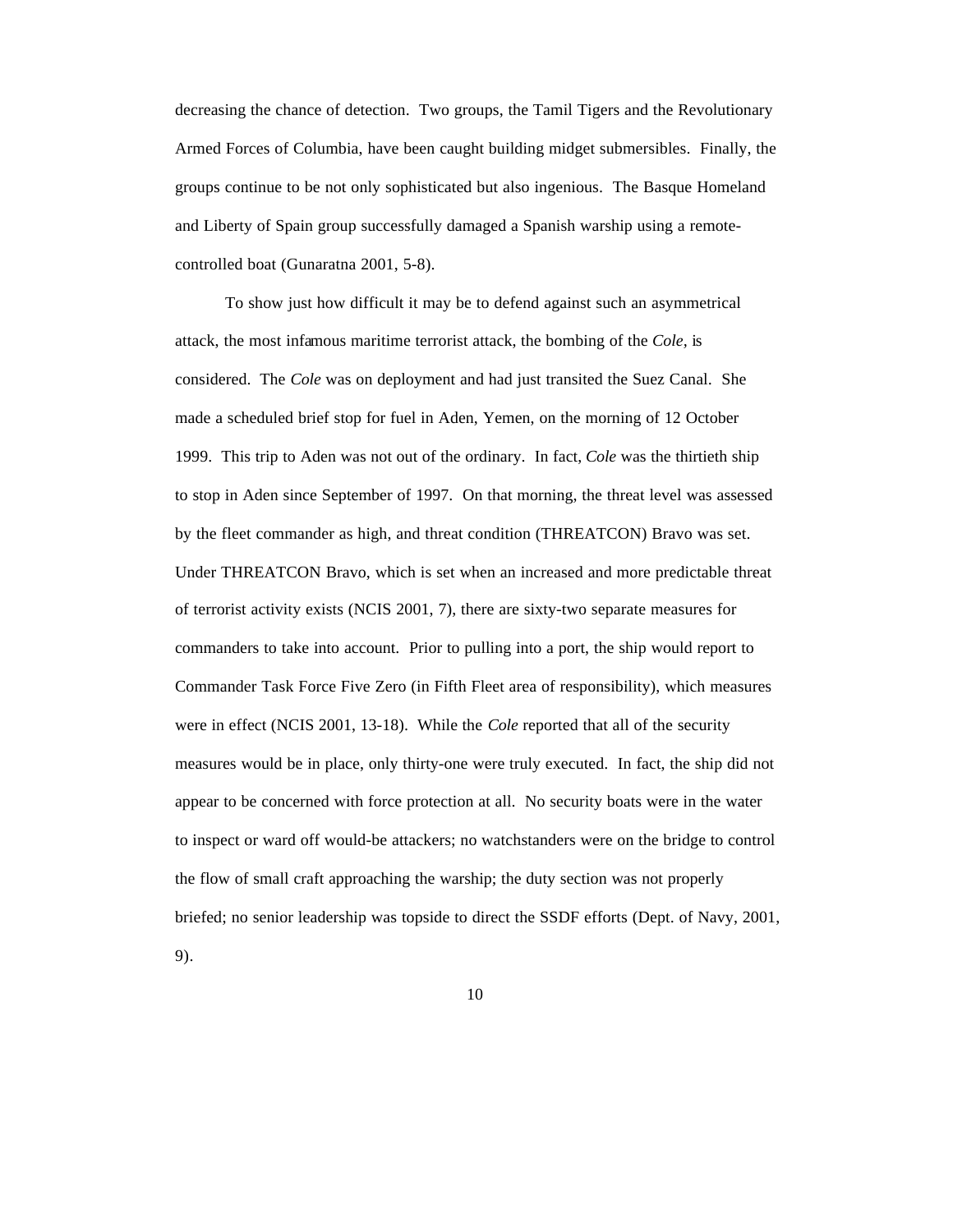Despite this seemingly carefree security posture, the Commander in Chief, U.S. Atlantic Fleet, Admiral Robert Natter, and the Chief of Naval Operations, Admiral Vern Clark, concluded that the CO acted reasonably in setting the ship's force protection posture based on the information he had been provided. The *Cole* had, in fact, been praised prior to deployment for the robustness of their force protection plans. All accounts depict the attackers as jovial, smiling and waving to the crewmembers on deck, just prior to the explosion. Even with a full security posture, under the standing ROE, it would be a far stretch to assume a hostile intent and thus use deadly force to stop the terrorists (Dept. of Navy, 2001, 9). Many believe that the use of force, even nonlethal force, such as fire hoses, would have risked possible innocent lives and an international incident (Brown 2000, 1). Indeed, a similar incident occurred the previous July in San Juan. While a group of protestors gathered along the downtown wharf where USS *Yorktown* was berthed, a kayaker approached the ship's stern. The crew attempted to move the kayaker away with a fire hose, but stopped when it was seemed the kayaker was unarmed and was clearly unable to stay upright. The crowd also grew more restless watching their comrade being flushed with the high-pressure water stream, aiding in the ship's decision to stop. The crew merely watched as the protester painted the ship's stern (Hawley 1999, 1). It is highly unlikely this story did not catch several groups' attention.

Does this mean that the *Cole* attack could not have been prevented, and any similar future attacks will also be successful? Certainly not. In fact, the assigned Judge Advocate General manual investigating officer believed twelve key security measures, such as a waterborne patrol and additional, armed topside sentries, were disregarded that may have prevented the attack or mitigated the results (Dept. of Navy 2001, 9). Further,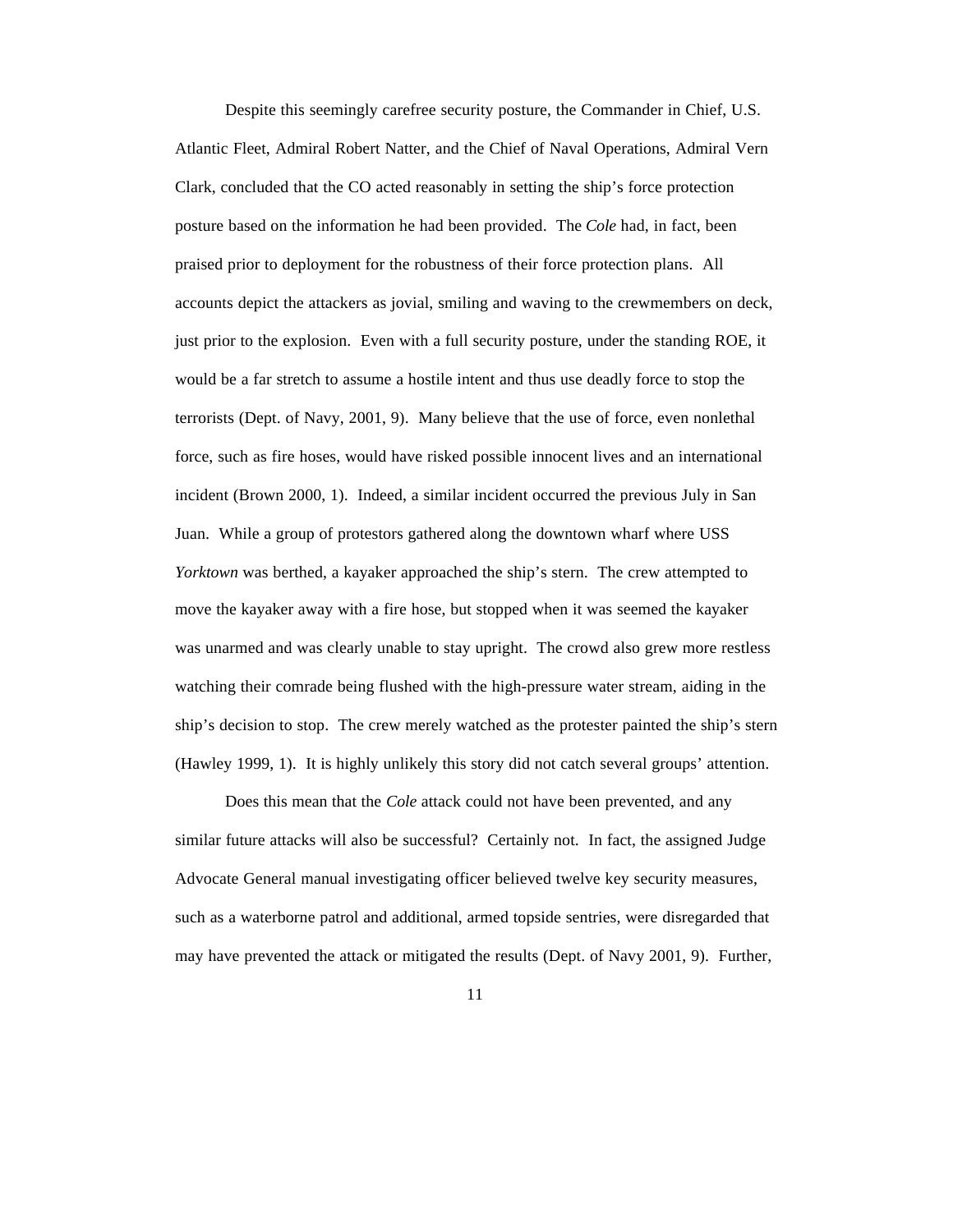the judge advocate general's investigators looked at the overall Navy force protection policy for key areas that may have prevented the attack. They concluded that the Navy needed to do a better job in manning, equipping, and training surface combatants in the force protection realm. The Navy immediately began to do this. The operational and administrative commanders funded the force protection allowance equipage lists (AELs) that pushed vital force protection gear, such as tactical vests and small arms, to their ships. They also mandated that force protection training scenarios be added to the predeployment training phases for carrier battle groups (CVBGs). The Secretary of Defense chartered a commission on the attack of the *COLE*, led by retired Admiral Gehman and retired General Crouch, to look for possible DoD procedural and policy changes that were required to ensure such an attack would be prevented in the future.

The Navy acted quickly on the recommendations made by the *Cole* commission. Chapter 2, "Literature Review," will discuss this review and the development of force protection doctrine. It will also look at how force protection is carried out today and project the crew organization for the future surface combatant.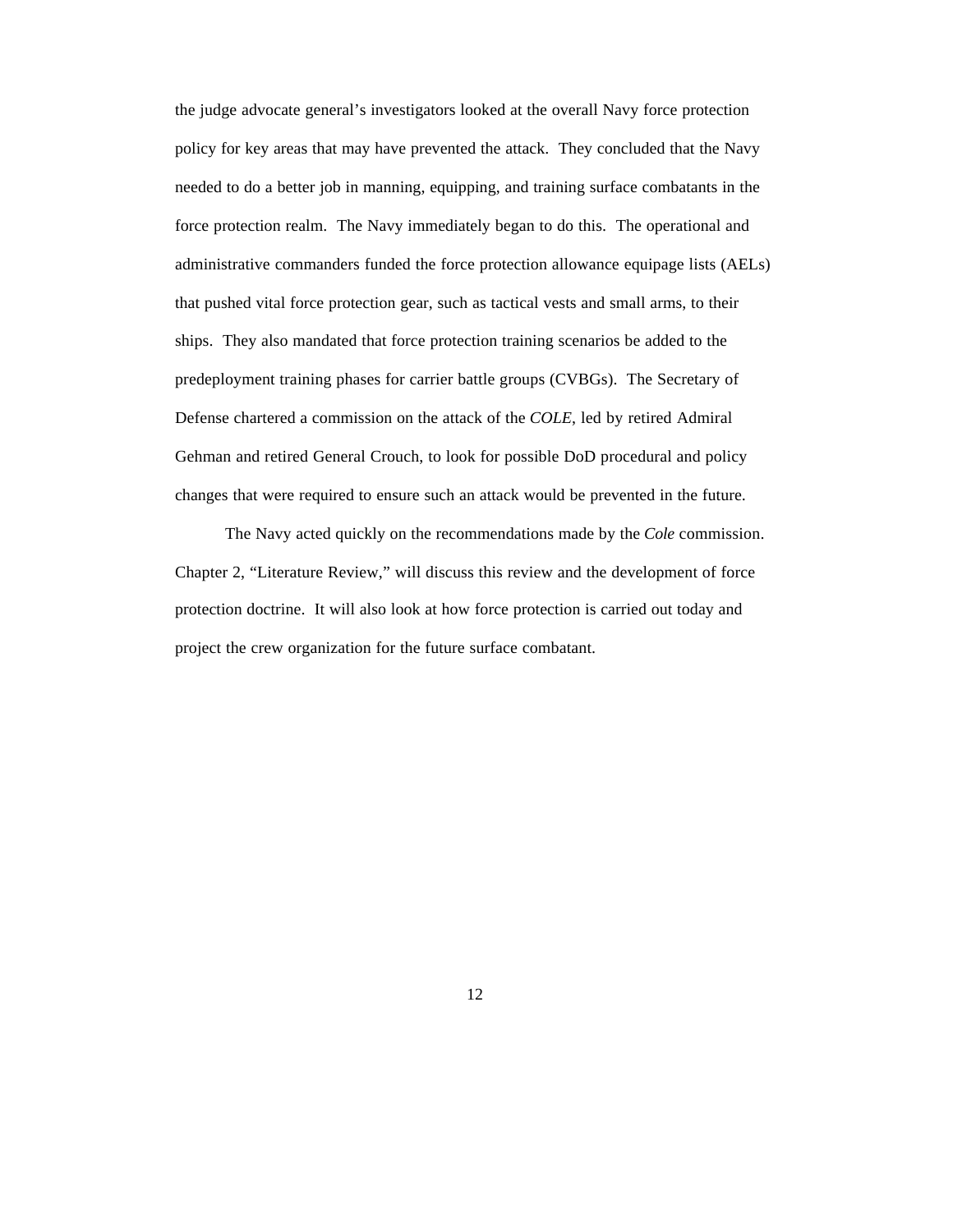#### CHAPTER 2

#### LITERATURE REVIEW

Men mean more than guns in the rating of a ship*.*

John Paul Jones

#### Doctrine

Although released in March 1998, the joint staff publication regarding tactics, techniques and procedures (TTPs) for antiterrorism is still relevant to the problems experienced today. It maintains that the goal of terrorism is to make such a profound effect that the US responds by altering its national policy and objectives and that this response is altogether unacceptable. Therefore, although the DoD does not have the lead for all governmental agencies to combat terrorism, it is a key player. Further, the individual unit commanders' authority and responsibility to protect a unit from possible attacks is stressed (Chairman, Joint Chiefs of Staff 1998, vii-x). The joint doctrine continues to address several key issues: national policy and objectives, DoD and other agency command and control relationships, military antiterrorism capabilities, employment of forces, legal considerations, and intelligence. Failures in several of these areas, according to the *Cole* commission, led to the successful attack in Aden.

In reviewing the DoD force protection policies, the commission concentrated on the areas of organization, intelligence, logistics, training, and, force protection at both the national and operational level. At the national organizational level, the task force found that better effort among all U.S. governmental agencies, from intelligence communities ensuring real-time intelligence is pushed to the end user, to the State Department in ensuring the security capabilities of host nations, is vital. At the operational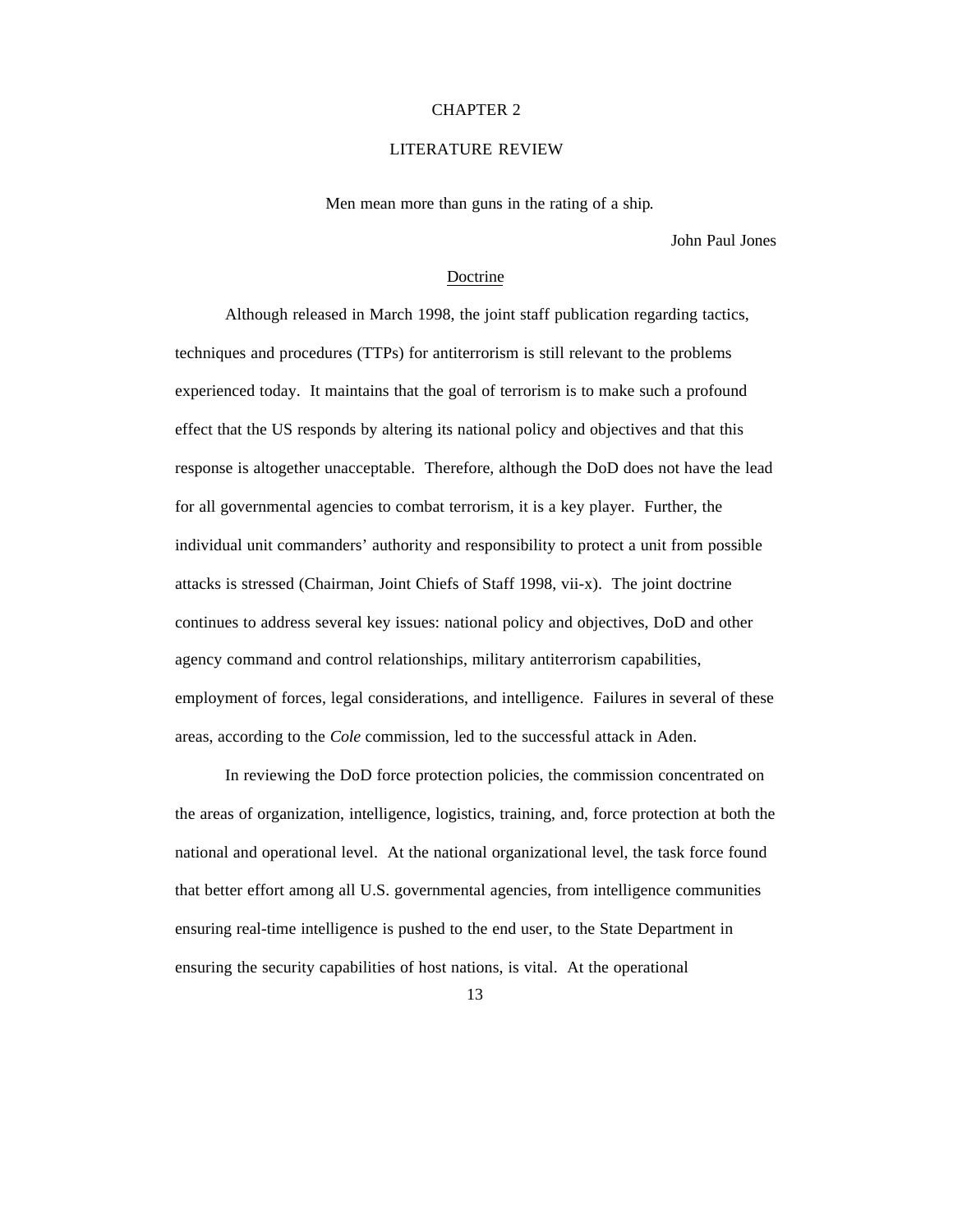organizational level, the regional commanders in chief were identified as the link to the information from the national organizations to the end user. The deploying unit has neither the time nor the resources to keep abreast of all areas it will traverse, and the commanders in chief must ensure they have the organization in place to supply that situational awareness (Dept. of Defense 2001, 1-2).

For national-level intelligence, the commission stressed the need to shift away from Cold War intelligence gathering techniques. The US intelligence communities need to change their priority from the Cold War focus on other nations to the newer, smaller emerging threats in order to gain a greater advantage by improving our human intelligence and signals intelligence collection and analysis of terrorist cells. We must also innovatively use other national-level resources to follow our own forces and attempt to identify and predict possible protection shortcomings or attacks. At the operational level, users of intelligence products must be trained to ensure they request the right products (Dept. of Defense 2001, 2-3).

To address this intelligence shortfall, the Navy considered revising its "blue dart" threat warning system. Prior to the *Cole* attack, the Navy antiterrorism alert center would send a blue dart warning message to a unit only if there were credible intelligence that an attack on that unit was likely. This meant that in the event that intelligence was received regarding a likely attack, at an unspecified time and target, no warning messages would be sent. The less-restrictive criteria, meant to ensure all commanders are fed the necessary intelligence to protect their forces, are outlined in table 1. Now, a "red dart" protection message would be sent out with the highest precedence in order to warn commanders of an imminent threat. A "yellow dart" protection message would be sent to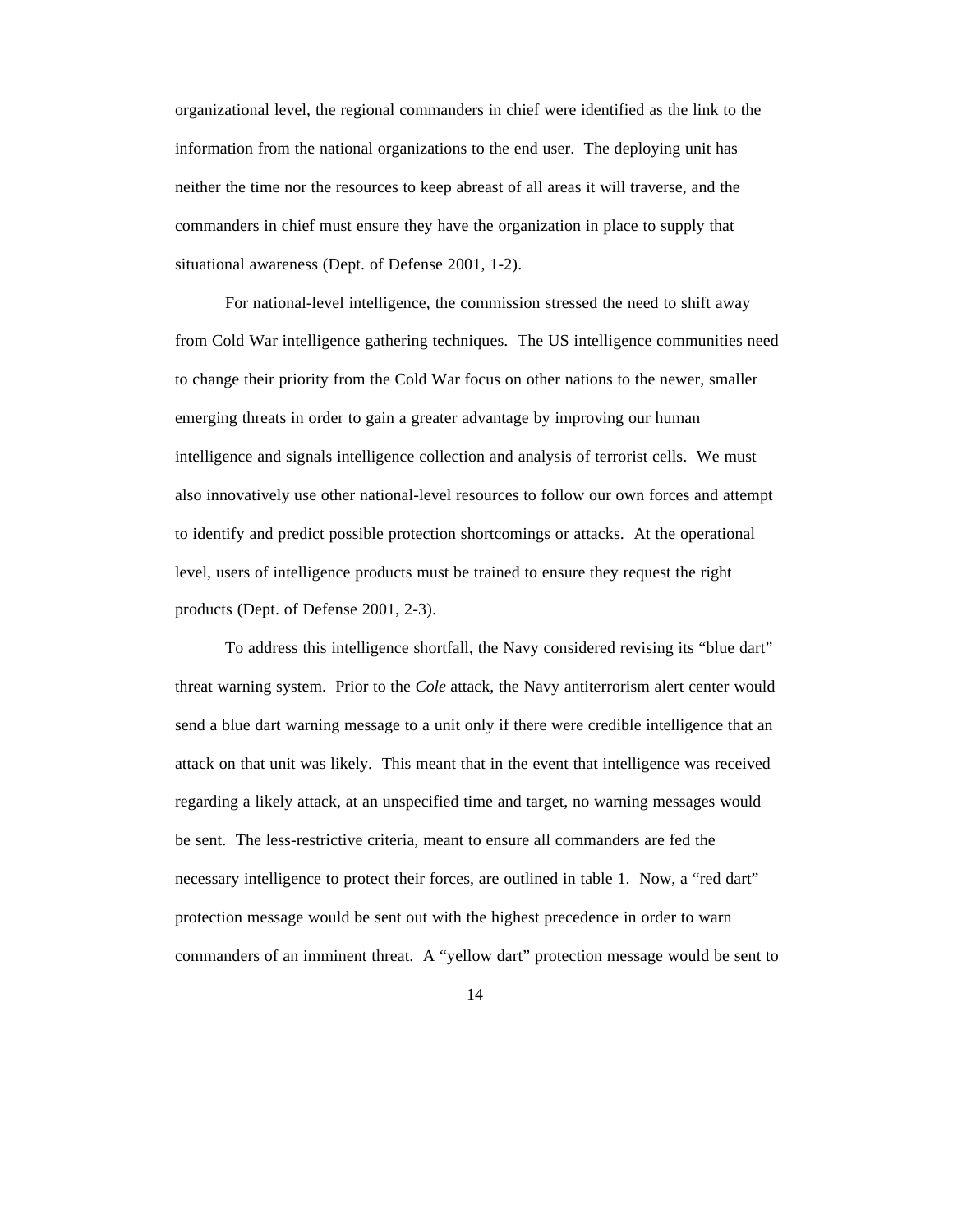any commander who may be affected by potential threats. The messages were also changed so they were read in three distinct sections: warning summary, details, and comments. Previously it was a free text format that contained both fact and analyst's conjecture. This was to ensure there was no guesswork involved for the commanders. They will now know the exact facts as the intelligence community has them and will have a separate paragraph with the analyst's thoughts on threat feasibility (Office of the CNO 2001, 1).

|  |  | Table 1. Threat Warning System |  |
|--|--|--------------------------------|--|
|--|--|--------------------------------|--|

| Message Type       | Imminence of Threat | Source Credibility | <b>Message Precedence</b> |
|--------------------|---------------------|--------------------|---------------------------|
| Red Dart           | Within 24-48 hours  | Credible           | Flash                     |
| <b>Yellow Dart</b> | Undetermined        | Undetermined       | Immediate/Priority        |
|                    |                     |                    |                           |

Source: Office of the CNO, CNO Force Protection Tasker

The commission only briefly touched on logistics. The committee felt there are certainly enough assets, both shore and sea based, to provide quality logistic support to the services. The component commanders, however, must adapt to operational circumstances and minimize the exposure of deployed units. The only other shortfall discussed was logistical operational security. The commission conceded that it is not practical to classify both logistics requests and diplomatic clearance requests, but decreasing the public's awareness of intended unit movements is a necessity (Dept. of Defense 2001, 2-3).

The final two areas of concentration, Antiterrorism/Force Protection (AT/FP) and training, go hand in hand. Before getting into the training aspects, one thing must be clearly understood; we say that terrorism is an asymmetrical threat, meaning it does not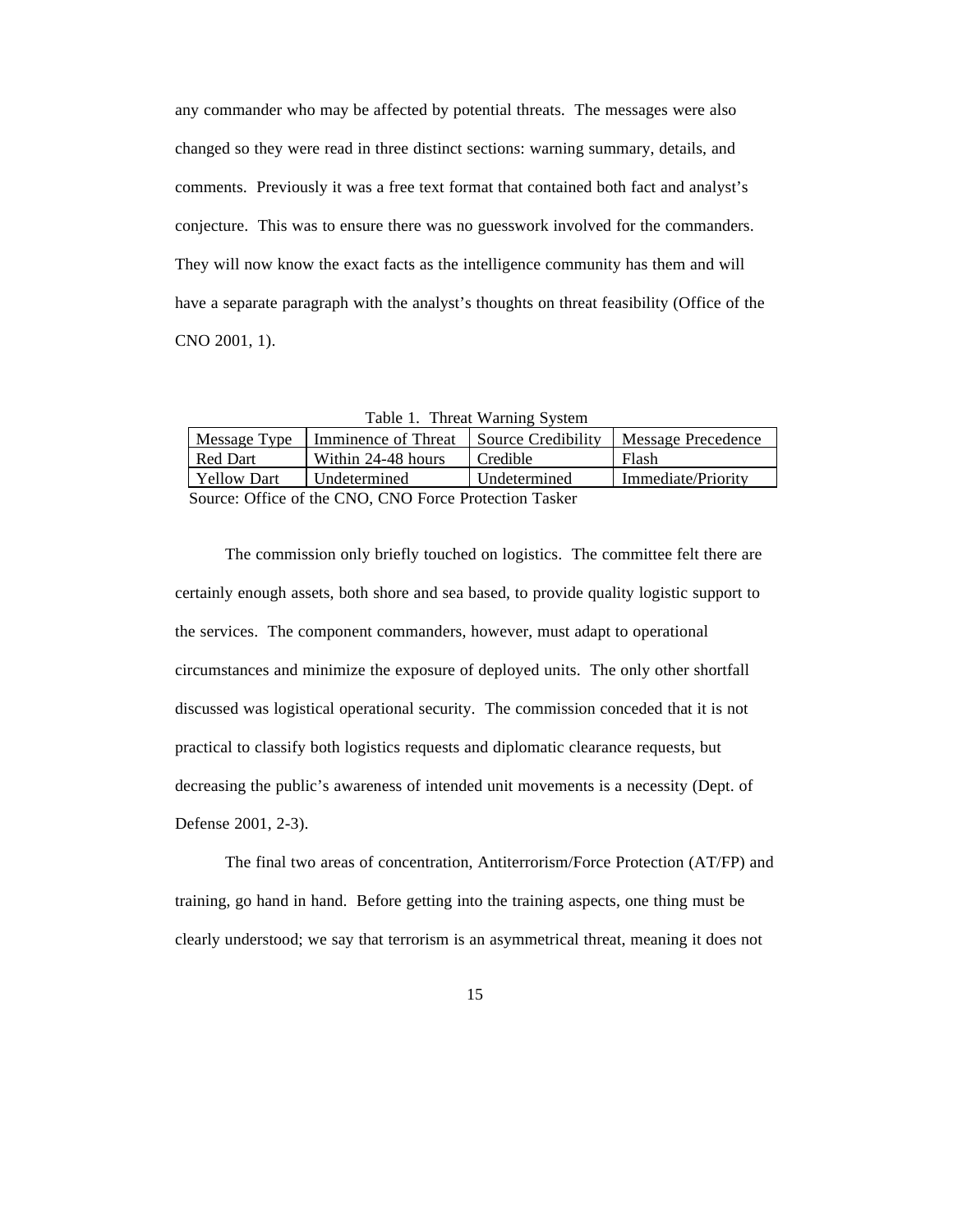follow the normal patterns of warfare. This is only true to the extent that we cannot reasonably predict the force, time, or target of the attack without intelligence. Many other aspects are what we would consider conventional. The attackers must spend some time planning and gathering reconnaissance. They must train, often times by running through rehearsals. Finally, they must deploy, actually getting near their intended target. It is in these three phases that properly trained, observant watchstanders' actions can defeat the attacking force. Therefore, by proper training, visualizing possible threats, and practicing against them, terrorism can be defeated (Rancich 2000, 67).

For this reason, the commission felt that more time should be spent in the predeployment training phase to develop ship's self defense force (SSDF) teams that are visibly prepared for the task at hand. The commission went so far as to recommend the AT/FP be trained as a primary mission area. In order to do this, clear standards for unit ability and evaluation must be developed; TTPs, which stress reactive defense as well as proactive measures to detect and deter terrorists, need to be developed; and standard equipment packages must be developed (Dept. of Defense 2001, 2). As discussed earlier, the Navy's type commanders are already doing this. The AT/FP scenarios are already woven into the commander's assessment of readiness and training tactical scenario and the final evaluation period tactical scenario. The AT/FP allowance equipage lists have been developed and that equipment is being delivered to surface combatants. Finally, naval TTPs are being developed as tactical memorandums by the Surface Warfare Development Group. The commission also made several important and interesting recommendations, including: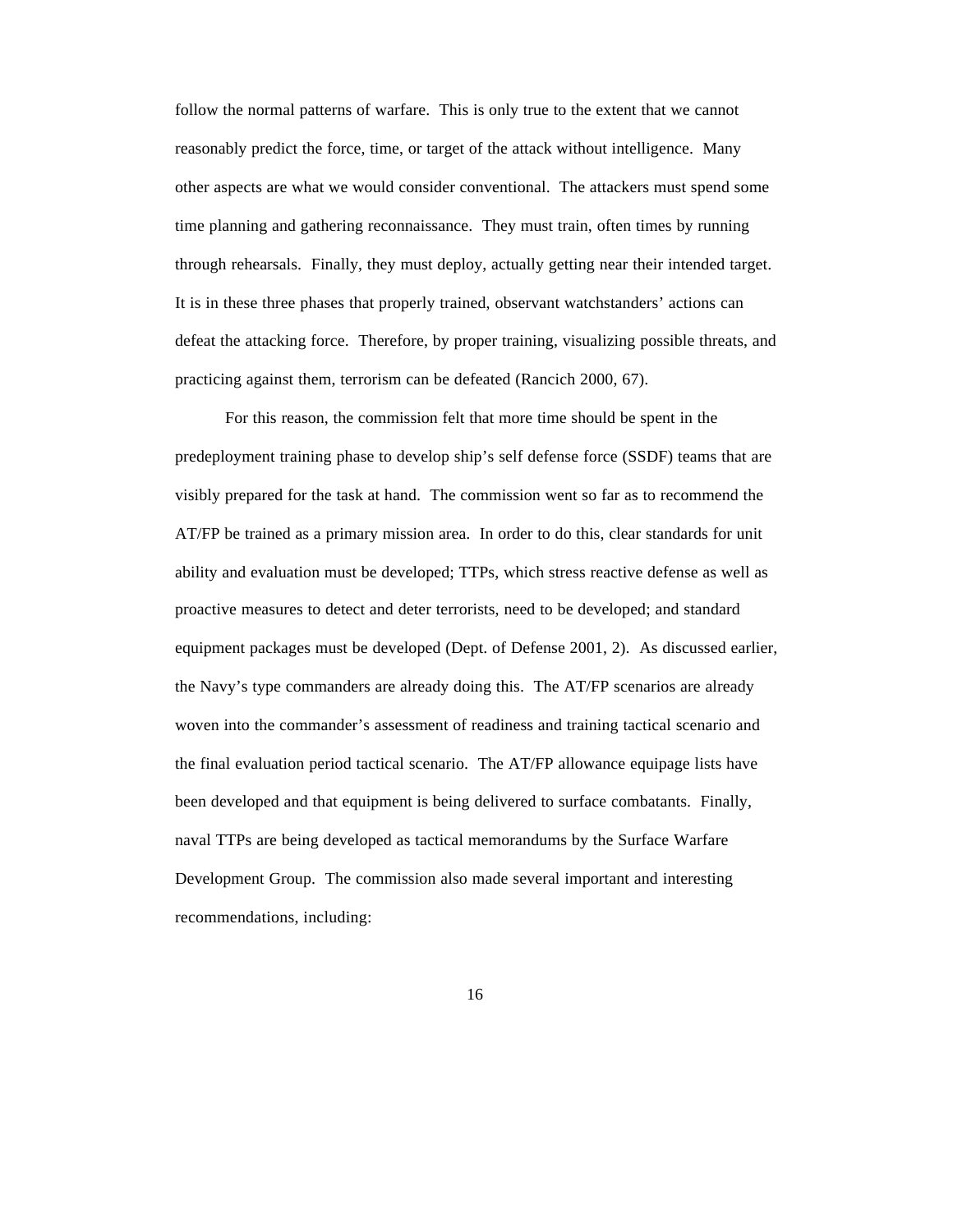1. Service manning policies and procedures that establish requirements for full time Force Protection Officers (FPOs) will reduce force vulnerabilities.

2. Component commanders should augment transiting units with security forces.

3. Service AT/FP programs must be adequately funded.

4. More responsive application of available technologies can enhance AT/FP postures.

5. We must shift from a reactive protection posture to a posture which can detect and deter attack (DoD 2001, 3-8).

Many of these recommendations were quickly implemented, so we need to look at how the Navy addresses force protection for deployed combatants today. As already discussed, training has been increased and improved, and these better-trained forces are also better equipped. For example, the Enterprise carrier battle group, which deployed on 25 April 2001, received AT/FP training scenarios, including identification of improvised explosive devices, swimmer attacks, and small-boat attacks. While underway, the carrier battle group received additional training on both small surface craft attacks as well as low, slow flying air threats (Clark 2001, 2). The Navy's Fifth Fleet, the service component commander for the U.S. Central Command, has also implemented security augmentation forces for ships making port calls. This Maritime Security Augmentation Force, a small cadre of trained sailors and marines, performs area security checks on port facilities and husbandry craft, such as tugs, pilot boats, and water and fuel barges. The team also has Naval Criminal Investigative Service agents who work with local law enforcement agents to determine area threat level and agency responsibilities. They will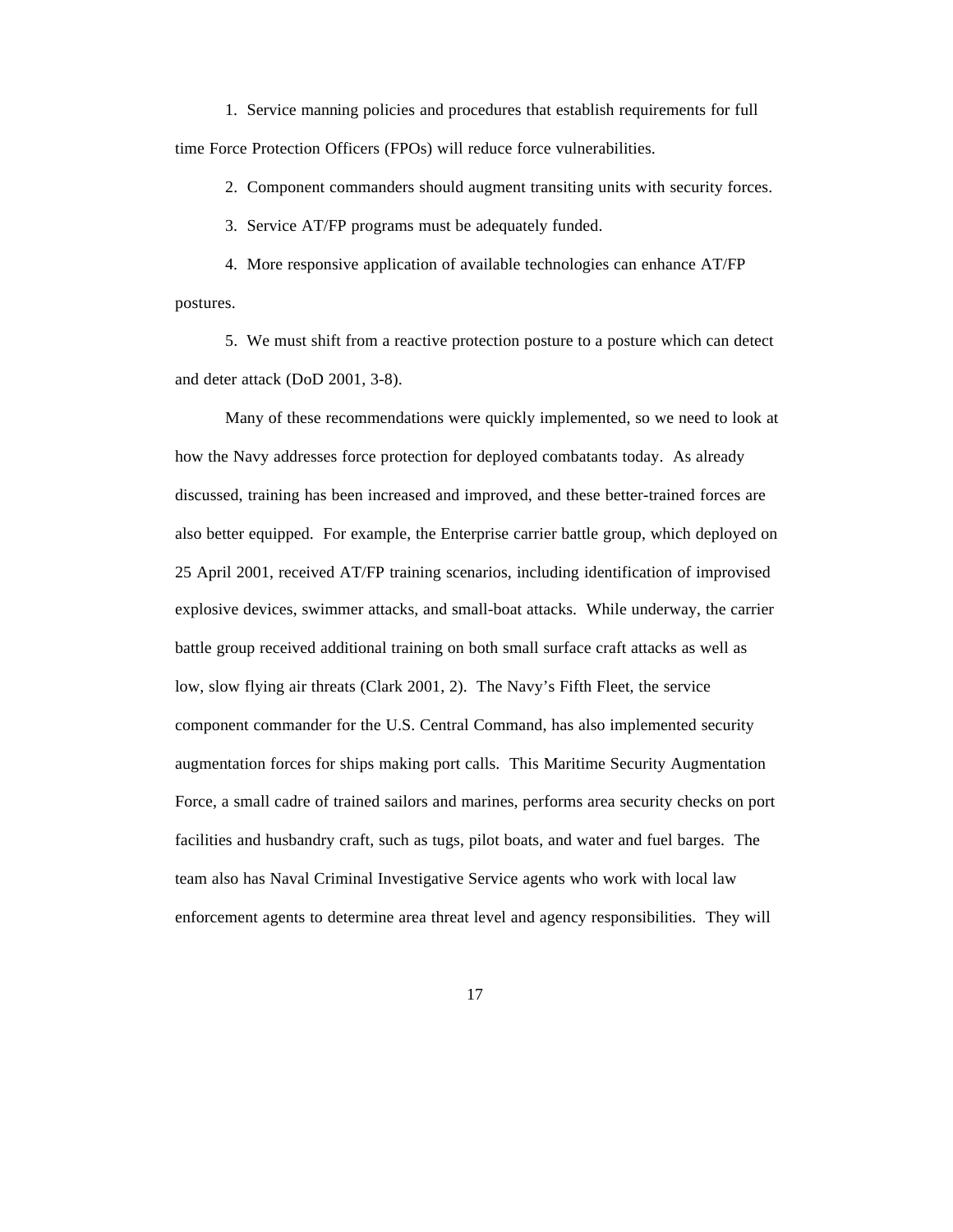also do background checks on husbanding agents and service providers (Clark 2001, 2-3). Finally, they will embark the arriving unit to assist in SSDF employment.

Also supporting the augmentation force is the Naval Coastal Warfare Inshore Boat Units (IBU). IBU 15 started the IBU deployment rotation is July, relieving a Navy funded Coast Guard Physical Security Unit (PSU). Because the IBUs are still in their maiden deployment, discussions will center on the PSUs makeup and abilities, which are closely mirrored by the IBU. The PSUs and IBUs are reserve units, which were activated by a presidential selective reserve call-up order in February (Commander (Acp), 1). They are a self-contained force of 117 personnel, complete with berthing, messing, medical, and engineering support. They are transported by sealift or airlift and are capable of deploying within ninety-six hours of recall. The unit personnel are comprised of forty-nine boat crew personnel, fifteen C2 specialists, twenty-five security specialists, fifteen maintenance personnel, and thirteen support personnel. They employ six armed Guardian transportable port security boats (TPSB) (figure 1), each equipped with radar, night-vision equipment, and secure communications. The unit is further equipped with twelve .50-caliber machine guns, sixteen M-60 machine guns, thirteen grenade launchers, 107 M-16 rifles, forty Berreta 9-millimeter pistols, fifteen Remington shotguns, and antiswimmer grenades.

With these fully equipped personnel, they provide a credible pierside and waterside-layered defense (LANTAREA 2001). Figure 2 shows that the PSU will work with the local Navy commands, the ship and the host nation in setting up pierside security. The outer layer of shore defense is provided by a combination of USN/USCG personnel, establishing ac checkpoint to allow or deny access to the piers. Should an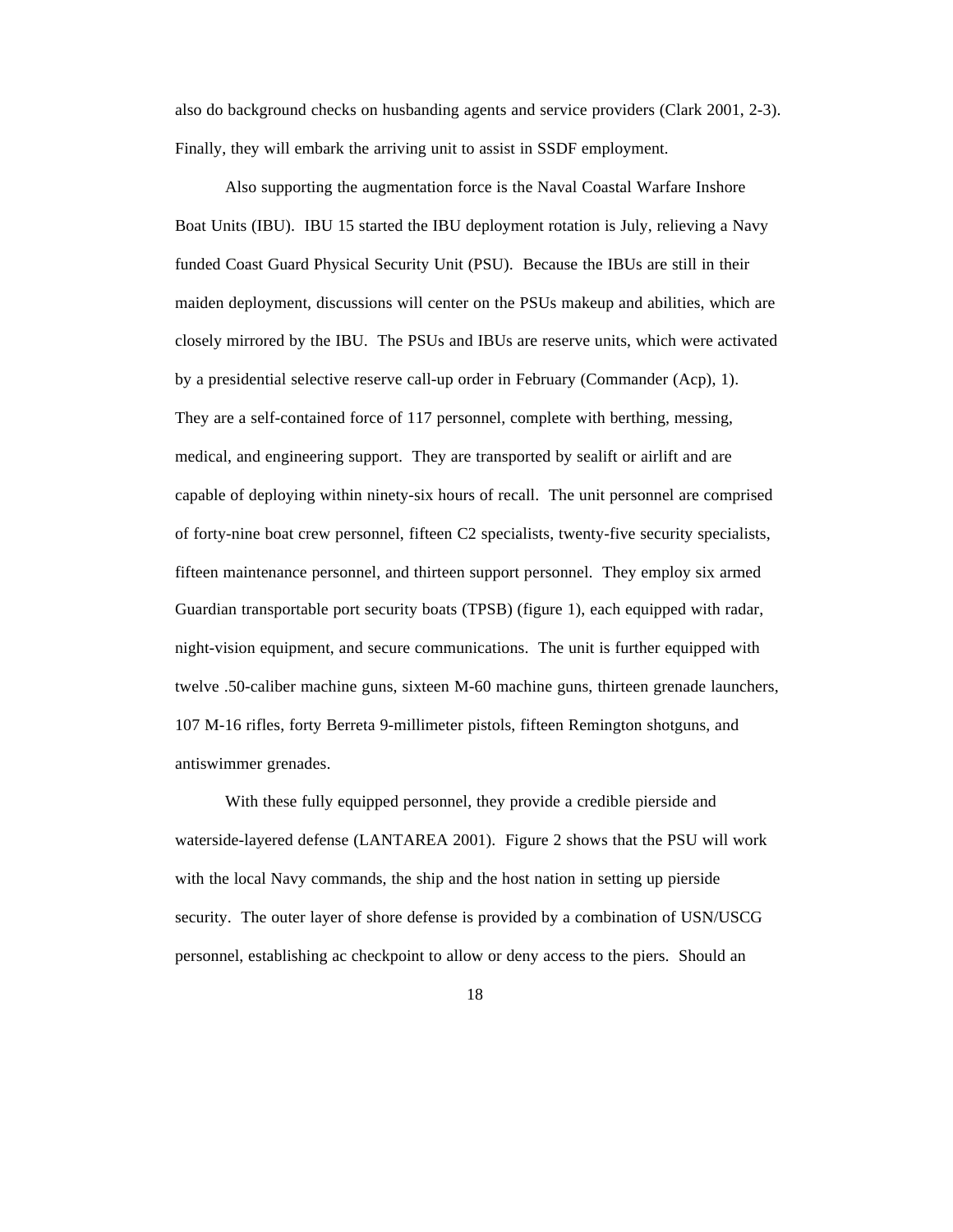assailant breach this area, PSU personnel are available to intercept and engage before the attacker can endanger the ship. Similarly, there are three waterside defense zones patrolled by the small, outboard motor powered TPSBs. The TPSBs can go outside the safety zone to escort warships coming into port. Once established, the TPSB will warn off in the safety zone, issuing warnings in both English and in the local language. Either the same or another TPSB will divert any aggressor in the security zone. This diverting can be by either simply impeding passage or using the small, powerful boat to shoulder away a would-be assailant. Depending on the threat, use of force may take place in the security zone. Finally, if an unauthorized craft should make it through the outer layers of defense into the reaction zone, the TPSB will decisively engage.



Figure 1. Transportable Port Security Boat. Photo courtesy of LCDR L. Handford, USCGR, Executive Officer, PSU 305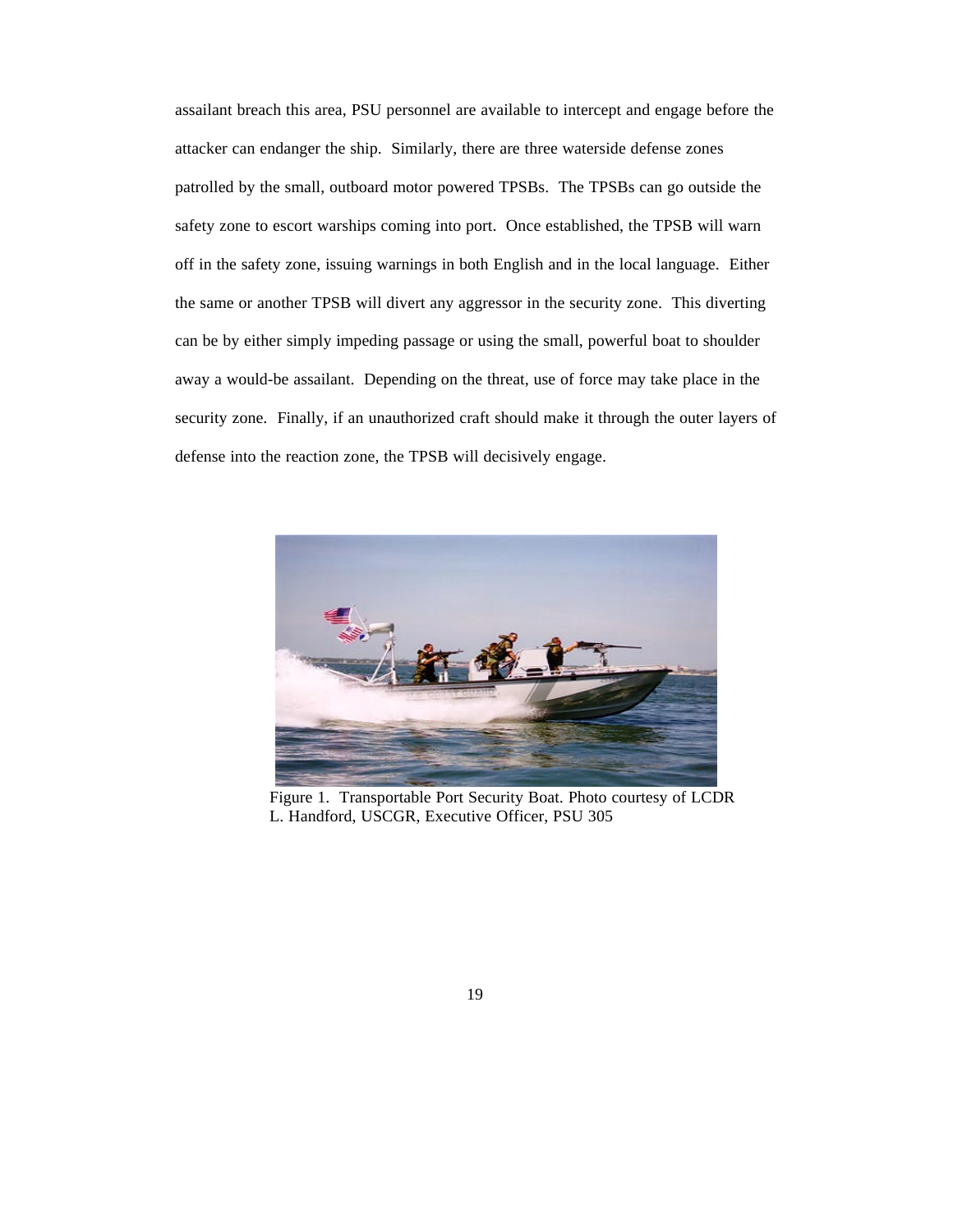

Figure 2. Expeditionary Harbor Defense Package. Courtesy of LT(jg) C. Harrison, USCG, PSU Coordinator, USCG Atlantic Area

The events of 11 September 2001 have also led lawmakers to help the Navy and Coast Guard teams for ports inside US territorial waters. Congress has mandated that the Coast Guard establish a naval vessel protection zone around all US Navy ships in US waters. Each ship, when feasible, will have a Coast Guard escort, which will enforce the zone. Unauthorized vessels may not approach within a 500-yard restricted area unless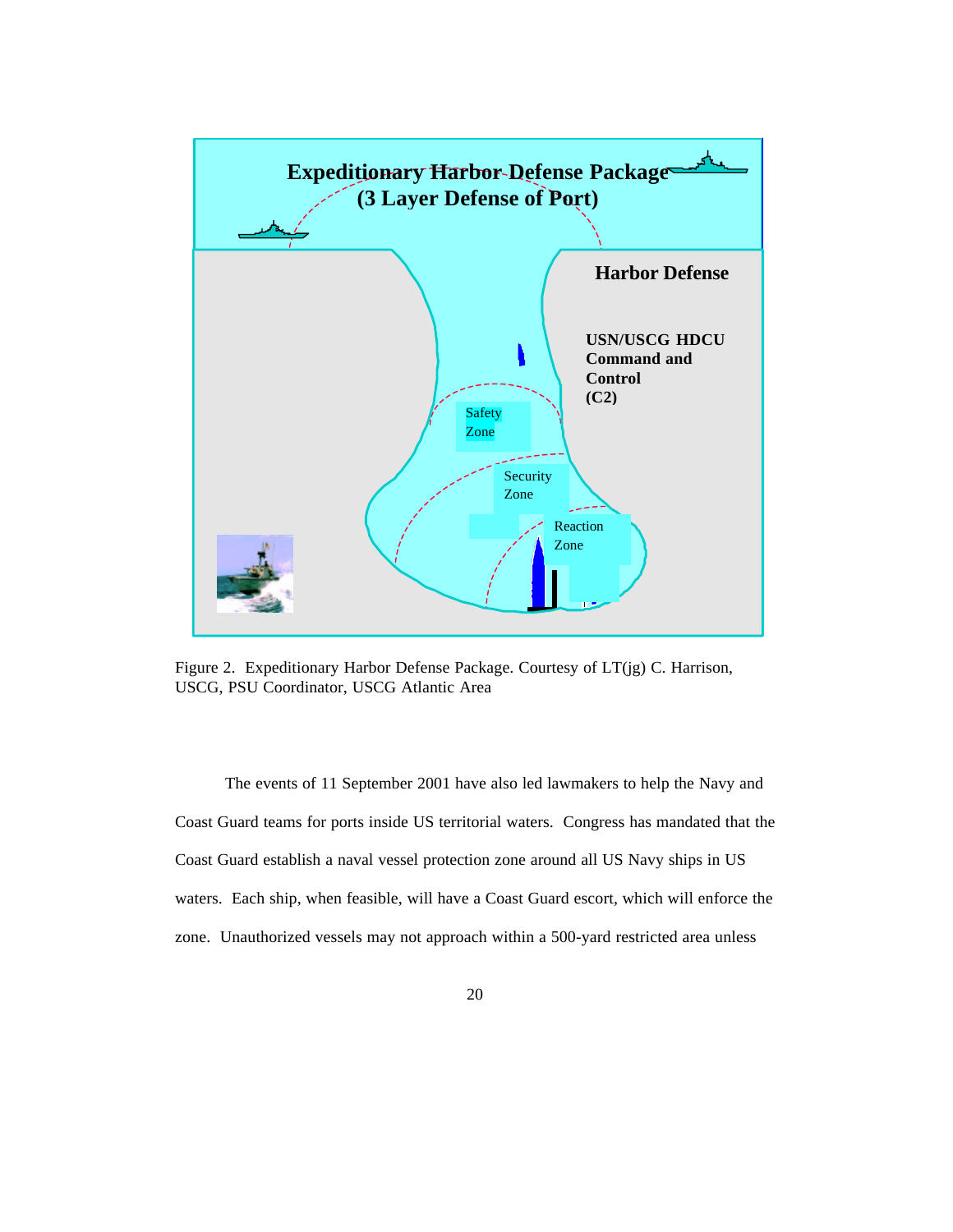allowed by the Navy or Coast Guard vessel. Persons violating this law face misdemeanor charges punishable by a \$500 fine and up to six months in jail. Further, if the vessel continues in to a 100-yard exclusion area without authorization, the person in charge of the vessel faces class D felony charges punishable by a \$250,000 fine and up to six years imprisonment (CINCLANTFLT 2001, 1).

Although formidable, it is not feasible to permanently station these PSUs at all of ports where the Navy performs its role of engagement. This means the ship's company, which has not had the benefit of formal, in-depth security training nor the luxury of having been permanently ashore, must provide the AT/FP posture. The Navy realizes this and is developing doctrine based on this defense in-depth approach. However, this approach is also incredibly manpower intensive. A ship must perform the following list of tasks (Rancich 2000, 68):

| <b>Detect</b>                          | <b>Defend</b>                            |  |
|----------------------------------------|------------------------------------------|--|
| -surface traffic within 3,000 yards    | -prevent vessels from closing within 100 |  |
|                                        | yards                                    |  |
| -aircraft with 5 nautical miles (nm)   | -engage aircraft within .5 nm            |  |
| -establish personnel and vehicle entry | -establish security zones w/armed        |  |
| points                                 | watchstanders                            |  |
| -establish unloading zones             | -define engagement areas                 |  |
| -100% ID and vehicle check             | -employ counterswimmer measures          |  |
| -conduct countersurveillance           |                                          |  |
|                                        |                                          |  |
| <b>Deter</b>                           | <b>Command and Control</b>               |  |
| -intercept vessels at 3000 yards       | -seamless communications                 |  |
| -clearly mark restricted areas         | -establish reaction force                |  |
| -conduct deception                     | -arm and equip security forces           |  |
|                                        | -coordinate with host nation             |  |
|                                        |                                          |  |

Table 2. Task List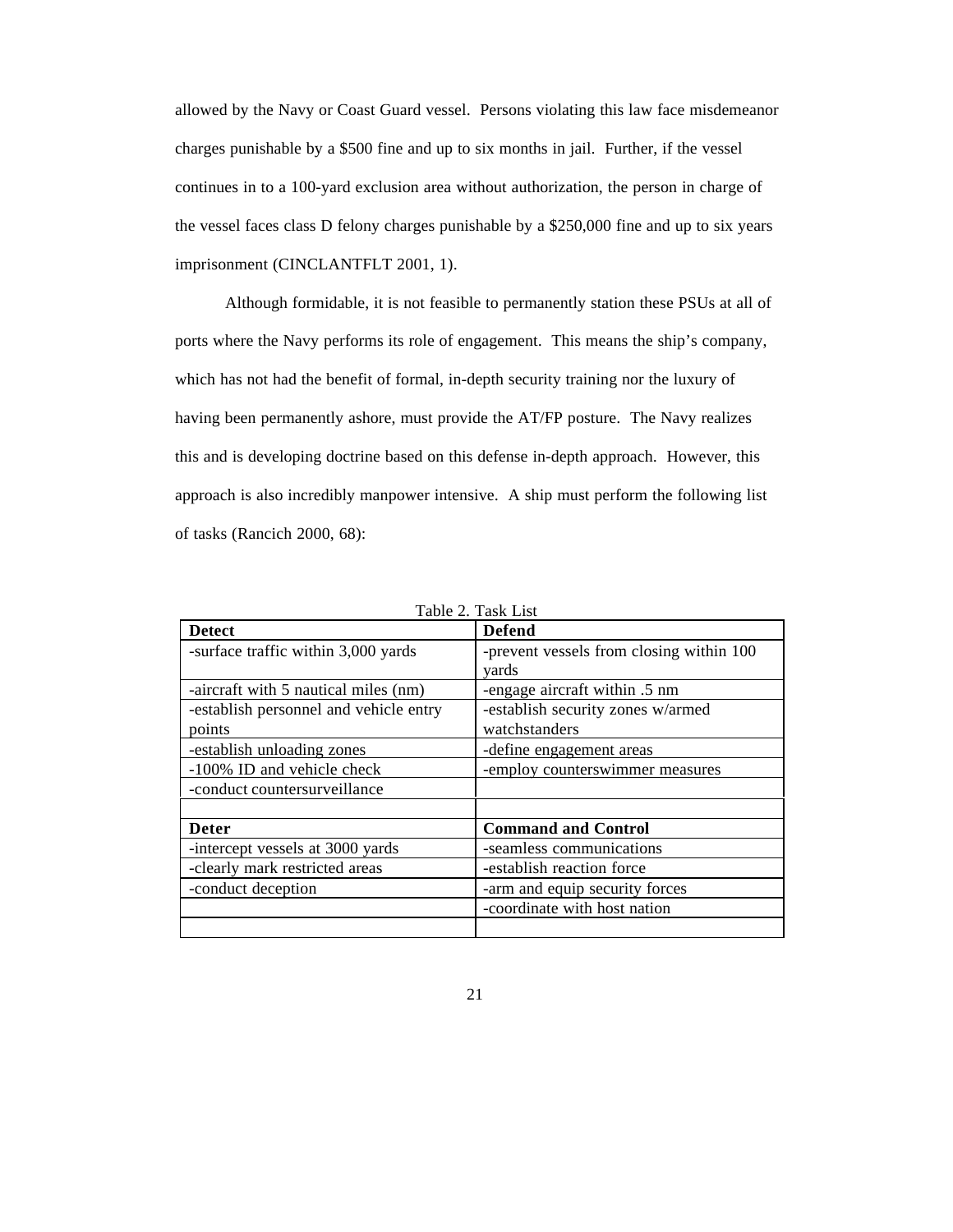This is truly a daunting task. These young sailors, primarily trained for underway, naval surface combat actions, must now also be able to perform pier security. This pier security requires demonstrating a detailed understanding of ROE, public law, and status of forces agreements. They must also be able to work with the host-nation security forces. Further, they must provide waterside security also and demonstrate an understanding of host-nation right of visit and approach laws; boarding, sweep and inspection procedures; explosive device recognition; and anti-swimmer-diver techniques (SWDG 2001, 7-2). Filling all of these positions around the clock may require as many as seventy-two additional watchstanders. These additional watchstanders will be manning the small boats (4 personnel), manning .50-caliber and M-60 mounts (8 personnel), manning the bridge to direct small boats approaching the ship (1 person), and providing additional topside and pier roving sentry positions (5 personnel) on a six-hour watch rotation. Assuming the ship is a cruiser, with a complement of 350, and the ship is in 3-section duty, you can expect to have approximately 100 personnel in the duty section. If shore services are not available and the ship is required to provide its own power, then approximately twenty-five personnel will be performing engineering duties only. This leaves the duty section with three personnel to man normally required watchstations as well as damage control watchstations. Additionally, retention and quality of life concerns demand we expand to four or more duty sections, especially overseas. Young sailors joined the Navy to experience the world, not to see it from their ship's bridge wing while on duty (Clark 2001, 8). This is one of the many reasons why many commanding officers have complained that it is hard to comply with the new directives.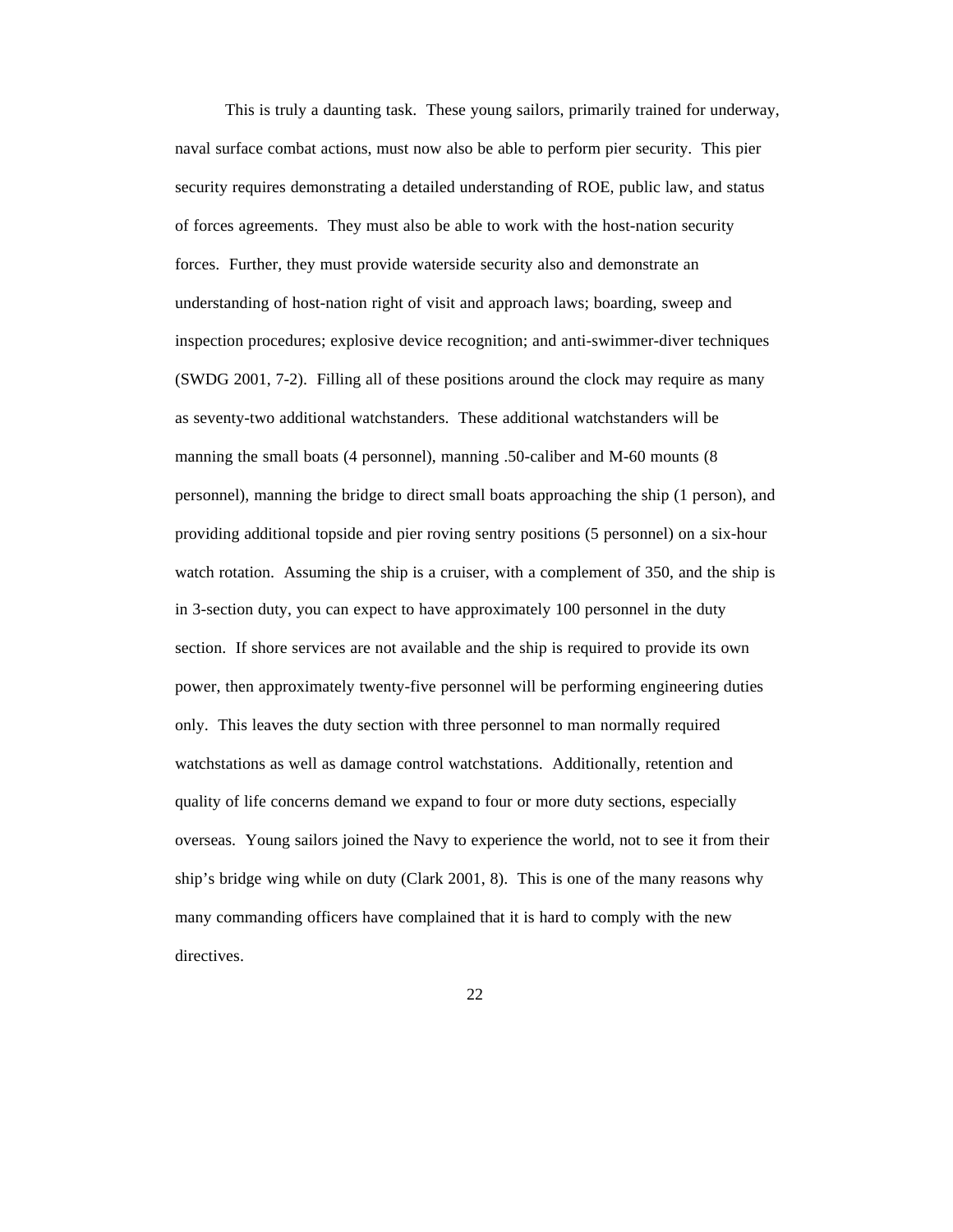### Manning

If it is hard to comply with these directives today, what does the future hold for surface combatants? The Navy has already embarked on a plan to install commercial technologies on ships to control both maneuvering and engineering functions. Smartship technologies were installed in 1996 in the USS *Yorktown* and have been determined to be operationally effective and operationally suitable for installation on all of the Aegis-class cruisers. These technologies are aimed at reducing the number of personnel required on each ship, while also allowing a greater proportion of the crew to concentrate on their war-fighting capability. The technologies also aim to increase the situational awareness of the war fighter by providing rapid, easily accessible information. Navy Smartship innovators have used the technology initiatives to save at least forty-four enlisted and two officer billets with each installation on an Aegis cruiser (U.S. Navy Chief of Information 1999, 7). Currently, funding is available for the installation on twelve cruisers, with the expectation of back fitting all of them under the Cruiser Conversion Program (Lautenbacher 1998, 3).

The cost savings from this small-crew reduction is significant over the entire life cycle cost of the ship. Almost 60 percent of all operating costs incurred are due to crew maintenance, including 25 percent of operating costs going to pay alone. By saving the forty-six total billets alone, each ship would save approximately \$2 million per year. With twenty-seven ships realizing these savings, the Navy could save \$1.4 billion over the life of the ship class (U.S. Navy Chief of Information 1999, 8). Further savings can be achieved without adding more technology, rather changing policies. The Navy has started an initiative to reduce crew size by implementing the Smartship watch rotation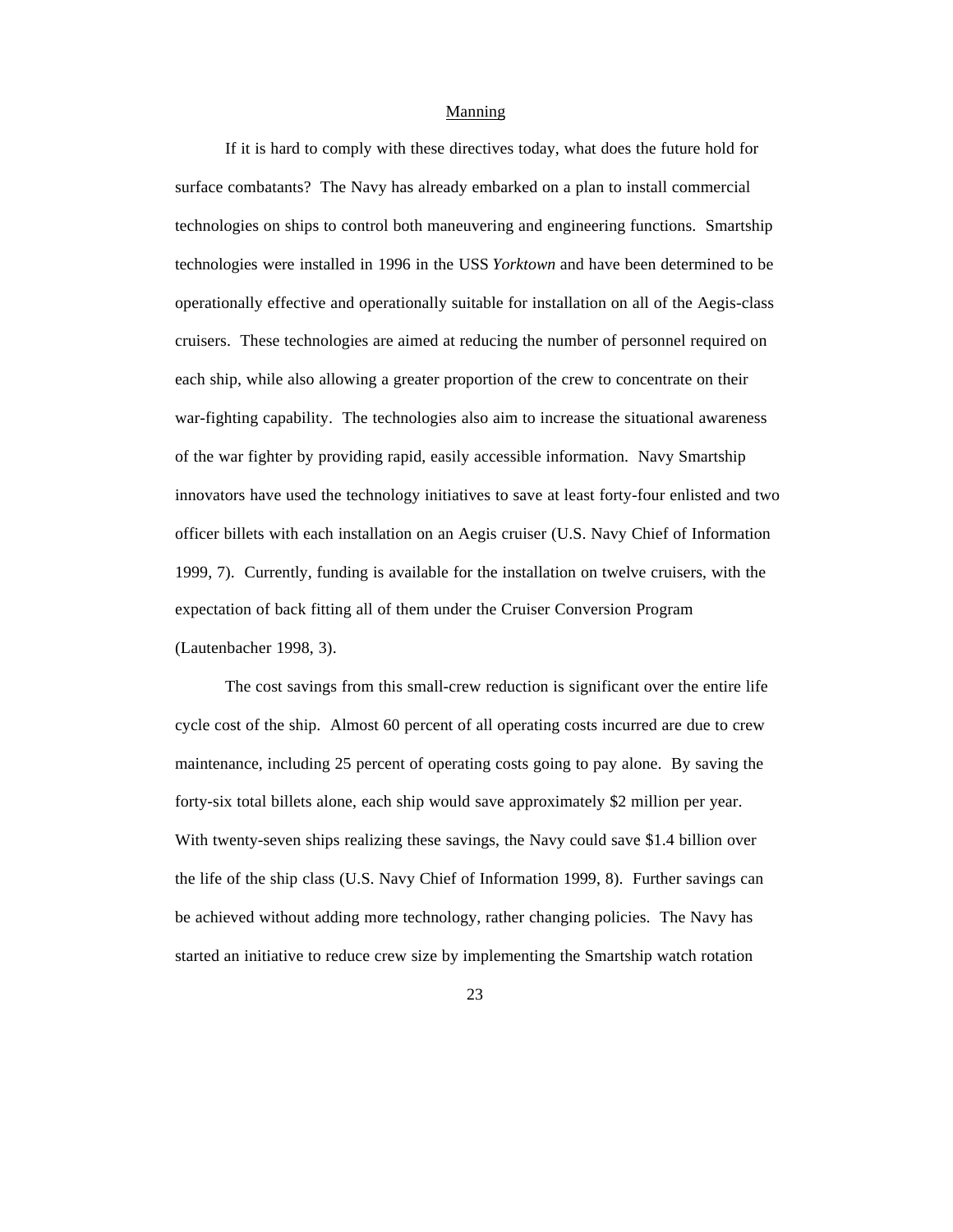and moving administrative shipboard duties to shore support personnel. USS *Monterey*, USS *Mobile Bay*, USS *Milius* and USS *Mahan* are all preparing for upcoming deployments with this smaller, "optimally manned" crew. As an example, the *Mobile Bay* has already reduced her crew from 342 to 287 (Brown 2000, 18).

These manpower savings are just the start. The program executive officer for surface combatants, who owns the program manager for the  $DD(X)$  program, has already said that automation of shipboard operations, combat, logistics and damage control will bring the crew to a level of ninety-five personnel (Program Executive Officer (PEO) Surface Strike 2001, 1). Although a formal breakdown of the actual manning requirements has not yet been released, it is relatively easy to speculate on the crew's makeup using the Smartship technology model.

The number of sailors authorized for each ship class is contained in the *Ship Manning Document* (*SMD*). The *SMD* is based on the Required Operational Capabilities/Project Operating Environments (ROC/POE) for that ship. ROCs are functions a ship is designed to execute, while the POE defines the most demanding environment a ship should expect to perform these functions in. In short, the number of sailors put on a ship is directly proportional to the tasks that ship will be expected to perform.

Generally the Required Operational Capabilities/Projected Operating Environments are generated from the ship class ORD, and then the SMD follows. However, in this case, the number of personnel on the DD (X) family was set in the ORD. By still using the task based premise for personnel assignments, we can determine what tasks those ninety-five will perform by functional area: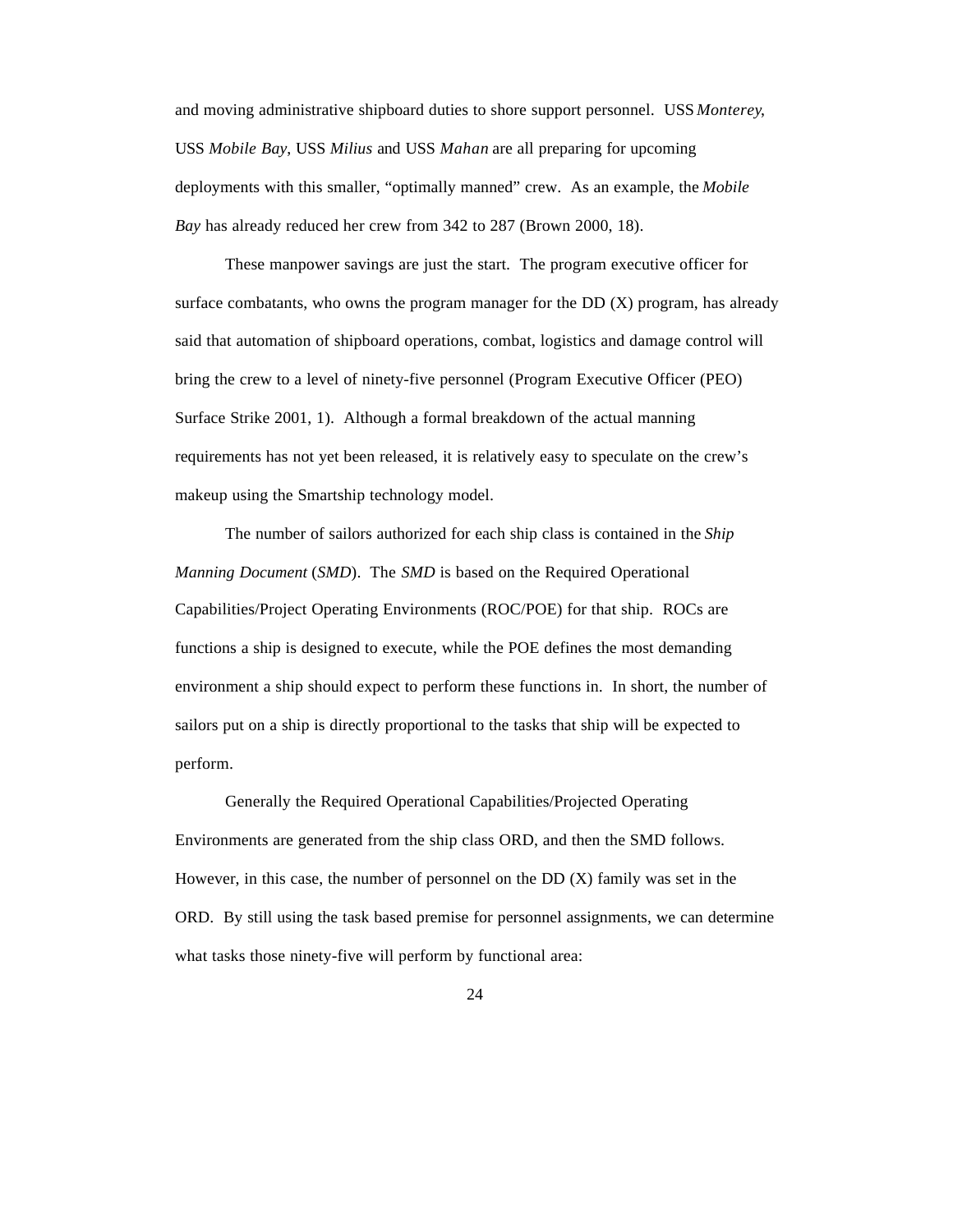Officers: Commanding officer, executive officer, operations officer, combat systems officer, engineer, supply officer, and one junior officer in each of the four departments. This gives a total of ten. Ships today generally have a wardroom equal to one-tenth the crew, so this assumption seems valid (Cordle 2001, 59).

Chief Petty Officers : Chief Petty Officers are the senior enlisted personnel, bringing both leadership skills and technical expertise. With a minimally manned crew, these skills will be relied upon heavily. DD (X) will likely have an equal amount of Chief Petty Officers as junior officers. This brings the total to eighteen.

Ship Control: Smartship serves as an excellent example of how to minimize in the ship control domain. Most ship's bridges underway will have eleven watchstanders: officer of the deck, conning officer, helmsman, lee helmsman, quartermaster of the watch, signalman, boatswain mate of the watch, lookouts (2), messenger, and a radar operator. Smartship watchstanding combines many of these functions into one position. The officer of the deck will maintain the deck, the conn, radar watch, and communications. The quartermaster will keep the navigation plot, the signals watch, the helm and lee helm, boatswainmate responsibilities, and aid in looking out. Coast Guard rules require an after lookout, the third ship control watchstanders. Assuming the officer of the deck is an officer or Chief Petty Officer and assuming there are three watch sections, the total is now twenty-four.

Engineering: Again we can rely on the Smartship model. With automated engineering controls, only four watchstanders are required: an engineering officer of the watch (EOOW), an assistant EOOW (AEOOW), a propulsion system monitor (PSM), and an auxiliary system monitor (ASM). The EOOW and AEOOW will perform all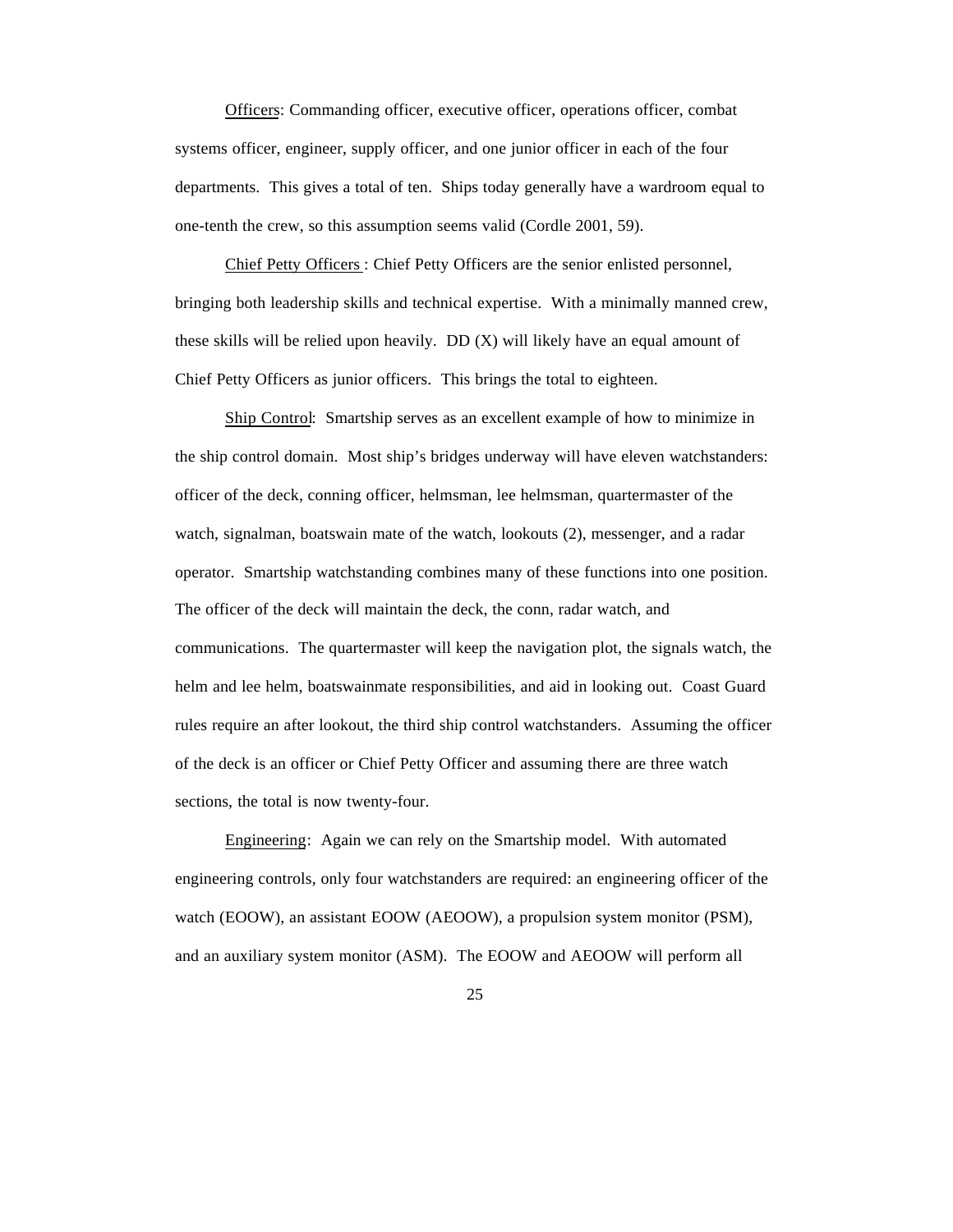propulsion and electric plant control functions from a centrally located station, while the system monitors will be free to roam the plant, taking required readings and responding to any emergent situations. Assuming the Engineering Officer of the Watch will be an officer or Chief Petty Officer, and assuming three watch sections, the total is now thirtythree.

Combat Operations: Again relying on the Smartship watchstation model, combat functions can be reduced from the normal Aegis Cruiser twenty-two personnel to nine. These would include a tactical action officer, an air operations supervisor, a surface operations supervisor, a subsurface operations supervisor, electronic support measures supervisor, gun operator, missile system supervisor, two support personnel, and one supervisor (Cordle 2001, 60). Assuming the tactical action officer has already been accounted for, the total is now sixty.

Communication: Maintaining communications, both internally and externally, will require a supervisor, an operator, and a technician. This also takes into account the recent transformation of Navy enlisted rates, in which radiomen transformed into information systems technicians, so the communicators will also maintain all onboard computer hardware and software (Cordle 2001, 60). The total is now sixty-nine.

Damage Control: The heroes of the *Cole*, who salvaged their sinking ship, again reinforce the importance of damage control. The importance of damage control cannot be overstated, especially with so few crewmembers. The damage control organization would be comprised of traditional damage control men and hull technicians, as well as electronic and electrical repairmen. They would be the nucleus of the rapid reaction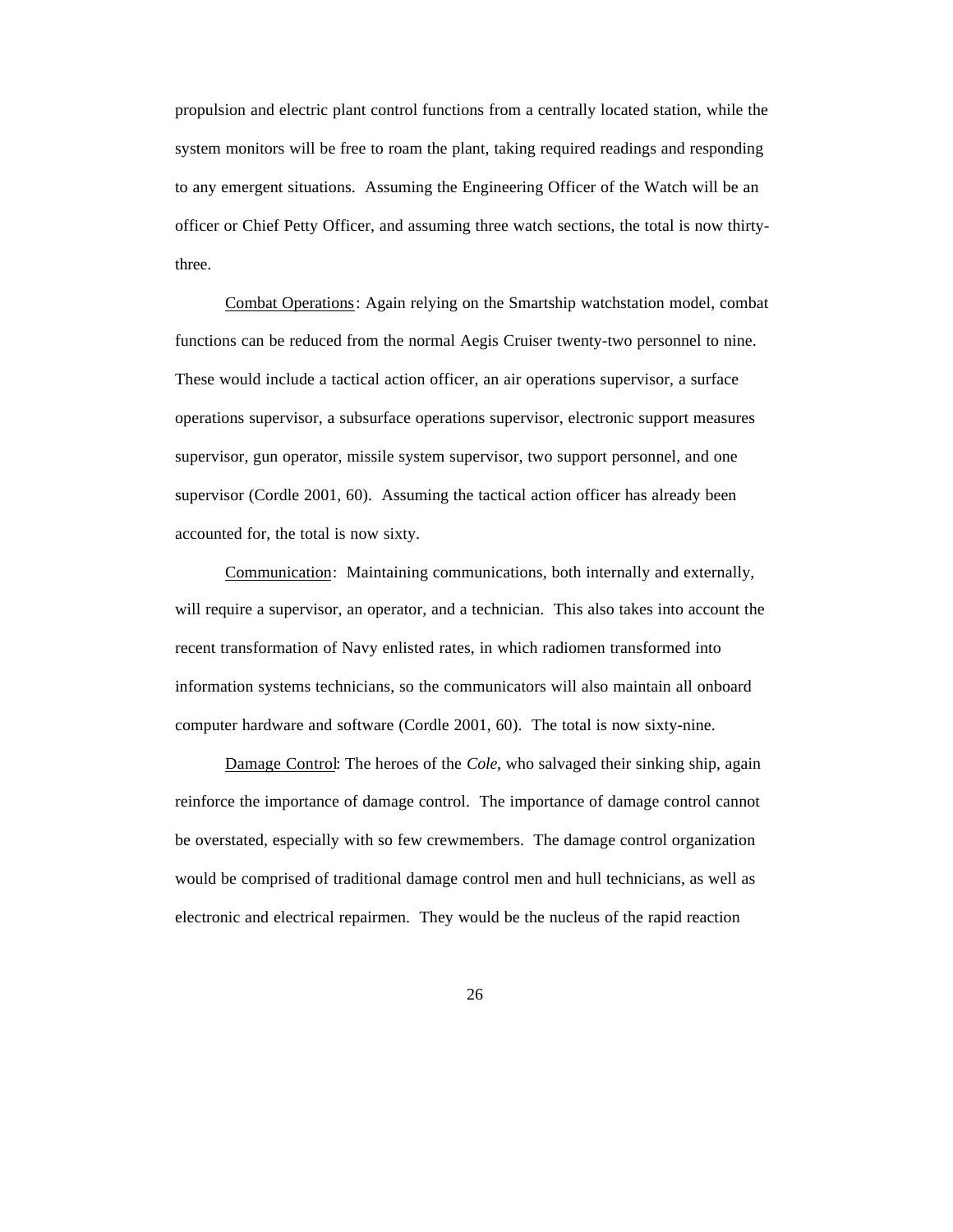squads whose members are the first to report as emergency response (Cordle 2001, 61). Allowing for four specialists, the total is seventy-three.

Supply Support: Supply specialists will still be needed for supply accounting, ordering, tracking, storing, and distributing. Crew care, such as feeding and laundry, must be taken care of by each individual using new available technology. Supply support will consist of four, bringing the total to seventy-seven.

Air detachment: Since the ship specifications call for an air detachment, and the surface community has no control over the size of an air capable detachment, we will stay with the number of twenty-two currently in use (Cordle 2001, 59). This brings the total to slightly over ninety-five.

Of the seventy-seven members of the permanent ship's force, less than one-half from rates traditionally involved in weapons handling and ship's security forces. While the reduced crew size certainly adds to the huge manpower cost saving, this will indeed make the force protection task far more difficult to successfully execute.

#### Summary

A ship's CO is ultimately responsible for everything that happens on or to his ship. The DoD sponsored commission attempted to ease the CO's job by highlighting force protection areas that need improvement. The first area under scrutiny is intelligence. The commission recommended a greater focus on applying human intelligence and signals intelligence against the newer, smaller terrorist threat. The Navy has redirected its focus on supplying that new intelligence information to ships more rapidly via the blue dart warning system.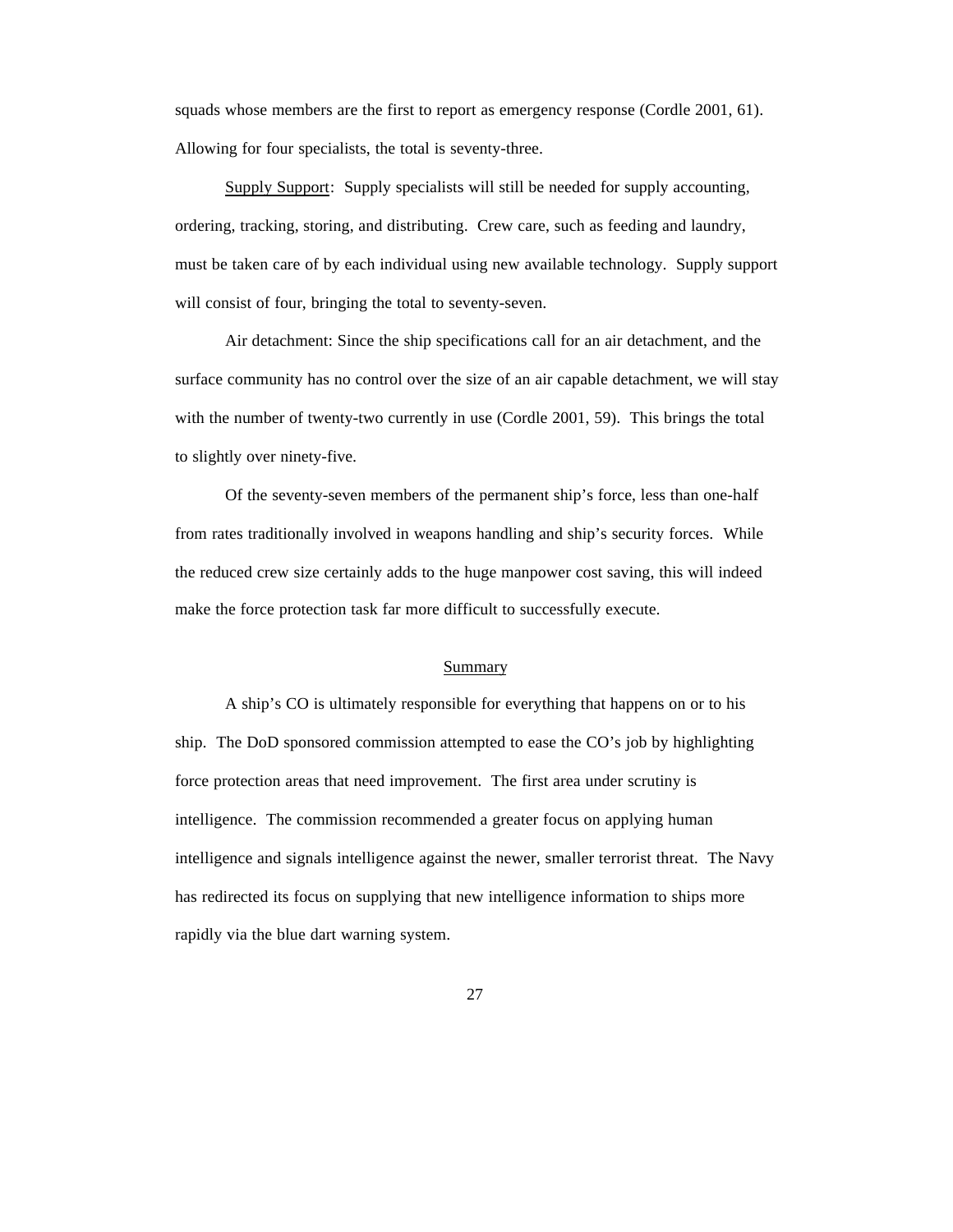Another area that has received a great deal of attention from the Navy is security augmentation forces. The Navy has funded Coast Guard PSUs to augment the security forces of deployed units in foreign ports. These PSUs are rapidly deployable, 117 person units that provide layered defense against both waterborne and land-based threats.

Concurrently, the Navy has pressed ahead with the DD (X) family of surface combatants. Like the Smartships of today, DD (X) will leverage technological advances and watchstanding innovations, allowing a crew of ninety-five to safely and efficiently operate the ship in a wartime environment. Yet with surface combatants of today having difficulty in dealing with force protection, how will minimally manned ships perform this manpower intensive task? Chapter 3 will describe the methodology used to determine a method to define and execute this most important task.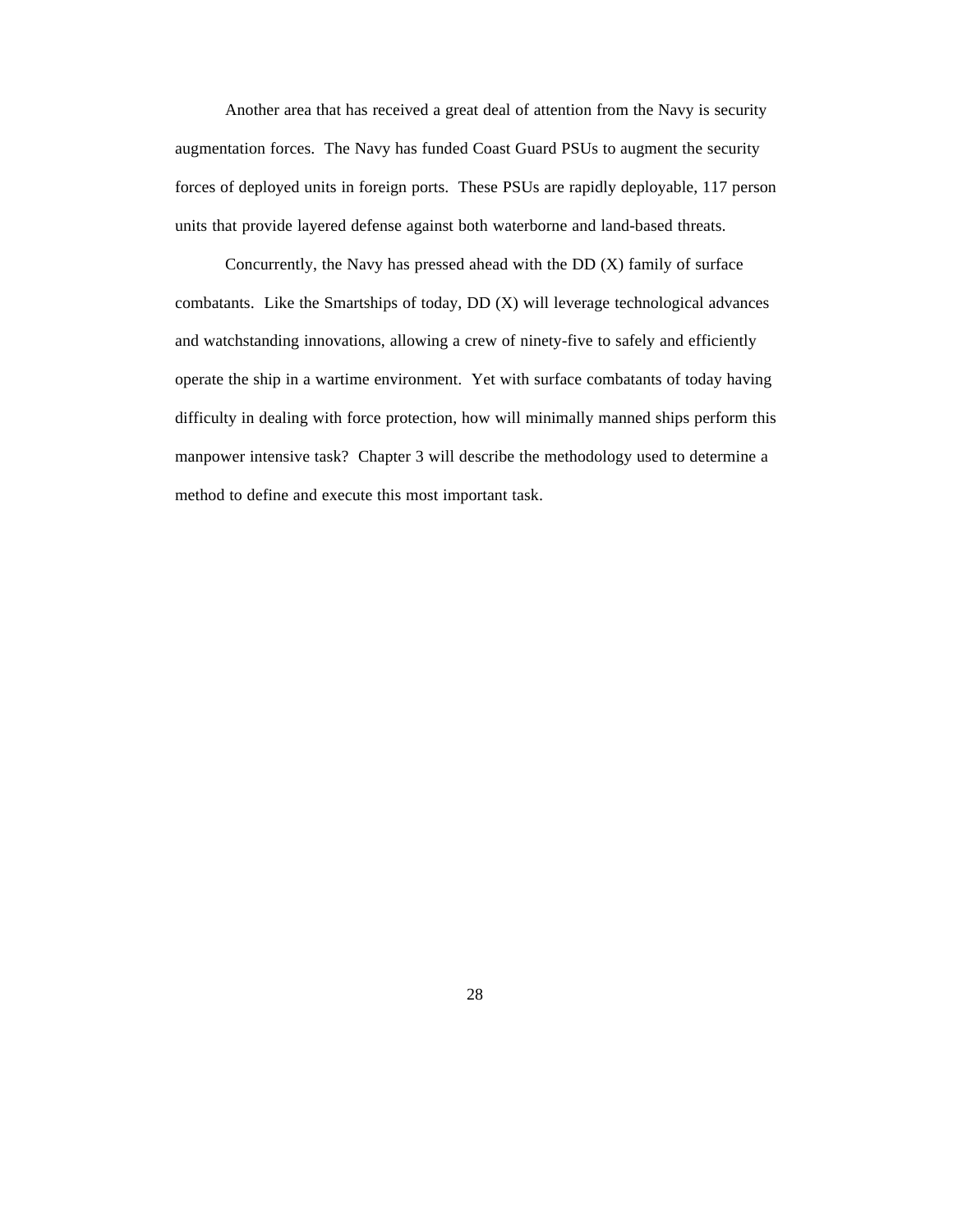### CHAPTER 3

## RESEARCH METHODOLOGY

There is no simple right way to do content analysis.

Robert Philip Weber

As demonstrated in the literature review, a great deal of recent work is available regarding the maritime terrorist threat and force protection. Now a proven methodology must be used to sift through this large extant of raw data and put it into a usable form for answering the primary research question. The methodology that will be most useful for this project is content analysis.

Content analysis is a method used to break a collection of works into smaller, relevant, usable pieces of data. A coding scheme is developed to group these data pieces and categorize them by similar ideas or meanings. These groups provide manageable packages of data that can then be used by the researcher to draw final inferences or conclusions from the data (Weber 1990, 5-12).

The first step in creating the coding scheme for the analysis process is to define the recording units (Weber 1990, 22). The recorded units can vary, whether it is as small as a single word in the text, or as large as a common theme running throughout several texts. In attempting to answer the primary research question, providing credible force protection for future, minimally manned ships, the large unit of a common force protection theme will be used. Navy doctrine, Coast Guard doctrine, and professional journals will be reviewed for this theme.

The second step of the analysis process is defining the categories to be used in the project (Weber 1990, 23). The categories the research requires are determined by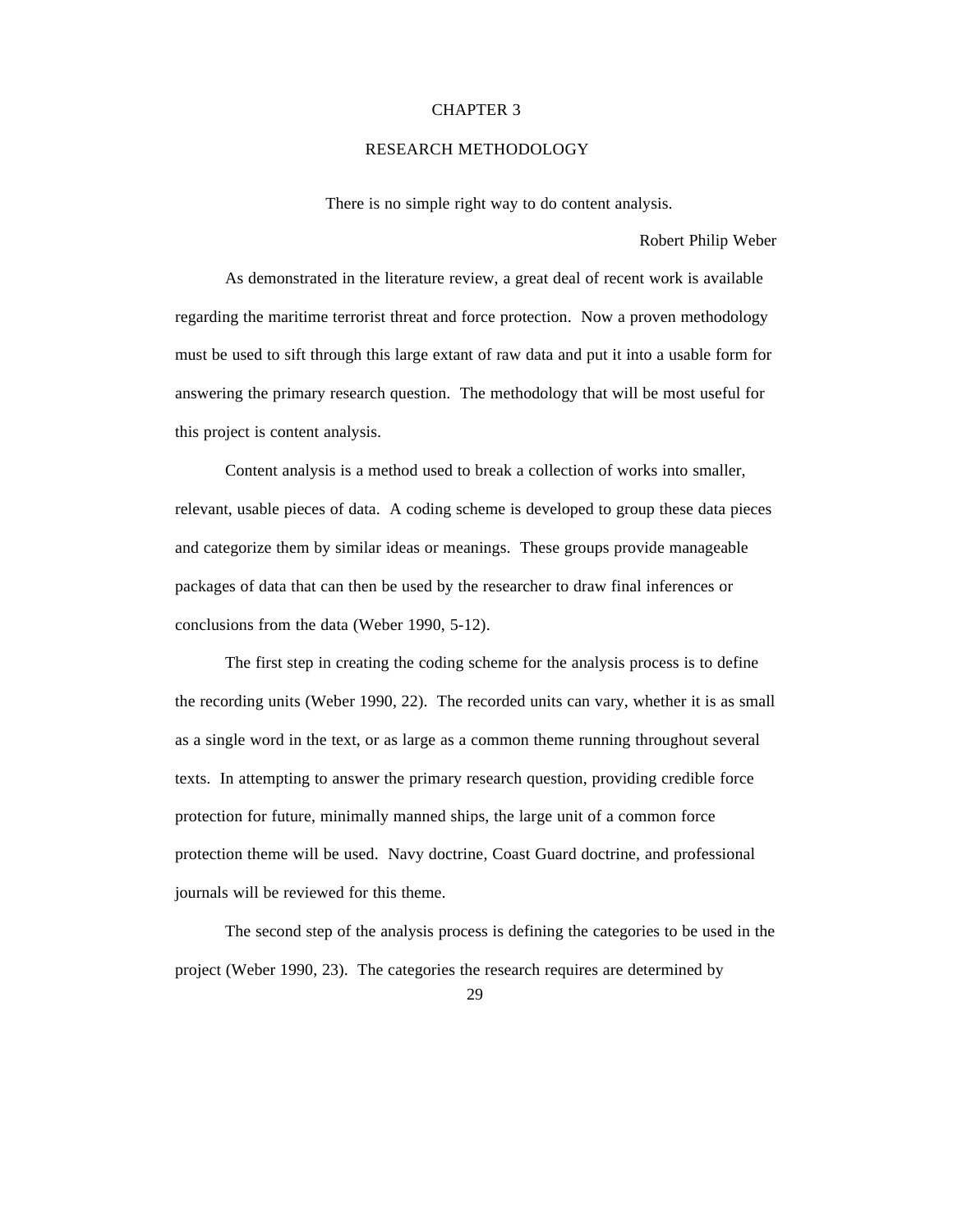looking back again to the primary question. To fully answer the question, at least one method of providing future force protection must be introduced. In turn, that one proposed solution must meet three criteria. It must be credible, it must be performed by or for a ship that is minimally manned, and it will be for future ships that may have additional technologies to ease the watchstanding burdens.

For the solution to be credible, it must allow for the accomplishment of all force protection tasks. Therefore, the first research category that will be used is force protection tasks. Navy doctrine, Coast Guard doctrine, and professional journals will be reviewed to develop an exhaustive list of force protection tasks that experts regard as essential for the safety of ships. These tasks will be kept at the unclassified level.

Next, minimally manned ships must perform these tasks. Therefore, manning will be the second project category. The same written works used to develop the task list will be reviewed for requirements and recommendations on the number of personnel needed to adequately perform each task. Next, port security unit (PSU) manning levels and watchbills will be reviewed. Since PSUs as a whole are considered force protection experts and since they are used to provide force protection for deployed ships, their manning requirements will be considered the optimal level. Finally, ships using current minimal manning levels will be examined through after-action reports and interviews. Ships are required to submit after action reports on each port visit they complete. These reports follow a mandatory format, with one paragraph intended to cover force protection issues. If there are current manning issues, they will be discussed there. Further, their watchbills, obtained through interviews of ship executive officers, force protection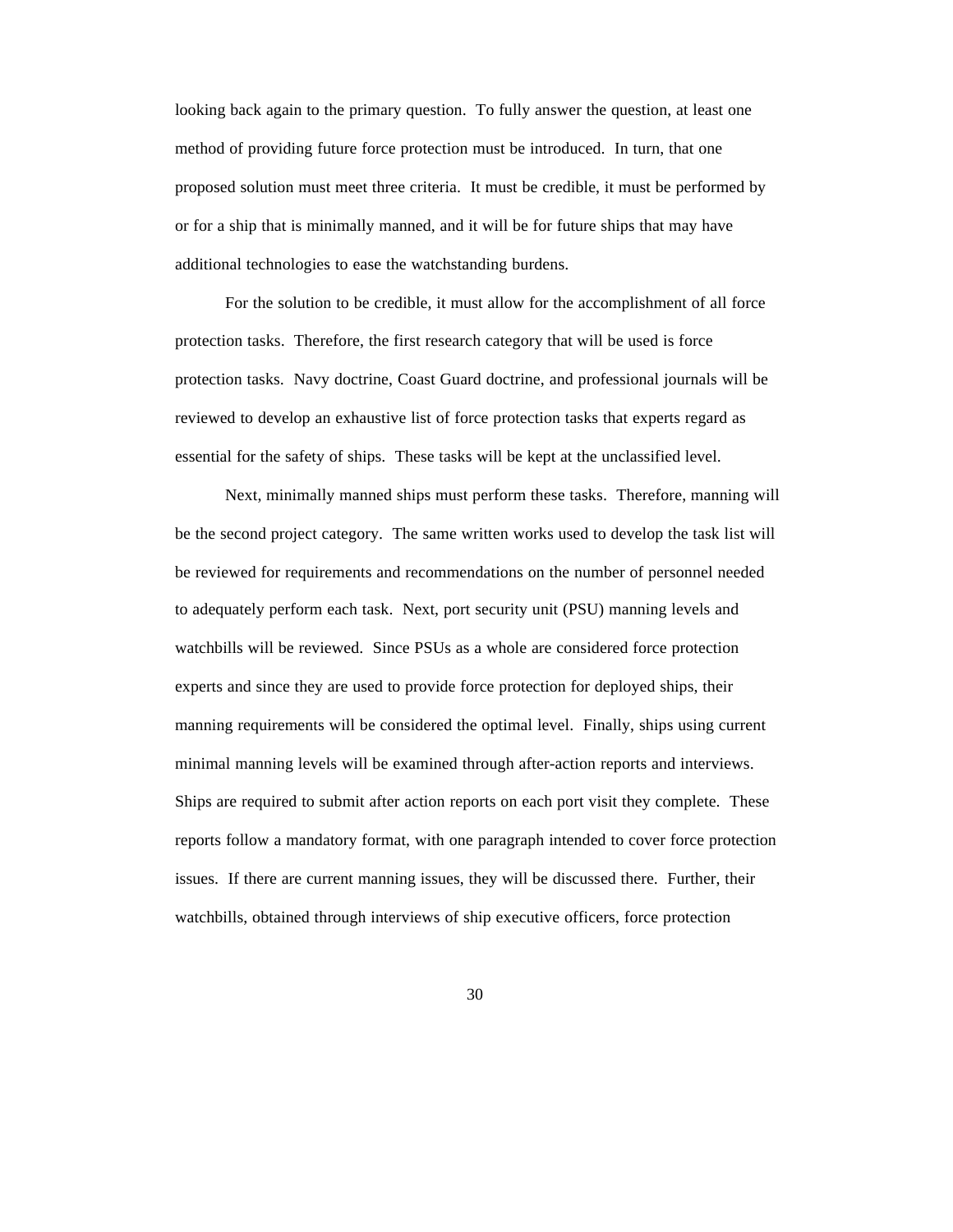officers, and watchbill coordinators, will show what watch-standing positions can be filled today and what tasks they can accomplish.

There are two additional research categories that are both further subsets of the manning criteria and related to future ship construction. The first is training requirements. Training is clearly related to the manning issue, because personnel performing security tasks must meet certain training requirements. It is related to the future, minimally manned ships because with the lower manning levels, ships will not be able to afford to send crew members away to schools. Whereas ships today can afford to send up to 10 percent of the crew off to schools because of personnel redundancy, with a minimally manned crew each crewmember will have designated duties that he or she is expected to accomplish. There will be little or no redundancy, therefore the crew must arrive at the ship able to perform and must remain on the ship until relieved by a fully trained replacement.

The final research category will be costs. This category relates to manning and future ships. Cost relates to manning in that up to 60 percent of a ship's life cycle cost is due to manning, whether it is pay, benefits, or quality of life expenditures. Training also incurs a small portion of the ship's annual operating budget. It relates to future ship design in that the reason for developing a minimally manned ship, namely the DD  $(X)$ family of combatants, was to decrease life cycle costs, making the ship more affordable. Therefore, in devising a viable force protection solution, it must also be cost effective, truly saving the money over the life cycle of a ship.

In determining cost effectiveness, a comparison will be made between the cost of a sailor on a ship and the cost of deploying a sailor as a part of a PSU. The cost of an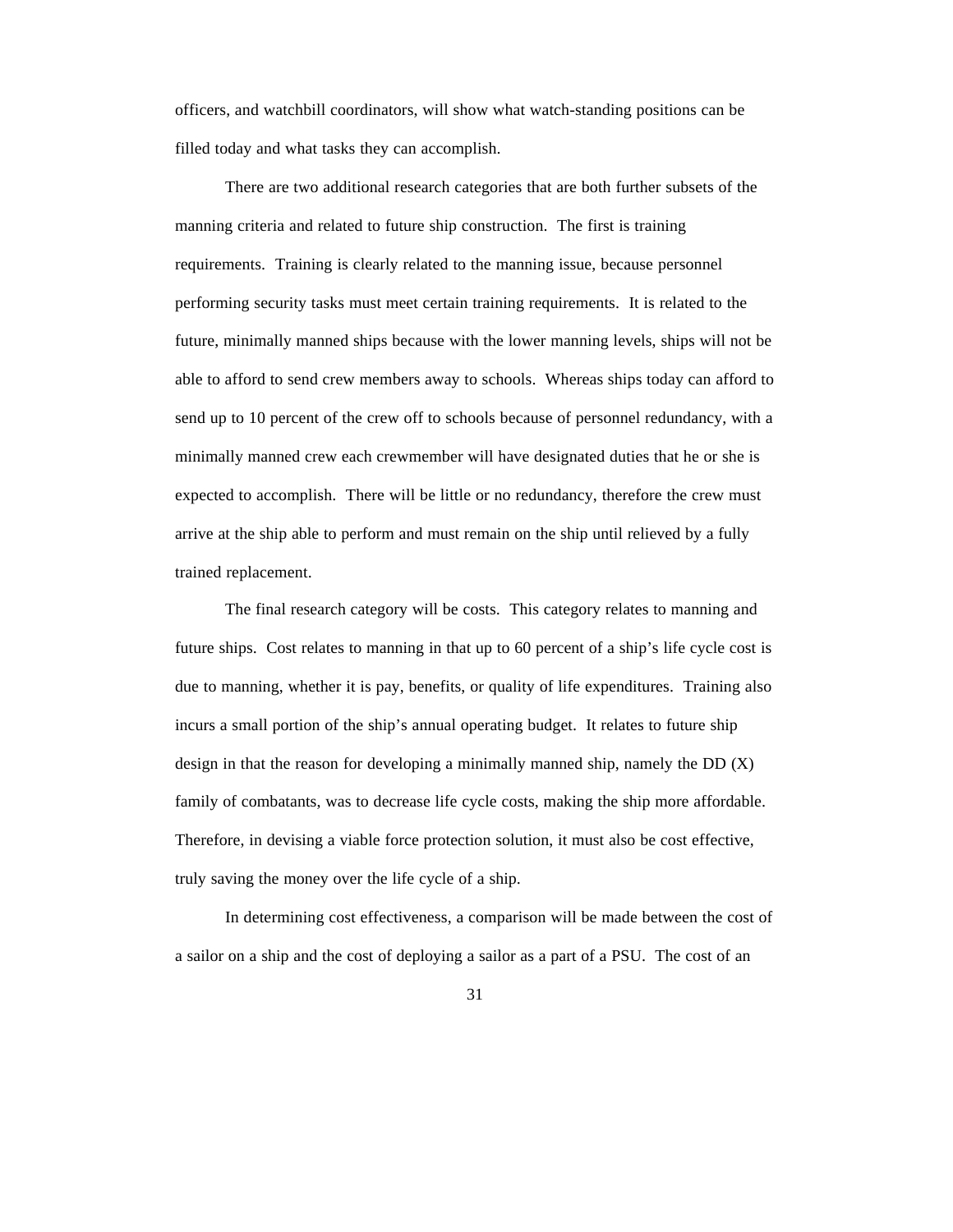individual on a ship will be determined by using the Department of the Navy's Office of Research, Development, and Acquisition's approved "Cost of a Sailor" program, developed by the Navy Center for Cost Analysis. This program calculates both the direct costs incurred, such as pay, allowances and retirement accrual, and indirect pay, such as medical benefits, family medical coverage, and basic training for each pay grade. Added to these basic sailor costs will be training costs incurred, based on interview responses regarding training requirements from ships and PSUs. Since the DD (X) *Operational Requirements Document* (*ORD*) called for a manning level between 95 and 150, and the "typical" crew outlined in chapter 2 assumed a crew of 95, it is imperative to create a cost comparison to determine a final force protection recommendation, because it may be cheaper and more effective to add twenty billets to a future combatant than to continuously deploy augmentation forces.

Technologies will also be investigated, through research and interviews with advanced technologies proponents. Although advanced technologies are heralded as great manpower and cost savers, there is only a great deal of speculation, and little proof, as to their effectiveness. Therefore, due to the long procurement timelines and the uncertainty of future benefits, only technologies that exist now will be considered. These advances will also not be used to diminish the number of personnel designated to accomplish each task unless already proven successful in either government-sponsored developmental or operational testing.

## Summary

Content analysis is a method used to review literature, breaking down the large amount of information into smaller themes of related, usable data. Table 3 visually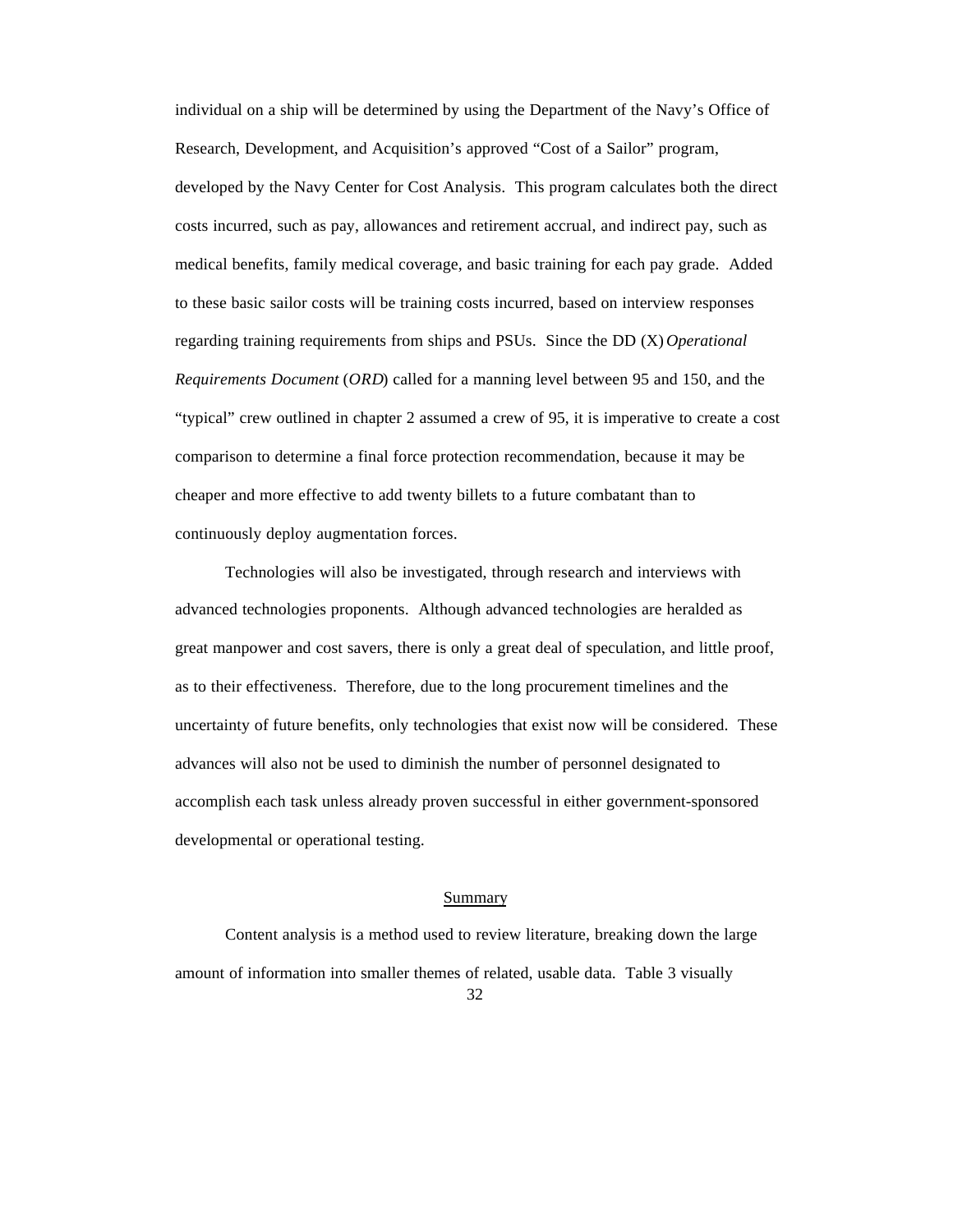represents how content analysis will be used in this project. Navy doctrine, Coast Guard doctrine and professional journals will be reviewed in order to develop a comprehensive list of tasks that must be accomplished to provide credible force protection. Next, the same documents will be used to determine either a required or recommended number of personnel needed to accomplish those tasks. To validate or revise the doctrinally derived manning requirements, interviews with Coast Guard and Navy personnel will be conducted, and their watchbills and training pipelines will be reviewed, to determine the amount of personnel actually used today to perform the required tasks. Using the Navy's accepting cost analysis tool, the costs for the required manning levels will be generated. Added to that cost will be the cost of training the ship's self-defense force (SSDF).

This comparison will determine whether it is more feasible to add to the ninetyfive proposed billets for the DD  $(X)$  family of ships or to deploy security augmentation teams wherever future combatants may make port calls. The delineation of tasks, manning recommendations, training review and cost comparisons in chapter 4 will culminate in one viable, recommended solution to the primary research question in chapter 5.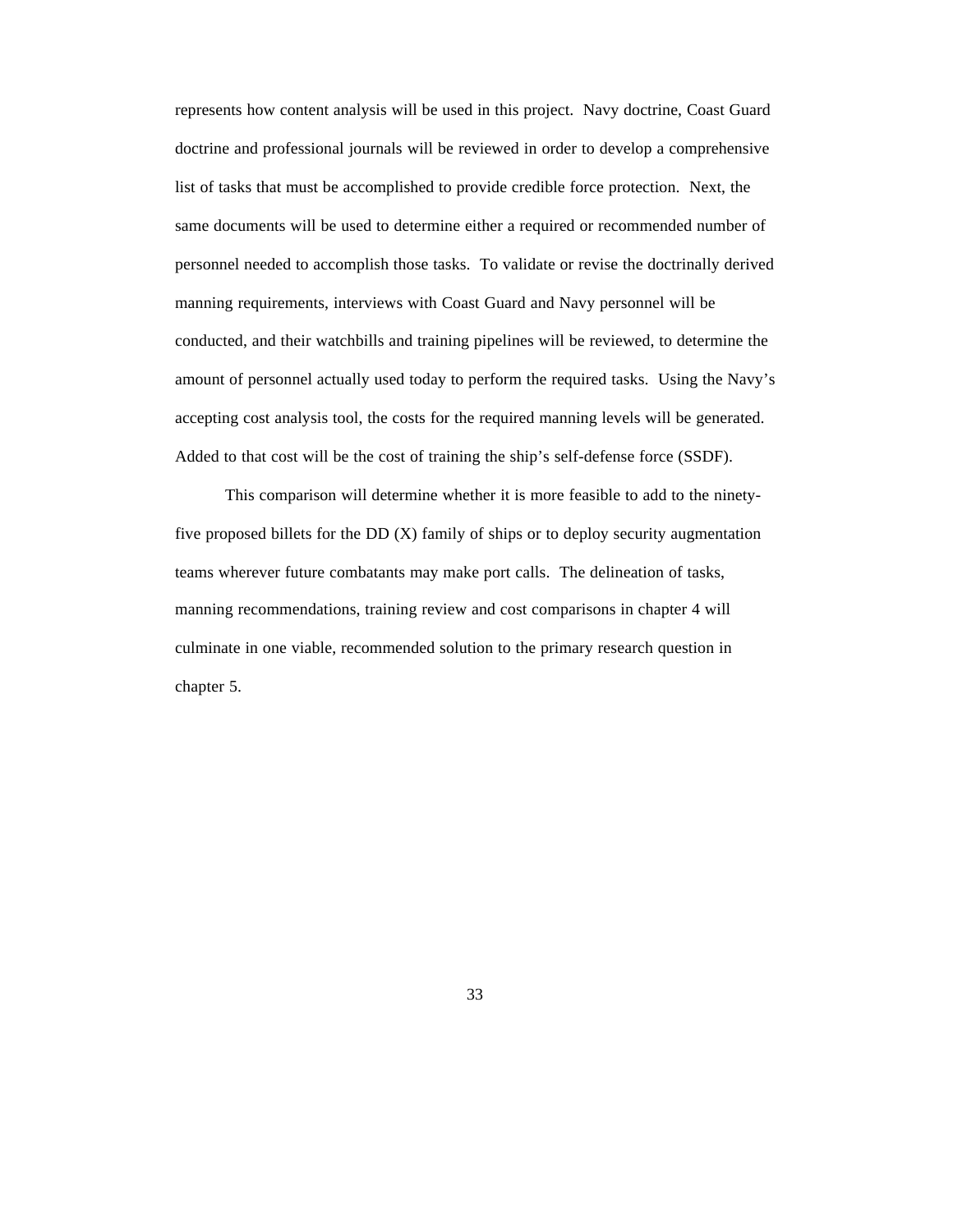| Table 5. Content Analysis  |                      |                 |                    |  |  |  |  |
|----------------------------|----------------------|-----------------|--------------------|--|--|--|--|
| <b>TASKS</b>               | <b>MANNING</b>       |                 | <b>EQUIPMENT</b>   |  |  |  |  |
| <b>DOCTRINAL</b><br>(Navy) | <b>DOCTRINAL</b>     | <b>PEOPLE</b>   | Commercially       |  |  |  |  |
|                            |                      | <b>TRAINING</b> | available maritime |  |  |  |  |
|                            |                      | <b>COSTS</b>    | security tools     |  |  |  |  |
|                            | <b>OPTIMAL (PSU)</b> | <b>PEOPLE</b>   |                    |  |  |  |  |
|                            |                      | <b>TRAINING</b> |                    |  |  |  |  |
|                            |                      | <b>COSTS</b>    |                    |  |  |  |  |
|                            |                      | <b>PEOPLE</b>   |                    |  |  |  |  |
|                            | Ships today          | <b>TRAINING</b> |                    |  |  |  |  |
|                            |                      | <b>COSTS</b>    |                    |  |  |  |  |
| <b>DOCTRINAL</b><br>(USCG) | <b>DOCTRINAL</b>     | <b>PEOPLE</b>   |                    |  |  |  |  |
|                            |                      | <b>TRAINING</b> |                    |  |  |  |  |
|                            |                      | <b>COSTS</b>    |                    |  |  |  |  |
|                            | <b>OPTIMAL (PSU)</b> | <b>PEOPLE</b>   |                    |  |  |  |  |
|                            |                      | <b>TRAINING</b> |                    |  |  |  |  |
|                            |                      | <b>COSTS</b>    |                    |  |  |  |  |
|                            | Ships today          | <b>PEOPLE</b>   |                    |  |  |  |  |
|                            |                      | <b>TRAINING</b> |                    |  |  |  |  |
|                            |                      | <b>COSTS</b>    |                    |  |  |  |  |
| Journals                   | <b>DOCTRINAL</b>     | <b>PEOPLE</b>   |                    |  |  |  |  |
|                            |                      | <b>TRAINING</b> |                    |  |  |  |  |
|                            |                      | <b>COSTS</b>    |                    |  |  |  |  |
|                            | <b>OPTIMAL (PSU)</b> | <b>PEOPLE</b>   |                    |  |  |  |  |
|                            |                      | <b>TRAINING</b> |                    |  |  |  |  |
|                            |                      | COSTS           |                    |  |  |  |  |
|                            | Ships today          | <b>PEOPLE</b>   |                    |  |  |  |  |
|                            |                      | TRAINING        |                    |  |  |  |  |
|                            |                      | <b>COSTS</b>    |                    |  |  |  |  |

Table 3. Content Analysis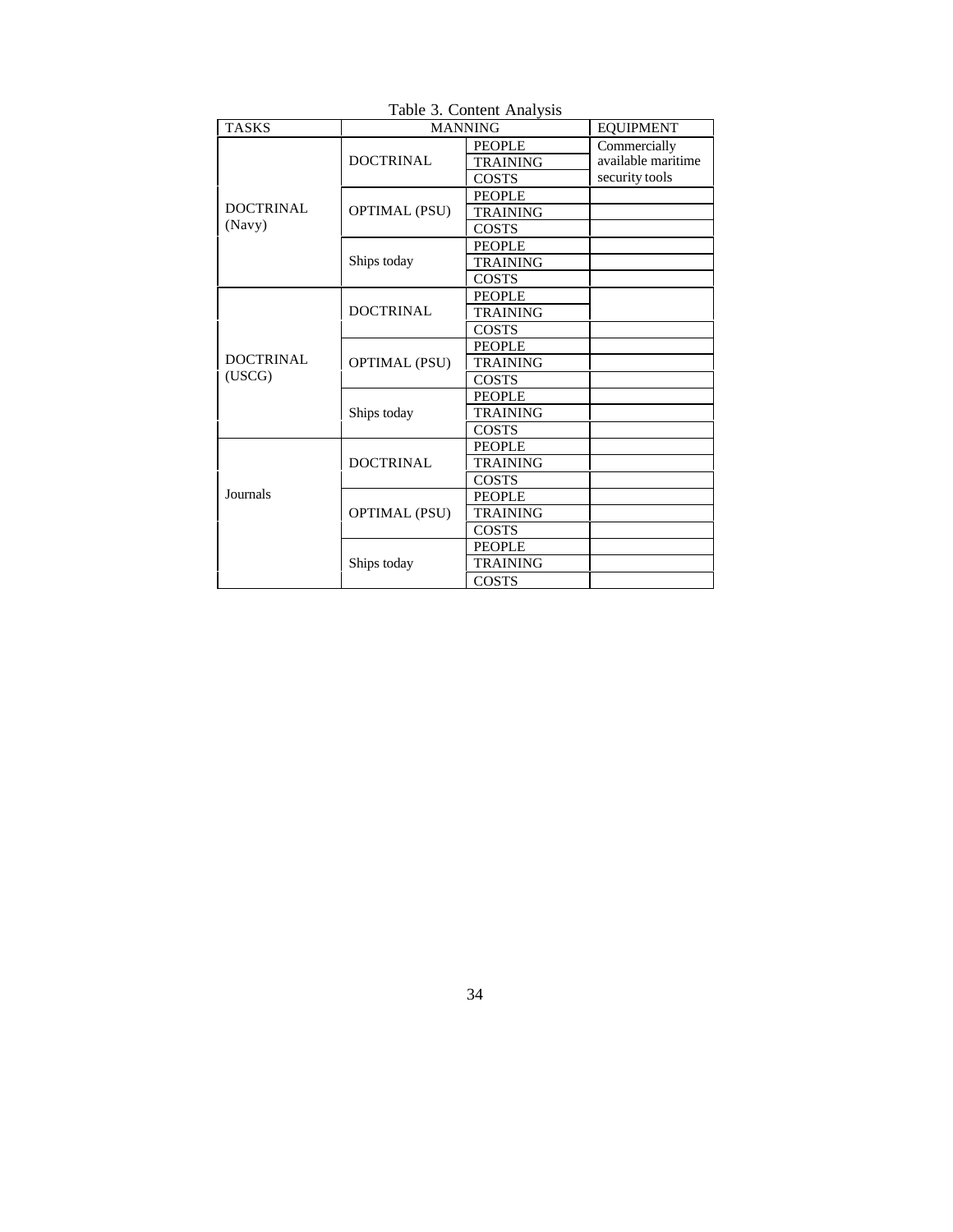#### CHAPTER 4

# ANALYSIS

The only real security that a man can have in this world is a reserve of knowledge, experience and ability**.**

Henry Ford

Chapter 1 introduced the primary research question regarding force protection for future, minimally manned surface combatants. It then went on to outline the threat experienced in today's operational environment. Chapter 2 reviewed lessons learned from the *Cole* incident and introduced Coast Guard Port Security Units (PSUs) and the DD (X) program. Chapter 3 laid out the foundation for this analysis. First, force protection tasks will be presented. Next, current Smartship and PSU manning, training, and costs will be discussed. All of these issues will be discussed in regards to their impact on fulfilling force protection tasks. Finally, using the  $DD(X)$  manning proposal introduced in chapter 2, the future surface combatant's possible manning, training, and costs for force protection will be examined.

# Tasks

A ship is in an extremely unique environment when it is inport. A ship is a warfighting machine, made to fight a maneuver war at sea. In port, it cannot maneuver to avoid threats or to bring its weapons to bear against threats. Its sensor systems are diminished by the sea-land interface. Its radars, optimized for use in the vast openness at sea, are overloaded by the returns from land and false contacts generated by small debris in the air. Likewise, its sonar systems fall prey to the sound reverberations caused by the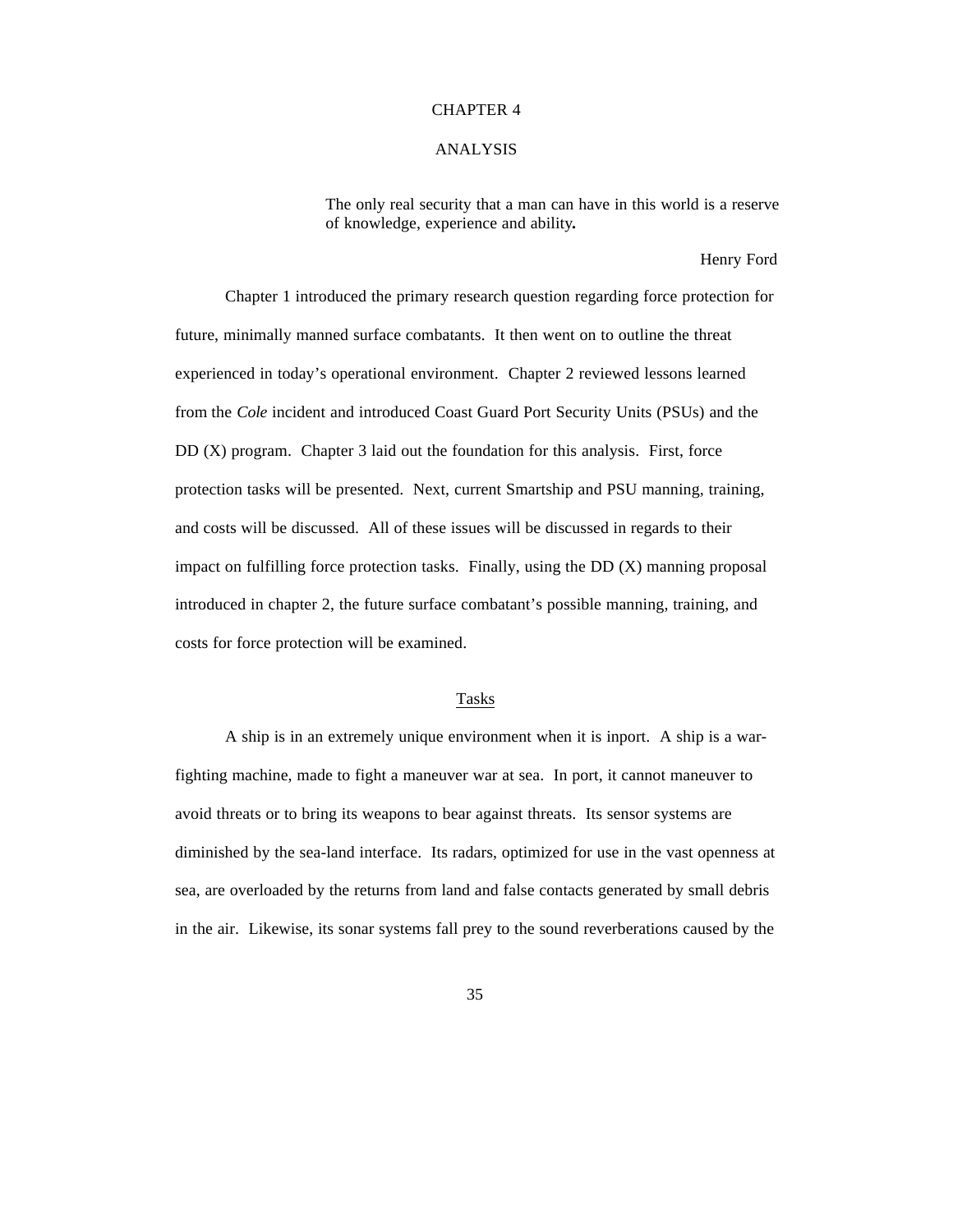piers and the shallow water. Its missiles are useless against the short-range threats likely to be encountered.

Still, its crew must be prepared to face threats from all different directions, in all different mediums. While inport, the ship is similar to a building, vulnerable to attacks from the shore, including anything from small arms fire to car bomb attacks. Yet it is still afloat, relying on, and vulnerable to, small surface craft. As seen by the USS *Cole* attack, the ship inport will still require waterborne services, such as bulk fuel and water delivery. This makes the ship vulnerable to similar small boat attacks, as well as attacks from more conventional small patrol craft. As discussed in chapter 1, diving technology, including rebreather equipment, is readily available to anyone with appropriate funding. This makes the ship vulnerable to subsurface attacks. Finally, since radar performance is degraded, the ship is more vulnerable than ever to an air attack. In fact, according to Captain R. Lippert, the current Chief of Naval Operations staff, force protection branch head (OPNAV N34A), a ship is most vulnerable when alone in port (Lippert 2002).

In order to discuss sufficient levels of force protection, a comprehensive, standardized task list must be adopted. It must be comprehensive, covering all of the various methods and approaches would-be attackers could take. It must be standardized, so that all ships are aware of the scope of the threat and the required responses to mitigate that threat. The Navy, in fact, provides a standardized set of tasks for all commands to incorporate. The list, enclosed as appendix A, is developed by OPNAV N34A and promulgated in the Naval Criminal Investigative Service's *AT/FP for Naval Operations Commander's Guide*. This text is a primary text for at the Atlantic Fleet Anti-Terrorism Officer Course, while the force protection officers (FPOs) from both USS *Yorktown* and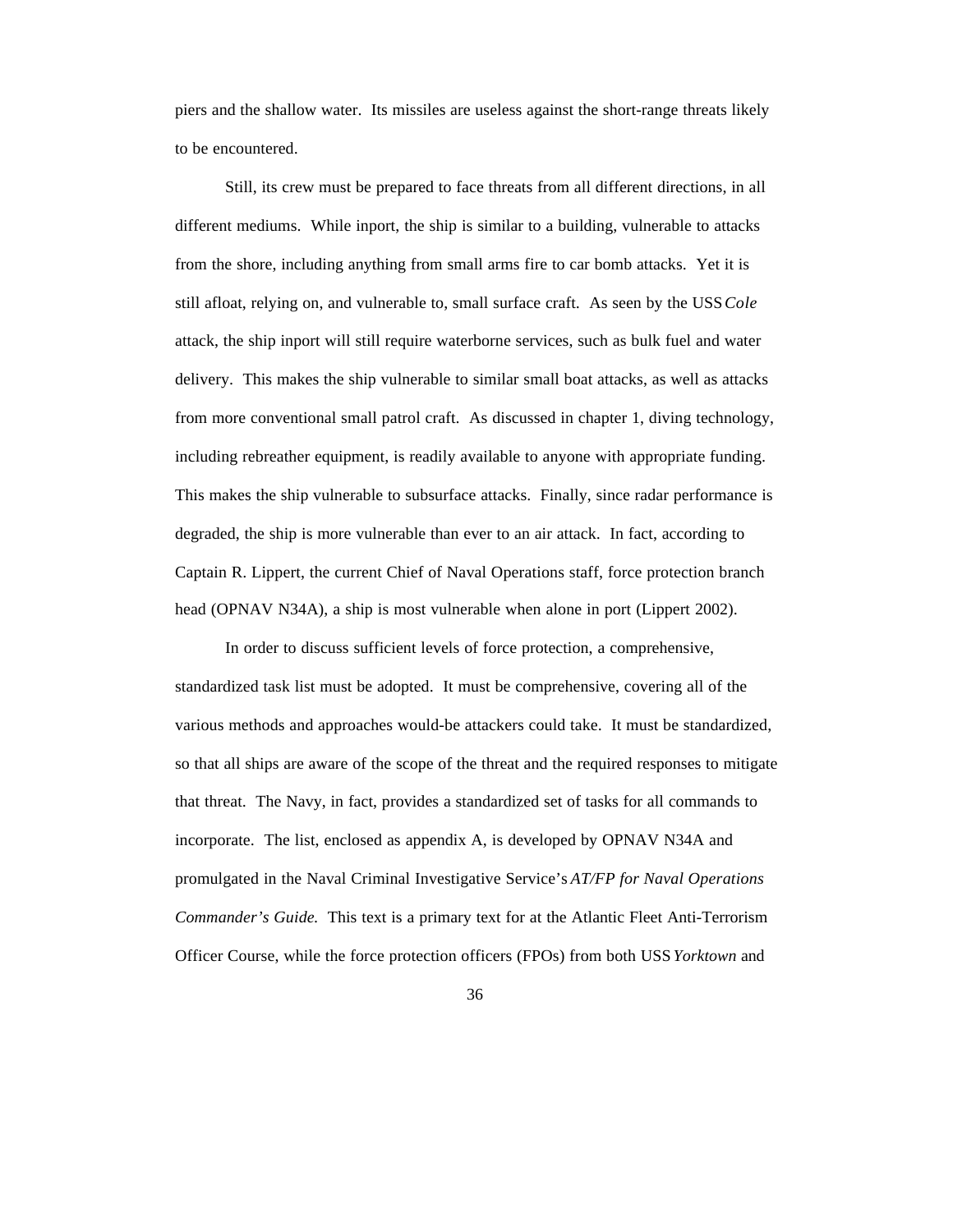USS *Mobile Bay* cited it as a definitive source for determining required tasks at different THREATCON levels (Bouldin 2001; Abbott, 2002). Further, the Surface Warfare Development Group and the Navy Doctrine Command use this same list in determining tactics to counter potential threats.

The exhaustive task list can be broken down in two ways. The first way, as presented in the *Commander's Guide*, is to arrange the tasks into sets, which list appropriate measures for the four separate THREATCON levels. (The name THREATCON level is gradually being replaced by the term Force Protection Condition (FPCON).) As the THREATCON level increases, the scope of force protection tasks increases, building upon the earlier set. This way, as the threat increases, so to does the unit's vigilance and situational awareness. For example, the task set for THREATCON Bravo recommends posting additional watches, at the commanding officer's (CO) discretion. This important phrasing reveals that although the CO must ensure increased awareness, he is still the final authority on the scene, retaining command of his crew and ensuring their organization is optimized for the mission at hand. Likewise, in THREATCON Charlie, the task to station the ship's self defense force (SSDF) is given. No set task organization for the SSDF is made here, in the Secretary of the Navy's Instruction 5530.4C, which mandates the uses of an SSDF, or any other lower instruction or warfare publication. This is merely to ensure that as the threat continues to rise, more attention, as deemed necessary by the CO, is given to the threat. Finally, in THREATCON Charlie, ships are made aware of the option of requesting security augmentation forces through the fleet commander in chief.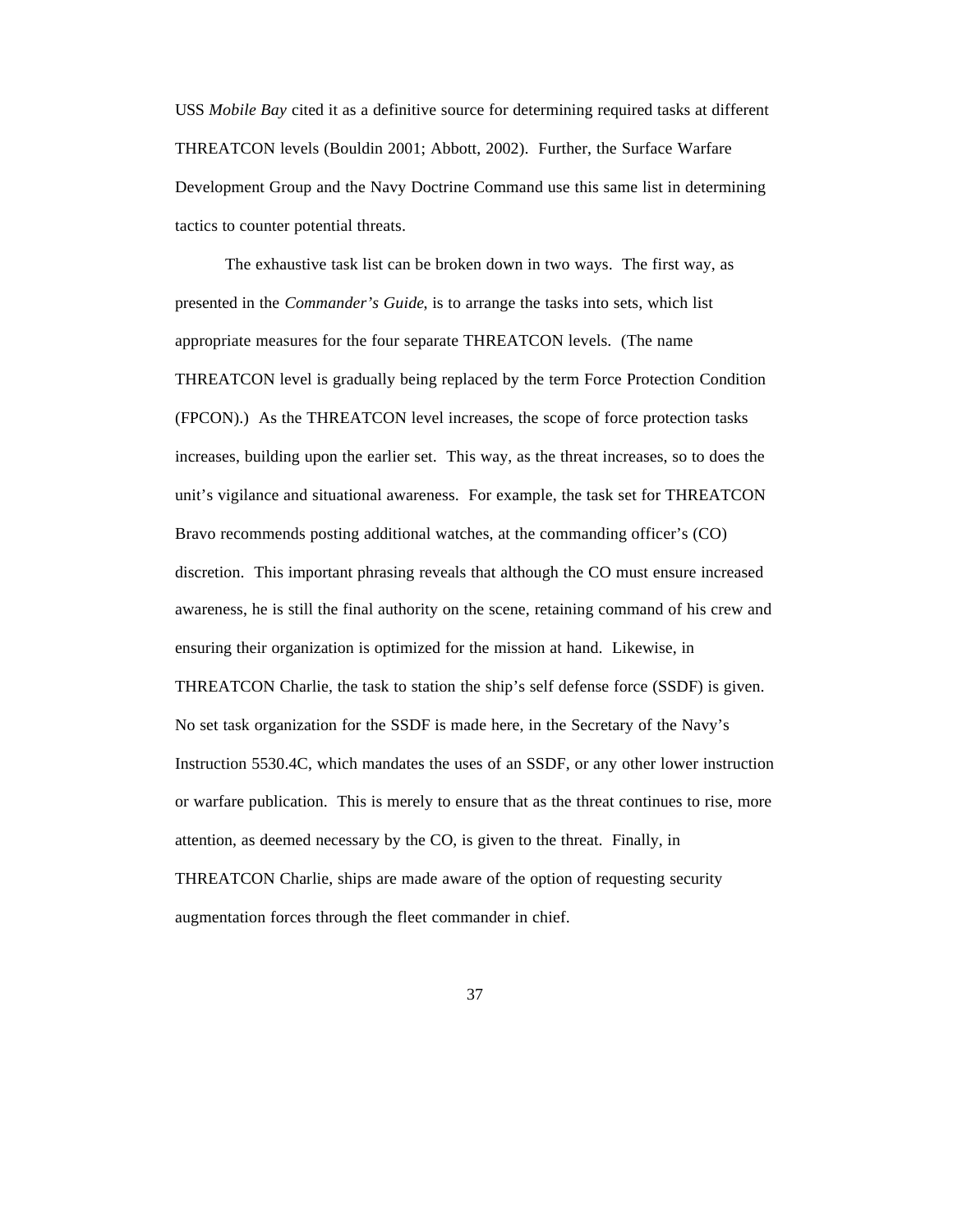Although this grouping method is convenient for implementing appropriate measures at each threat condition level, grouping the tasks by warfare area provides a better sense of the number of people required to perform the force protection mission. In the area of general situational awareness, the FPO and his assistants have several tasks that they must complete themselves. First, they must complete the seven supplemental tasks listed in appendix A, preparing the ship for entering port. These tasks include drafting the ship's security plan for the import period, aiding the CO and XO in determining the ship's liberty policy, and briefing the crew about the possible threat awaiting them. This brief includes a rules of engagement (ROE) review for the watchstanders, as well as a review of safety precautions ashore for the liberty parties. Even while not in a duty status, each sailor is reminded that his awareness of inquisitive strangers, abandoned cars or packages, and local gossip may help prevent a serious attack. A small group can complete this set of supplemental tasks even before the ship arrives in port.

Perhaps the most difficult area to provide force protection is ashore. The amount of tasks is small, but is the most equipment and manpower intensive. First, the ship must erect barriers, between 100 feet to 400 feet away from the ship to prevent unwanted traffic approaching. This in itself presents several issues. The ship cannot physically carry that much barrier material, so it is dependent on the host nation to provide the barriers. Since many port visits involve the use of commercial piers, many host nations may be reluctant to cordon off such a vast expanse of expensive pier spacing. The ship must rely on the local defense attaché to resolve such conflicts. Adequate lighting is also required. This, too, is beyond a ship's capabilities, and the local authorities must decide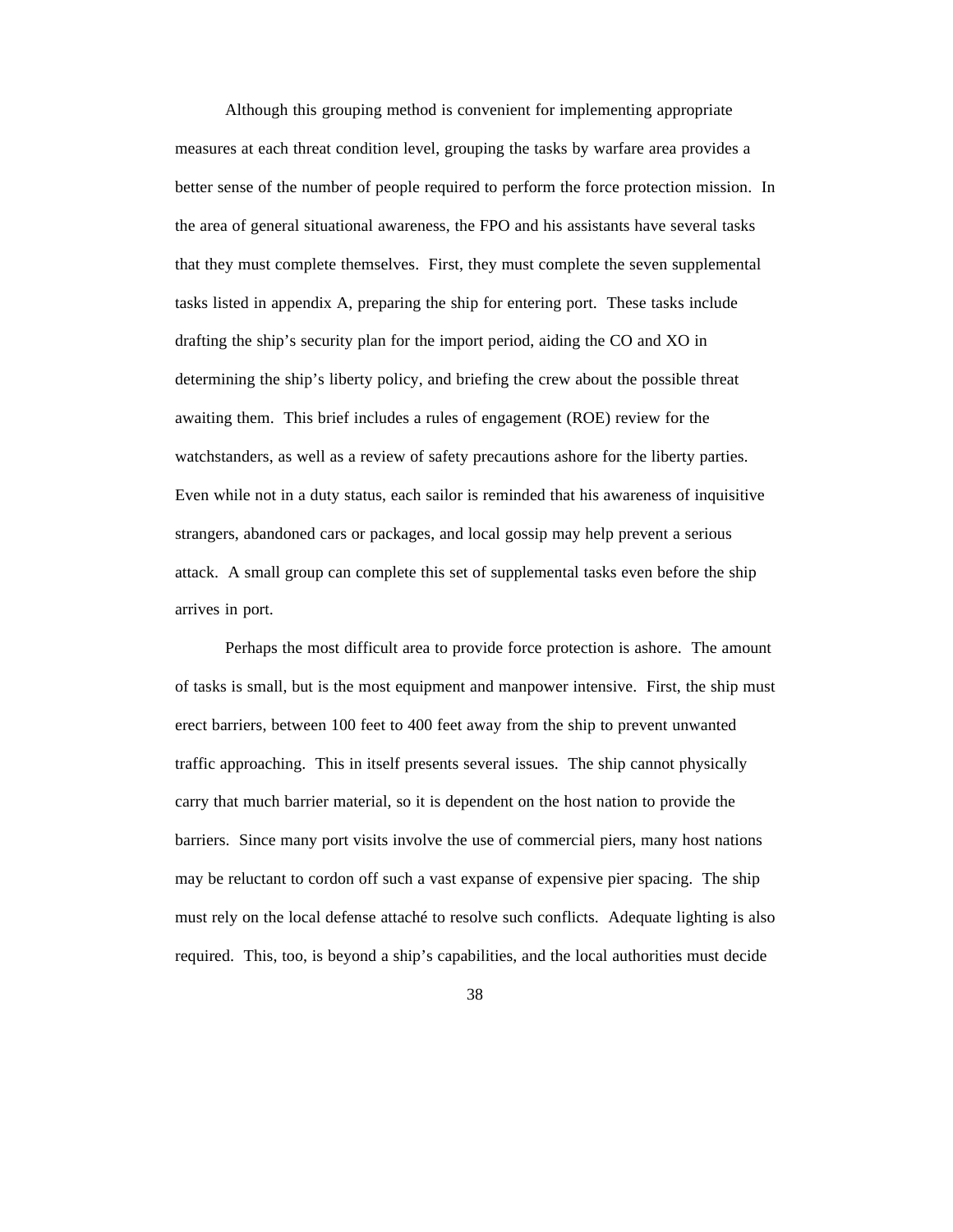on an agreeable resolution. Next, the ship must provide armed sentries capable of securing any access points and searching all vehicles, baggage, or persons. While arming the sentries may violate local status of forces agreements, and therefore local law enforcement or military officials will provide an armed presence, it is still the ship's responsibility to provide enough trained personnel to perform any searches.

The seaward approaches offer similar challenges. Effective afloat barriers are also too large to carry on a surface combatant. Therefore, the ship must enact other measures to keep unwanted craft from approaching. These measures would include keeping a small, armed boat in the water at all times. If used efficiently, this small boat crew could patrol the seaward approaches and also query and inspect approaching workboats, illuminate the seaward side with floodlights, and inspect underneath the pier itself. This is a perfect illustration of a small group of sailors effectively performing a variety of force protection tasks simultaneously.

The air approaches may also be difficult to secure without host-nation support. Radar limitations in the sea and land interface have been discussed, but local airspace control authorities may not even allow certain radar emissions due to possible interference with ground based aircraft control radars, commercial IFF equipment, and microwave communication sites. If any radiation restrictions apply, the ship again finds itself depending on host-nation support. Other key tasks are not as difficult, yet are manpower intensive, such as obstructing the flight deck and maintaining a visual air watch.

The subsurface threat is likely the hardest to detect, yet the easiest to thwart. While a subsurface threat may be concealed, it is highly vulnerable to the available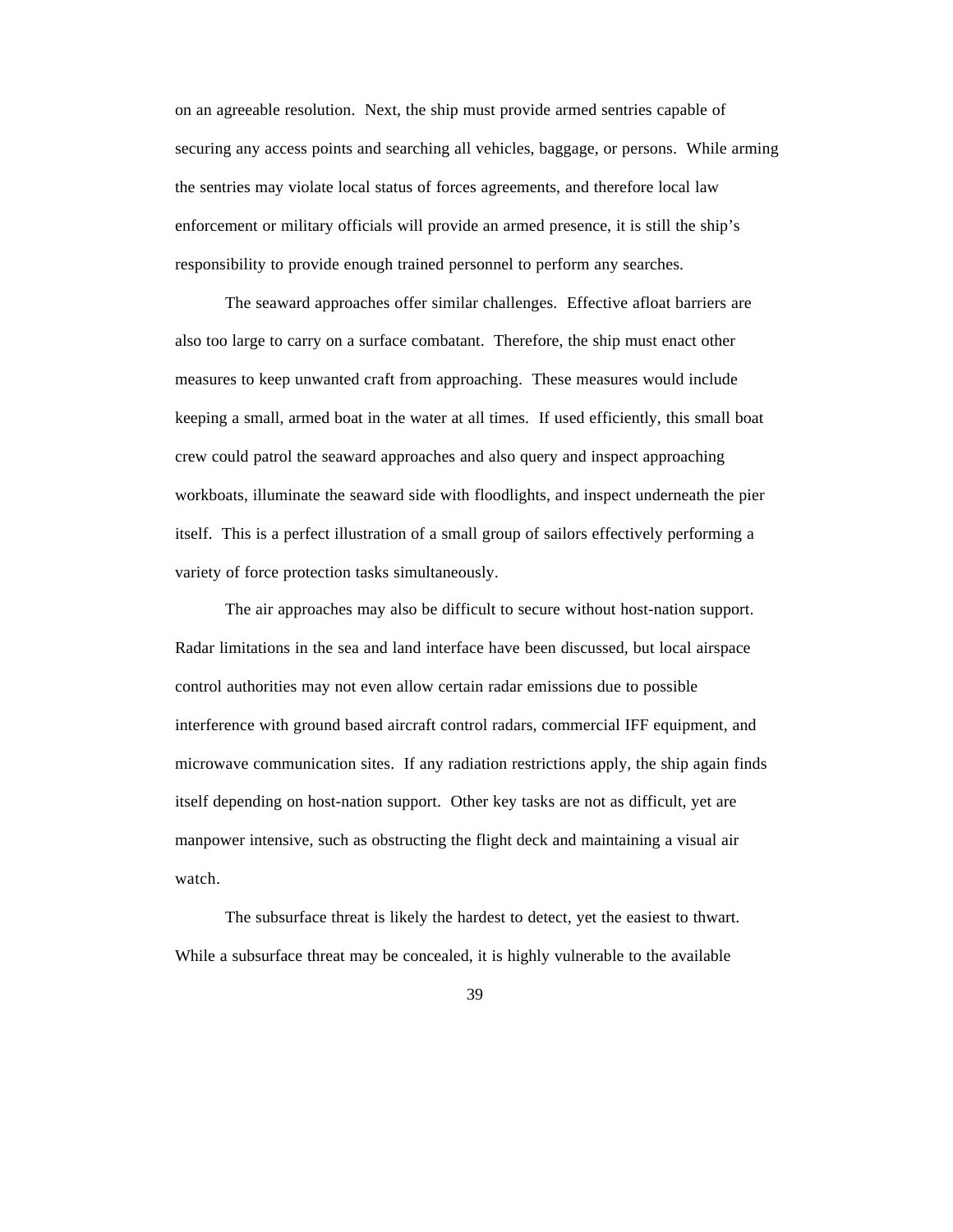countermeasures. The ship can effectively thwart a diver attack by activating its sonar or Fathometer, while also cycling its propellers, rudders, and seawater suctions. While activating the sonar systems would require only one person on watch, the cycling of engineering equipment are evolutions that would require several watchstanders.

Altogether, there are sixty-four primary tasks to complete when providing force protection for afloat units. There are an additional seven tasks the ship must complete in preparation for arrival. Also listed in appendix A are three supplemental tasks for a PSU initially setting up its operation. These tasks will be discussed later. The tasks can be grouped together to determine the level of protection required for a given threat condition, or they can be grouped by functional area to facilitate determining the number of watchstanders required.

#### Ships Today

Now that a comprehensive and standardized list of force protection tasks has been introduced, how the ships of today try to perform them will be considered. There are currently five optimally manned ships in the fleet. The discussion will focus on how two of them are manned, organized, and trained for the force protection mission.

The USS *Yorktown* was the Navy's prototype Smartship, undergoing modification in 1996. The official ship's manning document (SMD) is contained in appendix B, which shows a complement of 314 enlisted and 26 officers, for a total crew of 340. This does not include the authorized removal of 44 enlisted and 4 officer billets, bringing the crew total to 292 (Commander, Naval Surface Forces Atlantic 1999, 4). Almost all of the reductions were from the engineering and supply departments. Combat systems and operations departments received a restructured billet list, with the E-8 and E-9 billets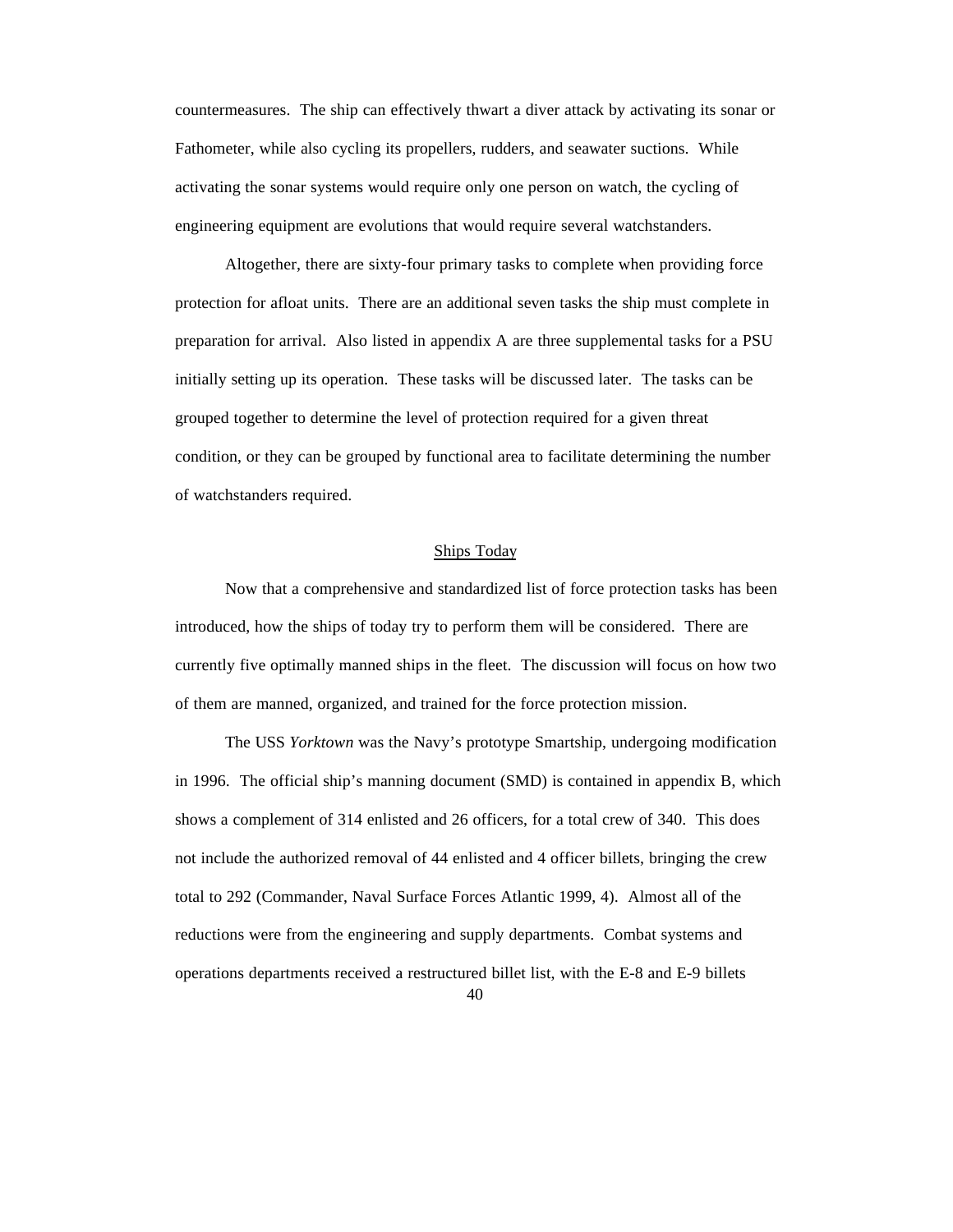replaced by junior personnel, but maintained end manning strength of ninety-six and eighty-nine, respectively. In discussing tasks, the actual manning figure of 292 will be used, since this is the number ships must use while assigning tasks. While discussing costs, the SMD number will be used, since this is the official number used by the Navy for planning and budgeting.

The first step in providing inport force protection is dividing the crew into an equal number of duty sections. Prior to 11 September, *Yorktown* and *Mobile Bay* were leading the way for the surface fleet, placing their crews in ten-section duty. Through innovative watchstanding reductions, these ships were able to allow their sailors to stand duty less than once a week, while the norm less than a decade ago was once every three days. After 11 September, a greater emphasis Navy-wide was placed on force protection, and many inport watch positions were mandated. The *Yorktown* went into four-section duty (Bouldin 2002), while *Mobile Bay* flexes between ten-section and two-section duty, depending on the declared threat condition (Abbott 2002). Staying in a four-section rotation means each section will have seventy-two or seventy-three people assigned, since the CO, Executive Officer (XO), and two E-9s do not stand duty. Figure B7 shows the watches that the duty section must provide.

The command duty officer (CDO) is in charge of the duty section. He is the CO's representative inport, and he runs the daily ship's routine for the XO. Since these administrative and personnel management tasks can be overwhelming at times, the *Yorktown* has created a duty section FPO billet (Bouldin 2002). This officer, trained by the ship's billeted FPO, ensures force protection duties are expertly executed, trains the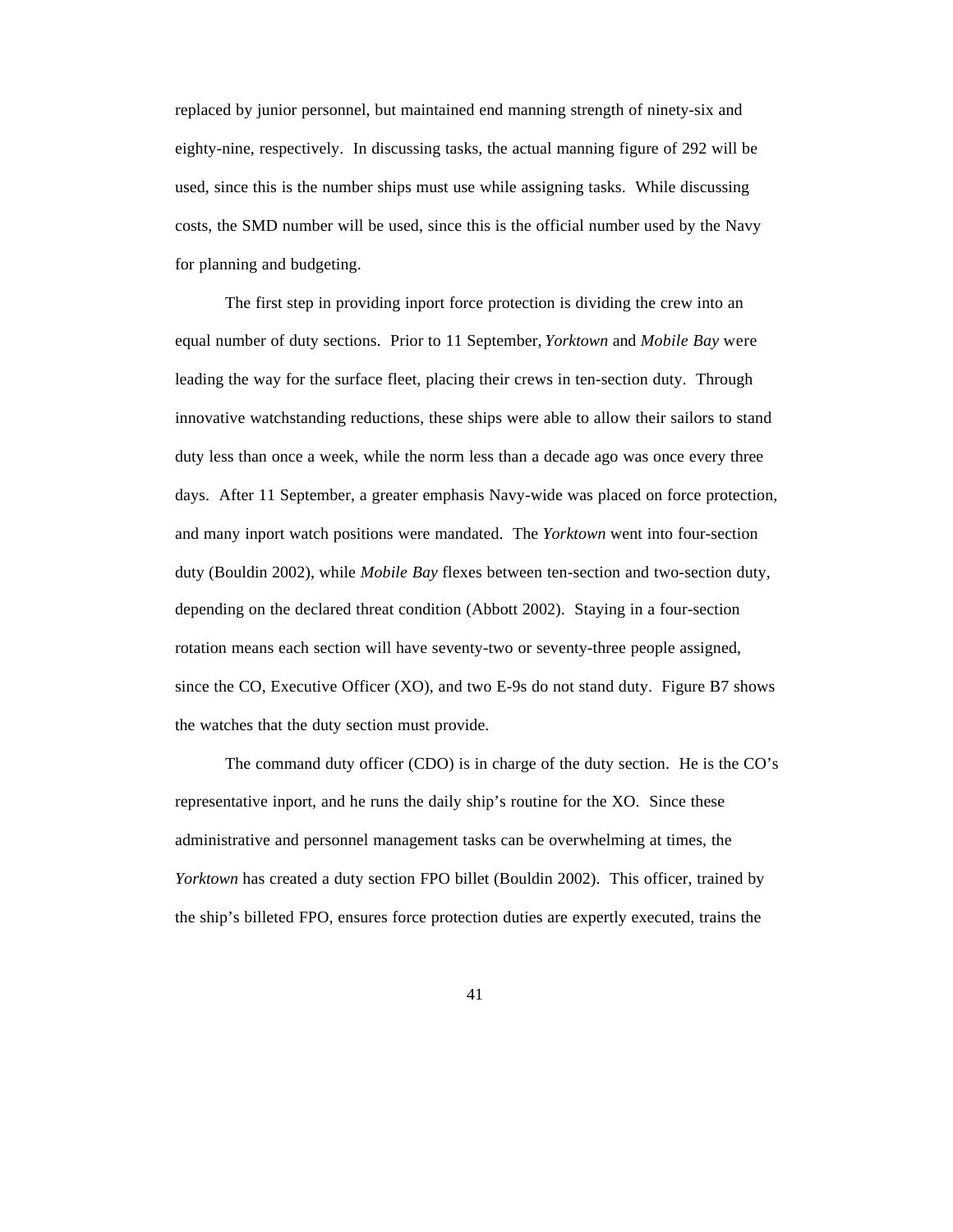duty section in force protection topics, and provides guidance to the CDO in changing threat conditions.

What personnel does the section leader, who assists the CDO in running the duty section and composes the watchbill, and the FPO have at their disposal to perform force protection? An example of the *Yorktown's* four-section watchbill is in appendix B. Although not listed on this watchbill, engineers would normally be exempt from inport watch routines overseas because they are still running all auxiliary systems inport, including generators for the ship's power. This decreases the amount of available personnel by twelve (three sections of four personnel; engineering officer of the watch (EOOW), assistant EOOW, two Auxiliary Systems monitors). Another two personnel, mess specialists, will not be placed on the watch schedule because they must cook, serve, and clean after each meal for the crew. Accounting for these personnel and the CDO, FPO, and section leader, leaves the duty section with fifty-five personnel. There are five watch periods, four of which are five hours long and one four hours long, encompassing the day. Assuming personnel can stand both the first and last watch, only twelve personnel are needed for traditional inport watches as listed (officer of the deck, technician of the watch, and internal security rover). Force protection requires an additional twenty-one full-time watchstanders. These watches include armed sentries; topside, pier, and bridge rovers; manned M-60 mounts; and full-time, three-person boat patrols. Additionally, there are eight standby watch standers ready to augment the onwatch forces. The Security Alert Team and Back-up Alert Force can be called away at any time by the officer of the deck or CDO. The security alert team is a trained, twoperson security team that is required to respond to an incident scene within five minutes.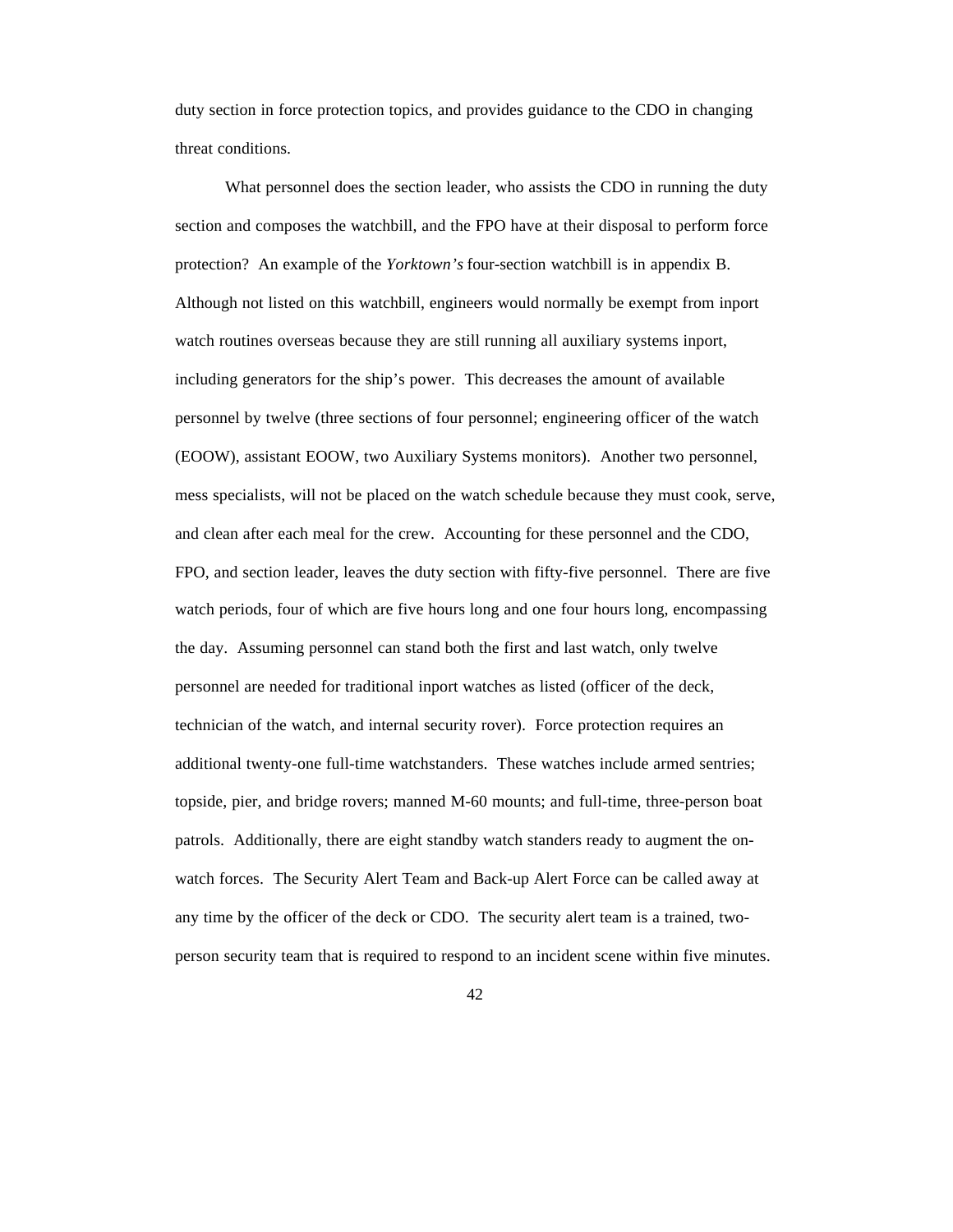The backup alert force, a three-man security team, further augments the security alert team, required to be armed and on the scene in ten minutes. Should these forces not be enough, three more personnel, two manning a .50-caliber gun, and one additional M60 gunner, can respond. If these forces are still not enough, the entire duty section not on watch can be armed and employed. The next step would have to be recalling the crew and stationing the SSDF.

Adding up the regular watches, security watches, and other personnel accounted for in other duties, leaves the duty section with only fourteen excess personnel. This is exactly the number required for the inport fire party. This shows that a minimally manned cruiser, in four-section duty, requires every one of those personnel for a specific duty. Innovations are needed to ease the watchstanding burden.

Some innovations were used just to get to the point of breaking even. Based on the *Yorktown* watchbill, it is seen that ships are sharing duties (Taylor 2002). One ship takes responsibility for manning larger caliber guns for all of the ships on the pier. Likewise, a single boat is in the water for all of the ships, allowing some boat crews time to rest and perform maintenance. This is why Captain Lippert said that a ship is most vulnerable while stopping alone in transit--there is no mutual support (Lippert 2002).

The ship can also go into fewer duty sections. Going to three sections would bring in another twenty-four personnel into that section. LTjg R. Abbott, the FPO for the *Mobile Bay*, said that his ship could flex from as many as ten sections down to two sections. This may be an acceptable solution for short periods of time, but crew fatigue, leading to carelessness, can easily result. Another option is recalling part of the crew and stationing the SSDF. According to LTjg K. Bouldin, the *Yorktown's* FPO, their SSDF is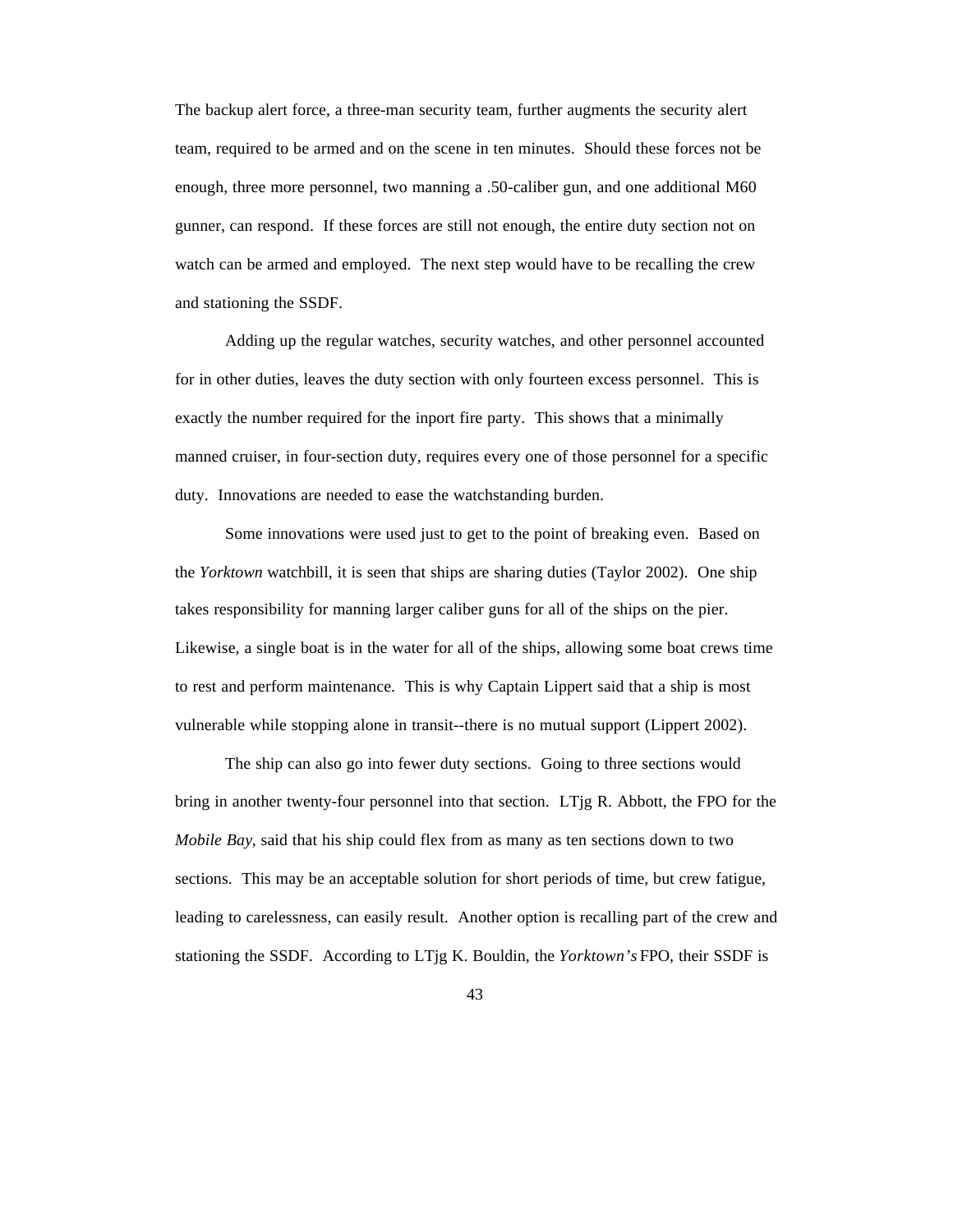made up of thirty-nine sailors from throughout the crew. They are trained in security and engagement tactics, and normally deploy in three 13-man teams. These teams can be divided up for the duty sections, but fatigue would then quickly set in for the best-trained forces.

Having discussed tasks, manning and watches for ship's today, the next focus is on training. The Navy crews receive two types of training, formal schoolhouse training and on-the-job training. The Navy will soon offer eight force protection related schools. The first, not offered yet, is the AT Level III Commander's Course. It is a two-day course designed to give prospective COs an understanding of force protection fundamentals, defense in depth, tactics and countermeasures, and AT plan development. The next senior level courses are designed for the FPO. The Anti-terrorism Officer course is a five-day course, covering the same topics as the commander's course but with more detail. FPOs also are encouraged to attend the Anti-terrorism Training Officer course, a two-day course which prepares the FPO to conduct effective unit level AT/FP training. The course focuses on seven topics: terrorism operations, detecting terrorist surveillance, individual protective measures, hostage survival, threat levels, force protection condition measures, and weapons of mass destruction (EWTGLANT 2001).

The next sets of courses are aimed at the individuals on the security forces. Force Protection Fundamentals Training, formerly called Shipboard Security Engagement Tactics, is a five-day course that trains the individual how to perform the land- and seabased force protection tasks. A complementary five-day course, Shipboard Security Engagement Weapons, provides proficiency in all of the weapons used by the Navy. It teaches proper use and maintenance of handguns, shoulder-fired, and other supporting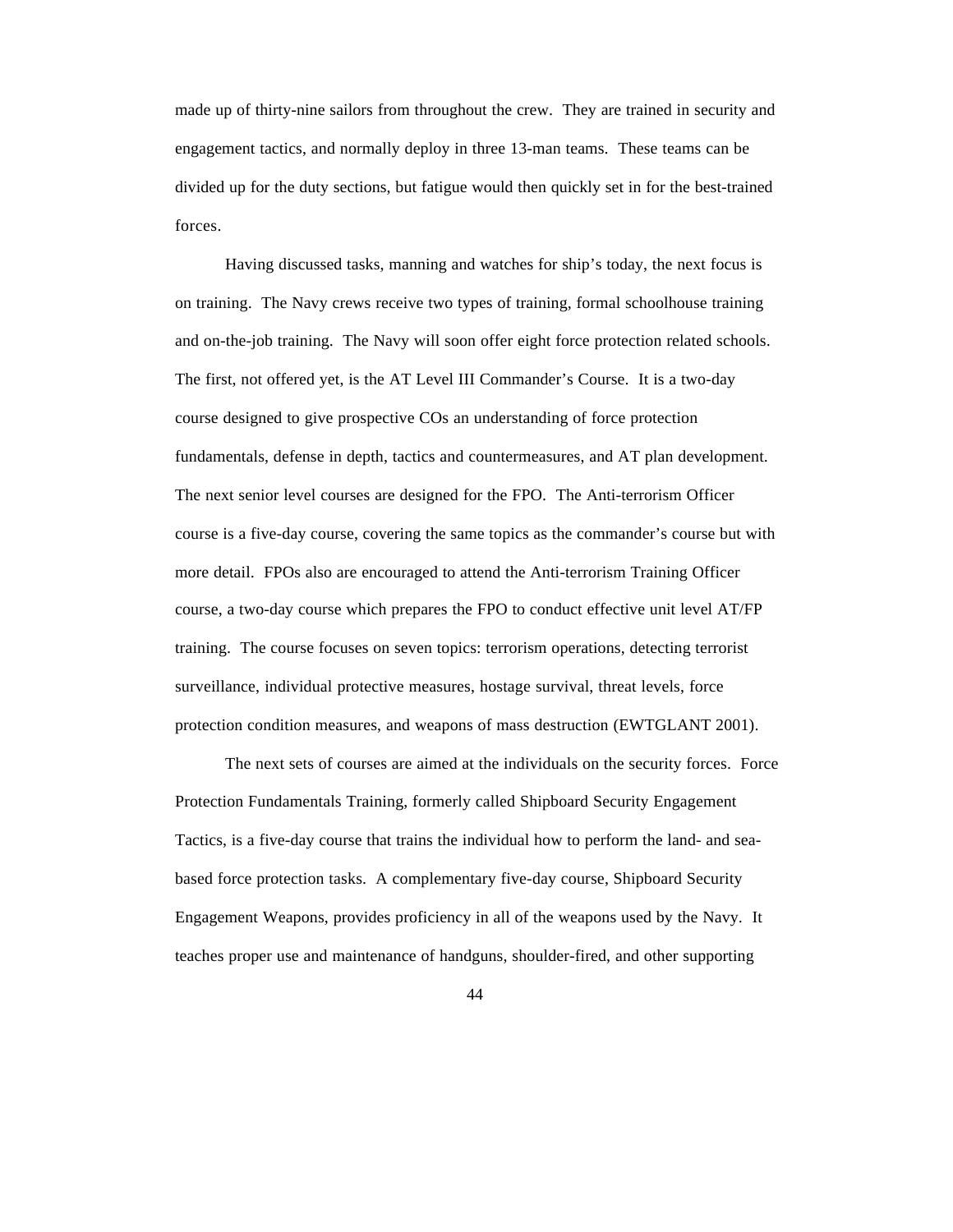weapons. These two courses are the most commonly used classes for force protection. Both the *Yorktown* and *Mobile Bay* responded that they try to have all of their security forces complete these courses of instruction (Bouldin 2002; Abbott 2002).

Two new courses are also being offered for the security forces. The first, Visit, Board, Search, and Seizure, is a class designed to teach a full team proper techniques for safely boarding and inspecting ships while conducting maritime interdiction operations. This class also teaches team building and covering fields of fire, important for providing own ship security. Another new class being offered is the armed sentry course, a ten-day class designed to teach the individual the fundamentals of watch standing and the use of weapons. This class was started in November 2001, so there is little feedback on its usefulness. The last course offered by the Navy for force protection is the small arms instructor course. This course qualifies the individual as a small arms instructor and range master, so his talents can be used to train and qualify shipboard personnel on smallcaliber weapons.

In addition to the formal schoolhouse courses, the FPOs and senior enlisted personnel provide on-the-job training (OJT). Both the *Yorktown* and *Mobile Bay* reported they use the same, standardized training list for OJT. The topics include: small arms; ROE; the rules of use of deadly force; self-defense; swimmer attack; ship penetration; aircraft attack; small boat tactics; bomb threat procedures; hostage situations; floating devices; repelling boarders; pier penetrations; visitor control; and suspicious packages (Taylor 2002; Abbott 2002). Both ships report they hold training on one of these topics, with either a formal lecture or a drill, every duty day. Additionally, as discussed in chapter 2, the Chief of Naval Operations has mandated that as a part of the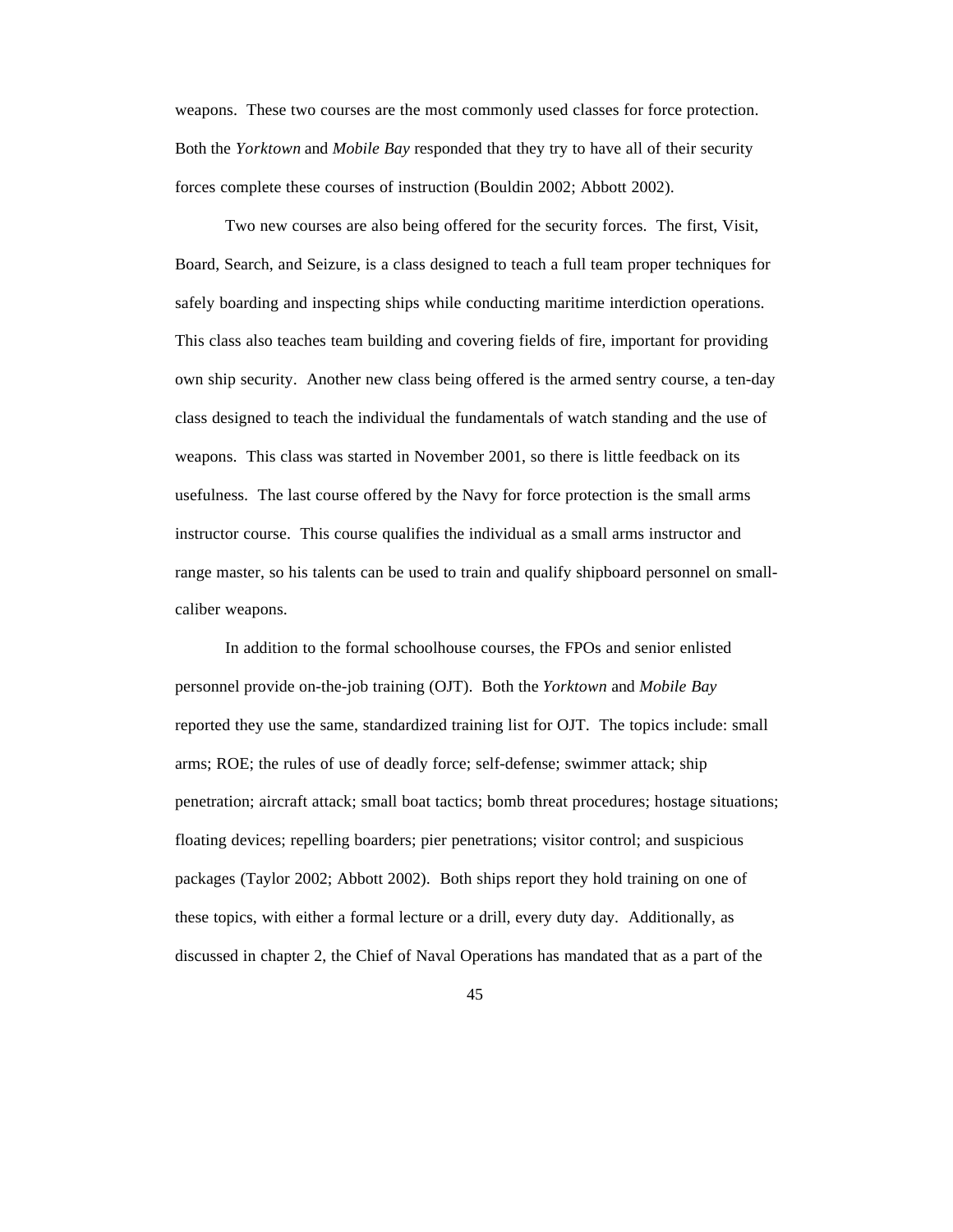inter-deployment training cycle, the Afloat Training Group holds training and performs assessments on the ship's security forces during the commander's assessment for readiness and training and the final evaluation period.

It is interesting to note here that both ships made very similar comments on force protection training. When asked what was the biggest obstacle to providing adequate force protection, both ships responded training. LTjg Bouldin commented that training funds were a large issue for the *Yorktown* (Bouldin 2002). Since the ship is in Pascagoula, Mississippi, and all of the courses are taught in Little Creek, Virginia, or San Diego, California, the ship has to pay travel and per diem costs for each sailor it puts through a course. He also commented on the lack of gun range time. Ammunition is made available by Naval Surface Forces Atlantic, but there are few free ranges in the fleet concentration areas. FCCS Taylor and LTjg Abbott commented on the difficulty of providing adequate OJT for the security forces. With little formal schooling themselves, the FPOs are given the daunting task of teaching fundamentals, tactics (Taylor 2002), and abstract notions, such as identifying possible terrorists, to their young security forces (Abbott 2002).

Similarly, when asked what is the greatest asset they have been given for providing adequate force protection, every reply was the same. The most important asset is motivated, trained sailors.

The last issue to discuss for current ships is cost. As mentioned in chapter 3, this analysis will use the Navy's approved "Cost of A Sailor" study. The developed direct and indirect costs for each individual were assembled into a computer database program called COMET (Cost of Manpower Estimating Tool) by the Navy Center for Cost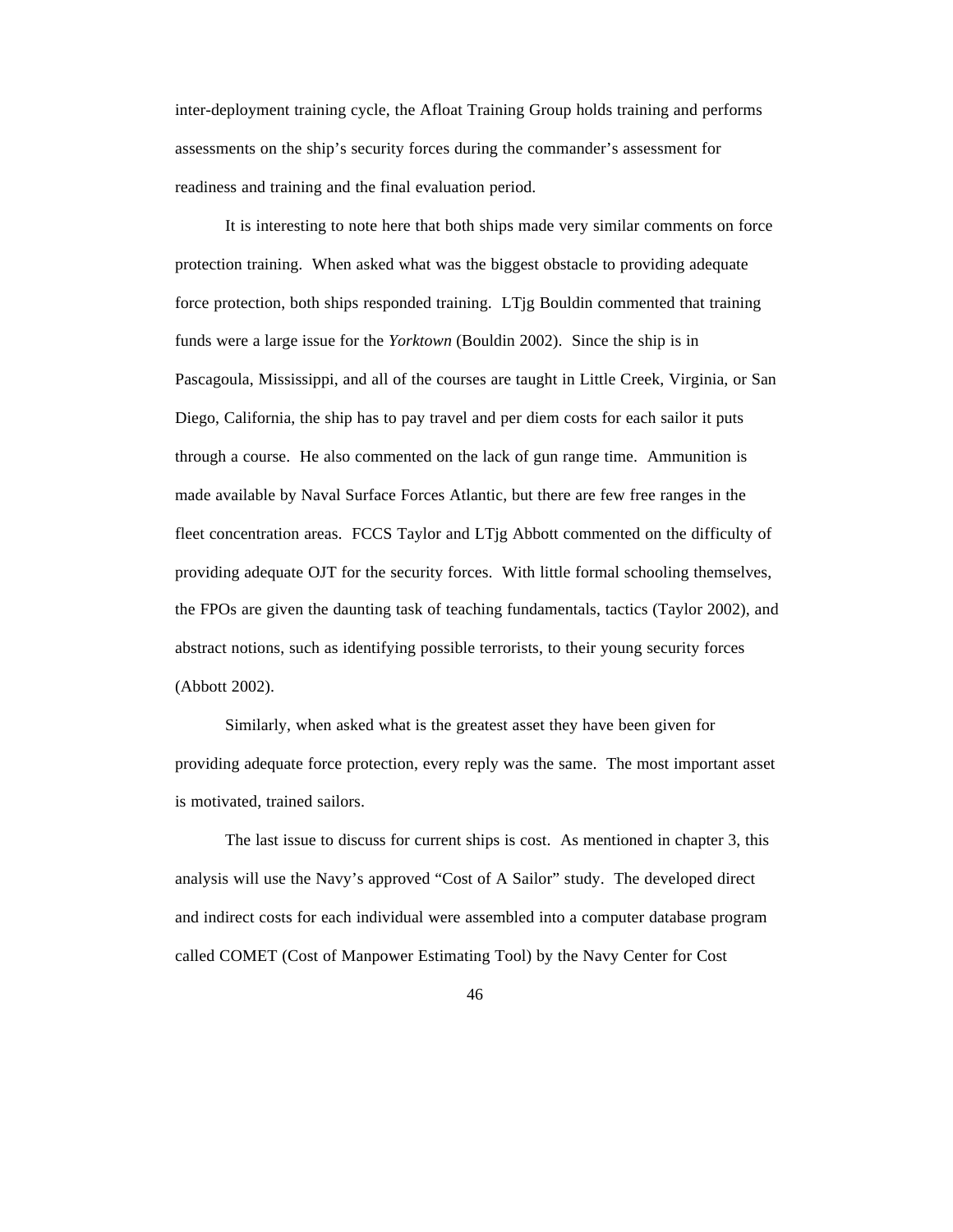Analysis. A SMD can either be inserted into the COMET program, as was done with the *Yorktown*, or can be developed by the user in the program (as will be seen later with the PSU and DD (X)). For each individual, based on pay grade and rate, the following direct and indirect costs were taken into account.

| <b>Direct</b>                               | <b>Indirect</b>                |  |
|---------------------------------------------|--------------------------------|--|
| Pay                                         | Averaged recruiting costs      |  |
| <b>BAQ</b>                                  | Rating weighted training costs |  |
| <b>BAS</b>                                  | Average DoD health care        |  |
| Average VHA value                           | Average GI Bill                |  |
| Reenlistment Bonuses (average by pay grade) |                                |  |
| Default PCS move value                      |                                |  |
| Sea pay                                     |                                |  |
| Flight deck pay (for 30 individuals)        |                                |  |

Table 4. Individual Direct and Indirect Costs

As seen in appendix B, the total cost for the *Yorktown* manning in one year, using current year 2000 dollars, is \$13,635,167 for enlisted, \$3,320,613 for officers, giving a grand total of \$16,955,781. This total will be compared against the PSU and DD (X) totals later.

### Port Security Units

Next, PSUs will be examined in the same manner as today's Smartships. Since tasks have been reviewed, only a cursory glance will be made at tasks. Then manning, training, and costs will be discussed.

PSUs are capable of performing all of the tasks in appendix A. They may be deployed with a Navy Mobile Inshore Underwater Unit (MIUWU) or alone, as they were in their maiden Middle Eastern deployments. If deployed with the MIUWU, the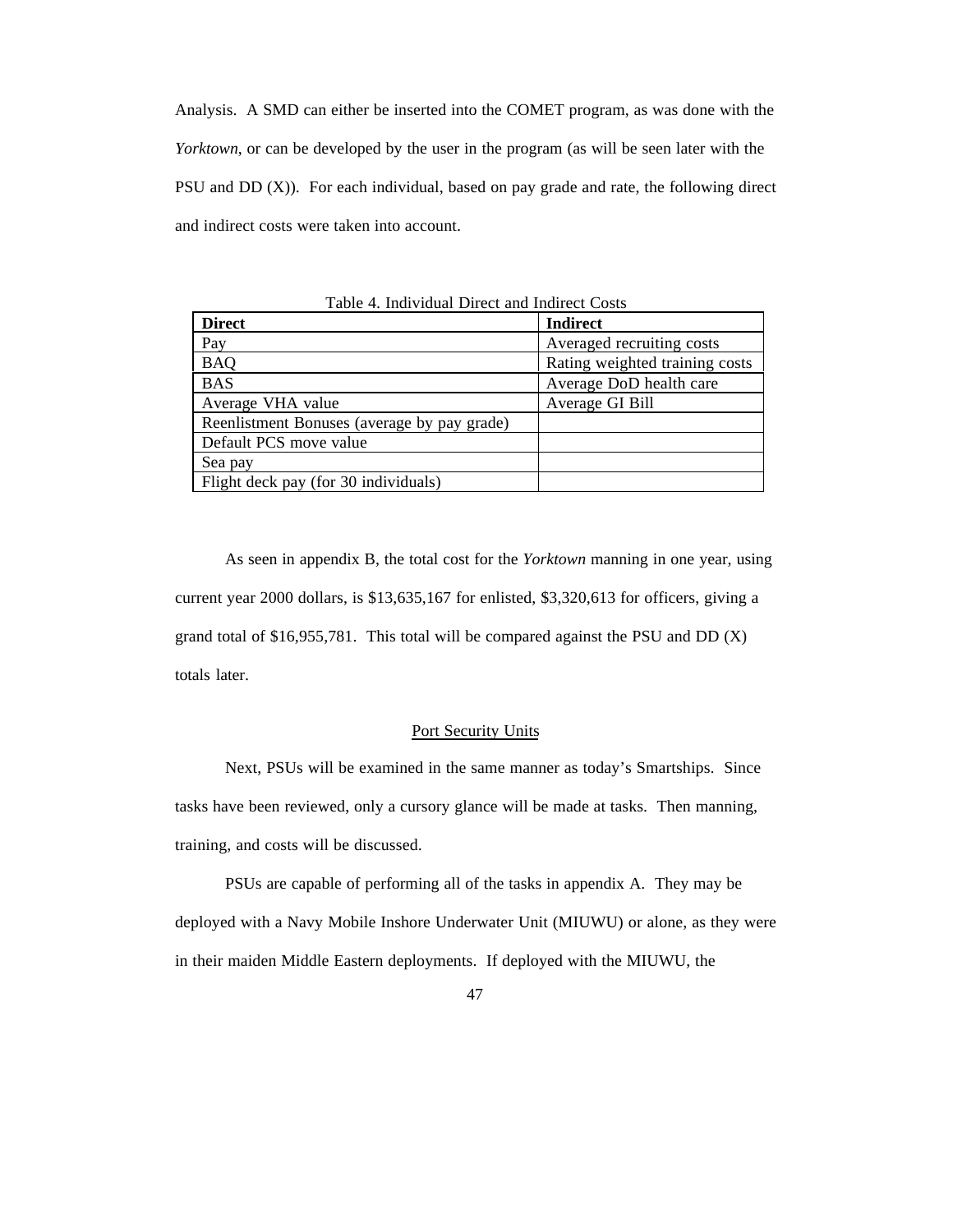MIUWU will establish a Harbor Defense Command Unit (HDCU), responsible for proving command, control, and communications between all security forces. This HDCU is the hub for data collection and dissemination between the security forces, the senior officer of the port facility, and the ships (Commandant Instruction M3501.53A, 8). If acting as the sole security force for a facility, the PSU will accomplish the same prearrival tasks as the ships' FPOs as well as the three supplemental PSU tasks of providing the command, control and communications. Once the ships arrive, it is important to note that the ship is still responsible to provide an adequate level of force protection, as deemed prudent by the CO. The PSU is a professional force, which augments the ship's force. Also interesting to note is that once a PSU deploys as a full unit to provide port security, they will remain at that port facility. Lieutenant Commander Robert Grassino, XO of PSU 308, contends that the PSUs are not able to send a smaller detachment to provide security augmentation for a single ship in a separate, distant facility (Grassino 2002).

Appendix C illustrates the makeup of a PSU. The manning information is based on PSU 305, which was activated under a presidential selective reserve call-up in January 2002. They have deployed with 117 enlisted and 13 officers. Under low threat levels, the PSU is organized into three watch sections. Each section is led by a CDO, who has a transportable port security boat (TPSB) tactical action officer overseeing the seaward defensive positions and a security platoon leader overseeing the shore security positions. The TPSB tactical action officer has four boat crews on watch, providing layered security as shown in figure 1. Each Security Platoon Leader has a security team of six individuals on shore watch. The CDO also has an engineering support team standing by to provide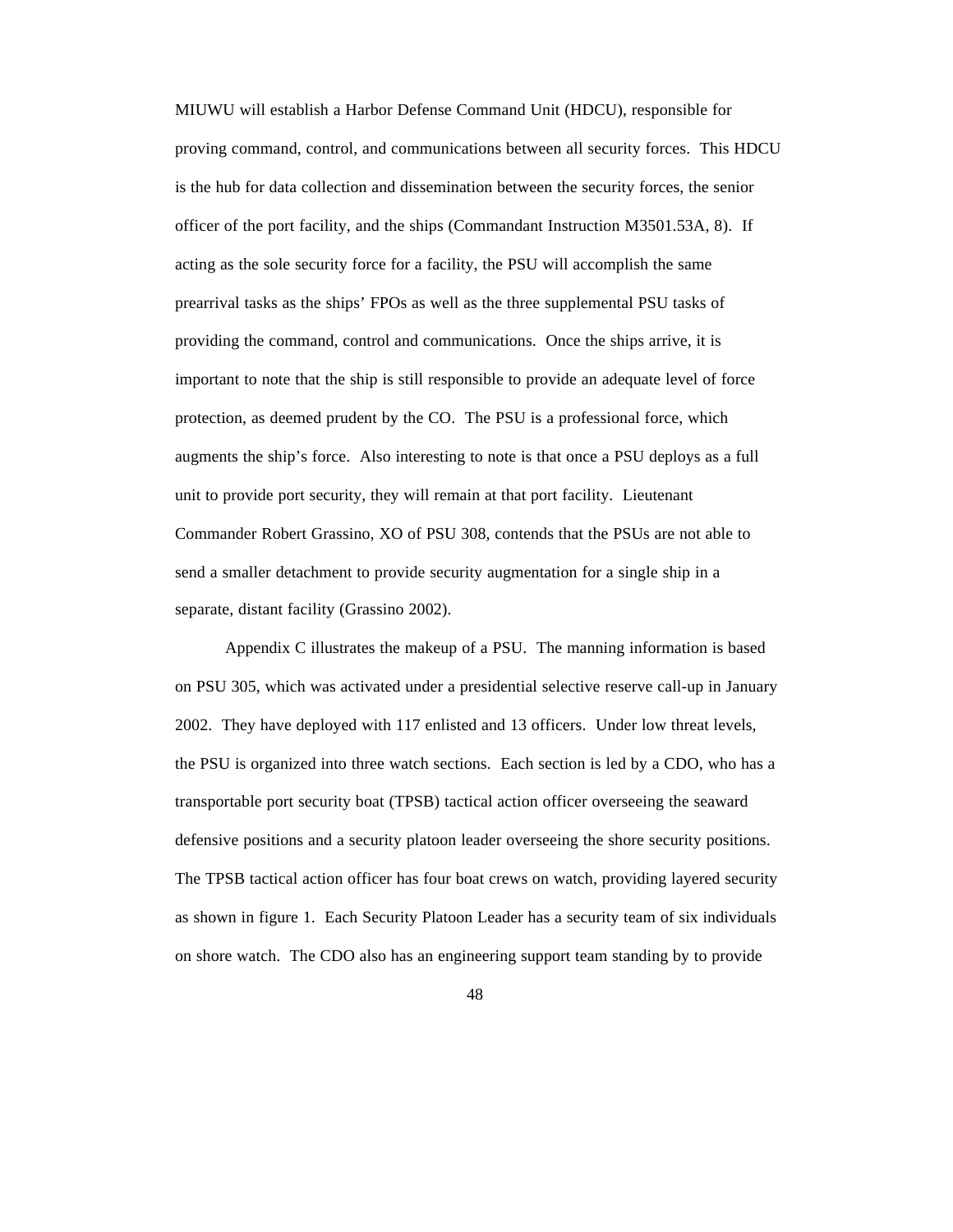area damage control. Area damage control is defined as providing repair to material casualties that would hamper the unit's ability to perform the primary security mission (Commandant Instruction 1994, 22). The units have ample supplies to repair any damage incurred by organic equipment, but little capabilities to repair any preexisting structures.

Just as Navy ships have contingencies to add extra watchstanders during increased threat levels, the PSU will add watchstanders by decreasing the number of watch sections. In times of increased threat levels for extended periods, the PSU will drop to a two-section watch. An operations center is created, with the unit CO or XO present at all times to run the watch organization. Six TPSB crews are on station, providing extra coverage for the seaward approaches. Three fire teams provide the shoreside security, each team with four personnel. This effectively doubles the amount of watchstanders on duty at any given time from the three-section rotation. The engineering support teams providing area damage control are also effectively doubled.

For shorter duration threats, the PSU can go into its highest state of readiness, general quarters. The operations center is fully manned by the CO and his administrative staff. All six boats are patrolling. Three eight-man security teams are providing defensive positions ashore, augmented by three additional security teams. These security teams are, in turn, made up of two 4-man fire teams. All engineer support personnel are available to provide area damage control. All of the PSU personnel are armed and prepared to face incoming threats, including the food specialists, who are armed with M-16s.

Just as there are similarities between the Navy and the Coast Guard in watchstanding philosophies, many similarities in the security personnel training pipelines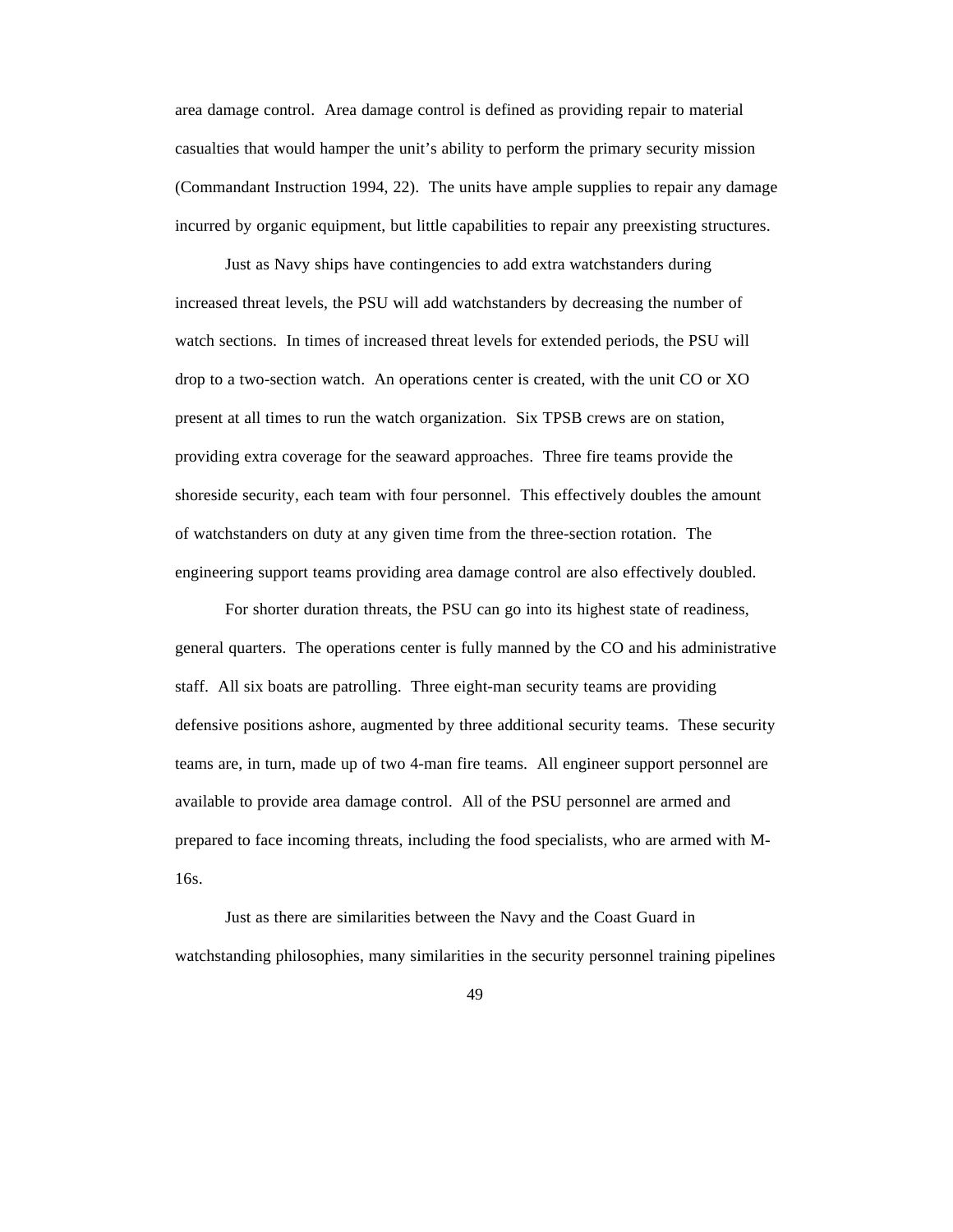exist. Appendix C contains a listing of all Coast Guard formal force protection schools available. These schools are mandatory for PSU personnel, whereas the Navy only recommends that its personnel attend. This stems from the fact that for Coast Guard personnel, the security mission is the primary mission. For the Navy sailors, the security mission is a collateral duty.

How similar are the pipelines? Table 5 presents a listing of the services' formal schools. The PSU security officer, the equivalent of the Navy FPO, attends the identical courses as his Navy counterpart. PSU security team members attend the two-week Phoenix Readiness course. This course is similar to a combination of the Navy's Shipboard Security Engagement and Weapons and Force Protection Fundamentals Training courses, providing a familiarization of joint security doctrine, heavy weapons familiarization, offensive and defensive perimeter security tactics, and day-night team movements training. The Coast Guard sailors also attend Maritime Law Enforcement Boarding Officer/Boarding Team Member courses, which cover the same type of material as the Navy's Visit Board Search and Seizure course. Finally, just as the Navy ships undergo a final force protection assessment during the final evaluation period, the Coast Guard provides its units with a tailored training availability prior to deployment to provide a final assessment.

The Coast Guard also offers its security teams training the Navy does not. A twoweek basic skills course is offered to new PSU members. It provides exactly what the title says, basic knowledge on firearms, tactics, the threat, and ROE. The Navy has just begun teaching a similar syllabus with its Armed Sentry Course. Finally, the PSU boat division also receives operational and tactical training with the TPSB Ops and Tactics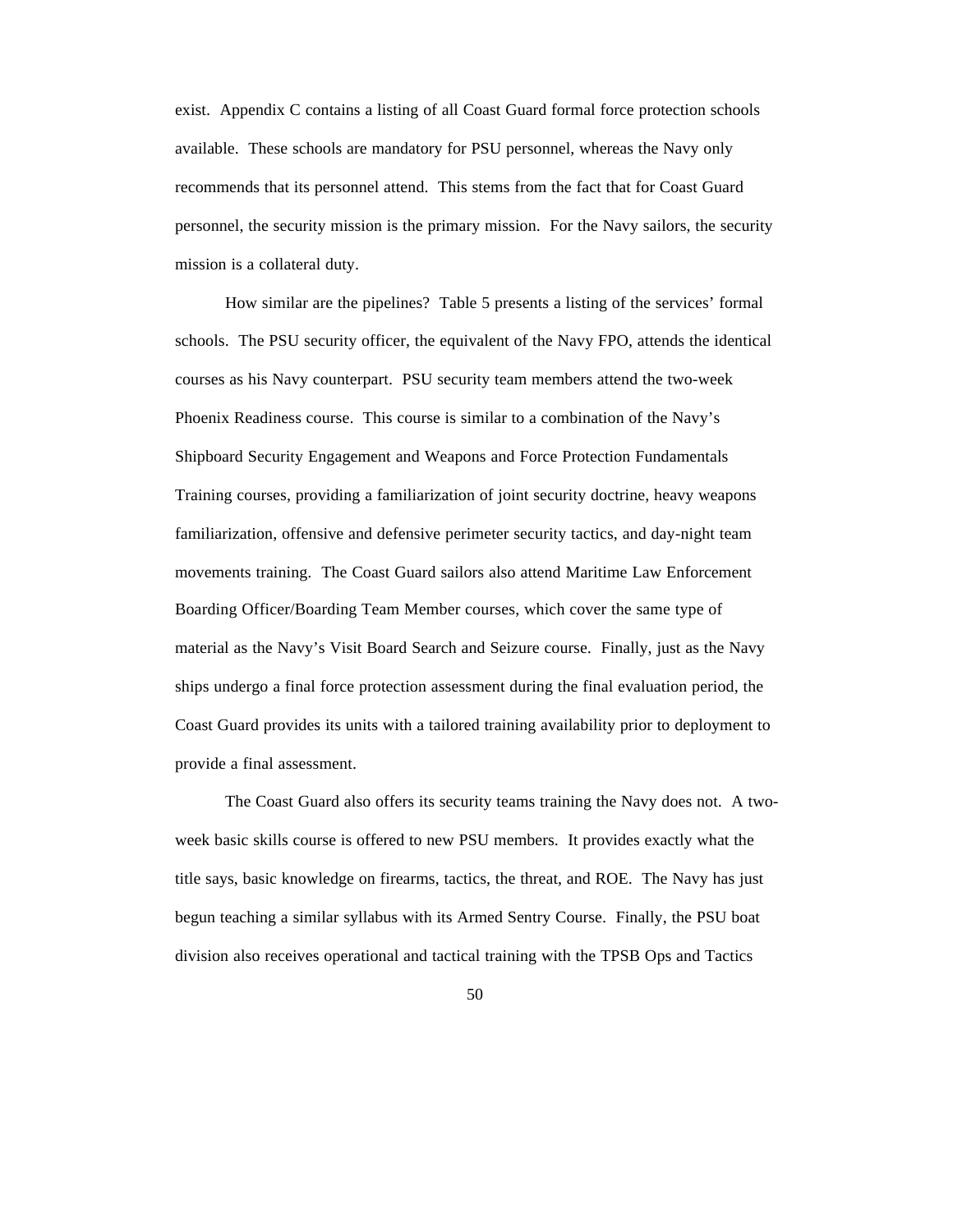Course. Here they learn effective warning, shouldering, and maneuvering to fire position tactics.

| <b>Coast Guard School</b>             | <b>Navy Equivalent School</b>          |  |
|---------------------------------------|----------------------------------------|--|
| Anti-Terrorism Officer/Anti-          | Anti-Terrorism Officer/Anti-Terrorism  |  |
| <b>Terrorism Training Officer</b>     | <b>Training Officer</b>                |  |
| <b>PHOENIX Readiness</b>              | Force Protection Fundamentals Training |  |
|                                       | Shipboard Security Engagement Weapons  |  |
| PSU Basic Skills Course               | <b>Armed Sentry Course</b>             |  |
| Maritime Law Enforcement Boarding     | Visit Board Search and Seizure         |  |
| <b>Officer/Boarding Team Member</b>   |                                        |  |
| <b>Small Arms Instructor</b>          | <b>Small Arms Instructor</b>           |  |
| <b>Tailored Training Availability</b> | Final Evaluation Period                |  |
| <b>TPSB</b> Operations and Tactics    |                                        |  |

Table 5. Comparison of Coast Guard and Navy Force Protection Schools

Also similar to the Navy, the Coast Guard puts a heavy emphasis on OJT. Their OJT mirrors the Navy's, with the addition of basic troop tactics. Like the Navy, all personnel train and are qualified in their positions using Personnel Qualification Standards (PQS). Watchstation PQS consists of a set of basic fundamentals and systems questions, as well as task demonstrations, that an individual must answer or perform to a senior, qualified individual before he is allowed to stand the watch.

With so many similarities between the two maritime services, are there any significant differences? Actually, there are very few according to Lieutenant Commander Lee Hanford, executive officer of PSU 305. The primary differences are in the Coast Guard's interpretation of arming orders and ROE, which seems more liberal than the Navy's. These differences are easily overcome, states Lieutenant Commander Hanford, by creating early open dialogue on any such questions. He also states that as the two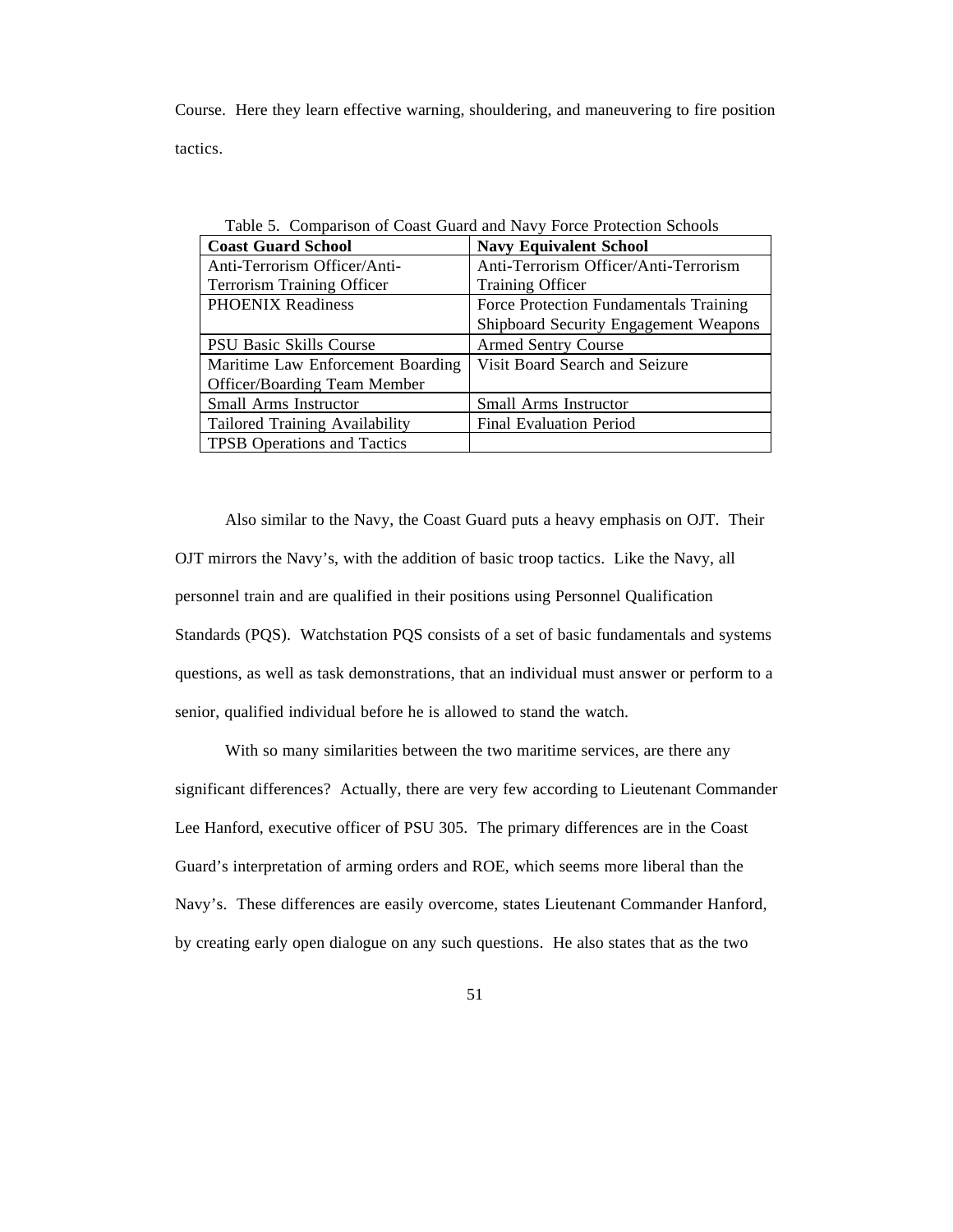services work together more, the differences are becoming less apparent and such misunderstandings have occurred less and less (Hanford 2002). Finally, the same question that was posed to the Navy FPOs, what is the greatest asset available to perform you jobs, was given to PSU officers. Again, a similar answer was given. Both Lieutenant Commanders Hanford and Grassino replied, "Highly trained individuals."

In reviewing costs, appendix C has two separate sets of data. One, supplied by LTjg Cheryl Honeycutt, the Coast Guard Atlantic Area PSU Coordinator, reflects the estimated personnel and equipment costs for a PSU deployment. Since these personnel costs do not reflect all direct and indirect costs the Navy COMET program takes into account, a separate COMET database is also provided. This crew is made up of Navy rate equivalents, such as Navy master at arms replacing Coast Guard physical security specialist. Although average training costs between the two will differ in reality, it still provides a more reasonable comparison. The equipment costs are shown for information only. While this specialized equipment is necessary and represents a valid cost to take into account, the Navy force protection equipage list is not available in open sources, so no true equipment cost can be generated for comparison.

It is interesting to note the large expenditure for fuel. Fuel is required for generators to provide power to the operations center and tent city, the six TPSBs, and the vehicles needed to move personnel and equipment around the extended perimeter. This is not only a large expense, one-quarter of a million dollars for six months, but it requires a logistical line to provide the fuel in a timely manner.

Finally, appendix C lists the total cost for PSU manning in one year, using the COMET model. Using current year 2000 dollars, the total is \$9,272,121 for enlisted,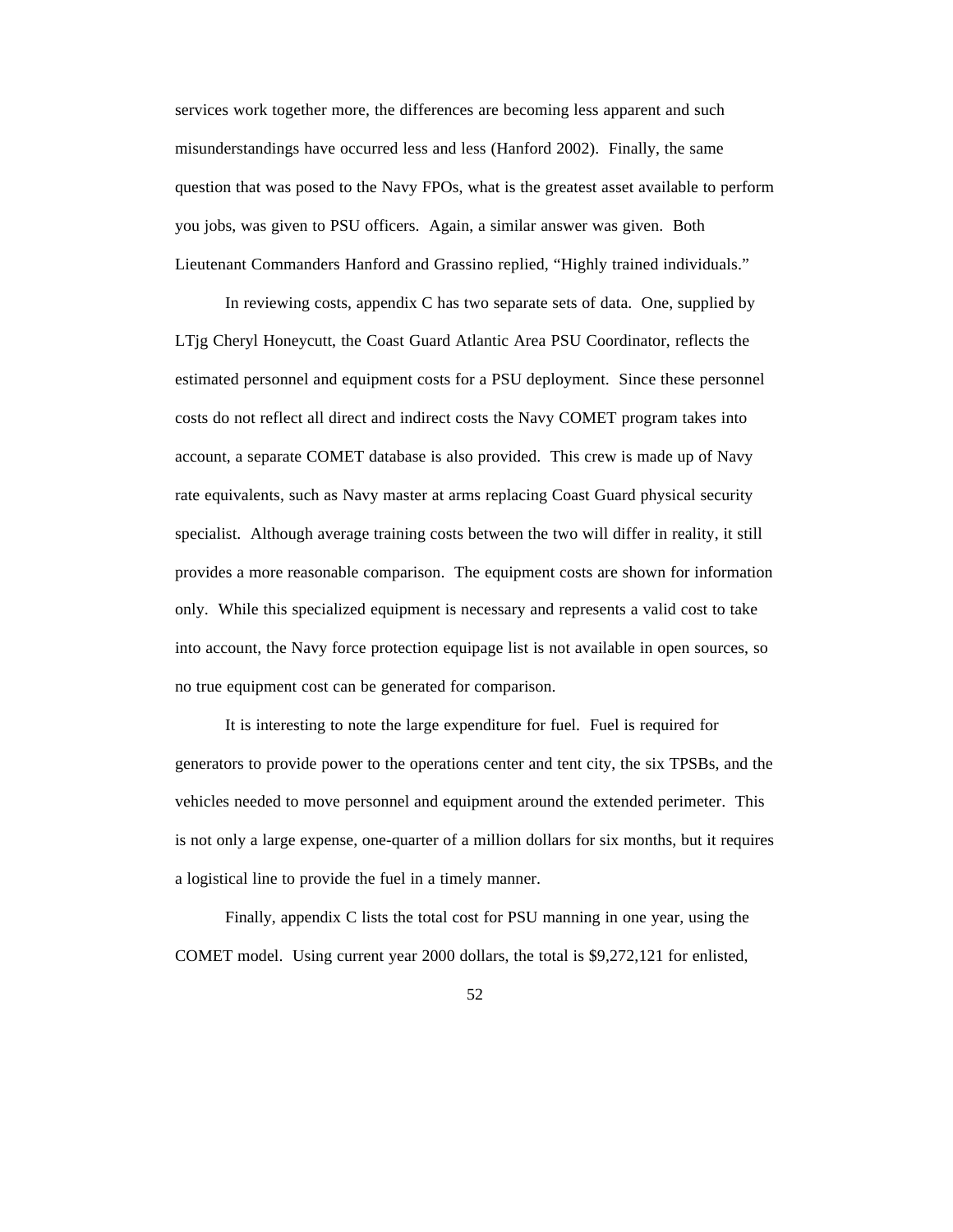\$1,791,917 for officers, giving a grand total of \$11,064,037. Again, the PSU SMD was built using PSU 305 manning levels and Navy equivalent ratings. The true level of direct and indirect costs may differ. However, when trying to determine if the possible solution to the primary research question is to create a Navy unit based on the PSU model in order to provide force protection, this model seems most acceptable. This total dollar figure will be compared against the Smartship and DD (X) totals later.

# $DD(X)$

The crew of DD (X) will face the same challenges as the Smartship crews of today, only with fewer personnel. In fact, using the proposed manning introduced in chapter 2, the crew of  $DD(X)$  would have less than a Smartship duty section. This manning proposal is presented in appendix D. The aviation detachment, since normally onboard only for workups and deployment, is not accounted for in this proposed SMD. This leaves a total of sixty-seven enlisted and ten officers on board. Assuming that several ships of the class always steam together, thus allowing for shared defenses, the most the crew would be able to manage is two-section duty, which would quickly lead to fatigue.

To arrive at these figures, again a look to the Smartship model is made. A CDO and a section leader will head the duty section. Twenty-one full-time security personnel are required (four sections of four armed rovers, three person boat patrols, two M-60s), as well as eight reserve personnel (SAT/BAF/50 cal). Assuming technological advances (briefly discussed later) do indeed help situational awareness for the Officer of the Deck and his three-person watch team, the Navy can make them stand more watches in a day, requiring only two sections each duty day (another six personnel). Assuming the same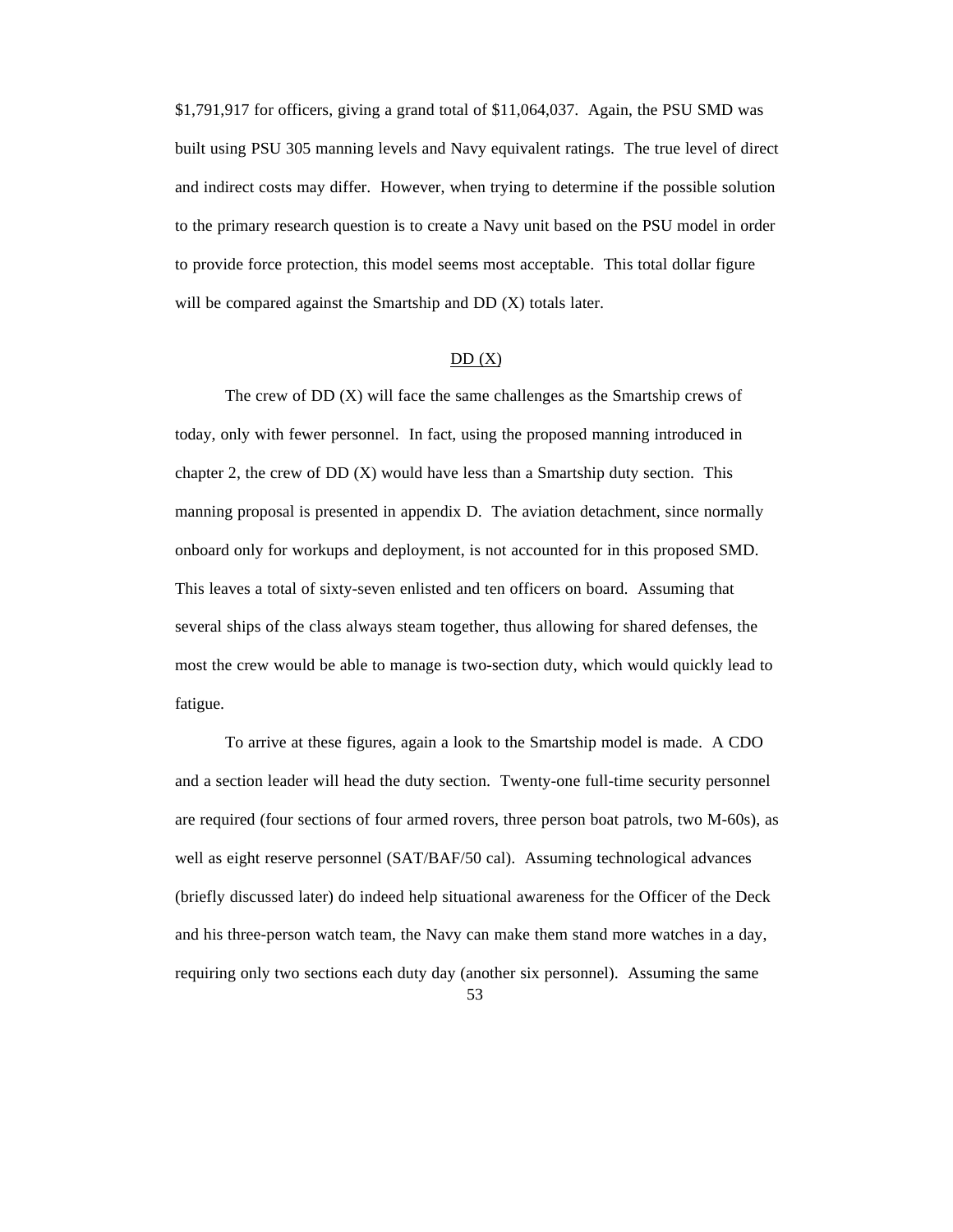improvements for engineering, the Navy can reduce the manning required to four, or two sections of two personnel. No mess support will be needed. This manning proposal allows for duty sections of thirty-three enlisted, four officer, with the CO, XO, and command master chief not on the watchbill.

Technology does not appear to be a force protection solution. In May 2001, the Navy's Science and Technology Corporate Board approved research in twelve future capability categories. These categories are:

- 1. Autonomous Operations, including heavy reliance on unmanned vehicles
- 2. Capable Manpower, stressing improvements to Human-System Interfaces
- 3. Electric warships and combat vehicles
- 4. Knowledge superiority, stressing network centric warfare
- 5. Littoral ASW improvements
- 6. Littoral combat and power projection improvements
- 7. Missile Defense
- 8. Organic mine countermeasures
- 9. Time critical strike warfare systems
- 10. Life cycle cost reductions
- 11. War fighter protection, stressing improvements to medical services
- 12. Platform protection, stressing weapons, sensors, stealth, countermeasures,

and damage control (Office of Naval Research 2002, 2)

If there are any future technologies related to physical security, they are related to the final field, platform protection. However, Mr. John Petrik from the Corporate Staff of the Office of Naval Research indicates there is no information on planned technologies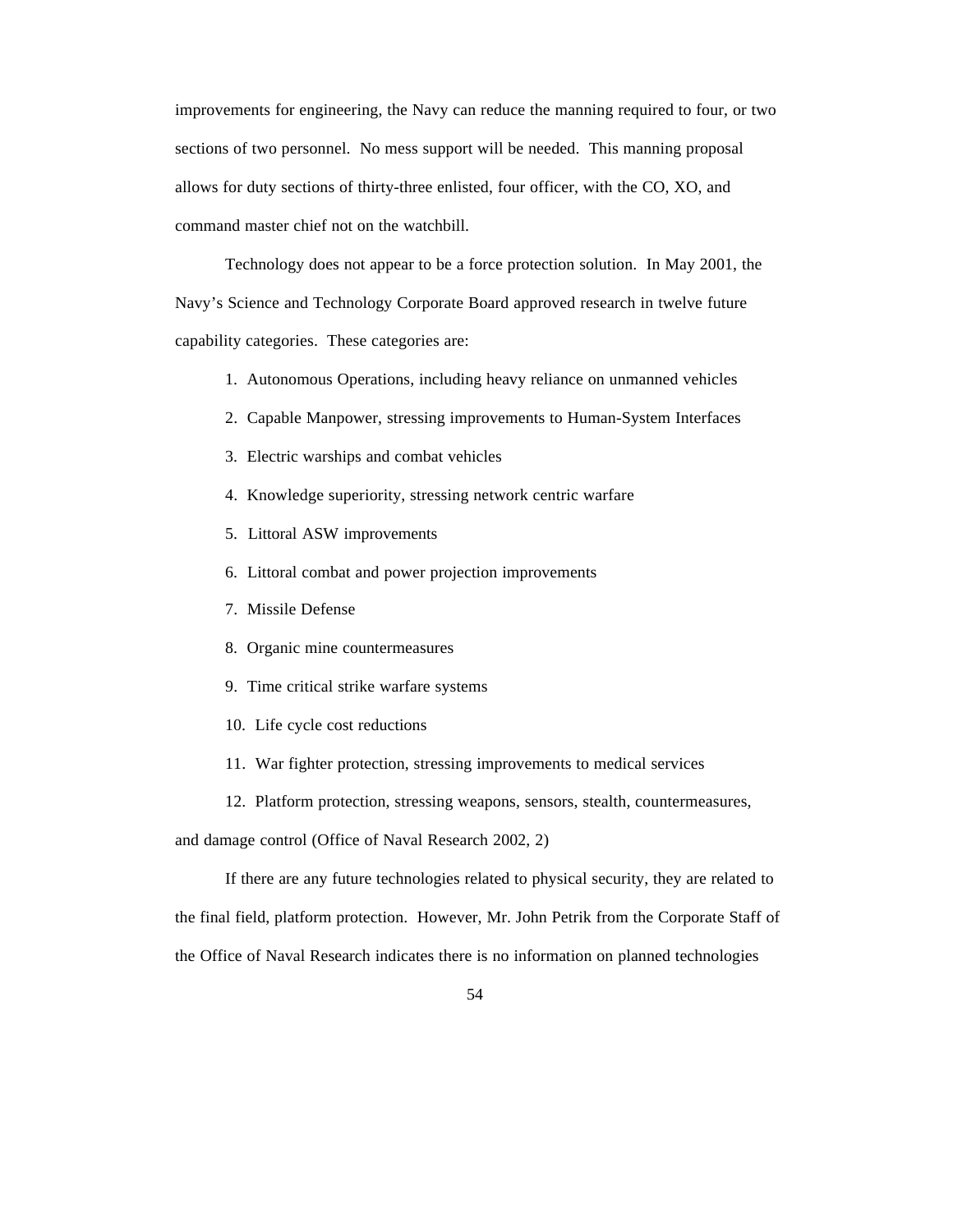for force protection ready for release now (Petrik 2002). Force protection is now and for the near future will continue to be a manpower-intensive task.

Training is also an area of concern for  $DD(X)$ . With such a small crew, it would be impossible to part with any crewmembers for even a short period of time. Ships today generally allow up to 10 percent of the crew to be away from the ship, either at school or on leave. DD  $(X)$  would not have that luxury. Therefore, even though training requirements will not change, the method of providing the training will have to. Sailors must arrive at the ship having already completed all of the formal training they will require, allowing them to immediately fulfill their assigned duties upon arrival.

One way to approach easing the  $DD(X)$  force protection problem is by adding to the assumed number. The crew initially proposed is only based on professional journal articles, attempting to stay close to the low end of the Operational Requirements Document (ORD) manning requirement of ninety-five. The ORD requirement for manning is 95 to 150. Therefore, a second SMD is proposed in appendix D, called DD (X) Plus. This SMD adds a total of thirty-three force protection specialists. They can provide three teams of eleven security personnel to provide force protection area security in high threat environments or can be divided into two teams to augment the duty section. These two additional security teams would provide the nucleus of the required twentyone-man security force seen on today's ships. That would preclude forcing other watchstanders to stand twelve hours of watch per day, which would seriously decrease their watch standing performance. Additionally, these teams can be detachments, much like the helicopter detachments, serving with the ship only during workups and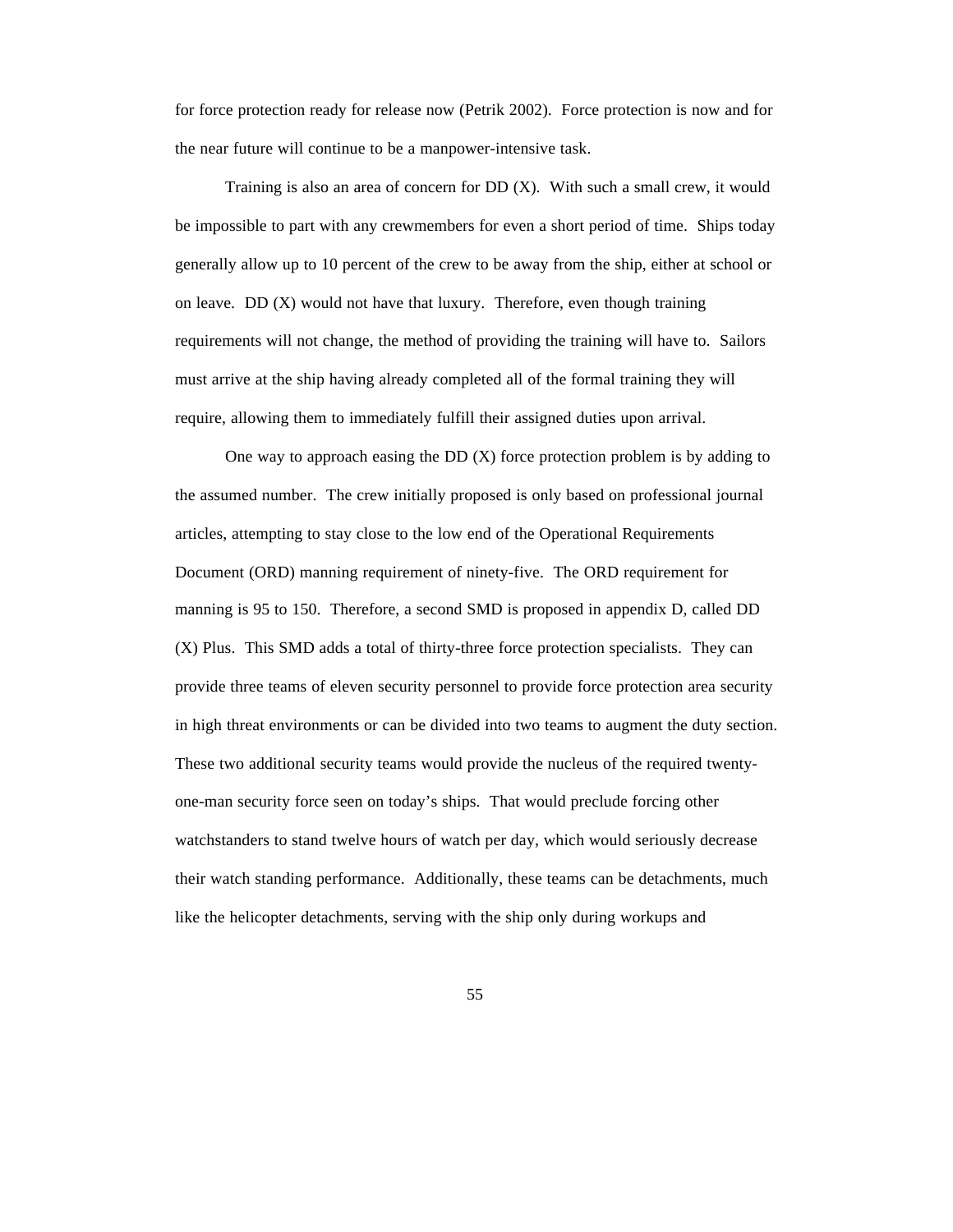deployments. In between deployments, they can receive additional training and serve as part of the security detachment for naval bases.

One of the driving reasons for the introduction of new technologies to reduce crew size is the reduction in total life cycle costs. Based on this DD (X) model the following costs are: DD (X) enlisted, \$5,842,814; DD (X) officer, \$1,376,439; DD (X) total, \$7,219,253; DD (X) Plus enlisted, \$7,839,328; DD (X) Plus officer, no change; DD (X) Plus total, \$9,215,768. Now a comparison of the key points of each unit and the associated costs will be made.

#### Summary

Table 6 gives a visual comparison of manning, training and costs. Overall, there are sixty-four tasks to perform in order to provide adequate force protection for a naval vessel inport. These tasks can be grouped by set for implementation in varying threat condition levels, or by warfare area to determine overall numbers of manning required. In order to perform these tasks, Navy leadership requires well-trained sailors. The training comes from eight Navy or Coast Guard formal schools, and standardized OJT.

| Tuoto of Dummur<br>of the various official mainting $E_{\rm V}$ (case, $E_{\rm O}$ ) and framing |                |    |              |                 |  |  |
|--------------------------------------------------------------------------------------------------|----------------|----|--------------|-----------------|--|--|
| UNIT                                                                                             | <b>MANNING</b> |    | <b>COSTS</b> | <b>TRAINING</b> |  |  |
| <b>SMARTSHIP</b>                                                                                 | 270            | 22 | 16,955,781   | School/OJT      |  |  |
| PSU                                                                                              |                | 13 | 11,064,037   | School/OJT      |  |  |
| DD(X)                                                                                            | 67             | 10 | 7.219.253    | School/OJT      |  |  |
| $DD(X)$ Plus                                                                                     | 100            | 10 | 9,215,768    | School/OJT      |  |  |

Table 6. Summary of the Various Unit Manning Levels, Costs, and Training

Smartships can go to four-section duty, using the following model to provide force protection inport: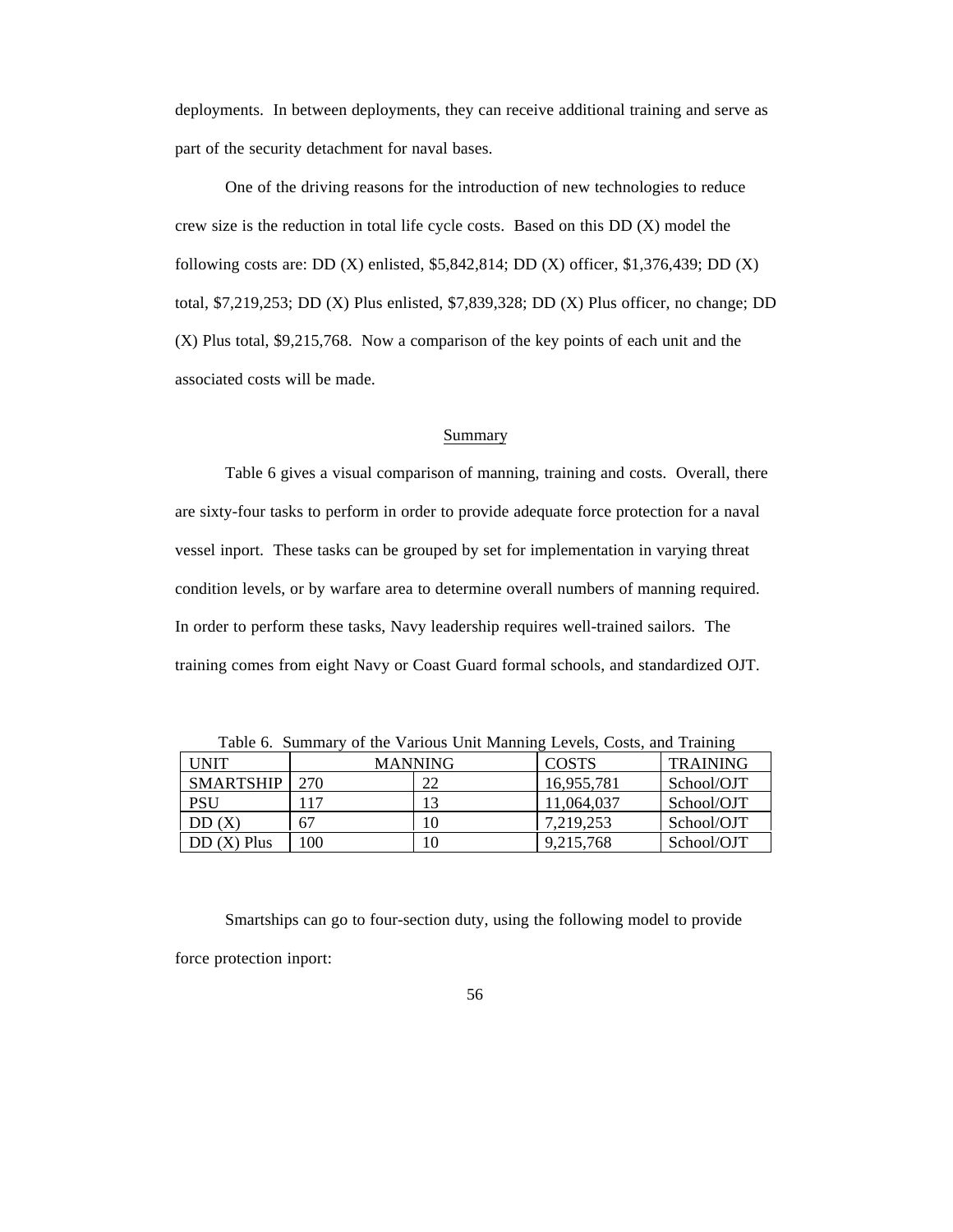1. Four sections of four, armed rovers (16 personnel)

2. One boat crew (three personnel, also assumes mutual defense with other ships to provide extra sections)

3. Two M-60 qualified personnel (also assumes mutual defense)

4. Eight reserve security forces on call (SAT/BAF/.50-caliber)

With mutual support, Smartships can perform this role for an extended period of time. When inport alone, the ships are at their most vulnerable.

Supplying 117 trained security force personnel and heavy equipment, such as barriers, to provide area force protection, PSUs can be used to augment these forces. They bring the necessary expertise to deal with any situation in a high threat region. Because of their maritime heritage and previous experience in working with Naval forces, they transition and work well with afloat units. Based on the threat condition level, PSU watch rotation varies between one and three section duties, which they can support for six-month periods. The only shortcoming is the inability to detach a smaller squad to provide force protection at another, distant port facility.

DD (X), as presented in this work, will not be capable of performing even shortduration force protection (greater than twenty-four hours) without augmentation. Even with an additional thirty-three-man security force, organic force protection can only be provided for extremely short duration, even with PSU augmentation.

Using the Navy's COMET program, annual manning costs for each unit were generated. These costs take into account the direct and indirect costs for providing sailors. A typical Smartship costs almost \$17 million per year to man, while the PSU costs just under \$11 million. In today's environment ,where Smartship forces are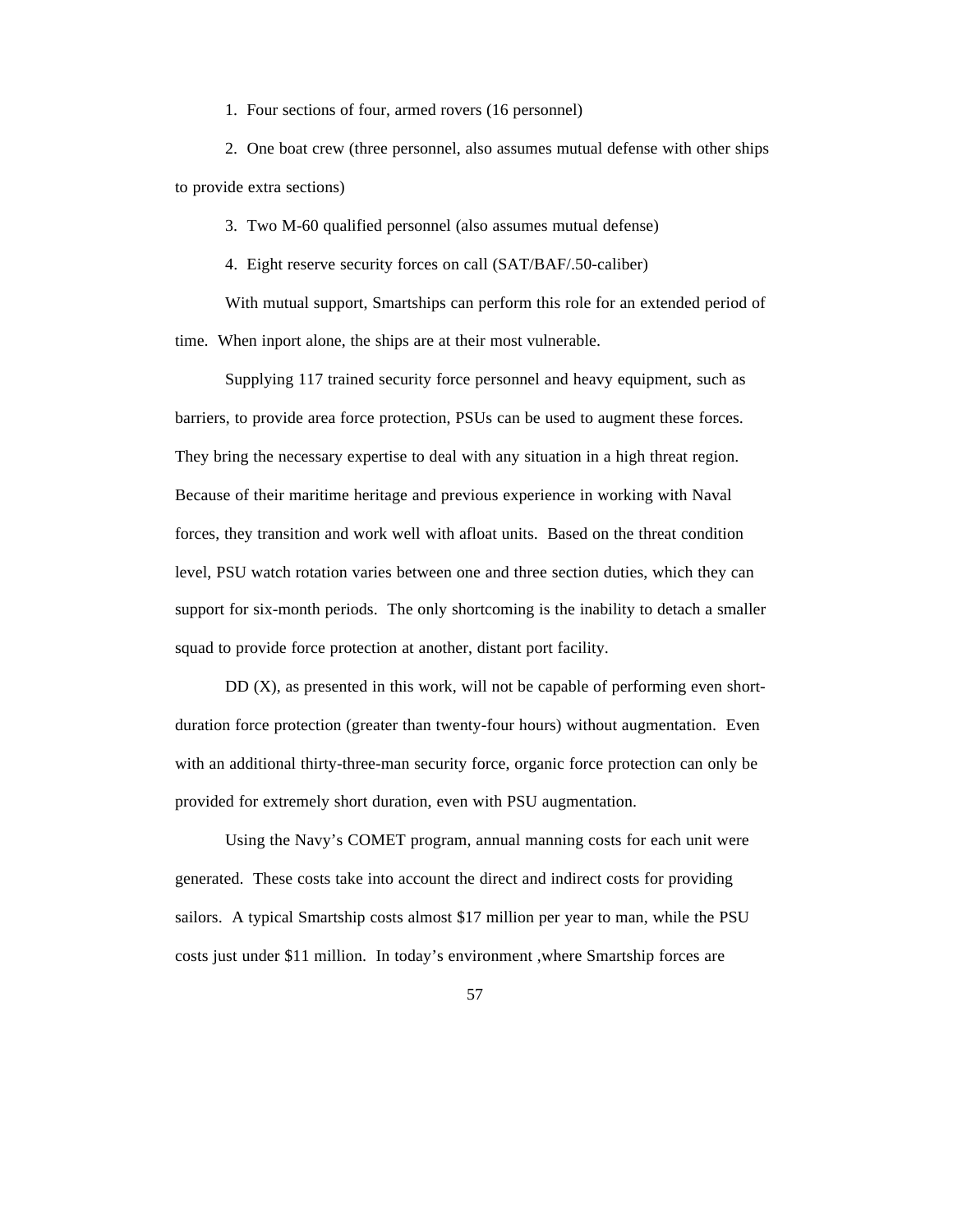augmented by PSUs, that total cost runs to \$28 million. By contrast, the DD (X) program costs just over \$7 million, while the addition of thirty-three security personnel runs that tally up to \$9 million. Adding the costs of the  $DD(X)$  Plus with the required PSU security providers, the annual cost will run to \$20 million, more than the manning cost of today's Smartship.

With the analysis complete, the next chapter will present the conclusions drawn from this analysis. After doing so, a possible solution to the primary research question will also be provided, while additional recommendations for programs and further research will be proposed.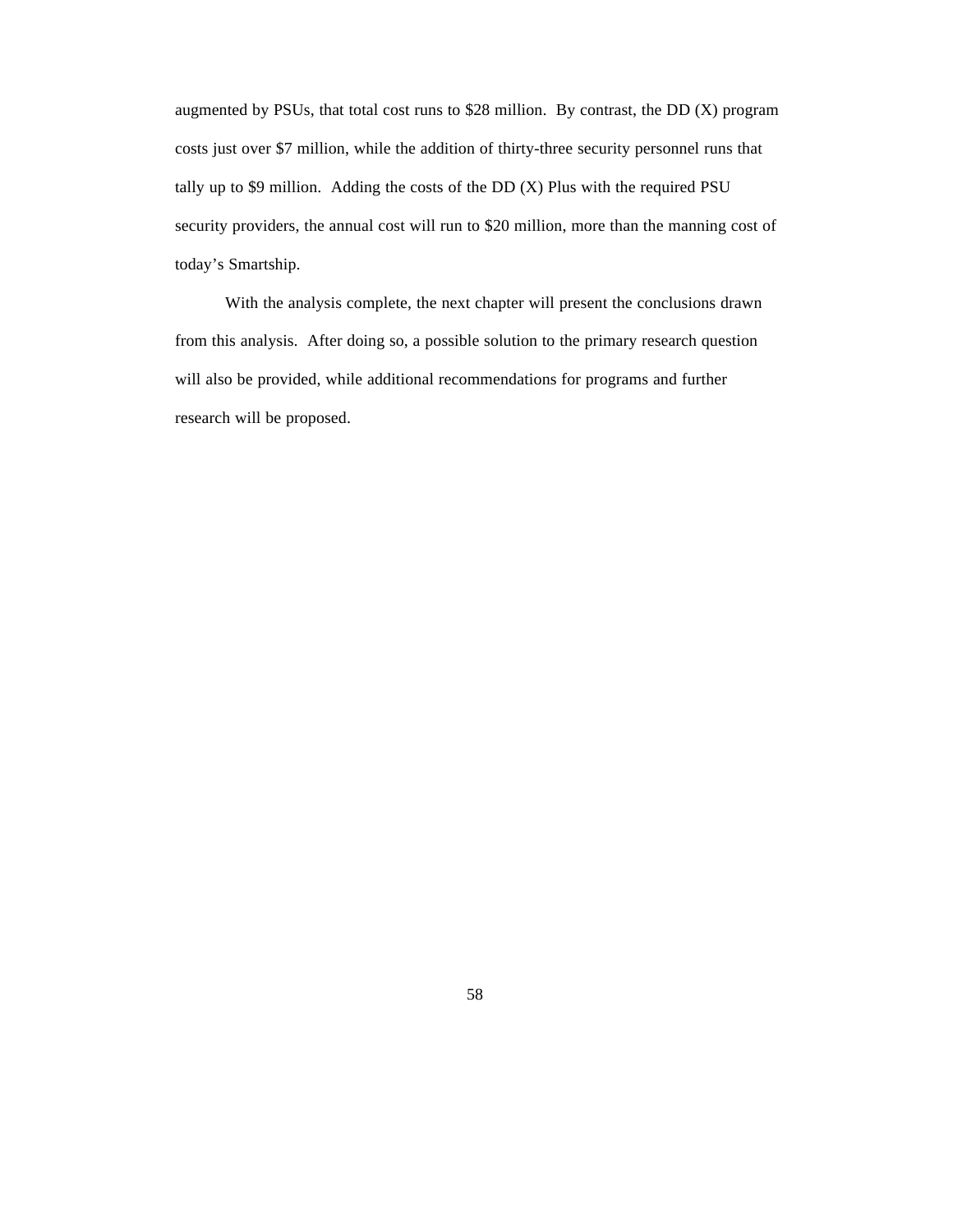## CHAPTER 5

# CONCLUSIONS AND RECOMMENDATIONS

Eternal vigilance is the price of freedom.

Wendell Phillips

Throughout this paper, Navy force protection has been examined in order to determine a method to accomplish that task on future, minimally manned combatants. Past failures have been reviewed, as well as the current and potential threats afloat units must be prepared to face. A methodology to study force protection tasks, manning, training, and costs was introduced. That methodology was the framework of an analysis that revealed the tasks to accomplish, manning available to accomplish the tasks, and the associated costs for today's Smartships, Coast Guard Port Security Units (PSUs), and the possible future DD (X) family of combatants. This chapter will present the conclusions of that analysis.

First and foremost, the true importance of force protection must be understood. As discussed in the literature review, the Crouch-Gehman Commission recommended that force protection be trained as a primary mission area. While this is prudent at the shipboard level, the Navy must bear in mind that force protection is merely an enabler. The Navy's primary mission areas remain unchanged: presence, power projection, and sea control. In engaging foreign powers by displaying a forward presence, ships will, as they always have, occasionally sail into harm's way. Force protection can merely mitigate the risk of harm, never fully alleviate it.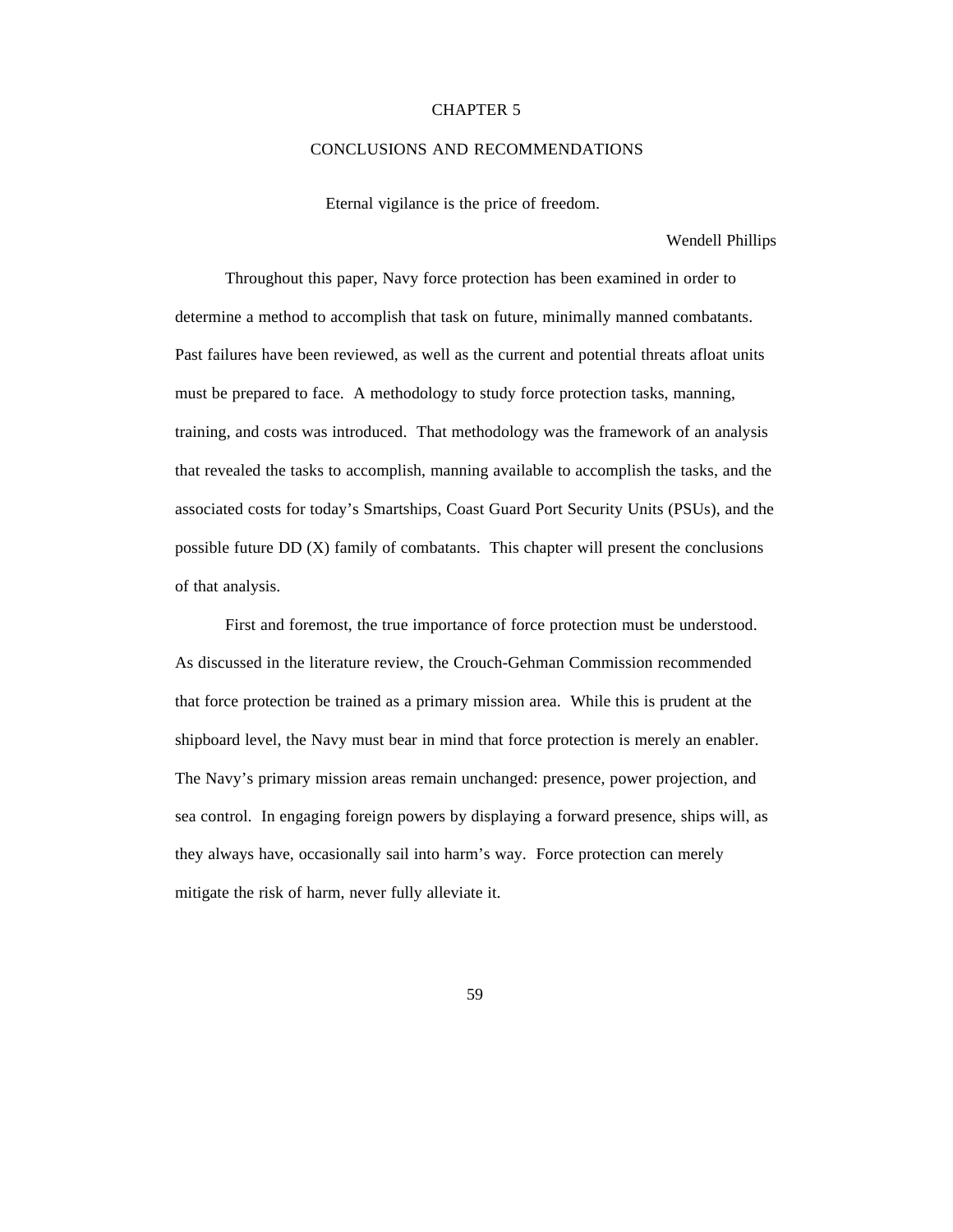## Manning, Costs, and Training

There are several conclusions to make about force protection manning levels for the various units. First, the analysis shows that the current Smartships are capable of providing adequate unit force protection, even when in their most vulnerable condition, alone in a non-Navy controlled port. However, this ability may incur further costs than the direct and indirect manning costs of \$17 million per year, as determined in the analysis. The increased demands of being in as few as two or three duty sections, especially while deployed, may reduce sailor retention rates. If more sailors choose to depart the service, the indirect recruiting and training costs raise, as will the direct bonuses that must be offered to retain the highly skilled, professional sailors. The shortterm abilities may cost a great deal in the long run.

Similarly, apparent savings in the minimal manning of the  $DD(X)$  family of ships may not be as large as anticipated. As demonstrated in the analysis, the DD (X) manning level proposed in this paper, using the Operational Requirements Document (ORD) low end manning of ninety-five, will not provide adequate force protection. One reason for this is anticipated technological advances will not ease the burdens of this manpower intensive mission area. Even with an additional thirty personnel, the ship would only be able to provide force protection for a few days. This would require using only one or two duty sections, so as with the Smartships, one could expect lower retention and higher direct and indirect manning costs over the life of a ship. Further, since the ship is not able to provide its own force protection, a security augmentation force, such as a Coast Guard PSU, would be required for port calls. The combined manning costs for the DD (X) and the PSU is over \$18, more than today's Smartship manning costs. In effect,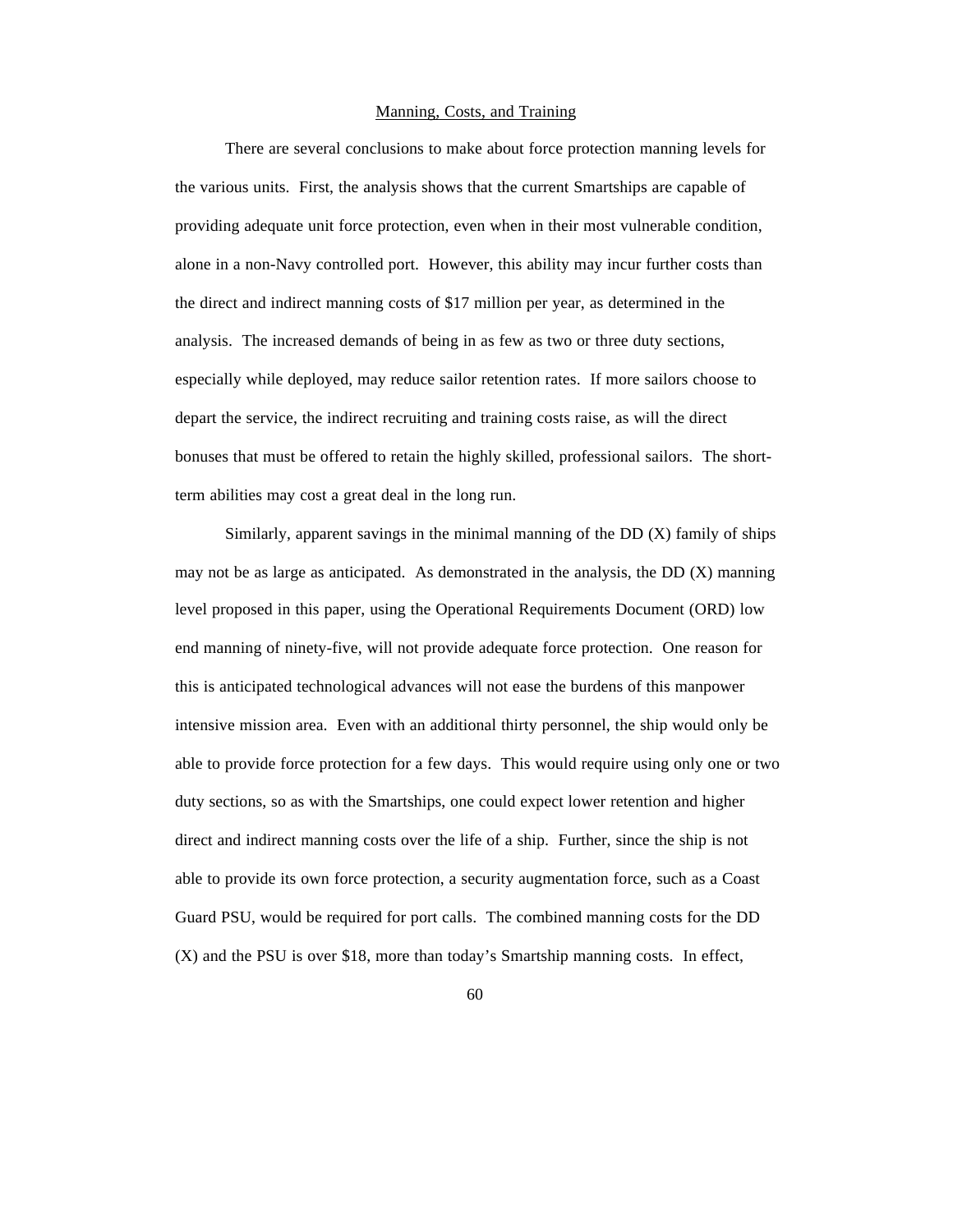minimal manning could conceivably cost more, not less, over the ship's life cycle. Granted, this is an overgeneralization, since a PSU would be on station for several months, thus augmenting several crews, allowing the manning costs to spread over several ships. However, it is a concern that must be addressed.

Finally, the PSUs are properly manned for their force protection augmentation role. The PSUs are capable of providing long-term augmentation in all of the possible threat approach areas. Their training is nearly identical to the Navy security force's training, so with minimal prior interaction, the PSUs and the ships can mesh together to provide seamless force protection for deployed units.

## Recommendations

The analysis and conclusions led to several recommendations. The first recommendation answers the primary research question regarding providing force protection for the future, minimally manned combatants. The DD (X) family of ships must have a crew at least equal to the  $DD(X)$  Plus crew proposed in the analysis, a crew of 132 including the aviation detachment. Discounting the aviation detachment, there would be one hundred enlisted, including thirty enlisted with a force protection specialty, and ten officers. This crew size could support two duty sections. Further, when forward deployed, this crew must be augmented by a PSU-type security force, which can provide protection from both the landward and seaward approaches.

Several other recommendations may be implemented to accomplish this. First, the Navy should again fund Coast Guard PSU deployments in support of the Navy or create a Navy PSU by restructuring the inshore boat units (IBUs). Currently, the IBUs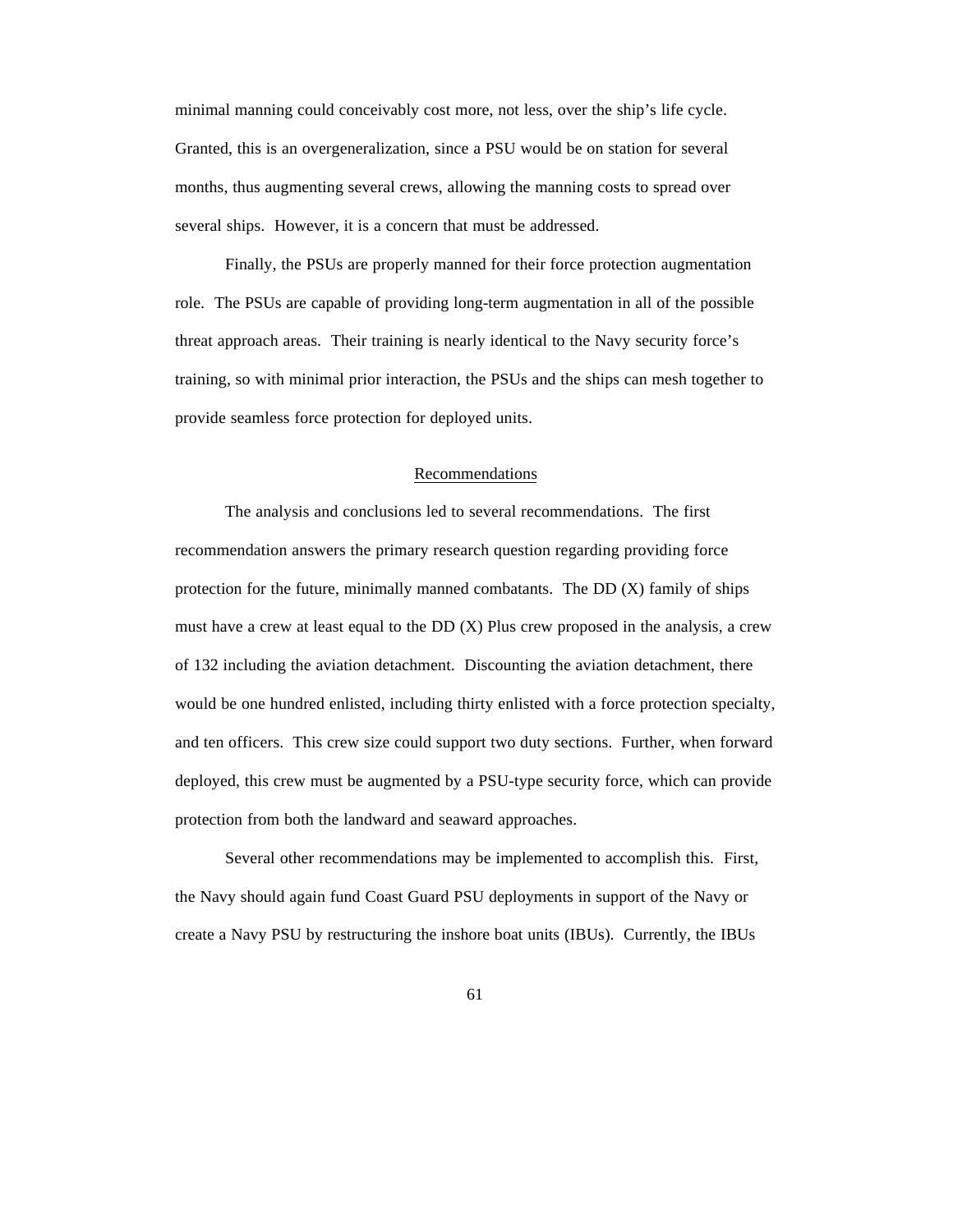are considerably smaller and have less force protection specialty training. The PSUs, alone, provide a more in-depth, robust force protection capability.

This PSU structure can also be slightly improved upon. By adding an additional sixteen personnel, or two fire teams, the PSUs may be able to create a small "fly-away" detachment. This detachment may then be able to leave their original deployment area in order to provide a smaller level of support in a different area to a vessel, alone in transit, stopping at a port with no deployed security force.

Training is another area that can be restructured. Since the Navy and Coast Guard have such similar force protection training syllabuses, it may be more cost effective to combine the formal schools for the two services. Rather than running redundant schools in the same geographical areas, the services may be able to consolidate their efforts.

### Areas for Further Research

The conclusions and recommendations stated above reveal several areas that need further study. The new family of future combatants itself raises several interesting areas of study. First, since this paper is based on a proposed DD (X) manning document, the topic should be reviewed if the actual manning document, when released, differs significantly from the proposed. Future technologies which may support all primary mission areas can also be explored further. Next, this paper only dealt with minimal manning with regards to force protection. Several studies have been done regarding minimal manning and damage control. The subject of minimum manning and how it affects all other primary mission areas, as well as collateral areas, such as preservation, should be explored and debated.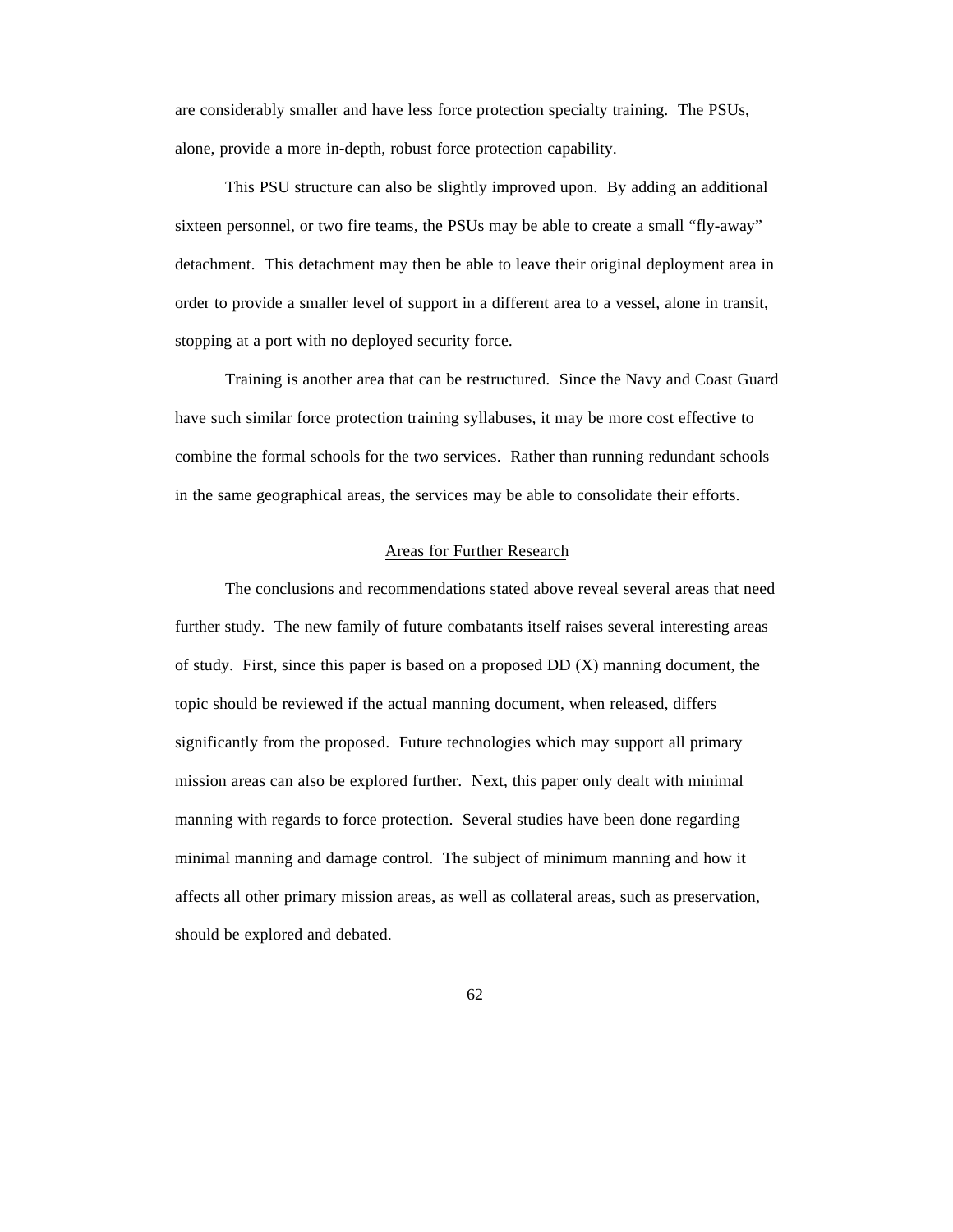The arena of force protection has also stirred a great number of debates in professional forums. Many areas require further research, such as the role of rules of engagement (ROE). In today's environment, just what does constitute hostile intent? The different interpretations, and implementations, of ROE by the Coast Guard and the Navy are interesting. Also, as the IBUs finish their maiden deployments, their manning levels, and the tasks they can accomplish, should be investigated.

Finally, the feasibility and possible cost-savings of combining the Navy and Coast Guard force protection expertise should be explored. Perhaps the training curriculum could be combined for greater cost savings. Perhaps the ideal PSU would be a combined USCG/USN team. Possibilities for a closer relationship between the nation's two primary sea services should be investigated.

#### Summary

John Paul Jones once said, "Give me a fast ship, for I intend to go in harm's way." In his day, the only harm was presented by other ships of the line, at sea. Today, our warships are constantly putting themselves into harm's way. Although 11 September is the day that changed most Americans' lives with regards to the threat from terrorism, the U.S. Navy became intimately aware of the threat and the scope of the problem on 12 October 2000. On that day, the USS *Cole* was attacked by suicide bombers. Although great progress has been made in providing force protection, there is work to be done. In order to maintain the initiative against terrorists, we must continue to provide force protection today while planning for the future force protection. This task is made even more difficult in that future ships will require less manning to operate conventional warfare systems. However, force protection, especially for a ship inport, is a manpower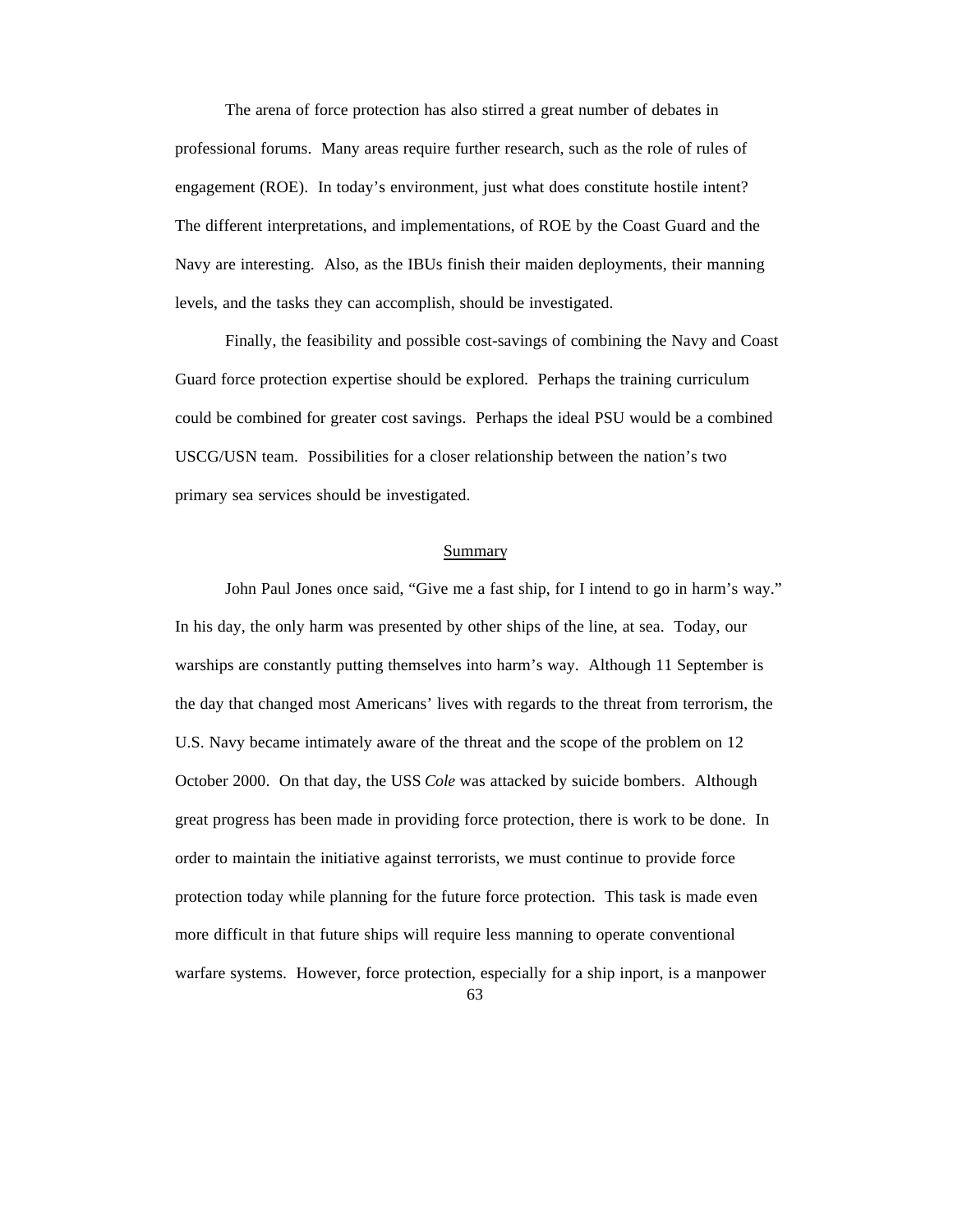intensive task that will not be made easier by technology. By addressing the problem today, we can ease the burdens of our commanders and sailors in the future.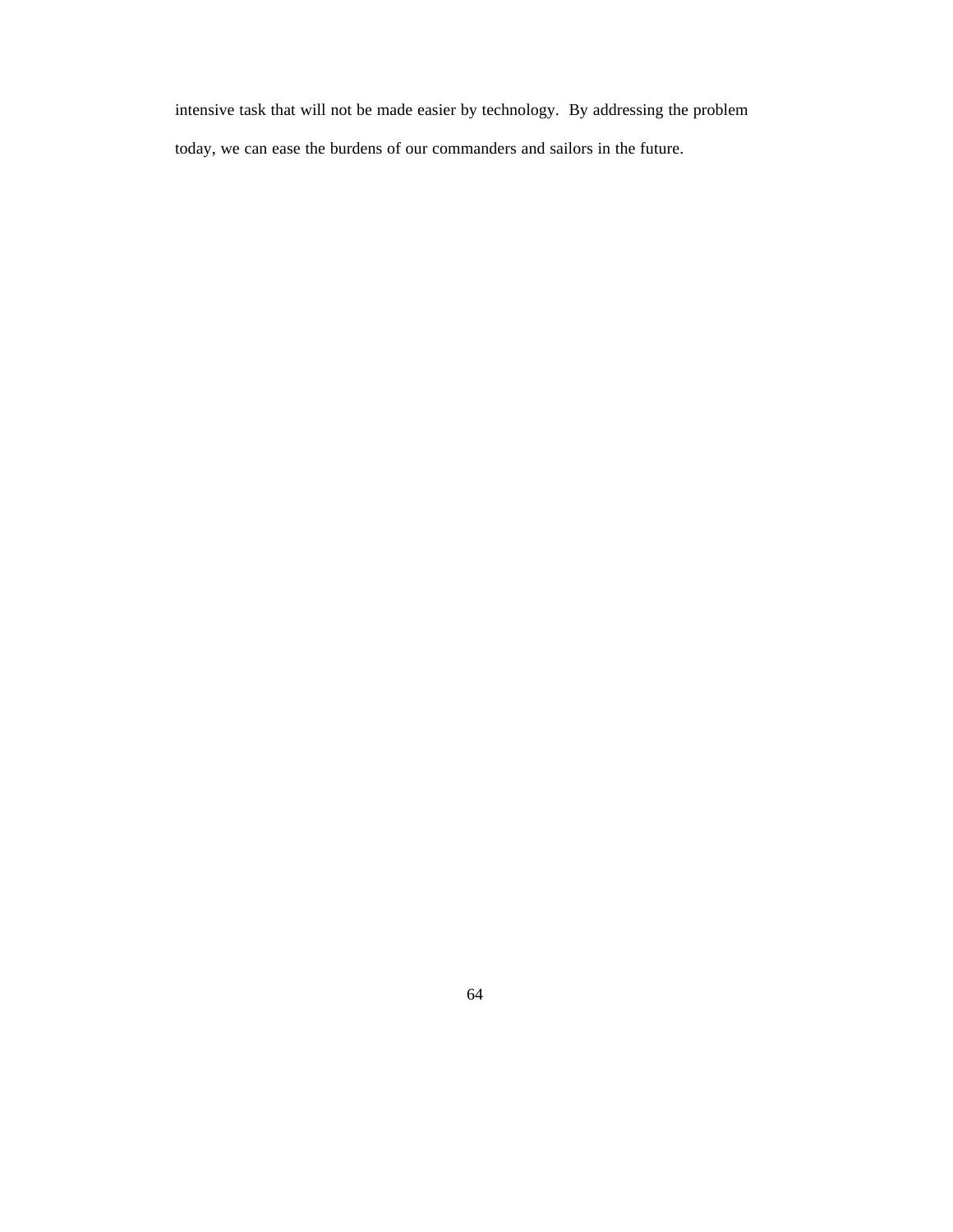### APPENDIX A

## FORCE PROTECTION TASK LIST

### **COMBATANT SHIPBOARD THREATCON MEASURES**

**THREATCON Normal** applies when a general threat of possible terrorist activity exists, but warrants only a routine security posture.

**THREATCON ALPHA**. This condition is declared when a general threat of possible terrorist activity is directed toward installation and personnel, the nature and extent of which is unpredictable, and when circumstances do not justify full implementation of THREATCON BRAVO measures. However, it may be necessary to implement certain selected measures from higher THREATCONS as a result of intelligence received or as a deterrent. The measures in THREATCONS must be capable of being maintained indefinitely.

1. Brief crew on the port specific threat, the security/force protection plan, and security precautions to be taken while ashore. Ensure all hands are knowledgeable of various THREATCON requirements and that they understand their role in implementation of measures.

2. Muster and brief security personnel on the threat and rules of engagement.

3. Review security plans and keep them available. Retain key personnel who may be needed to implement security measures on call.

4. Secure spaces not in use and periodically inspect them.

5. Remind all personnel to be suspicious and inquisitive of strangers, be alert for abandoned parcels or suitcases and for unattended vehicles in the vicinity. Report unusual activities to the OOD.

6. Review pier and shipboard access control procedures.

7. Ensure sentries, roving patrols and the quarterdeck watch have the ability to communicate.

8. Coordinate pier/fleet landing security requirements with senior officer present, afloat (SOPA), collocated forces, and/or local authorities. Identify anticipated needs for mutual support and define methods of activation and communication.

9. When in a non-U.S. Navy controlled port, deploy barriers to keep vehicles away from the ship if possible, consistent with the threat. (100 feet U.S. ports and 400 feet outside U.S. minimum standoff distance)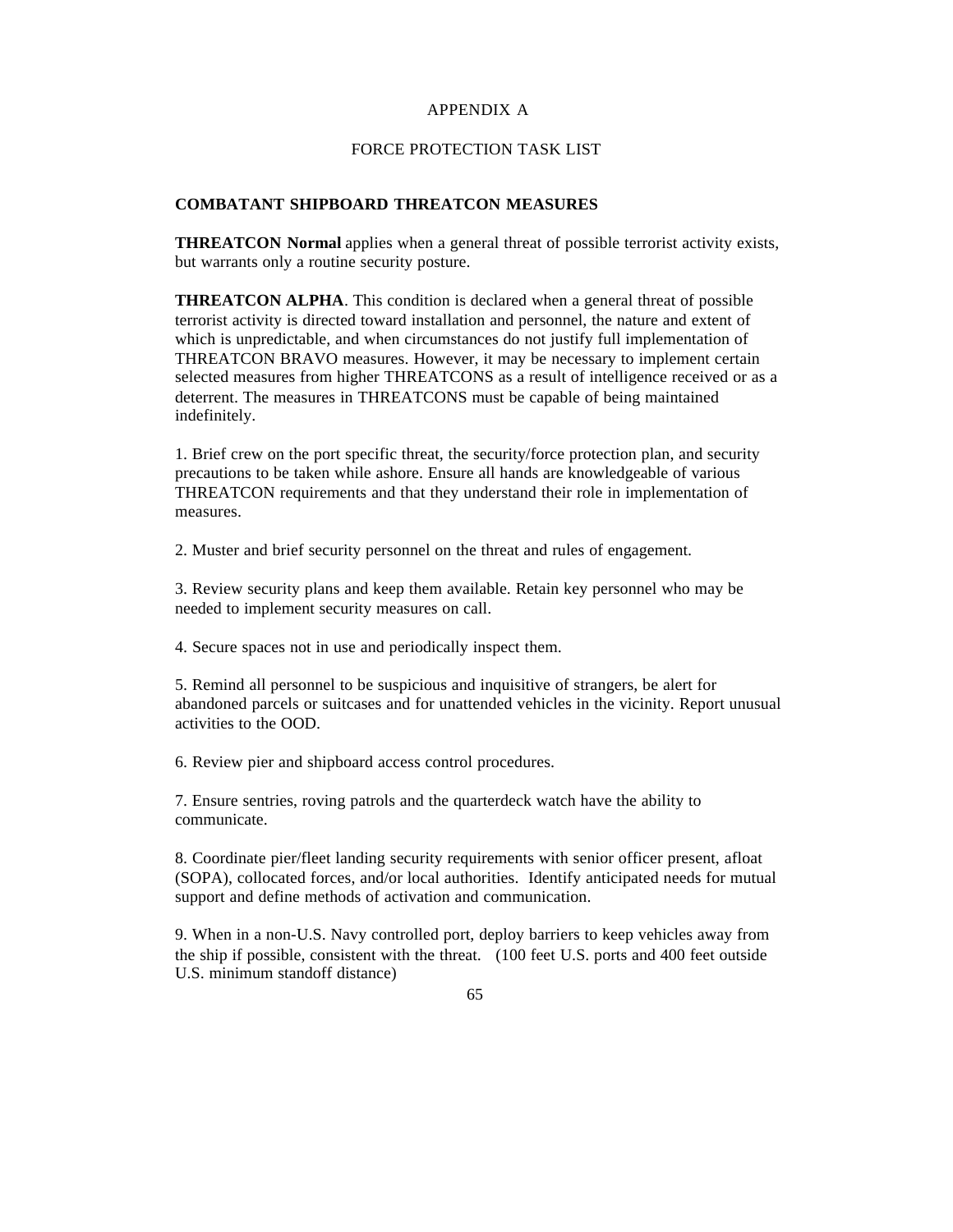10. Randomly inspect vehicles entering pier.

11. Randomly inspect hand carried items and packages before they are brought aboard.

12. Regulate shipboard lighting to best meet the threat environment.

13. When in a non-U.S. Government controlled port, rig hawsepipe covers and rat guards on lines, cables and hoses. Consider using an anchor collar.

14. When in a non-U.S. Government controlled port, raise accommodation ladders, stern gates, ladders, etc. when not in use.

15. Increase frequency of security drills.

16. Review individual actions in THREATCON BRAVO for possible implementation.

**THREATCON BRAVO.** This condition is declared when an increased and more predictable threat of terrorist activity exists. The measures in threat condition must be capable of being maintained for weeks without causing undue hardships, affecting operational capability or aggravating relations with local authorities.

17. Maintain appropriate THREATCON ALPHA measures.

18. Set material condition yoke, main deck and below.

19. Consistent with local rules, regulations, and/or the status of forces agreement, post pier sentries (armed at COs discretion), as necessary.

20. Restrict vehicle access to the pier. Discontinue parking on the pier. Consistent with local rules, regulations, and/or the status of forces agreement, establish unloading zone(s) and move all containers as far away from the ship as possible, consistent with the threat. (100 feet in the U.S., 400 feet outside the U.S. as minimum standoff distance.)

21. Consistent with local rules, regulations, and/or the status of forces agreement, post additional watches (armed at COs discretion), as necessary. If armed, local threat, environment and fields of fire should be considered when selecting weapons.

22. Post signs in local language that clearly define visiting and loitering restrictions.

23. When in a non-U.S. Government controlled port, identify and inspect workboats, ferries and commercially rented liberty craft at least daily on a random basis.

24. When in a non-U.S. Government controlled port, direct liberty boats to make a security tour around the ship upon departing from and arriving at the ship with particular focus on the waterline, and under pilings when berthed at a pier.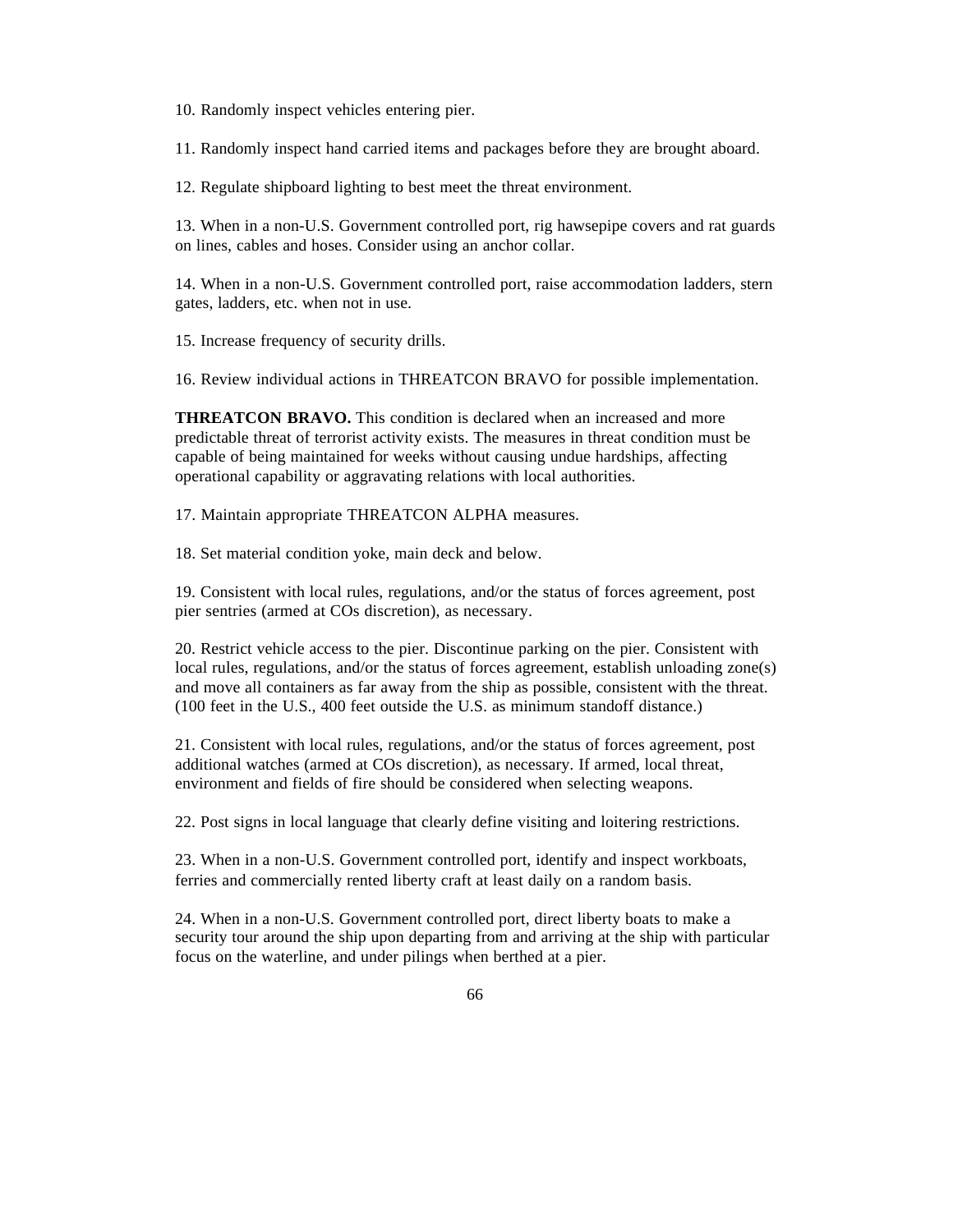25. Inspect all hand carried items, and packages before allowing them aboard. Where available, use baggage scanners and walk through or hand held metal detectors to screen packages and personnel prior to boarding the ship.

26. Implement measures to keep unauthorized craft away from the ship. Authorized craft should be carefully controlled. Coordinate with host nation/local port authority as necessary, and request their assistance in controlling unauthorized craft.

27. Raise accommodation ladders, stern gates, ladders, etc., when not in use. Clear ship of all unnecessary stages, camels, barges, oil donuts, and lines.

28. Review liberty policy in light of the threat and revise it, as necessary, to maintain safety and security of ship and crew.

29. Conduct divisional quarters at foul weather parade.

30. Ensure an up-to-date list of bilingual personnel for area of operations. Maintain warning tape in pilot house/quarterdeck, for use on the ship's announcing system, that warns small craft to remain clear in both the local language and English.

31. If not already armed, arm the quarterdeck watch.

32. If not already armed, arm the sounding and security patrol.

33. Review procedures for expedient issue of firearms and ammunition to the Shipboard Self-Defense Force (SSDF) and other members of the crew, as deemed necessary by the CO.

34. Test internal and external communications. Include connectivity checks with local agencies/authorities that will be expected to provide support, if required.

35. Instruct watches to conduct frequent, random searches of pier to include pilings and access points.

36. Conduct visual inspections of the ships hull and ships boats at intermittent intervals and immediately before it puts to sea.

37. Hoist ships boats aboard when not in use.

38. Terminate all public visits. In U.S. Navy controlled ports hosted visits (family, friends, small groups sponsored by the ship) may continue at the COs discretion.

39. After working hours, reduce entry points to ships interior by securing infrequently used entrances. Safety requirements must be considered.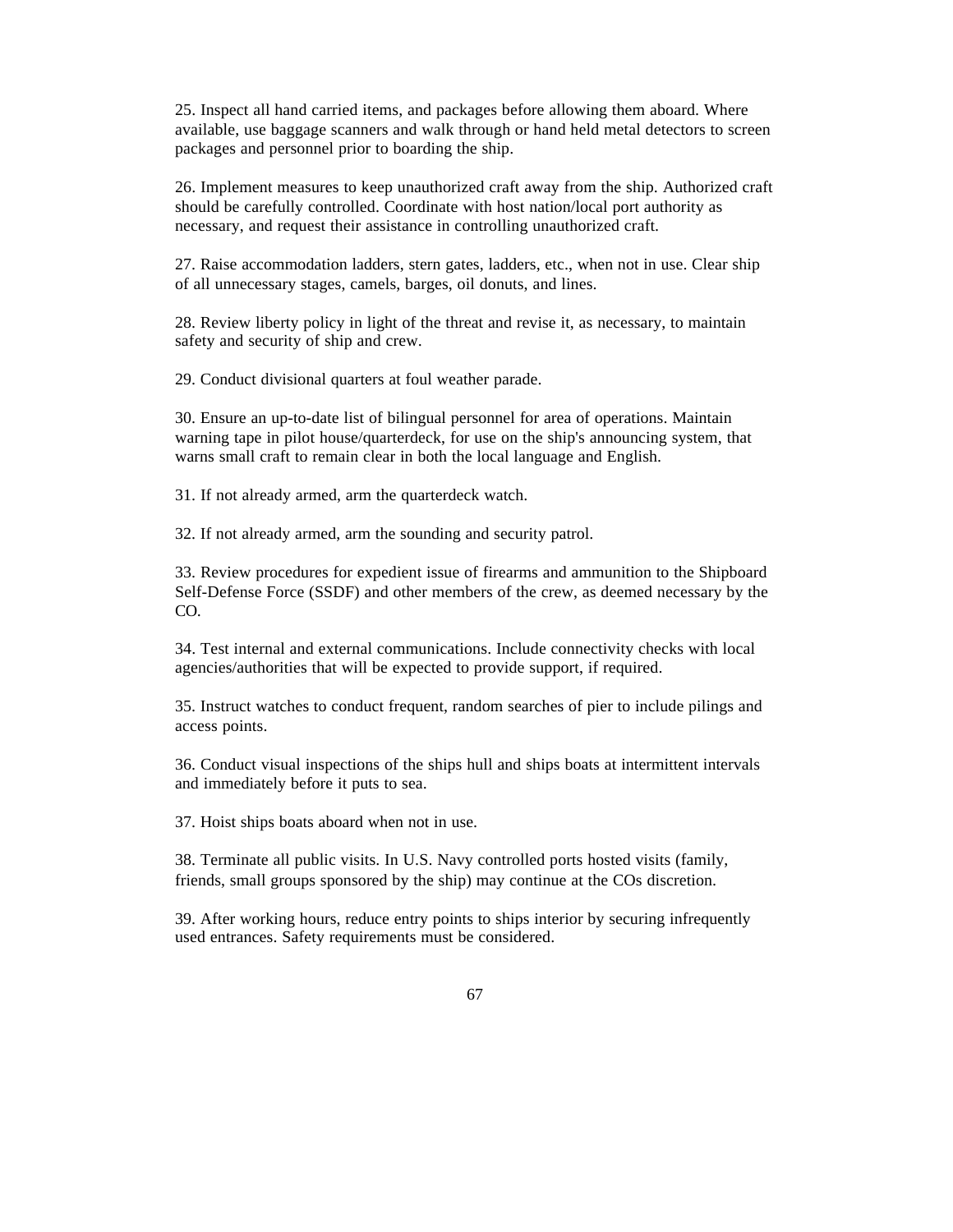40. In non-U.S. Government controlled ports, remove one brow if two are rigged.

41. In non-U.S. Government controlled ports, maintain capability to get underway on short notice or as specified by SOPA.

42. In non-U.S. Government controlled ports, consider layout of fire hoses. Brief designated personnel on procedures for repelling boarders, small boats, and ultralight aircraft.

43. Where applicable, obstruct possible helicopter landing areas.

44. Where possible, monitor local communications (ship to ship, TV, radio, police scanners, etc.).

45. Inform local authorities of actions being taken as THREATCON increases.

46. Review individual actions in THREATCON CHARLIE for possible implementation.

**THREATCON CHARLIE.** This condition is declared when an incident occurs or intelligence is received indicating that some form of terrorist action against installations and personnel is imminent. Implementation of this THREATCON for more than a short period will probably create hardship and affect the peacetime activities of the ship and its personnel.

47. Maintain appropriate THREATCON ALPHA and BRAVO measures.

48. Consider setting material condition zebra, second deck and below.

49. Cancel liberty. Execute emergency recall.

50. Be prepared to get underway on short notice. If conditions warrant, request permission to sortie.

51. Block all vehicle access to the pier.

52. If the threat situation warrants, deploy picket boats to conduct patrols in the immediate vicinity of the ship. Brief boat crews and arm with appropriate weapons considering the threat, the local environment, and fields of fire.

53. Coordinate with host nation/local port authority to establish small boat exclusion zone.

54. Deploy the SSDF to protect command structure and augment posted watches. Station the SSDF in positions that provide 360-degree coverage of the ship.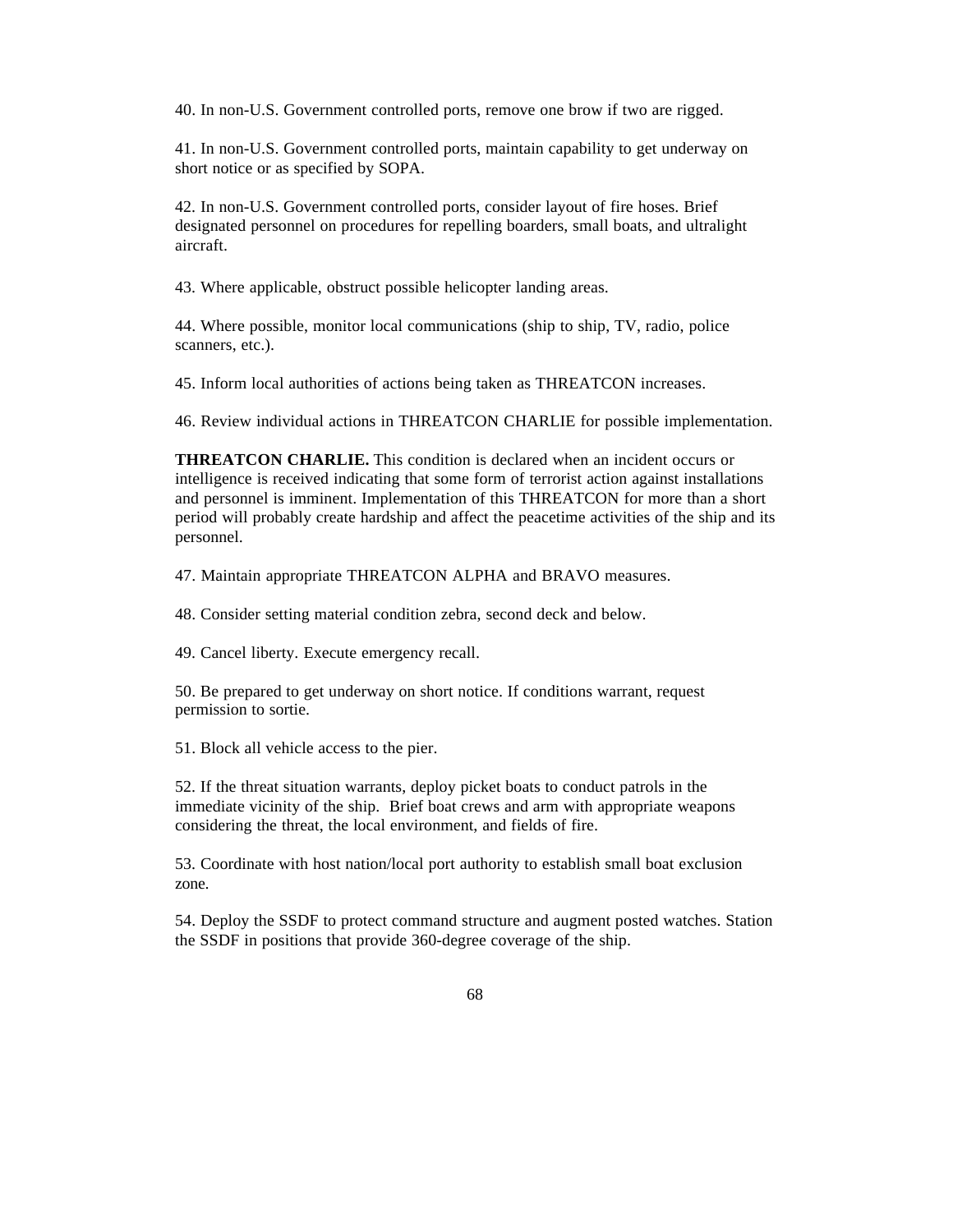55. Energize radar and/or sonar, rotate screws and cycle rudder(s) at frequent and irregular intervals, as needed to assist in deterring, detecting or thwarting an attack.

56. Consider manning repair locker(s). Be prepared to man one repair locker on short notice. Ensure adequate lines of communication are established with damage control central.

57. If available and feasible, consider use of airborne assets as an observation/force protection platform.

58. If a threat of swimmer attack exists, activate an antiswimmer watch.

59. In non-U.S. Government controlled ports and if unable to get underway, consider requesting augmentation by the FLTCINC.

60. Review individual actions in THREATCON DELTA for implementation.

**THREATCON DELTA.** This condition is declared when a terrorist attack has occurred in the immediate area or intelligence has been received that terrorist action against a specific location is likely. Normally this THREATCON is declared as a localized warning.

61. Maintain appropriate THREATCON ALPHA, BRAVO, and CHARLIE measures.

62. Permit only necessary personnel topside.

63. If possible, cancel port visit and get underway.

64. Employ all necessary weaponry to defend against attack.

#### **Supplemental Tasks for FPO.**

1. Review NCIS threat assessment, Naval Blue Dart Messages, NAVATAC Spot Reports, NAVATAC daily summaries and any other intelligence information available.

2. Obtain/review other agreements in effect. If necessary, send message to responsible MAAG/Mission or consulate requesting information on following items:

a. Jurisdiction

b. Arming of topside and other watchstanders.

c. Host country emergency support availability and how to contact.

3. Determine if ship will be alongside a shore structure (pier, wharf, or quay) or anchored? (Following information may be included in a port visit request message.) a. If alongside a shore structure: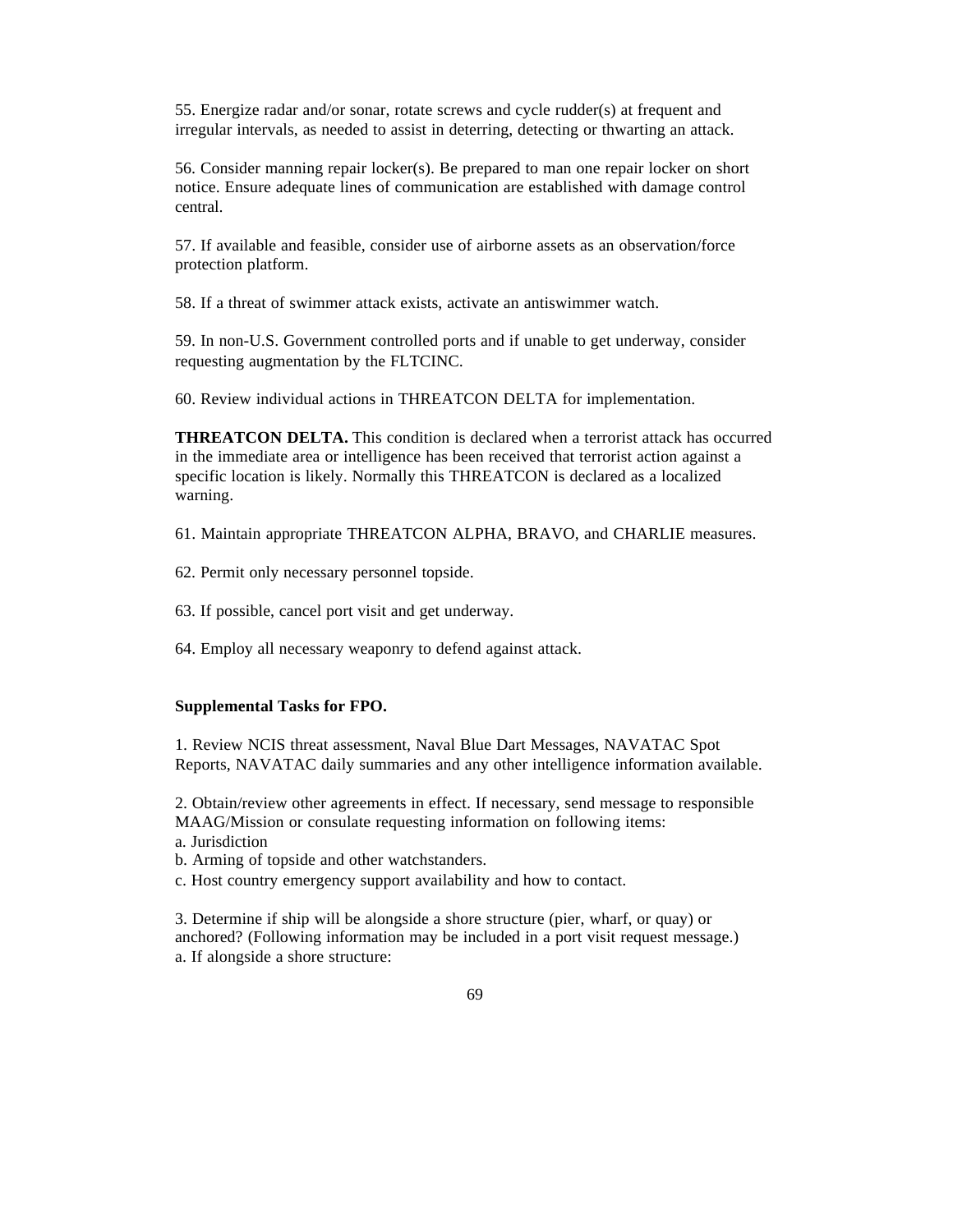(1) Is area U.S. or foreign controlled?

Ascertain jurisdiction and lines of responsibility.

(2) Will pier watches be military, civilian or both? If civilian, will the forces be standard police forces or hired guards?

(3) Determine height of pier. Determine number of camels required and/or other ability to breast out, if brows can support the span.

(4) "Normal" pier traffic expected.

b. If anchored:

(1) Availability of foreign waterborne support (e.g., host Coast Guard and/or naval units).

(2) Review possibility of own-ship picket boat operations. Include:

a. Legal ramifications.

b. Logistics capabilities (suitable boat, boat crew training, etc.)

(3) Normal traffic through the expected anchorage area.

(4) Whether anchorage is in a tidal flow or still water (affects floating bombs, mines and swimmers).

4. Obtain times and strength of tidal changes.

5. Review ship's watchstander qualifications and posting.

6. Review SSDF qualifications and training.

7. Conduct general AT/FP training, include AT awareness specific items in In-port brief.

(The above THREATCON descriptions and task listings are taken from the Naval Criminal Investigative Service's Anti Terrorism/Force Protection for Naval Operations Commander's Guide, p. 11)

#### **Supplemental tasks for shore based security teams.**

1. Institute a unit operation center (OPCEN). OPCEN will provide all tactical orders, communications and administrative support to the watchstanders.

2. Provide a layered waterborne point defense within protected waters of harbor, extending out to the sea buoy (if all waters are protected).

3. Provide area damage control to counteract the effects of material casualties to rear area units.

(Supplemental tasks for shore based security units derived from USCG Commandant Instruction M3501.53A, PSU Operational Doctrine.)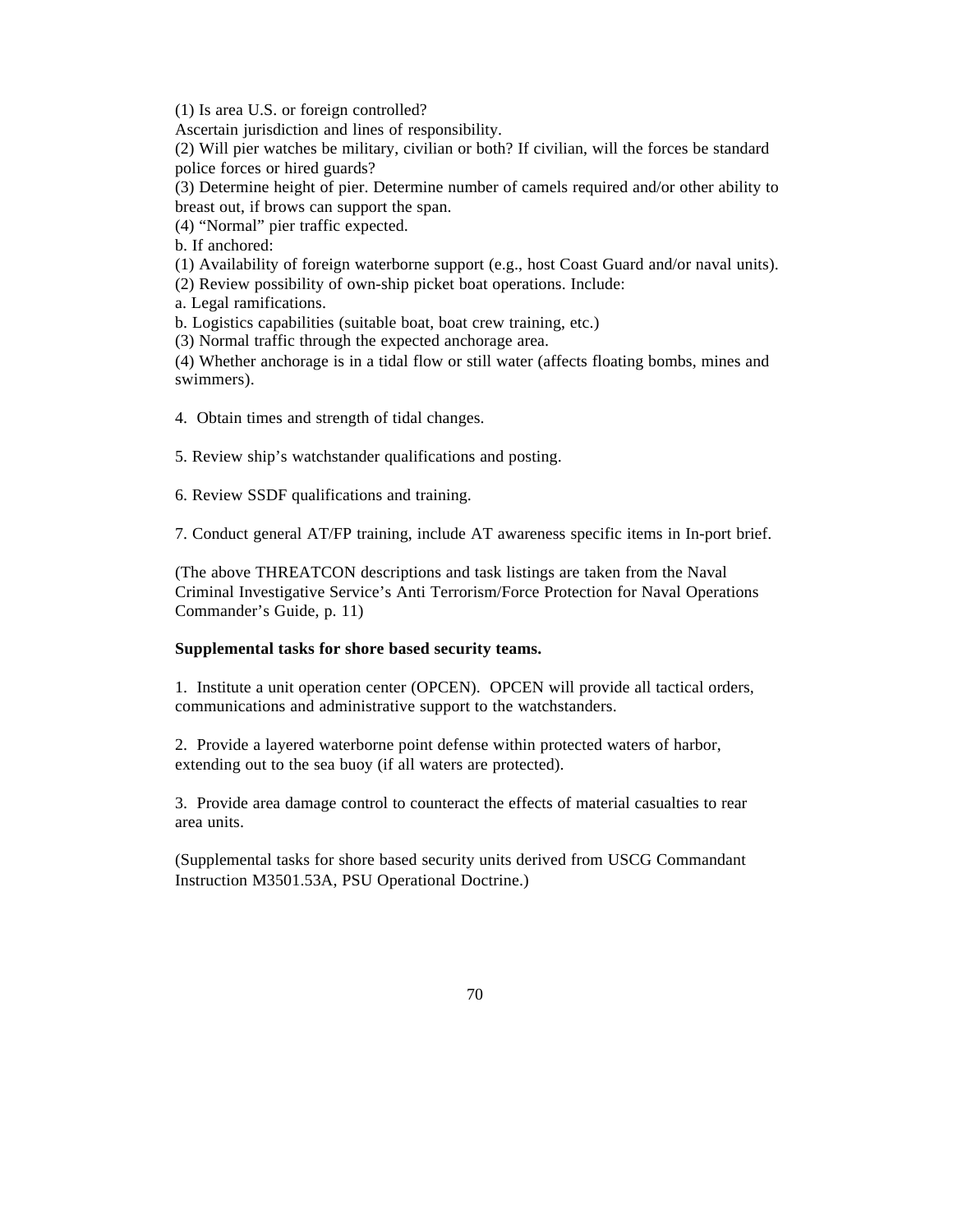## APPENDIX B

# USS *YORKTOWN* MANNING INFORMATION AND INPORT WATCHBILL

| $E1-3$                | E <sub>4</sub>                                                                                                                                                                                                        | E <sub>5</sub>                                                                                                | E <sub>6</sub>                                                                                                                         | E7                                                                                                                                          | E8                                                                                                                                                 | E <sub>9</sub>                                                                                                                                    | Total                                                                                                                            |
|-----------------------|-----------------------------------------------------------------------------------------------------------------------------------------------------------------------------------------------------------------------|---------------------------------------------------------------------------------------------------------------|----------------------------------------------------------------------------------------------------------------------------------------|---------------------------------------------------------------------------------------------------------------------------------------------|----------------------------------------------------------------------------------------------------------------------------------------------------|---------------------------------------------------------------------------------------------------------------------------------------------------|----------------------------------------------------------------------------------------------------------------------------------|
| $\boldsymbol{0}$      | $\boldsymbol{0}$                                                                                                                                                                                                      | 1                                                                                                             | $\boldsymbol{0}$                                                                                                                       | $\boldsymbol{0}$                                                                                                                            | $\boldsymbol{0}$                                                                                                                                   | $\mathbf{0}$                                                                                                                                      | 1                                                                                                                                |
|                       |                                                                                                                                                                                                                       |                                                                                                               |                                                                                                                                        |                                                                                                                                             |                                                                                                                                                    | 1                                                                                                                                                 | 96                                                                                                                               |
|                       |                                                                                                                                                                                                                       |                                                                                                               |                                                                                                                                        |                                                                                                                                             |                                                                                                                                                    |                                                                                                                                                   |                                                                                                                                  |
| 11                    | 21                                                                                                                                                                                                                    | 13                                                                                                            |                                                                                                                                        | $\overline{4}$                                                                                                                              | $\mathbf{1}$                                                                                                                                       | $\boldsymbol{0}$                                                                                                                                  | 55                                                                                                                               |
| $\mathbf{1}$          | $\overline{c}$                                                                                                                                                                                                        | 1                                                                                                             |                                                                                                                                        | $\mathbf{1}$                                                                                                                                | $\overline{0}$                                                                                                                                     | 1                                                                                                                                                 | 9                                                                                                                                |
| $\theta$              | $\mathbf{1}$                                                                                                                                                                                                          | $\mathbf{0}$                                                                                                  | $\boldsymbol{0}$                                                                                                                       | 1                                                                                                                                           | $\overline{0}$                                                                                                                                     | $\overline{0}$                                                                                                                                    | $\overline{c}$                                                                                                                   |
| $\overline{0}$        | $\overline{0}$                                                                                                                                                                                                        | $\overline{0}$                                                                                                | $\overline{0}$                                                                                                                         | $\overline{0}$                                                                                                                              | $\overline{0}$                                                                                                                                     | $\overline{0}$                                                                                                                                    | $\theta$                                                                                                                         |
| 29                    | 19                                                                                                                                                                                                                    | 28                                                                                                            | 9                                                                                                                                      | $\overline{4}$                                                                                                                              | $\Omega$                                                                                                                                           | $\overline{0}$                                                                                                                                    | 89                                                                                                                               |
| 27                    | 8                                                                                                                                                                                                                     | 9                                                                                                             | 6                                                                                                                                      | 1                                                                                                                                           | 1                                                                                                                                                  | $\overline{0}$                                                                                                                                    | 52                                                                                                                               |
| $\Omega$              | $\theta$                                                                                                                                                                                                              | $\overline{c}$                                                                                                | 3                                                                                                                                      | 3                                                                                                                                           | 1                                                                                                                                                  | 1                                                                                                                                                 | 10                                                                                                                               |
| 80                    | 90                                                                                                                                                                                                                    | 76                                                                                                            | 41                                                                                                                                     | 18                                                                                                                                          | 6                                                                                                                                                  | 3                                                                                                                                                 | 314                                                                                                                              |
|                       |                                                                                                                                                                                                                       |                                                                                                               |                                                                                                                                        |                                                                                                                                             |                                                                                                                                                    |                                                                                                                                                   | Total                                                                                                                            |
|                       |                                                                                                                                                                                                                       |                                                                                                               |                                                                                                                                        |                                                                                                                                             |                                                                                                                                                    |                                                                                                                                                   | $\overline{0}$                                                                                                                   |
|                       |                                                                                                                                                                                                                       |                                                                                                               |                                                                                                                                        |                                                                                                                                             |                                                                                                                                                    |                                                                                                                                                   | $\overline{0}$                                                                                                                   |
|                       |                                                                                                                                                                                                                       |                                                                                                               |                                                                                                                                        |                                                                                                                                             |                                                                                                                                                    |                                                                                                                                                   | $\boldsymbol{0}$                                                                                                                 |
|                       |                                                                                                                                                                                                                       |                                                                                                               |                                                                                                                                        |                                                                                                                                             |                                                                                                                                                    |                                                                                                                                                   | $\boldsymbol{0}$                                                                                                                 |
|                       |                                                                                                                                                                                                                       |                                                                                                               |                                                                                                                                        |                                                                                                                                             |                                                                                                                                                    |                                                                                                                                                   | $\boldsymbol{0}$                                                                                                                 |
|                       |                                                                                                                                                                                                                       | 7                                                                                                             |                                                                                                                                        |                                                                                                                                             |                                                                                                                                                    |                                                                                                                                                   | 26                                                                                                                               |
|                       |                                                                                                                                                                                                                       |                                                                                                               |                                                                                                                                        |                                                                                                                                             |                                                                                                                                                    |                                                                                                                                                   | $\boldsymbol{0}$                                                                                                                 |
|                       | $\theta$                                                                                                                                                                                                              | $\overline{0}$                                                                                                | $\overline{0}$                                                                                                                         | $\overline{0}$                                                                                                                              | $\overline{0}$                                                                                                                                     | $\mathbf{0}$                                                                                                                                      | $\mathbf{0}$                                                                                                                     |
| <b>TRAINING</b>       | $\Omega$                                                                                                                                                                                                              | $\theta$                                                                                                      | $\theta$                                                                                                                               | $\overline{0}$                                                                                                                              | $\theta$                                                                                                                                           | $\Omega$                                                                                                                                          | $\theta$                                                                                                                         |
| <b>TOTAL</b>          | 5                                                                                                                                                                                                                     | 7                                                                                                             | 8                                                                                                                                      | 5                                                                                                                                           | 1                                                                                                                                                  | $\mathbf{0}$                                                                                                                                      | 26                                                                                                                               |
|                       |                                                                                                                                                                                                                       |                                                                                                               |                                                                                                                                        |                                                                                                                                             |                                                                                                                                                    |                                                                                                                                                   | Total                                                                                                                            |
| <b>CHAPLAIN</b>       |                                                                                                                                                                                                                       | 1                                                                                                             |                                                                                                                                        |                                                                                                                                             | $\mathbf{0}$                                                                                                                                       |                                                                                                                                                   | $\mathbf{1}$                                                                                                                     |
| <b>COMBAT SYSTEMS</b> |                                                                                                                                                                                                                       | 96                                                                                                            |                                                                                                                                        |                                                                                                                                             | $\theta$                                                                                                                                           |                                                                                                                                                   | 96                                                                                                                               |
|                       |                                                                                                                                                                                                                       | 55                                                                                                            |                                                                                                                                        |                                                                                                                                             | $\theta$                                                                                                                                           |                                                                                                                                                   | 55                                                                                                                               |
| <b>EXECUTIVE</b>      |                                                                                                                                                                                                                       | 9                                                                                                             |                                                                                                                                        |                                                                                                                                             | $\Omega$                                                                                                                                           |                                                                                                                                                   | 9                                                                                                                                |
| <b>MEDICAL</b>        |                                                                                                                                                                                                                       | $\overline{2}$                                                                                                |                                                                                                                                        |                                                                                                                                             | $\overline{0}$                                                                                                                                     |                                                                                                                                                   | $\overline{2}$                                                                                                                   |
| <b>OFFICERS</b>       |                                                                                                                                                                                                                       | $\boldsymbol{0}$                                                                                              |                                                                                                                                        |                                                                                                                                             | 26                                                                                                                                                 |                                                                                                                                                   | 26                                                                                                                               |
| <b>OPERATIONS</b>     |                                                                                                                                                                                                                       | 89                                                                                                            |                                                                                                                                        |                                                                                                                                             | $\boldsymbol{0}$                                                                                                                                   |                                                                                                                                                   | 89                                                                                                                               |
| <b>SUPPLY</b>         |                                                                                                                                                                                                                       | 52                                                                                                            |                                                                                                                                        |                                                                                                                                             | $\boldsymbol{0}$                                                                                                                                   |                                                                                                                                                   | 52                                                                                                                               |
| <b>TRAINING</b>       |                                                                                                                                                                                                                       | 10                                                                                                            |                                                                                                                                        |                                                                                                                                             | $\overline{0}$                                                                                                                                     |                                                                                                                                                   | 10                                                                                                                               |
| <b>TOTAL</b>          |                                                                                                                                                                                                                       | 314                                                                                                           |                                                                                                                                        |                                                                                                                                             | 26                                                                                                                                                 |                                                                                                                                                   | 340                                                                                                                              |
|                       | 12<br>Department<br><b>CHAPLAIN</b><br><b>COMBAT SYSTEMS</b><br><b>ENGINEERING</b><br><b>EXECUTIVE</b><br><b>MEDICAL</b><br><b>OFFICERS</b><br><b>OPERATIONS</b><br><b>SUPPLY</b><br>Department<br><b>ENGINEERING</b> | 39<br>O <sub>1</sub><br>$\overline{0}$<br>$\theta$<br>$\Omega$<br>$\theta$<br>$\theta$<br>5<br>$\overline{0}$ | 22<br>O <sub>2</sub><br>$\overline{0}$<br>$\overline{0}$<br>$\theta$<br>$\overline{0}$<br>$\overline{0}$<br>$\overline{0}$<br>Enlisted | 15<br>5<br>3<br>O <sub>3</sub><br>$\theta$<br>$\overline{0}$<br>$\overline{0}$<br>$\overline{0}$<br>$\boldsymbol{0}$<br>8<br>$\overline{0}$ | $\overline{4}$<br><b>O4</b><br>$\overline{0}$<br>$\overline{0}$<br>$\overline{0}$<br>$\boldsymbol{0}$<br>$\boldsymbol{0}$<br>5<br>$\boldsymbol{0}$ | 3<br>O <sub>5</sub><br>$\overline{0}$<br>$\overline{0}$<br>$\overline{0}$<br>$\overline{0}$<br>$\boldsymbol{0}$<br>1<br>$\overline{0}$<br>Officer | O <sub>6</sub><br>$\theta$<br>$\mathbf{0}$<br>$\mathbf{0}$<br>$\overline{0}$<br>$\mathbf{0}$<br>$\mathbf{0}$<br>$\boldsymbol{0}$ |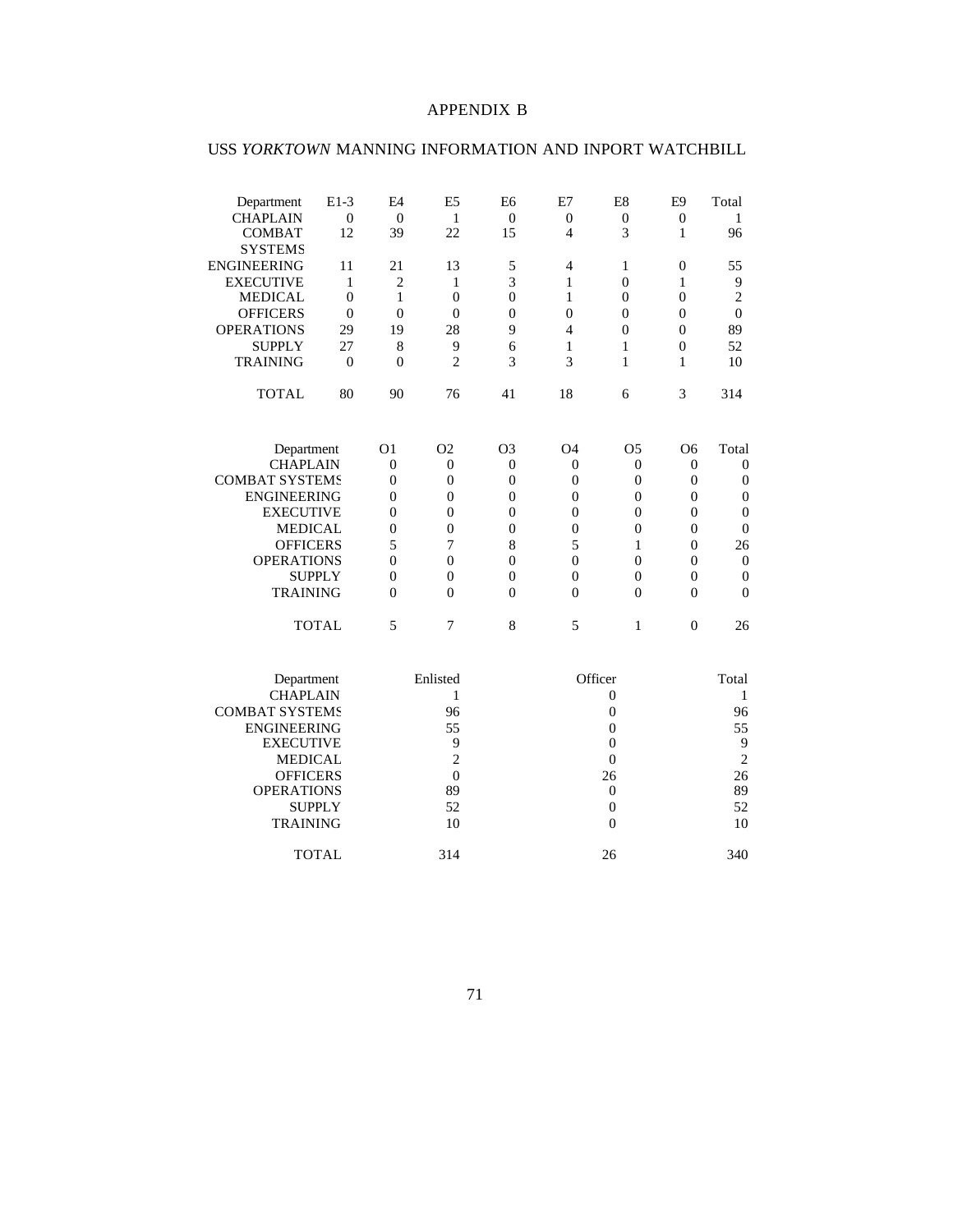| Department                      | $E1-3$         | E4           | E <sub>5</sub> | E <sub>6</sub> | E7             | E8           | E9           | Total    |
|---------------------------------|----------------|--------------|----------------|----------------|----------------|--------------|--------------|----------|
| <b>CHAPLAIN</b>                 | $\overline{0}$ | $\Omega$     | 80235          | $\mathbf{0}$   | $\mathbf{0}$   | $\mathbf{0}$ | $\mathbf{0}$ | 80235    |
| <b>COMBAT</b><br><b>SYSTEMS</b> | $\mathbf{0}$   | 1454792      | 1459801        | 956741         | 404917         | $\mathbf{0}$ | $\mathbf{0}$ | 4276251  |
| <b>ENGINEERING</b>              | $\mathbf{0}$   | 395921       | 1547784        | 382352         | 334497         | 115947       | $\mathbf{0}$ | 2776501  |
| <b>EXECUTIVE</b>                | 67132          | $\mathbf{0}$ | 80456          | 89555          | $\mathbf{0}$   | $\mathbf{0}$ | $\mathbf{0}$ | 237143   |
| <b>MEDICAL</b>                  | $\overline{0}$ | $\Omega$     | 77925          | 86503          | $\Omega$       | $\mathbf{0}$ | $\Omega$     | 164429   |
| <b>OFFICERS</b>                 | $\overline{0}$ | $\Omega$     | $\overline{0}$ | $\mathbf{0}$   | $\Omega$       | $\mathbf{0}$ | $\theta$     | $\Omega$ |
| <b>OPERATIONS</b>               | 296051         | 1512989      | 1502075        | 786600         | $\Omega$       | $\Omega$     | 129705       | 4227420  |
| <b>SUPPLY</b>                   | $\overline{0}$ | 221806       | 412646         | 181979         | $\overline{0}$ | $\mathbf{0}$ | $\mathbf{0}$ | 816431   |
| <b>TRAINING</b>                 | $\overline{0}$ | $\Omega$     | 182595         | 309686         | 314198         | 120653       | 129626       | 1056758  |
| <b>TOTAL</b>                    | 363182         | 3585507      | 5343518        | 2793416        | 1053612        | 236601       | 259331       | 13635167 |
|                                 |                |              |                |                |                |              |              |          |

| Department         | O1     | O <sub>2</sub> | O3     | O <sub>4</sub> | O <sub>5</sub> | O <sub>6</sub> | Total   |
|--------------------|--------|----------------|--------|----------------|----------------|----------------|---------|
| <b>CHAPLAIN</b>    |        |                |        |                |                |                |         |
| <b>COMBAT</b>      |        |                |        |                |                |                |         |
| <b>SYSTEMS</b>     |        |                |        |                |                |                |         |
| <b>ENGINEERING</b> |        |                |        |                |                |                |         |
| <b>EXECUTIVE</b>   |        |                |        |                |                |                |         |
| <b>MEDICAL</b>     |        |                |        |                |                |                |         |
| <b>OFFICERS</b>    | 820097 | 604883         | 944979 | 775426         | 175228         |                | 3320613 |
| <b>OPERATIONS</b>  |        |                |        |                |                |                |         |
| <b>SUPPLY</b>      |        |                |        |                |                |                |         |
| <b>TRAINING</b>    |        |                |        |                |                |                |         |
| TOTAL              | 820097 | 604883         | 944979 | 775426         | 175228         |                | 3320613 |

| Department            | Enlisted | Officer  | Total    |
|-----------------------|----------|----------|----------|
| <b>CHAPLAIN</b>       | 80235    | 0        | 80235    |
| <b>COMBAT SYSTEMS</b> | 4276251  | $\Omega$ | 4276251  |
| <b>ENGINEERING</b>    | 2776501  | 0        | 2776501  |
| <b>EXECUTIVE</b>      | 237143   | 0        | 237143   |
| <b>MEDICAL</b>        | 164429   | 0        | 164429   |
| <b>OFFICERS</b>       |          | 3320613  | 3320613  |
| <b>OPERATIONS</b>     | 4227420  | 0        | 4227420  |
| <b>SUPPLY</b>         | 816431   | 0        | 816431   |
| <b>TRAINING</b>       | 1056758  | 0        | 1056758  |
| <b>TOTAL</b>          | 13635167 | 3320613  | 16955781 |

Manning worksheets (Tables B1 through B6) developed by Navy Center for Cost Analysis program COMET (Cost of Manpower Estimating Tool). Internet on-line, available from http://www.ncca.navy.mil/comet. All costs in current year 2000 dollars.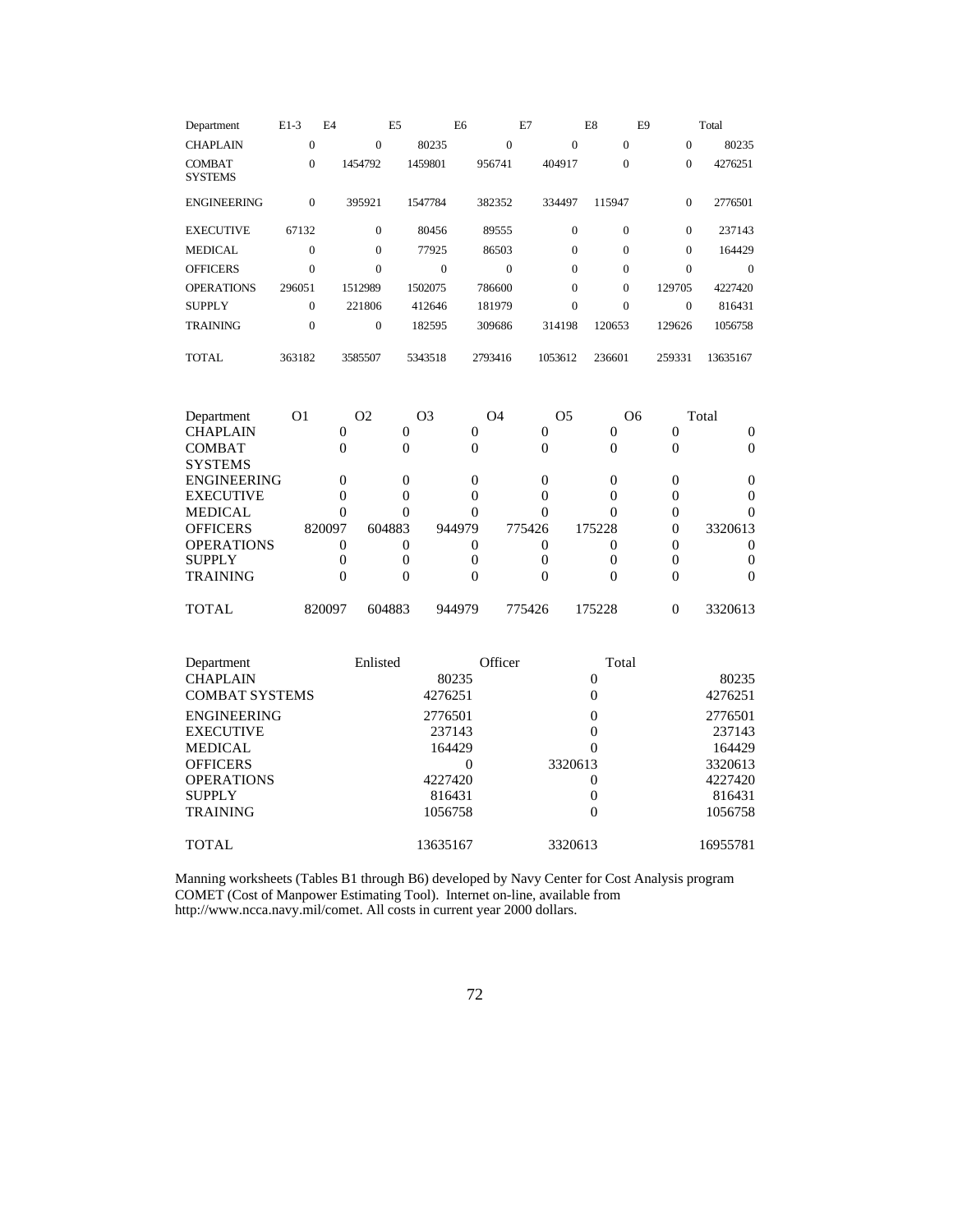## **Inport Watchbill**

## **DUTY SECTION X OF 4 WATCHBILL**

|                 |                  |                     |  |  | <u>DUI I DECITOR A OI 7 MAI CHDIEB</u> |              |                |                    |  |
|-----------------|------------------|---------------------|--|--|----------------------------------------|--------------|----------------|--------------------|--|
| <b>COMMAND</b>  | SAT/BAF FLEX     |                     |  |  | PIER SWEEPERS                          |              |                | Duty Driver        |  |
| CDO             | SAT <sub>1</sub> |                     |  |  | <b>POIC</b><br><b>DMAA</b>             |              | <b>PRIMARY</b> |                    |  |
| <b>SECT LDR</b> | SAT <sub>2</sub> |                     |  |  | <b>SWEEPER</b>                         | E-4 &        |                | <b>ALTERNATE</b>   |  |
|                 |                  |                     |  |  |                                        | <b>BELOW</b> |                |                    |  |
| <b>FPO</b>      | BAF <sub>1</sub> |                     |  |  | <b>SWEEPER</b>                         |              |                | 50 CAL FLEX TEAM   |  |
| <b>DMAA</b>     | BAF <sub>2</sub> |                     |  |  | <b>SUNSET</b>                          |              |                | 50 CAL FLEX        |  |
| EDO.            | BAF3             |                     |  |  | <b>SUNRISE</b>                         |              |                | <b>LOADER</b>      |  |
| <b>CSOOW</b>    |                  | <b>SHORE PATROL</b> |  |  |                                        | M60 FLEX     |                |                    |  |
| DUTY GM         |                  |                     |  |  |                                        |              |                |                    |  |
| <b>DUTY</b>     | <b>EMERGENCY</b> |                     |  |  | <b>COLOR GUARD/DRESS</b>               |              |                | LIGHT DETAIL       |  |
| <b>OPS</b>      | <b>RELIEF'S</b>  |                     |  |  | <b>BLUES</b>                           |              |                |                    |  |
| <b>DUTY</b>     | OOD /            |                     |  |  | <b>ENSIGN</b>                          |              |                | <b>OFF PWAY</b>    |  |
| <b>ADMIN</b>    | 0D               |                     |  |  |                                        |              |                |                    |  |
| <b>DUTY</b>     | TECH             |                     |  |  | <b>ENSIGN</b>                          |              |                | SONAR <sub>5</sub> |  |
| <b>SUPP</b>     |                  |                     |  |  |                                        |              |                |                    |  |
| <b>FIRE</b>     |                  |                     |  |  | <b>JACK</b>                            |              |                | <b>BRIDGE</b>      |  |
| <b>MARSH</b>    |                  |                     |  |  |                                        |              |                |                    |  |

| <b>WATCH</b>     | 0730-1230 | 1230-1730 | 1730-2230 | 2230-0230       | 0230-0730 |
|------------------|-----------|-----------|-----------|-----------------|-----------|
| OOD 9MM          |           |           |           |                 |           |
| U/I              |           |           |           |                 |           |
| <b>TOOW</b>      |           |           |           |                 |           |
| U/I              |           |           |           |                 |           |
| <b>ROVER</b>     |           |           |           |                 |           |
| U/I              |           |           |           |                 |           |
| <b>OD SENTRY</b> |           |           |           |                 |           |
| U/I              |           |           |           |                 |           |
| ODSENTRY(12)     |           |           |           |                 |           |
| TOPSIDE M14      |           |           |           |                 |           |
| BRIDGE M14       |           |           |           |                 |           |
| PIER RVER M14    |           |           |           |                 |           |
| $M-60$           | 0800-1400 | 2000-0200 |           | ANTI-           | 0200-0800 |
|                  |           |           |           | SWIMMER/        |           |
|                  |           |           |           | <b>RHIB</b>     |           |
| Duty shared with |           |           |           | BOAT "O"        |           |
| sister ship      |           |           |           | <b>COXSWAIN</b> |           |
|                  |           |           |           | <b>BOW HOOK</b> |           |

| <b>ISOLATION RESPONSE</b> |  | <b>RAPID RESPONSE TEAM (H)</b> |  |  | ATTACK TEAM $(H = Hydra)$ |  |  |
|---------------------------|--|--------------------------------|--|--|---------------------------|--|--|
| $TEAM (H = Hydra)$        |  | $=$ Hydra)                     |  |  |                           |  |  |
| Incident Cdr              |  | Scene Leader                   |  |  | Team Leader               |  |  |
| <b>DCS</b> Plotter        |  | Investigator                   |  |  | Nozzleman                 |  |  |
| Boundary Team             |  | Team Member                    |  |  | Hoseman                   |  |  |
| <b>Boundary Team</b>      |  | Electrician                    |  |  | Hoseman                   |  |  |
| <b>REP LOCKER</b>         |  |                                |  |  | Plugman                   |  |  |

Courtesy of FCCS(SW) Thomas M. Taylor, USN, USS *Yorktown* Combat Systems Department Leading Chief Petty Officer and Duty Section 4 Section Leader.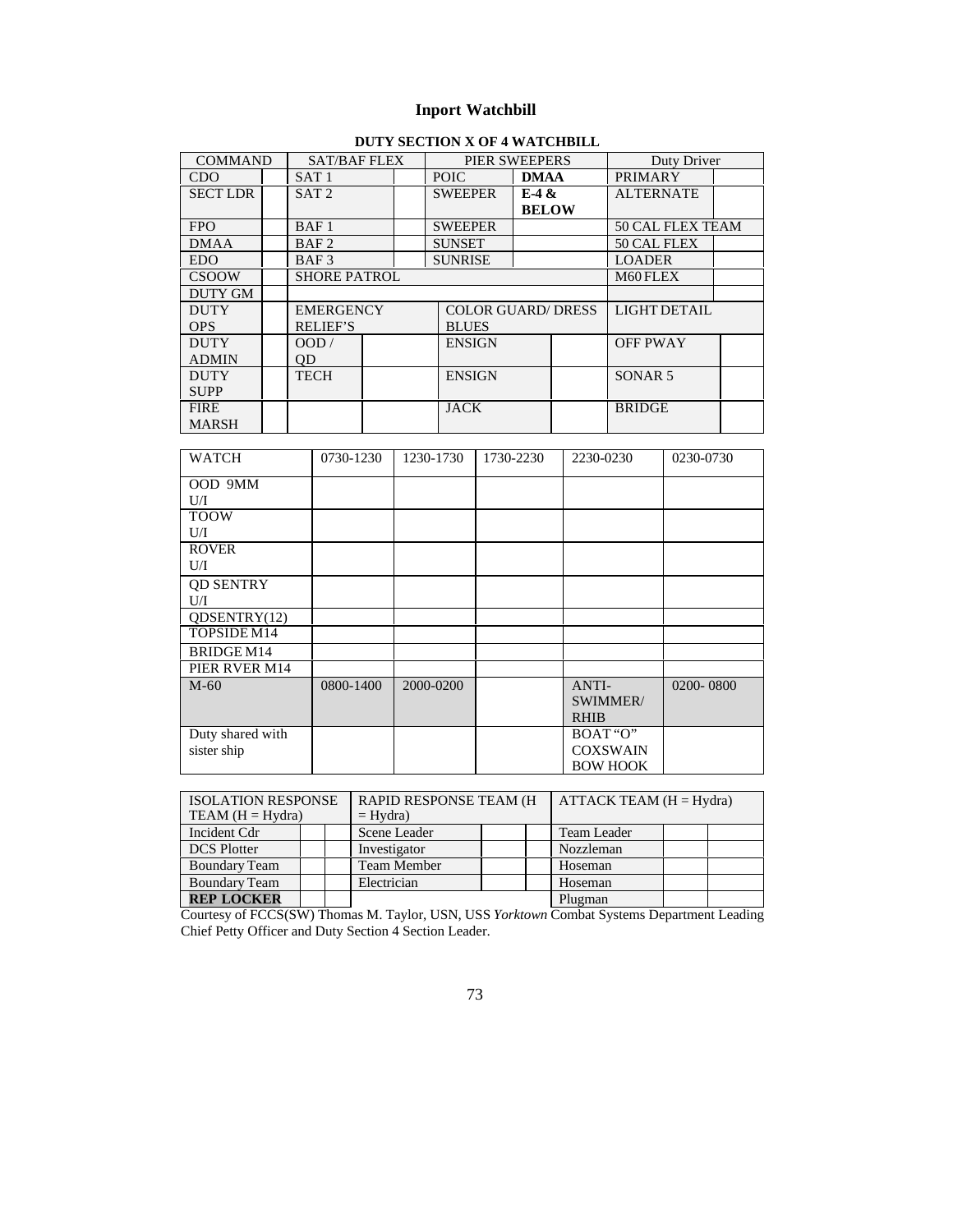## APPENDIX C

# PSU MANNING INFORMATION AND WATCHBILL

|                    |                             |                  |                  | <b>MANNING</b> |                  |                  |                  |                             |
|--------------------|-----------------------------|------------------|------------------|----------------|------------------|------------------|------------------|-----------------------------|
| Department         | $E1-3$                      | E <sub>4</sub>   | E <sub>5</sub>   | E <sub>6</sub> | E7               | E8               | E <sub>9</sub>   | Total                       |
| <b>COMBAT</b>      | $\boldsymbol{0}$            | 20               | 18               | 10             | 3                | $\mathbf{0}$     | $\mathbf{0}$     | 51                          |
| <b>SYSTEMS</b>     |                             |                  |                  |                |                  |                  |                  |                             |
| ENGINEERING        | $\mathbf{0}$                | 5                | 11               | $\overline{4}$ | $\mathbf{1}$     | 1                | $\theta$         | 22                          |
| <b>EXECUTIVE</b>   | $\mathbf{1}$                | $\theta$         | 1                | 1              | $\overline{0}$   | $\overline{0}$   | $\mathbf{0}$     | $\ensuremath{\mathfrak{Z}}$ |
| <b>MEDICAL</b>     | $\overline{0}$              | $\overline{0}$   | 1                | 1              | $\overline{0}$   | $\overline{0}$   | $\theta$         | $\sqrt{2}$                  |
| <b>OFFICERS</b>    | $\theta$                    | $\overline{0}$   | $\overline{0}$   | $\overline{0}$ | $\overline{0}$   | $\overline{0}$   | $\overline{0}$   | $\mathbf 0$                 |
| <b>OPERATIONS</b>  | 1                           | 16               | 8                | 5              | $\overline{0}$   | $\boldsymbol{0}$ | 1                | 31                          |
| <b>SUPPLY</b>      | $\theta$                    | 3                | 3                | $\overline{2}$ | $\overline{0}$   | $\overline{0}$   | $\overline{0}$   | 8                           |
| <b>TOTAL</b>       | $\overline{2}$              | 44               | 42               | 23             | $\overline{4}$   | $\mathbf{1}$     | $\mathbf{1}$     | 117                         |
| Department         | O <sub>1</sub>              | O <sub>2</sub>   | O <sub>3</sub>   |                | O4               | O <sub>5</sub>   | O <sub>6</sub>   | Total                       |
| COMBAT             | $\boldsymbol{0}$            | $\overline{0}$   | $\theta$         |                | $\overline{0}$   | $\theta$         | $\mathbf{0}$     | $\theta$                    |
| <b>SYSTEMS</b>     |                             |                  |                  |                |                  |                  |                  |                             |
| <b>ENGINEERING</b> | $\boldsymbol{0}$            | $\boldsymbol{0}$ | $\boldsymbol{0}$ |                | $\boldsymbol{0}$ | $\mathbf{0}$     | $\boldsymbol{0}$ | $\boldsymbol{0}$            |
| <b>EXECUTIVE</b>   | $\overline{0}$              | $\overline{0}$   | $\theta$         |                | $\overline{0}$   | $\overline{0}$   | $\mathbf{0}$     | $\theta$                    |
| <b>MEDICAL</b>     | $\boldsymbol{0}$            | $\boldsymbol{0}$ | $\mathbf{0}$     |                | $\boldsymbol{0}$ | $\overline{0}$   | $\mathbf{0}$     | $\theta$                    |
| <b>OFFICERS</b>    | $\boldsymbol{0}$            | 3                | 7                |                | $\overline{c}$   | 1                | $\mathbf{0}$     | 13                          |
| <b>OPERATIONS</b>  | $\overline{0}$              | $\overline{0}$   | $\theta$         |                | $\overline{0}$   | $\overline{0}$   | $\theta$         | $\theta$                    |
| <b>SUPPLY</b>      | $\overline{0}$              | $\overline{0}$   | $\theta$         |                | $\overline{0}$   | $\overline{0}$   | $\mathbf{0}$     | $\theta$                    |
| <b>TOTAL</b>       | $\overline{0}$              | 3                | 7                |                | $\overline{2}$   | $\mathbf{1}$     | $\boldsymbol{0}$ | 13                          |
|                    | Department<br><b>COMBAT</b> |                  | Enlisted         | 51             | Officer          | $\theta$         | Total<br>51      |                             |
|                    | <b>SYSTEMS</b>              |                  |                  |                |                  |                  |                  |                             |
|                    | <b>ENGINEERING</b>          |                  |                  | 22             |                  | $\overline{0}$   | 22               |                             |
|                    | <b>EXECUTIVE</b>            |                  |                  | 3              |                  | $\theta$         | 3                |                             |
|                    | <b>MEDICAL</b>              |                  |                  | $\overline{2}$ |                  | $\theta$         | $\overline{2}$   |                             |
|                    | <b>OFFICERS</b>             |                  |                  | $\overline{0}$ |                  | 13               | 13               |                             |
|                    | <b>OPERATIONS</b>           |                  |                  | 31             |                  | $\boldsymbol{0}$ | 31               |                             |
|                    |                             | <b>SUPPLY</b>    |                  | 8              |                  | $\overline{0}$   | 8                |                             |
|                    |                             | <b>TOTAL</b>     |                  | 117            |                  | 13               | 130              |                             |

74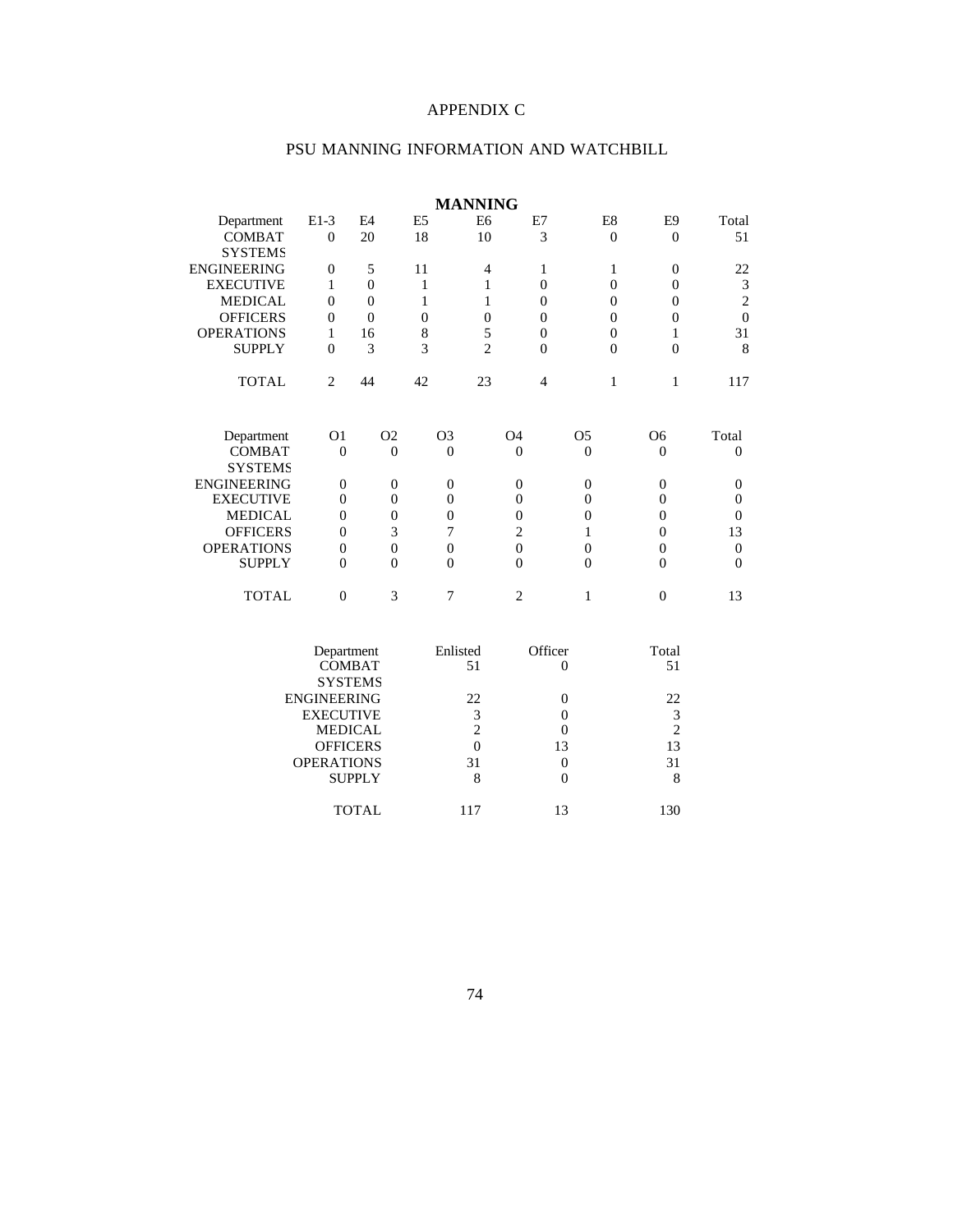|                                   |                  |                |                |                | <b>COSTS</b> |                                    |                  |                              |                   |                |                  |
|-----------------------------------|------------------|----------------|----------------|----------------|--------------|------------------------------------|------------------|------------------------------|-------------------|----------------|------------------|
| Department                        | $E1-3$           |                | E <sub>4</sub> | E <sub>5</sub> |              | E <sub>6</sub>                     | E7               | E8                           |                   | E <sub>9</sub> | Total            |
| <b>COMBAT</b>                     | $\theta$         | 1380532        |                | 1189125        |              | 759570                             | 293393           | $\theta$                     |                   | $\theta$       | 3622620          |
| <b>SYSTEMS</b>                    |                  |                |                |                |              |                                    |                  |                              |                   |                |                  |
| <b>ENGINEERING</b>                | $\boldsymbol{0}$ | 395921         |                | 967850         |              | 382352                             | 105990           | 115947                       |                   | $\mathbf{0}$   | 1968059          |
| <b>EXECUTIVE</b>                  | 67132            |                | $\theta$       | 80456          |              | 89555                              | $\mathbf{0}$     | $\theta$                     |                   | $\theta$       | 237143           |
| <b>MEDICAL</b>                    | $\boldsymbol{0}$ |                | $\mathbf{0}$   | 77925          |              | 86503                              | $\theta$         | $\theta$                     |                   | $\overline{0}$ | 164429           |
| <b>OFFICERS</b>                   | $\mathbf{0}$     |                | $\overline{0}$ |                | $\mathbf{0}$ | $\overline{0}$                     | $\theta$         | $\theta$                     |                   | $\theta$       | $\theta$         |
| <b>OPERATIONS</b>                 | 70957            | 1258908        |                | 694016         |              | 476323                             | $\overline{0}$   | $\boldsymbol{0}$             | 129705            |                | 2629908          |
| <b>SUPPLY</b>                     | $\mathbf{0}$     | 221806         |                | 246176         |              | 181979                             | $\overline{0}$   | $\overline{0}$               |                   | $\theta$       | 649961           |
| <b>TOTAL</b>                      | 138089           | 3257167        |                | 3255549        |              |                                    |                  | 1976282 399383 115947 129705 |                   |                | 9272121          |
| Department                        | O1               | O <sub>2</sub> |                | O <sub>3</sub> |              | O <sub>4</sub>                     | O <sub>5</sub>   |                              | O6                |                | Total            |
| <b>COMBAT</b>                     | $\overline{0}$   | $\overline{0}$ |                | $\overline{0}$ |              | $\overline{0}$                     | $\theta$         |                              | $\overline{0}$    |                | $\theta$         |
| <b>SYSTEMS</b>                    |                  |                |                |                |              |                                    |                  |                              |                   |                |                  |
| ENGINEERIN                        | $\boldsymbol{0}$ | $\overline{0}$ |                | $\theta$       |              | $\theta$                           | $\overline{0}$   |                              | $\theta$          |                | $\theta$         |
| G                                 |                  |                |                |                |              |                                    |                  |                              |                   |                |                  |
| <b>EXECUTIVE</b>                  | $\boldsymbol{0}$ | $\overline{0}$ |                | $\mathbf{0}$   |              | $\theta$                           | $\boldsymbol{0}$ |                              | $\mathbf{0}$      |                | $\overline{0}$   |
| <b>MEDICAL</b>                    | $\overline{0}$   | $\overline{0}$ |                | $\overline{0}$ |              | $\overline{0}$                     | $\overline{0}$   |                              | $\mathbf{0}$      |                | 0                |
| <b>OFFICERS</b>                   | $\boldsymbol{0}$ | 360697         | 944979         |                | 311012       |                                    | 175228           |                              | $\mathbf{0}$      |                | 1791917          |
| <b>OPERATIONS</b>                 | $\mathbf{0}$     | $\mathbf{0}$   |                | $\theta$       |              | $\overline{0}$                     | $\mathbf{0}$     |                              | $\overline{0}$    |                | $\boldsymbol{0}$ |
| <b>SUPPLY</b>                     | $\mathbf{0}$     | $\overline{0}$ |                | $\theta$       |              | $\overline{0}$                     | $\overline{0}$   |                              | $\overline{0}$    |                | $\theta$         |
| <b>TOTAL</b>                      | $\theta$         | 360697         | 944979         |                | 311012       |                                    | 175228           |                              | $\overline{0}$    |                | 1791917          |
| Department                        |                  | Enlisted       |                |                |              | Officer                            |                  |                              | Total             |                |                  |
| <b>COMBAT</b>                     |                  | 3622620        |                |                |              | $\overline{0}$                     |                  |                              | 3622620           |                |                  |
| <b>SYSTEMS</b>                    |                  |                |                |                |              |                                    |                  |                              |                   |                |                  |
| <b>ENGINEERING</b>                |                  | 1968059        |                |                |              | $\mathbf{0}$                       |                  |                              | 1968059           |                |                  |
| <b>EXECUTIVE</b>                  |                  | 237143         |                |                |              | $\boldsymbol{0}$                   |                  |                              | 237143            |                |                  |
| <b>MEDICAL</b><br><b>OFFICERS</b> |                  | 164429         | $\theta$       |                |              | $\theta$<br>1791917                |                  |                              | 164429<br>1791917 |                |                  |
| <b>OPERATIONS</b>                 |                  | 2629908        |                |                |              |                                    |                  |                              | 2629908           |                |                  |
| <b>SUPPLY</b>                     |                  | 649961         |                |                |              | $\boldsymbol{0}$<br>$\overline{0}$ |                  |                              | 649961            |                |                  |
|                                   |                  |                |                |                |              |                                    |                  |                              |                   |                |                  |
| <b>TOTAL</b>                      |                  | 9272121        |                |                |              | 1791917                            |                  |                              | 11064037          |                |                  |

Manning worksheets (Figures C-1 through C-6) developed by Navy Center for Cost Analysis program COMET (Cost of Manpower Estimating Tool). Internet on-line, available from http://www.ncca.navy.mil/comet. All costs in current year 2000 dollars.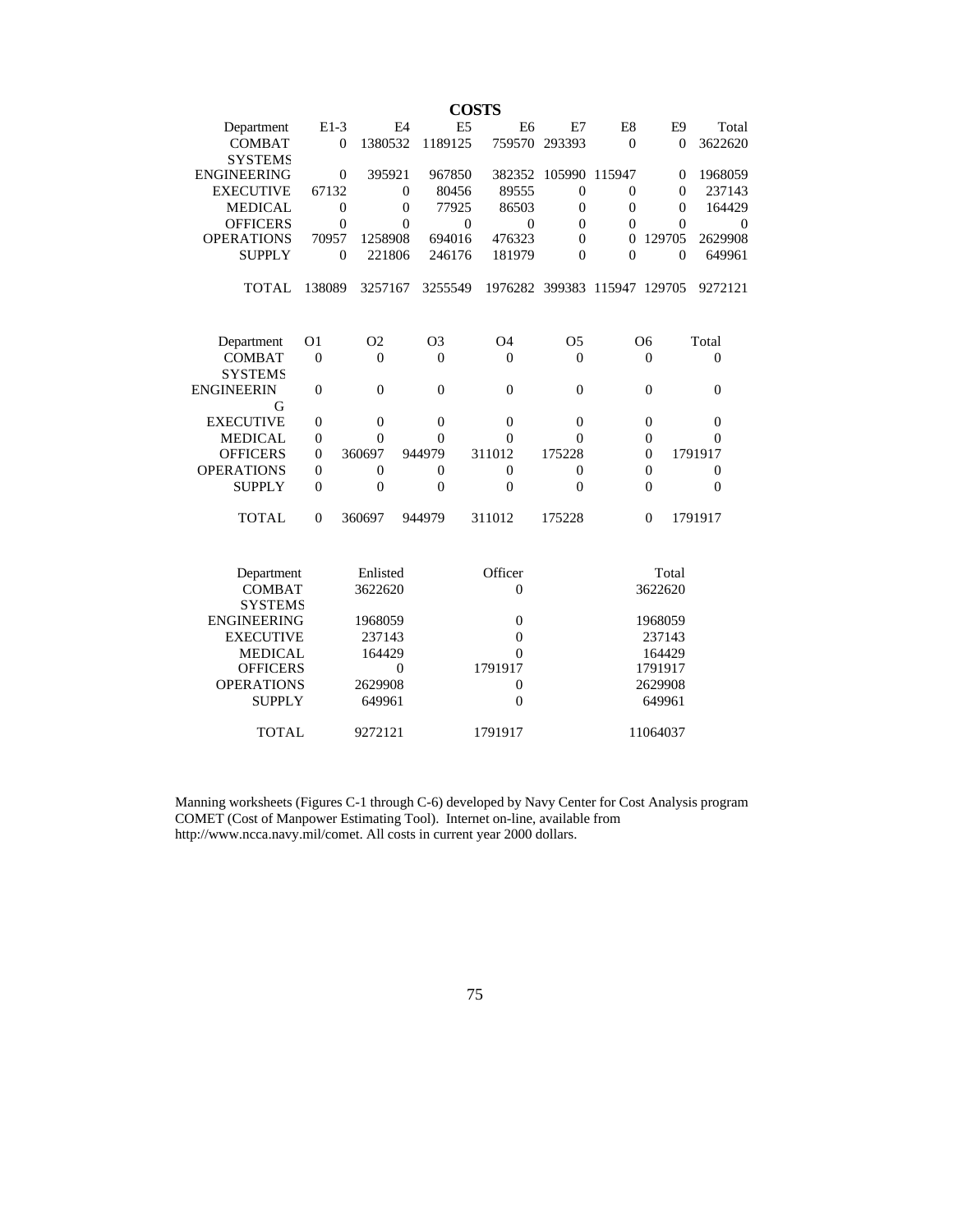## **Watchbill**

|  | PSU 305 Watch Quarter and Station Bill |  |  |
|--|----------------------------------------|--|--|
|  |                                        |  |  |

| <b>BILLET</b><br><b>NUMBER</b> | <b>RANK/</b><br><b>RATE</b> | <b>BILLET NAME</b>                                                     | <b>CONDITION III</b>                                                            | <b>CONDITION I</b><br>(MOD)     | <b>CONDITION I</b>                             |
|--------------------------------|-----------------------------|------------------------------------------------------------------------|---------------------------------------------------------------------------------|---------------------------------|------------------------------------------------|
| $A-100-o$<br>M <sub>9</sub>    | <b>CDR</b>                  | CO                                                                     |                                                                                 | <b>OPCEN</b><br>(PORT)          | <b>OPCEN</b>                                   |
| $A-101-O$<br>M <sub>9</sub>    | <b>LCDR</b>                 | XO                                                                     |                                                                                 | <b>OPCEN</b><br>(STBD)          | <b>ALT OPCEN</b>                               |
| $B-100-O$<br>M <sub>9</sub>    | <b>LCDR</b>                 | <b>OPERATIONS</b><br><b>OFFICER</b><br><b>DEPT HEAD</b>                | <b>CDO</b><br><b>SECTION I</b>                                                  | CDO<br>(PORT)                   | CDO                                            |
| $B-200-O$<br>M <sub>9</sub>    | LT                          | <b>BOATS DIV.</b><br><b>OFFICER</b>                                    | <b>TPSB TAO</b><br><b>SECTION I</b>                                             | <b>TPSB TAO</b><br>(PORT)       | <b>TPSB TAO</b>                                |
| $B-201-Ox$<br>M <sub>9</sub>   | LT                          | <b>ASSISTANT</b><br><b>BOATS</b><br>DIV. OFFICER                       | <b>TPSB TAO</b><br><b>SECTION II</b>                                            | <b>TPSB TAO</b><br>(STARBOARD)  | <b>ALT OPCEN</b>                               |
| $B-300-O$<br>M <sub>9</sub>    | LT                          | <b>SECURITY</b><br>OFFICER/<br><b>PLT LEADER</b>                       |                                                                                 | SECURITY CP I/C<br>(PORT)       | <b>SECURITY CP</b>                             |
| $B-104-O$<br>M <sub>9</sub>    | LT                          | <b>ASST SEC OFF/</b><br><b>ASST PLT LDR</b>                            | <b>ALT DEFENSE</b><br><b>OFFICER</b><br><b>SECURITY CP</b><br><b>SECTION II</b> | <b>SECURITY CPI/C</b><br>(STBD) | ALT<br><b>SECURITY CP</b>                      |
| $C-100-O$                      | LT                          | <b>ENGINEER</b><br><b>OFFICER</b><br><b>ENG DEPT</b><br><b>HEAD</b>    | CDO.<br><b>SECTION II</b>                                                       | CDO<br>(STBD)                   | <b>DAMAGE</b><br><b>CONTROL</b><br><b>OINC</b> |
| $D-100-O$<br>M9                | LT(AD)                      | <b>LOGISTICS</b><br><b>OFFICER</b><br><b>ADMIN DEPT</b><br><b>HEAD</b> | CDO<br><b>SECTION III</b>                                                       | <b>BOAT DOCKS I/C</b><br>(STBD) | ALT<br>OPCEN CDO                               |
| $D-300-O$<br>M <sup>9</sup>    | LT                          | <b>MEDICAL</b><br><b>OFFICER</b><br>DIV. OFFICER                       | <b>SICK CALL</b>                                                                | <b>AID STATION</b><br>(PORT)    | <b>AID STATION I/C</b>                         |
| $C-300-O$                      | <b>LTJG</b>                 | <b>WEAPONS</b><br><b>OFFICER</b><br>DIV. OFFICER                       | <b>SECURITY CP</b><br><b>SECTION III</b>                                        | <b>ALT OPCEN</b><br>(STBD)      | <b>OPCEN ADMIN</b>                             |
| B-400-O<br>M <sub>9</sub>      | <b>LTJG</b>                 | <b>COMMS</b><br><b>OFFICER</b><br>DIV. OFFICER                         | <b>TPSB TAO</b><br><b>SECTION II</b>                                            | <b>TPSB TAO</b><br>(STBD)       | <b>TACTICAL SIGNAL</b><br>OFF<br>(OPCEN)       |
| $D-400$ -Ox<br>M <sub>9</sub>  | <b>LTJG</b>                 | <b>ADMIN</b><br><b>OFFICER</b><br>PAY/PERS DIV.<br><b>OFF</b>          | <b>OPCEN ADMIN</b><br><b>SECTION III</b>                                        | <b>ALT OPCEN</b><br>(PORT)      | <b>ALT OPCEN</b>                               |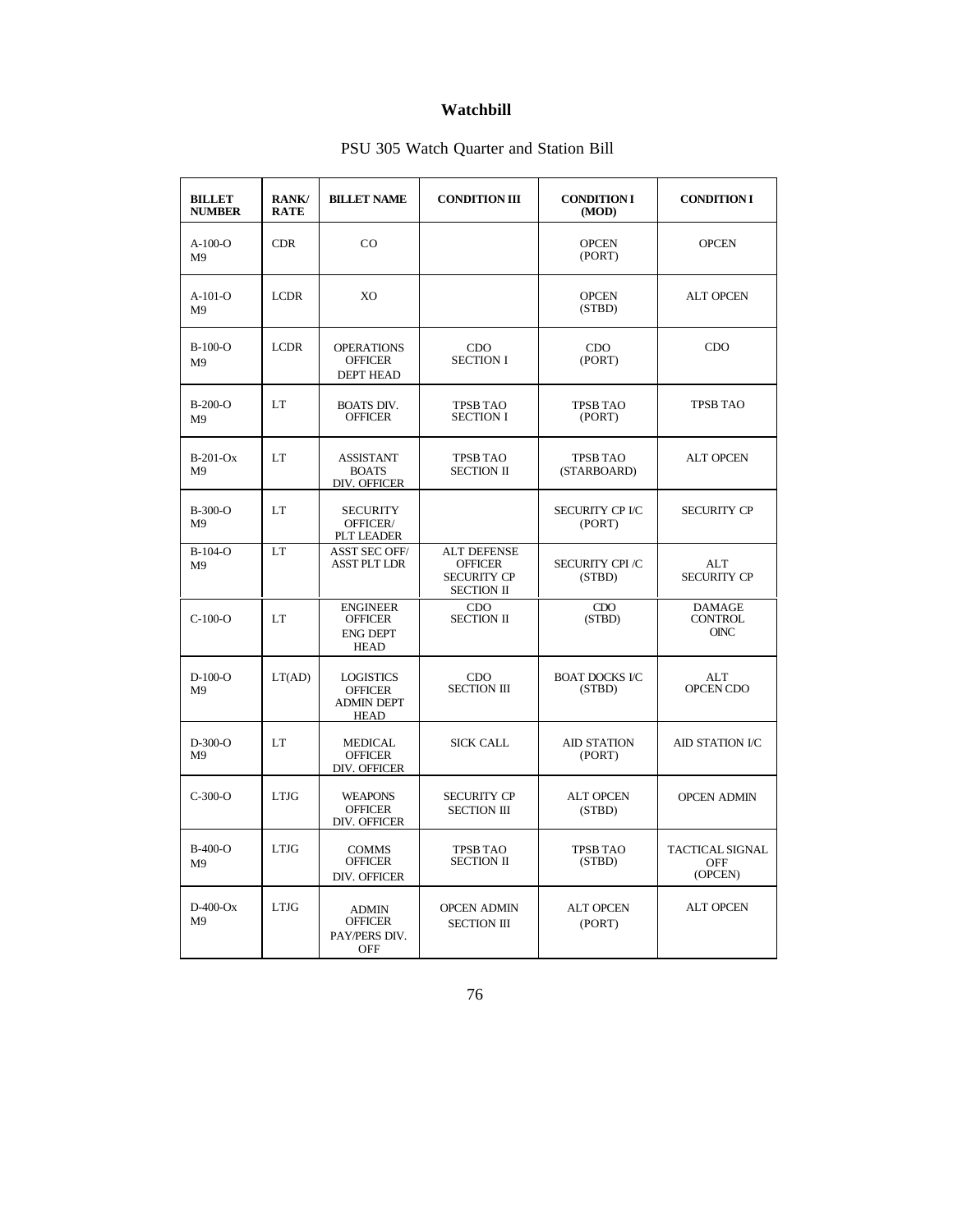| <b>COMMS</b>                |                 |                                                  |                                                          |                                  |                                                 |
|-----------------------------|-----------------|--------------------------------------------------|----------------------------------------------------------|----------------------------------|-------------------------------------------------|
|                             |                 | <b>COMMS</b><br><b>OFFICER</b><br>DIV. OFFICER   | <b>TPSB TAO</b><br><b>SECTION II</b>                     | <b>TPSB TAO</b><br>(STBD)        | <b>TACTICAL SIGNAL</b><br><b>OFF</b><br>(OPCEN) |
| B-410-E<br>M9/M203          | TC1             | <b>TCIC</b>                                      | <b>TCIC</b>                                              | OPCEN TSO<br>(PORT)              | <b>OPCEN COMMS</b>                              |
| B-411-E<br>M16              | TC <sub>2</sub> | <b>COMMS</b>                                     | <b>COMMS</b><br><b>SECTION I</b>                         | OPCEN TSO<br>(STBD)              | <b>ALT OPCEN</b><br><b>COMMS</b>                |
| B-412-E<br>M16              | TC <sub>2</sub> | <b>COMMS</b>                                     | <b>COMMS</b><br><b>SECTION II</b>                        | <b>OPCEN COMMS</b><br>(PORT)     | <b>OPCEN COMMS</b>                              |
| B-413-E<br>M16              | TC <sub>3</sub> | <b>COMMS</b>                                     | <b>COMMS</b><br><b>SECTION III</b>                       | <b>OPCEN COMMS</b><br>(STBD)     | <b>ALT OPCEN</b><br><b>COMMS</b>                |
| <b>B-414-Ex</b><br>M16/M203 | TC <sub>3</sub> | <b>COMMS</b>                                     | <b>COMMS</b><br><b>SECTION I</b>                         | <b>OPCEN COMMS</b><br>(PORT)     | <b>OPCEN COMMS</b>                              |
|                             |                 |                                                  |                                                          |                                  |                                                 |
| <b>BOATS</b>                |                 |                                                  |                                                          |                                  |                                                 |
|                             |                 | <b>BOAT DIV.</b><br><b>OFFICER</b>               | <b>TPSB TAO</b><br><b>SECTION I</b>                      | <b>TPSB TAO</b><br>(PORT)        | <b>TPSB TAO</b>                                 |
|                             |                 | <b>ASSISTANT</b><br><b>BOATS</b><br>DIV. OFFICER | <b>TPSB TAO</b><br><b>SECTION II</b>                     | <b>TPSB TAO</b><br>(STARBOARD)   | <b>ALT OPCEN</b>                                |
| B-210-E<br>M <sub>9</sub>   | <b>BMCM</b>     | <b>BOAT DIV CPO</b>                              | <b>TPSB TAO</b><br><b>SECTION III</b>                    | <b>BOAT DOCKS I/C</b><br>PORT    | <b>BOAT DOCKS</b>                               |
| $B-211-E$<br>M9             | BM1             | COXSWAIN/<br><b>SECTION</b><br><b>LEADER</b>     | <b>COXSWAIN</b><br><b>SECTION I</b><br><b>BOATCREW 1</b> | <b>COXSWAIN BOAT 1</b><br>(PORT) | <b>COXSWAIN</b><br>BOAT <sub>1</sub>            |
| $B-213-E$<br>M16            | BM3             | <b>CREWMAN</b>                                   | <b>CREWMAN</b><br><b>SECTION I</b><br><b>BOATCREW 1</b>  | <b>CREWMAN BOAT 1</b><br>(PORT)  | <b>CREWMAN</b><br>BOAT 1                        |
| B-214-E<br>M16              | PS3             | <b>CREWMAN</b>                                   | CREWMAN<br><b>SECTION I</b><br><b>BOATCREW 1</b>         | <b>CREWMAN BOAT 1</b><br>(PORT)  | <b>CREWMAN</b><br><b>BOAT 1</b>                 |

77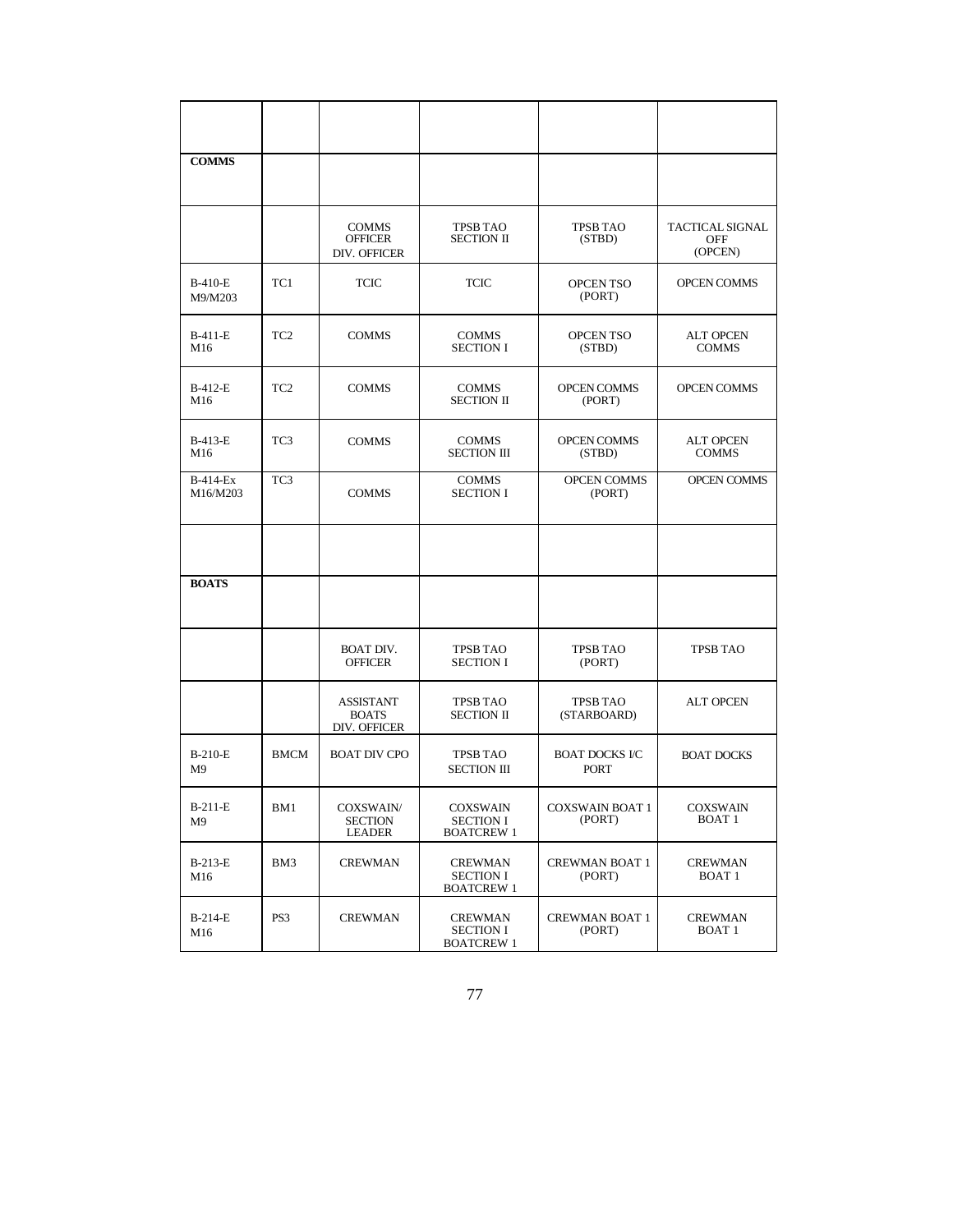| B-212-E<br>M16                    | MK1             | <b>ENGINEER</b>                              | <b>ENGINEER</b><br><b>SECTION I</b><br><b>BOATCREW 1</b>  | <b>ENGINEER BOAT 1</b><br>(PORT) | <b>ENGINEER</b><br>BOAT 1            |
|-----------------------------------|-----------------|----------------------------------------------|-----------------------------------------------------------|----------------------------------|--------------------------------------|
| B-216-E<br>M9                     | BM <sub>2</sub> | <b>COXSWAIN</b>                              | <b>COXSWAIN</b><br><b>SECTION I</b><br><b>BOATCREW 2</b>  | <b>COXSWAIN BOAT 2</b><br>(PORT) | <b>COXSWAIN</b><br>BOAT <sub>2</sub> |
| B-218-E<br>M16                    | BM3             | <b>CREWMAN</b>                               | <b>CREWMAN</b><br><b>SECTION I</b><br><b>BOATCREW 2</b>   | <b>CREWMAN BOAT 2</b><br>(PORT)  | <b>CREWMAN</b><br>BOAT <sub>2</sub>  |
| B-219-E<br>M16<br>(SHTGN?)        | PS3             | <b>CREWMAN</b>                               | <b>CREWMAN</b><br><b>SECTION I</b><br><b>BOATCREW 2</b>   | <b>CREWMAN BOAT 2</b><br>(PORT)  | <b>CREWMAN</b><br><b>BOAT 2</b>      |
| B-217-E<br>M16                    | MK <sub>2</sub> | <b>ENGINEER</b>                              | <b>ENGINEER</b><br><b>SECTION I</b><br><b>BOATCREW 2</b>  | <b>ENGINEER BOAT 2</b><br>(PORT) | <b>ENGINEER</b><br>BOAT <sub>2</sub> |
| $B-221-E$<br>M9                   | BM <sub>2</sub> | <b>COXSWAIN</b>                              | <b>COXSWAIN</b><br><b>SECTION I</b><br><b>BOATCREW 3</b>  | <b>COXSWAIN BOAT 3</b><br>(PORT) | <b>COXSWAIN</b><br>BOAT <sub>3</sub> |
| B-223-E<br>M16                    | BM3             | <b>CREWMAN</b>                               | <b>CREWMAN</b><br><b>SECTION I</b><br><b>BOATCREW 3</b>   | <b>CREWMAN BOAT 3</b><br>(PORT)  | <b>CREWMAN</b><br>BOAT <sub>3</sub>  |
| <b>B-224-E</b><br>M16<br>(SHTGN?) | PS3             | <b>CREWMAN</b>                               | <b>CREWMAN</b><br><b>SECTION I</b><br><b>BOATCREW 3</b>   | <b>CREWMAN BOAT 3</b><br>(PORT)  | <b>CREWMAN</b><br>BOAT <sub>3</sub>  |
| <b>B-222-E</b><br>M16             | MK <sub>2</sub> | <b>ENGINEER</b>                              | <b>ENGINEER</b><br><b>SECTION I</b><br><b>BOATCREW 3</b>  | <b>ENGINEER BOAT 3</b><br>(PORT) | <b>ENGINEER</b><br>BOAT <sub>3</sub> |
| B-226-E<br>M <sub>9</sub>         | BM3             | <b>COXSWAIN</b>                              | <b>COXSWAIN</b><br><b>SECTION I</b><br><b>BOATCREW 4</b>  | <b>COXSWAIN BOAT 4</b><br>(PORT) | <b>COXSWAIN</b><br><b>BOAT4</b>      |
| <b>B-228-E</b><br>M16             | BM3             | <b>CREWMAN</b>                               | <b>CREWMAN</b><br><b>SECTION I</b><br><b>BOATCREW 4</b>   | <b>CREWMAN BOAT 4</b><br>(PORT)  | <b>CREWMAN</b><br><b>BOAT4</b>       |
| B-229-E<br>M16<br>(SHTGN?)        | PS3             | <b>CREWMAN</b>                               | <b>CREWMAN</b><br><b>SECTION I</b><br><b>BOATCREW 4</b>   | <b>CREWMAN BOAT 4</b><br>(PORT)  | <b>CREWMAN</b><br><b>BOAT4</b>       |
| B-227-E<br>M16                    | MK3             | <b>ENGINEER</b>                              | <b>ENGINEER</b><br><b>SECTION I</b><br><b>BOATCREW 4</b>  | <b>ENGINEER BOAT 4</b><br>(PORT) | <b>ENGINEER</b><br>BOAT 4            |
| <b>B-231-E</b><br>M9              | BM1<br>(AD)     | COXSWAIN/<br><b>SECTION</b><br><b>LEADER</b> | <b>COXSWAIN</b><br><b>SECTION II</b><br><b>BOATCREW 5</b> | <b>COXSWAIN BOAT 5</b><br>(PORT) | <b>COXSWAIN</b><br>BOAT 5            |
| B-233-E<br>M16                    | BM3             | <b>CREWMAN</b>                               | <b>CREWMAN</b><br><b>SECTION II</b><br><b>BOATCREW 5</b>  | <b>CREWMAN BOAT 5</b><br>(PORT)  | <b>CREWMAN</b><br>BOAT 5             |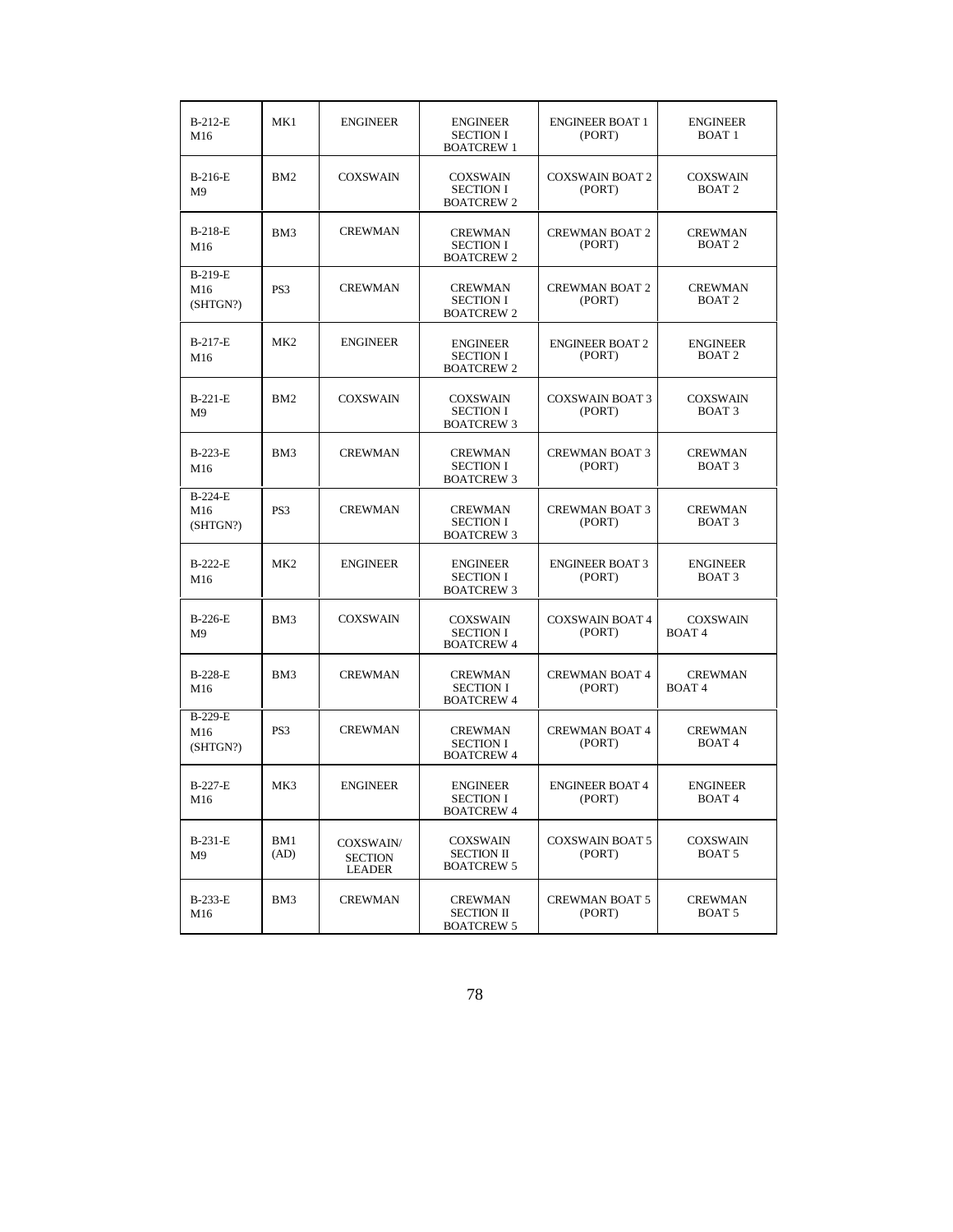| B-234-E<br>M16<br>(SHTGN?)  | PS3             | <b>CREWMAN</b>                               | <b>CREWMAN</b><br><b>SECTION II</b><br><b>BOATCREW 5</b>   | <b>CREWMAN BOAT 5</b><br>(PORT)  | <b>CREWMAN</b><br>BOAT 5                     |
|-----------------------------|-----------------|----------------------------------------------|------------------------------------------------------------|----------------------------------|----------------------------------------------|
| B-232-E<br>M16              | MK1             | <b>ENGINEER</b>                              | <b>ENGINEER</b><br><b>SECTION II</b><br><b>BOATCREW 5</b>  | <b>ENGINEER BOAT 5</b><br>(PORT) | <b>ENGINEER</b><br>BOAT <sub>5</sub>         |
| B-236-E<br>M <sub>9</sub>   | BM <sub>2</sub> | <b>COXSWAIN</b>                              | <b>COXSWAIN</b><br><b>SECTION II</b><br><b>BOATCREW 6</b>  | <b>COXSWAIN BOAT 6</b><br>(PORT) | <b>COXSWAIN</b><br>BOAT 6                    |
| B-238-E<br>M16              | BM3             | <b>CREWMAN</b>                               | <b>CREWMAN</b><br><b>SECTION II</b><br><b>BOATCREW 6</b>   | <b>CREWMAN BOAT 6</b><br>(PORT)  | <b>CREWMAN</b><br>BOAT 6                     |
| B-239-E<br>M16              | PS3             | <b>CREWMAN</b>                               | <b>CREWMAN</b><br><b>SECTION II</b><br><b>BOATCREW 6</b>   | <b>CREWMAN BOAT 6</b><br>(PORT)  | <b>CREWMAN</b><br>BOAT <sub>6</sub>          |
| B-237-E<br>M16              | MK3             | <b>ENGINEER</b>                              | <b>ENGINEER</b><br><b>SECTION II</b><br><b>BOATCREW 6</b>  | <b>ENGINEER BOAT 6</b><br>(PORT) | <b>ENGINEER</b><br>BOAT <sub>6</sub>         |
| $B-241-E$<br>M9             | BM <sub>2</sub> | <b>COXSWAIN</b>                              | <b>COXSWAIN</b><br><b>SECTION II</b><br><b>BOATCREW 7</b>  | <b>COXSWAIN BOAT 7</b><br>(STBD) | <b>SECURITY TEAM 1</b>                       |
| $B-243-E$<br>M16            | BM3             | <b>CREWMAN</b>                               | <b>CREWMAN</b><br><b>SECTION II</b><br><b>BOATCREW 7</b>   | <b>CREWMAN BOAT 7</b><br>(STBD)  | <b>SECURITY TEAM 1</b><br><b>CREW WPN</b>    |
| B-244-E<br>M16              | PS <sub>3</sub> | <b>CREWMAN</b>                               | <b>CREWMAN</b><br><b>SECTION II</b><br><b>BOAT CREW 7</b>  | <b>CREWMAN BOAT 7</b><br>(STBD)  | <b>SECURITY TEAM 1</b><br><b>CREW WPN</b>    |
| $B-242-E$<br>M16            | MK <sub>2</sub> | <b>ENGINEER</b>                              | <b>ENGINEER</b><br><b>SECTION II</b><br><b>BOATCREW 7</b>  | <b>ENGINEER BOAT 7</b><br>(STBD) | <b>SECURITY TEAM 1</b><br><b>CREW WPN</b>    |
| $B-246-E$<br>M <sub>9</sub> | BM <sub>2</sub> | <b>COXSWAIN</b>                              | <b>COXSWAIN</b><br><b>SECTION II</b><br><b>BOATCREW 8</b>  | <b>COXSWAIN BOAT 8</b><br>(STBD) | <b>SECURITY TEAM 1</b>                       |
| <b>B-248-E</b><br>M16       | BM3             | <b>CREWMAN</b>                               | <b>CREWMAN</b><br><b>SECTION II</b><br><b>BOATCREW 8</b>   | <b>CREWMAN BOAT 8</b><br>(STBD)  | <b>SECURITY TEAM 1</b><br><b>CREW WEAPON</b> |
| B-249-E<br>M16              | PS3             | <b>CREWMAN</b>                               | <b>CREWMAN</b><br><b>SECTION II</b><br><b>BOATCREW 8</b>   | <b>CREWMAN BOAT 8</b><br>(STBD)  | <b>SECURITY TEAM 1</b><br><b>CREW WEAPON</b> |
| B-247-E<br>M16              | MK <sub>2</sub> | <b>ENGINEER</b>                              | <b>ENGINEER</b><br><b>SECTION II</b><br><b>BOATCREW 8</b>  | <b>ENGINEER BOAT 8</b><br>(STBD) | <b>SECURITY TEAM 1</b><br><b>CREW WEAPON</b> |
| B-251-E<br>M9               | BM1             | COXSWAIN/<br><b>SECTION</b><br><b>LEADER</b> | <b>COXSWAIN</b><br><b>SECTION III</b><br><b>BOATCREW 9</b> | <b>COXSWAIN BOAT 9</b><br>(STBD) | <b>SECURITY TEAM 2</b>                       |
| B-253-E<br>M16              | BM3             | <b>CREWMAN</b>                               | <b>CREWMAN</b><br><b>SECTION III</b>                       | <b>CREWMAN BOAT 9</b><br>(STBD)  | <b>SECURITY TEAM 2</b><br><b>CREW WEAPON</b> |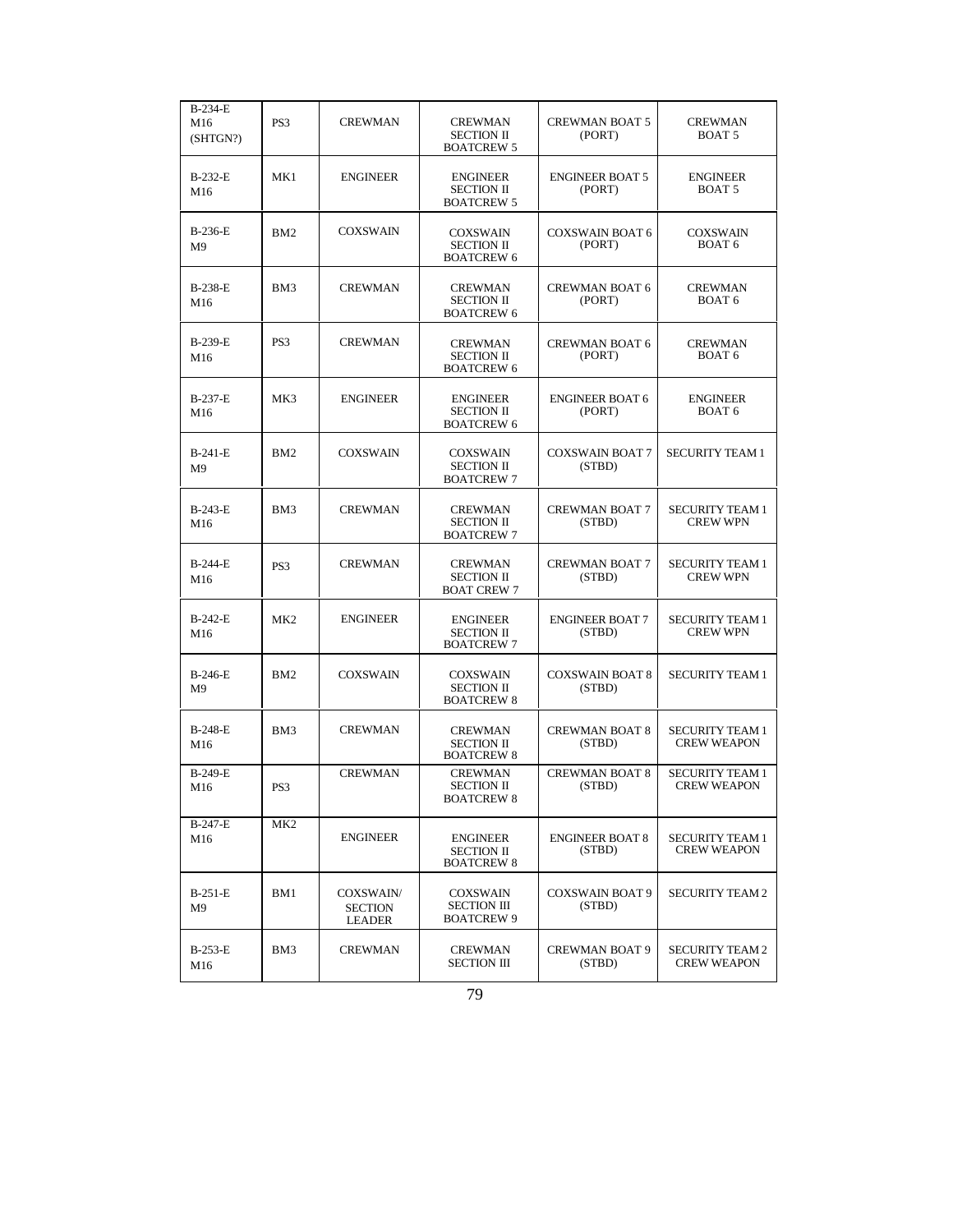|                           |                 |                 | <b>BOATCREW 9</b>                                           |                                      |                                              |
|---------------------------|-----------------|-----------------|-------------------------------------------------------------|--------------------------------------|----------------------------------------------|
|                           |                 |                 |                                                             |                                      |                                              |
| <b>B-254-E</b><br>M16     | PS3             | <b>CREWMAN</b>  | <b>CREWMAN</b><br><b>SECTION III</b><br><b>BOATCREW 9</b>   | <b>CREWMAN BOAT 9</b><br>(STBD)      | <b>SECURITY TEAM 2</b><br><b>CREW WEAPON</b> |
| B-252-E<br>M16            | MK <sub>2</sub> | <b>ENGINEER</b> | <b>ENGINEER</b><br><b>SECTION III</b><br><b>BOATCREW 9</b>  | <b>ENGINEER BOAT 9</b><br>(STBD)     | <b>SECURITY TEAM 2</b><br><b>CREW WEAPON</b> |
| B-256-E<br>M <sub>9</sub> | BM <sub>2</sub> | <b>COXSWAIN</b> | <b>COXSWAIN</b><br><b>SECTION III</b><br><b>BOATCREW 10</b> | <b>COXSWAIN BOAT</b><br>10<br>(STBD) | <b>SECURITY TEAM 2</b>                       |
| B-258-E<br>M16            | BM3             | <b>CREWMAN</b>  | <b>CREWMAN</b><br><b>SECTION III</b><br><b>BOATCREW 10</b>  | <b>CREWMAN BOAT</b><br>10<br>(STBD)  | <b>SECURITY TEAM 2</b><br><b>CREW WEAPON</b> |
| B-259-E<br>M16            | PS3             | <b>CREWMAN</b>  | <b>CREWMAN</b><br><b>SECTION III</b><br><b>BOATCREW 10</b>  | <b>CREWMAN BOAT</b><br>10<br>(STBD)  | <b>SECURITY TEAM 2</b><br><b>CREW WEAPON</b> |
| <b>B-257-E</b><br>M16     | MK <sub>2</sub> | <b>ENGINEER</b> | <b>ENGINEER</b><br><b>SECTION III</b><br><b>BOATCREW 10</b> | <b>ENGINEER BOAT</b><br>10<br>(STBD) | <b>SECURITY TEAM 2</b><br><b>CREW WEAPON</b> |
| B-261-E<br>M9             | BM1             | <b>COXSWAIN</b> | <b>COXSWAIN</b><br><b>SECTION III</b><br><b>BOATCREW 11</b> | <b>COXSWAIN BOAT</b><br>11<br>(STBD) | <b>SECURITY TEAM 3</b>                       |
| B-263-E<br>M16            | BM3             | <b>CREWMAN</b>  | <b>CREWMAN</b><br><b>SECTION III</b><br><b>BOATCREW 11</b>  | <b>CREWMAN BOAT</b><br>11<br>(STBD)  | <b>SECURITY TEAM 3</b><br><b>CREW WEAPON</b> |
| <b>B-264-E</b><br>M16     | PS3             | <b>CREWMAN</b>  | <b>CREWMAN</b><br><b>SECTION III</b><br><b>BOATCREW 11</b>  | <b>CREWMAN BOAT</b><br>11<br>(STBD)  | <b>SECURITY TEAM 3</b><br><b>CREW WEAPON</b> |
| $B-262-E$<br>M16          | MK3             | <b>ENGINEER</b> | <b>ENGINEER</b><br><b>SECTION III</b><br><b>BOATCREW 11</b> | <b>ENGINEER BOAT</b><br>11<br>(STBD) | <b>SECURITY TEAM 3</b><br><b>CREW WEAPON</b> |
| B-266-E<br>M <sup>9</sup> | BM3             | <b>COXSWAIN</b> | <b>COXSWAIN</b><br><b>SECTION III</b><br><b>BOATCREW 12</b> | <b>COXSWAIN BOAT</b><br>12<br>(STBD) | <b>SECURITY TEAM 3</b>                       |
| B-268-E<br>M16            | BM3             | <b>CREWMAN</b>  | <b>CREWMAN</b><br><b>SECTION III</b><br><b>BOATCREW 12</b>  | <b>CREWMAN BOAT</b><br>12<br>(STBD)  | <b>SECURITY TEAM 3</b><br><b>CREW WEAPON</b> |
| B-269-E<br>M16            | PS3             | <b>CREWMAN</b>  | <b>CREWMAN</b><br><b>SECTION III</b><br><b>BOATCREW 12</b>  | <b>CREWMAN BOAT</b><br>12<br>(STBD)  | <b>SECURITY TEAM 3</b><br><b>CREW WEAPON</b> |
| B-267-E<br>M16            | MK3             | <b>ENGINEER</b> | <b>ENGINEER</b><br><b>SECTION III</b><br><b>BOATCREW 12</b> | <b>ENGINEER BOAT</b><br>12<br>(STBD) | <b>SECURITY TEAM 3</b><br><b>CREW WEAPON</b> |
|                           |                 |                 |                                                             |                                      |                                              |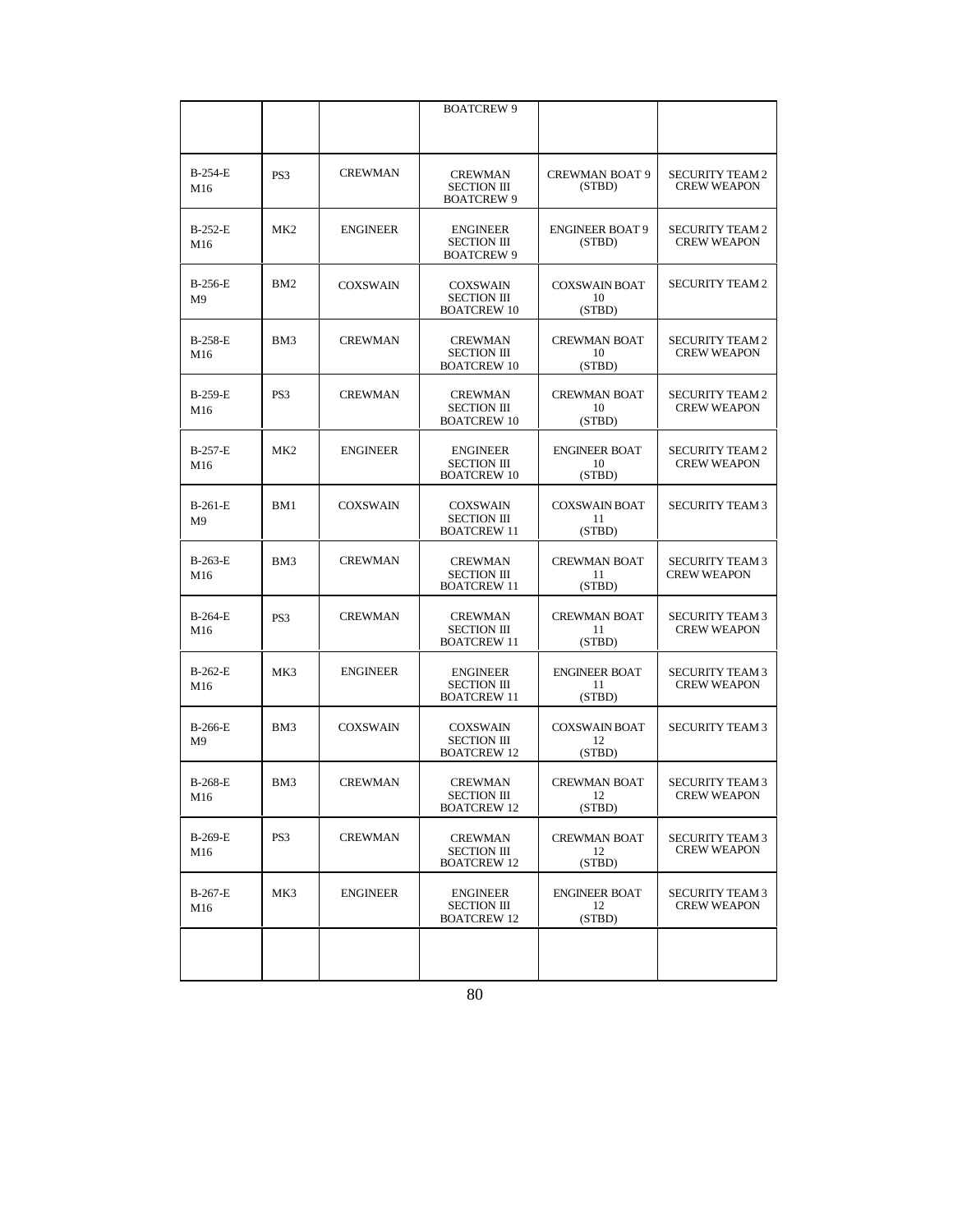|                           |                 | <b>SECURITY</b>                                                           |                                                                              |                                                     |                                                  |
|---------------------------|-----------------|---------------------------------------------------------------------------|------------------------------------------------------------------------------|-----------------------------------------------------|--------------------------------------------------|
|                           |                 |                                                                           |                                                                              |                                                     |                                                  |
|                           |                 | <b>SECURITY</b><br>OFFICER/<br>PLT LEADER                                 | <b>DEFENSE OFFICER</b><br><b>SECURITY CP</b><br><b>SECTION I</b>             | <b>SECURITY CP I/C</b><br>(PORT)                    | <b>SECURITY CP</b>                               |
|                           |                 | <b>ASST SEC OFF/</b><br><b>ASST PLT LDR</b>                               | <b>SECURITY CP</b><br><b>SECTION II</b>                                      | <b>SECURITY CPI/C</b><br>(STBD)                     | ALT<br><b>SECURITY CP</b>                        |
| B-310-E<br>M <sup>9</sup> | <b>PSC</b>      | <b>SENIOR</b><br><b>SECURITY CPO</b><br><b>SECURITY CP</b><br>SECTION III | <b>SECURITY</b><br><b>OFFICER</b><br><b>SECURIY CP</b><br><b>SECTION III</b> | <b>UNIT SECURITY</b><br>TEAM<br><b>SECURITY CP</b>  | <b>SECURITY CP</b>                               |
| B-311-E<br>M16            | PS1             | <b>SECURITY</b><br>TEAM 1 LDR/<br><b>FIRE TEAM</b><br><b>LEADER</b>       | SECURITY TM, SEC<br>I<br>FIRE TEAM 1                                         | <b>SECURITY TM</b><br>FIRE TM 1 LDR,<br><b>PORT</b> | SECURITY TM,<br>AREA 1<br><b>FIRE TEAM 1 LDR</b> |
| B-312-E<br>M16            | PS1             | <b>ASST SECTY</b><br>TM 1 LDR/<br><b>FIRE TEAM</b><br><b>LEADER</b>       | SECURITY TEAM,<br><b>SECI</b><br>FIRE TM 2                                   | <b>SECURITY TM</b><br>FIRE TM 2 LDR.<br><b>PORT</b> | SECURITY TM,<br>AREA 1<br><b>FIRE TM 2 LDR</b>   |
| B-313-E<br>M16            | PS <sub>2</sub> | SECURITY<br>TEAM 1                                                        | SECURITY TM, SEC<br>I<br>FIRE TM 1                                           | <b>SECURITY TM</b><br><b>FIRE TM 1. PORT</b>        | SECURITY TM,<br>AREA 1<br>FIRE TM 1              |
| B-314-E<br>M16            | PS <sub>2</sub> | SECURITY<br>TEAM <sub>1</sub>                                             | SECURITY TEAM,<br>SEC I<br>FIRE TM 1                                         | <b>SECURITY TM</b><br><b>FIRE TM 1 PORT</b>         | SECURITY TM,<br>AREA 1<br>FIRE TM 1              |
| B-315-E<br>M203           | PS <sub>2</sub> | SECURITY<br>TEAM 1                                                        | SECURITY TM, SEC<br>1<br>FIRE TM 1                                           | <b>SECURITY TM</b><br>FIRE TM 1, PORT               | SECURITY TM,<br>AREA 1<br>FIRE TM 1              |
| B-316-E<br>M203           | PS <sub>2</sub> | SECURITY<br>TEAM 1                                                        | SECURITY TM, SEC<br>I<br>FIRE TM 2                                           | <b>SECURITY TM</b><br>FIRE TM 2, PORT               | SECURITY TM,<br>AREA 1<br>FIRE TM 2              |
| B-317-E<br>M16            | PS3             | <b>SECURITY</b><br>TEAM 1                                                 | SECURITY TM, SEC<br>I<br>FIRE TM 2                                           | <b>SECURITY TM</b><br>FIRE TM 2, PORT               | SECURITY TM,<br>AREA 1<br>FIRE TM 2              |
| B-318-E<br>M16            | PS3             | <b>SECURITY</b><br>TEAM 1                                                 | SECURITY TM, SEC<br>1<br>FIRE TM 2                                           | <b>SECURITY TM</b><br>FIRE TM 2, PORT               | SECURITY TM,<br>AREA 1<br>FIRE TM 2              |
| B-326-E<br>M16            | PS1             | SECURITY TM 2<br>LDR/<br><b>FIRE TEAM</b><br>LEADER                       | SECURITY TM, SEC<br>П<br>FIRE TM 1                                           | <b>SECURITY TM</b><br>FIRE TM 1 LDR,<br><b>STBD</b> | SECURITY TM,<br>AREA 2<br>FIRE TM 1 LDR          |
| B-327-E<br>M16            | PS1             | <b>ASST SECTM 2</b><br>LDR/<br><b>FIRE TEAM</b><br>LEADER                 | SECURITY TM, SEC<br>П<br>FIRE TM 2                                           | <b>SECURITY TM</b><br>FIRE TM 2 LDR.<br><b>STBD</b> | SECURITY TM,<br>AREA 2<br>FIRE TM 2 LDR          |
| B-328-E<br>M203           | PS <sub>2</sub> | SECURITY<br>TEAM 2                                                        | SECURITY TM, SEC<br>П<br>FIRE TM 1                                           | <b>SECURITY TM</b><br>FIRE TM 1, STBD               | SECURITY TM,<br>AREA 2<br>FIRE TM 1              |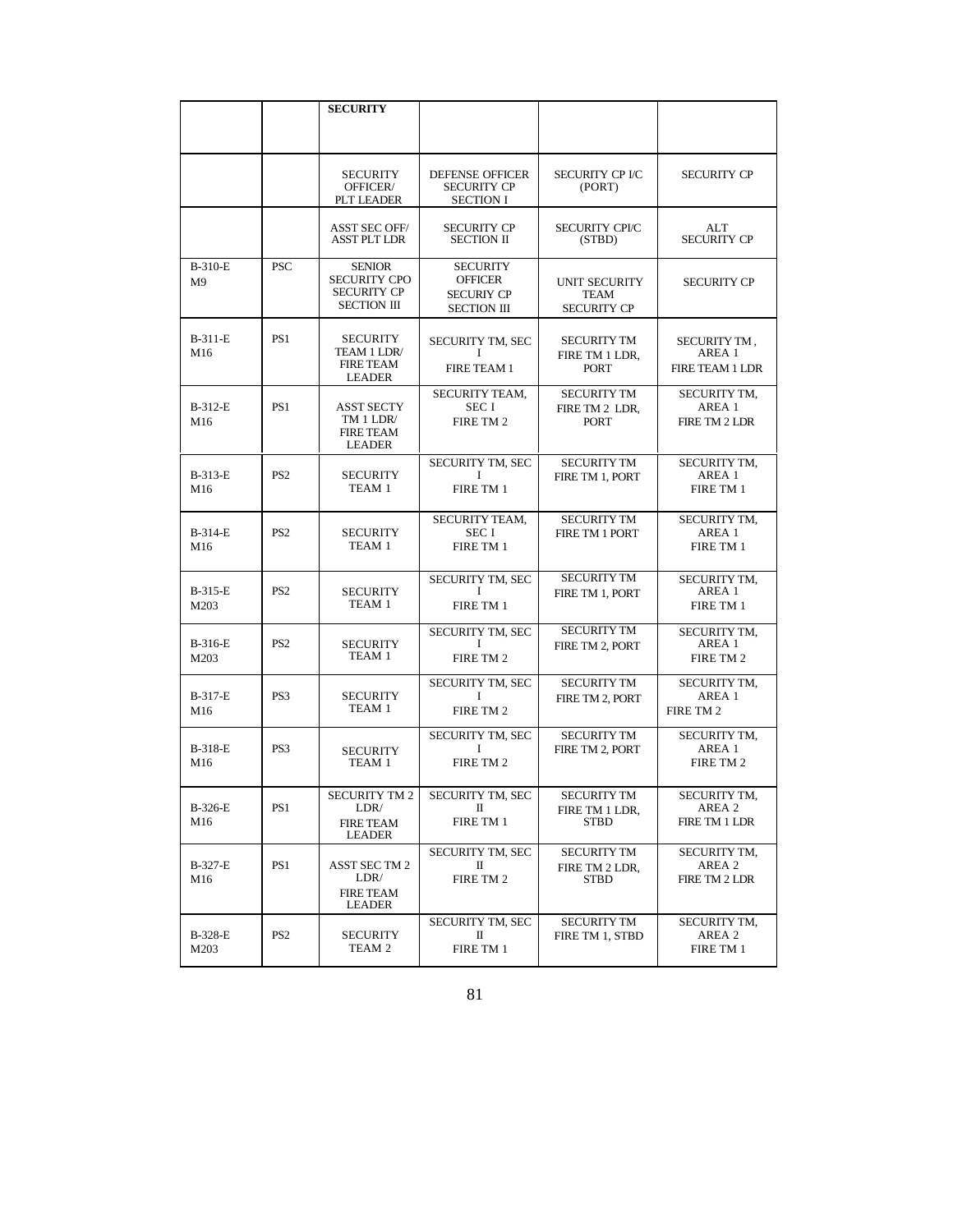| B-329-E<br>M16  | PS <sub>2</sub> | SECURITY<br>TEAM 2                                                  | SECURITY TM, SEC<br>П<br>FIRE TM 1 | <b>SECURITY TM</b><br>FIRE TM 1, STBD               | SECURITY TM,<br>AREA 2<br>FIRE TM 1     |
|-----------------|-----------------|---------------------------------------------------------------------|------------------------------------|-----------------------------------------------------|-----------------------------------------|
| B-330-E<br>M16  | PS <sub>2</sub> | SECURITY<br>TEAM 2                                                  | SECURITY TM, SEC<br>П<br>FIRE TM 1 | <b>SECURITY TM</b><br>FIRE TM 1, STBD               | SECURITY TM,<br>AREA 2<br>FIRE TM 1     |
| B-331-E<br>M16  | PS <sub>2</sub> | SECURITY<br>TEAM 2                                                  | SECURITY TM, SEC<br>П<br>FIRE TM 2 | <b>SECURITY TM</b><br>FIRE TM 2, STBD               | SECURITY TM,<br>AREA 2<br>FIRE TM 2     |
| B-332-E<br>M203 | PS3             | <b>SECURITY</b><br>TEAM 2                                           | SECURITY TM, SEC<br>П<br>FIRE TM 2 | <b>SECURITY TM</b><br>FIRE TM 2, STBD               | SECURITY TM.<br>AREA 2<br>FIRE TM 2     |
| B-333-E<br>M16  | PS3             | SECURITY<br>TEAM 2                                                  | SECURITY TM, SEC<br>П<br>FIRE TM 2 | <b>SECURITY TM</b><br>FIRE TM 2, STBD               | SECURITY TM,<br>AREA 2<br>FIRE TM 2     |
| B-341-E<br>M16  | PS1             | <b>SECURITY TM3</b><br>LDR/<br><b>FIRE TEAM</b><br><b>LEADER</b>    | SECURITY TM, SEC<br>Ш<br>FIRE TM 1 | <b>SECURITY TM</b><br>FIRE TM 3 LDR,<br><b>STBD</b> | SECURITY TM,<br>AREA 3<br>FIRE TM 1 LDR |
| B-342-E<br>M16  | PS1             | <b>ASST SECTY</b><br>TM 3 LDR/<br><b>FIRE TEAM</b><br><b>LEADER</b> | SECURITY TM, SEC<br>Ш<br>FIRE TM 2 | <b>SECURITY TM</b><br>FIRE TM 3 LDR,<br><b>PORT</b> | SECURITY TM,<br>AREA 3<br>FIRE TM 2 LDR |
| B-343-E<br>M16  | PS <sub>2</sub> | SECURITY<br>TEAM 3                                                  | SECURITY TM, SEC<br>Ш<br>FIRE TM 1 | <b>SECURITY TM</b><br>FIRE TM 3, STBD               | SECURITY TM,<br>AREA 3<br>FIRE TM 1     |
| B-344-E<br>M16  | PS <sub>2</sub> | SECURITY<br>TEAM 3                                                  | SECURITY TM, SEC<br>Ш<br>FIRE TM 1 | <b>SECURITY TM</b><br>FIRE TM 3, PORT               | SECURITY TM,<br>AREA 3<br>FIRE TM 1     |
| B-345-E<br>M203 | PS <sub>2</sub> | SECURITY<br>TEAM 3                                                  | SECURITY TM, SEC<br>Ш<br>FIRE TM 1 | <b>SECURITY TM</b><br>FIRE TM 3, STBD               | SECURITY TM,<br>AREA 3<br>FIRE TM 1     |
| B-346-E<br>M203 | PS <sub>2</sub> | SECURITY<br>TEAM 3                                                  | SECURITY TM, SEC<br>Ш<br>FIRE TM 2 | <b>SECURITY TM</b><br>FIRE TM 3, PORT               | SECURITY TM,<br>AREA 3<br>FIRE TM 2     |
| B-347-E<br>M16  | PS3             | <b>SECURITY</b><br>TEAM 3                                           | SECURITY TM, SEC<br>Ш<br>FIRE TM 2 | <b>SECURITY TM</b><br>FIRE TM 3, STBD               | SECURITY TM,<br>AREA 3<br>FIRE TM 2     |
| B-348-E<br>M16  | PS3             | <b>SECURITY</b><br>TEAM 3                                           | SECURITY TM, SEC<br>Ш<br>FIRE TM 2 | <b>SECURITY TM</b><br>FIRE TM 3, PORT               | SECURITY TM,<br>AREA 3<br>FIRE TM 2     |
|                 |                 |                                                                     |                                    |                                                     |                                         |
|                 |                 | <b>ENGINEERING</b>                                                  |                                    |                                                     |                                         |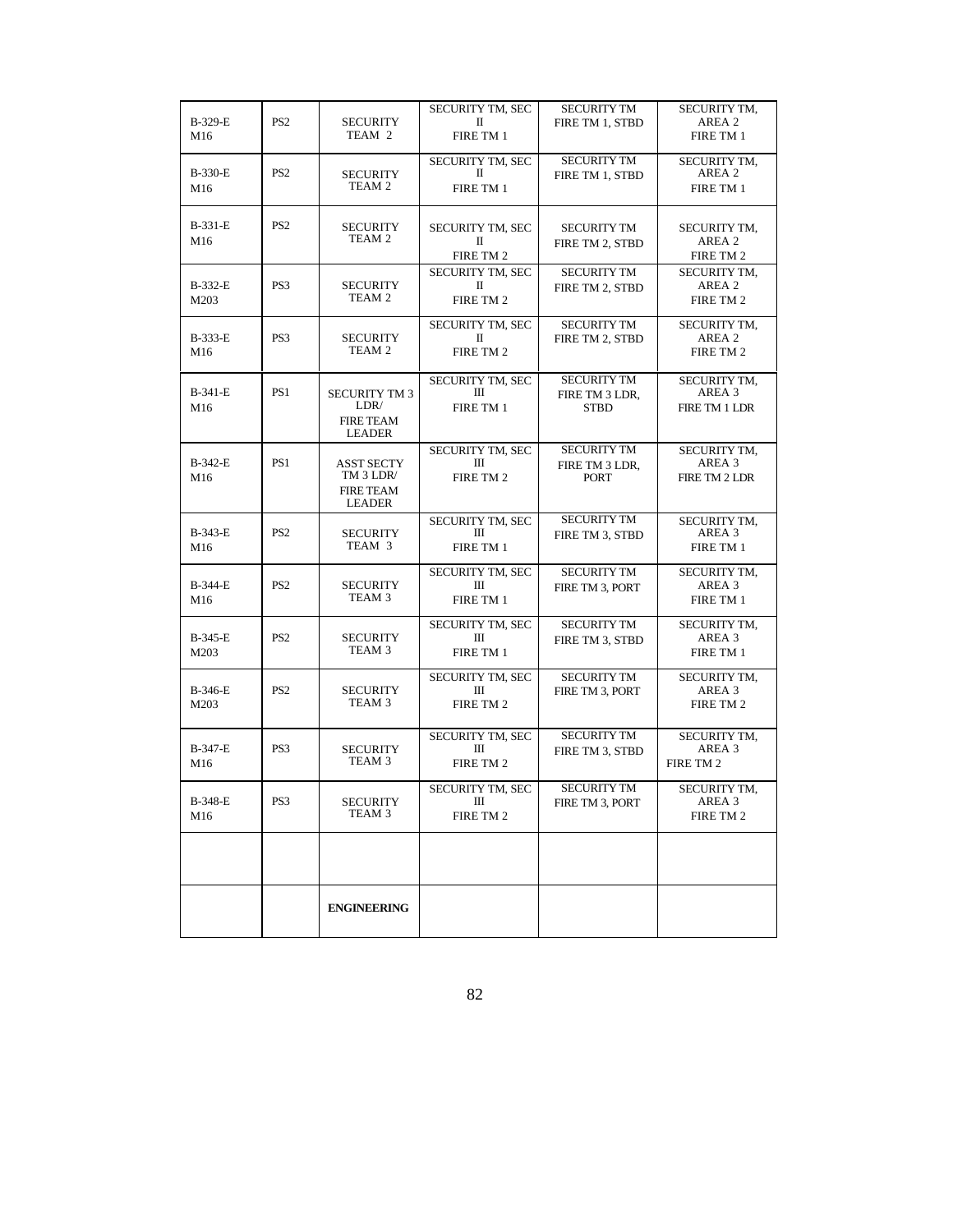|                              |                 | <b>ENGINEER</b><br><b>OFFICER</b><br><b>ENG DEPT</b><br><b>HEAD</b> | CDO<br><b>SECTION II</b>                                          | CDO<br>(STBD)                                    | DAMAGE<br><b>CONTROL</b><br><b>OINC</b>     |
|------------------------------|-----------------|---------------------------------------------------------------------|-------------------------------------------------------------------|--------------------------------------------------|---------------------------------------------|
| $C-200-E$<br>M <sup>9</sup>  | <b>MKCS</b>     | ENG DIV CPO                                                         | <b>ENGINEERING</b><br><b>WATCH</b><br><b>OFFICER SECTION</b><br>1 | EWO<br>(PORT)                                    | <b>BOAT REPAIR</b>                          |
| $C-210-E$<br>M <sub>9</sub>  | MKC             | <b>ENGRNG</b><br><b>SUPPORT</b>                                     | <b>ENGINEERING</b><br><b>SUPPORT</b><br><b>SECTION I</b>          | <b>ENGINEERING</b><br><b>SUPPORT</b><br>(PORT)   | <b>BOAT REPAIR</b>                          |
| $C-211-E$<br>M16             | MK1<br>(AD)     | <b>ENGRNG</b><br><b>SUPPORT</b>                                     | <b>ENGINEERING</b><br><b>SUPPORT</b><br><b>SECTION II</b>         | <b>ENGINEERING</b><br><b>SUPPORT</b><br>(STBD)   | <b>BOAT REPAIR</b>                          |
| $C-212-E$<br>M16             | MK2             | <b>ENGRNG</b><br><b>SUPPORT</b>                                     | <b>ENGINEERING</b><br><b>SUPPORT</b><br><b>SECTION III</b>        | <b>DAMAGE</b><br><b>CONTROL TEAM</b><br>(PORT)   | <b>DAMAGE</b><br><b>CONTROL TEAM</b>        |
| $C-213-E$<br>M <sub>16</sub> | MK2             | <b>ENGRNG</b><br><b>SUPPORT</b>                                     | <b>ENGINEERING</b><br><b>SUPPORT</b><br><b>SECTION I</b>          | <b>DAMAGE</b><br><b>CONTROL TEAM</b><br>(STBD)   | <b>DAMAGE</b><br><b>CONTROL TEAM</b>        |
| $C-231-E$<br>M16             | DC1             | <b>ENGRNG</b><br><b>SUPPORT</b><br><b>DAMAGE</b><br><b>CONTROL</b>  | <b>ENGINEERING</b><br><b>SUPPORT</b><br><b>SECTION I</b>          | DAMAGE<br><b>CONTROL TM LDR</b><br>(PORT)        | DAMAGE<br><b>CONTROL</b><br><b>TEAM LDR</b> |
| $C-232-E$<br>M16             | DC2             | <b>ENGRNG</b><br><b>SUPPORT</b><br><b>DAMAGE</b><br><b>CONTROL</b>  | <b>ENGINEERING</b><br><b>SUPPORT</b><br><b>SECTION II</b>         | <b>DAMAGE</b><br><b>CONTROL TM LDR</b><br>(STBD) | <b>DAMAGE</b><br><b>CONTROL TEAM</b>        |
| $C-233-E$<br>M16             | DC3             | <b>ENGRNG</b><br><b>SUPPORT</b><br><b>DAMAGE</b><br><b>CONTROL</b>  | <b>ENGINEERING</b><br><b>SUPPORT</b><br><b>SECTION III</b>        | <b>DAMAGE</b><br><b>CONTROL TM</b><br>(PORT)     | <b>DAMAGE</b><br><b>CONTROL TEAM</b>        |
| $C-412-E$<br>M16             | EM <sub>2</sub> | <b>ENGRNG</b><br><b>SUPPORT</b><br><b>ELECTRICS</b>                 | <b>ENGINEERING</b><br><b>SUPPORT</b><br><b>SECTION I</b>          | <b>DAMAGE</b><br><b>CONTROL TM</b><br>(STBD)     | <b>DAMAGE</b><br><b>CONTROL TEAM</b>        |
| $C-410-E$<br>M16             | <b>ETC</b>      | <b>ELECTRONICS</b><br>DIV CPO                                       | <b>ENGINEERING</b><br>WATCH<br>OFFICER SECTION<br>П               | <b>ENGINEERING</b><br>WATCH OFFICER<br>(STBD)    | <b>BOAT REPAIR</b>                          |
| $C-411-E$<br>M16             | ET1             | <b>ELECTRONICS</b><br><b>SUPPORT TEAM</b>                           | <b>ENGINEERING</b><br><b>SUPPORT</b><br><b>SECTION I</b>          | <b>ENGINEERING</b><br><b>SUPPORT</b><br>(PORT)   | <b>COMMS SUPPORT</b><br>(OPCEN)             |
| $C-413-E$<br>M16             | ET3             | <b>ELECTRONICS</b><br>SUPPORT TEAM                                  | <b>ENGINEERING</b><br><b>SUPPORT</b><br><b>SECTION III</b>        | DAMAGE<br><b>CONTROL TEAM</b><br>(STBD)          | DAMAGE<br><b>CONTROL TEAM</b>               |
|                              |                 |                                                                     |                                                                   |                                                  |                                             |
|                              |                 | <b>WEAPONS</b>                                                      |                                                                   |                                                  |                                             |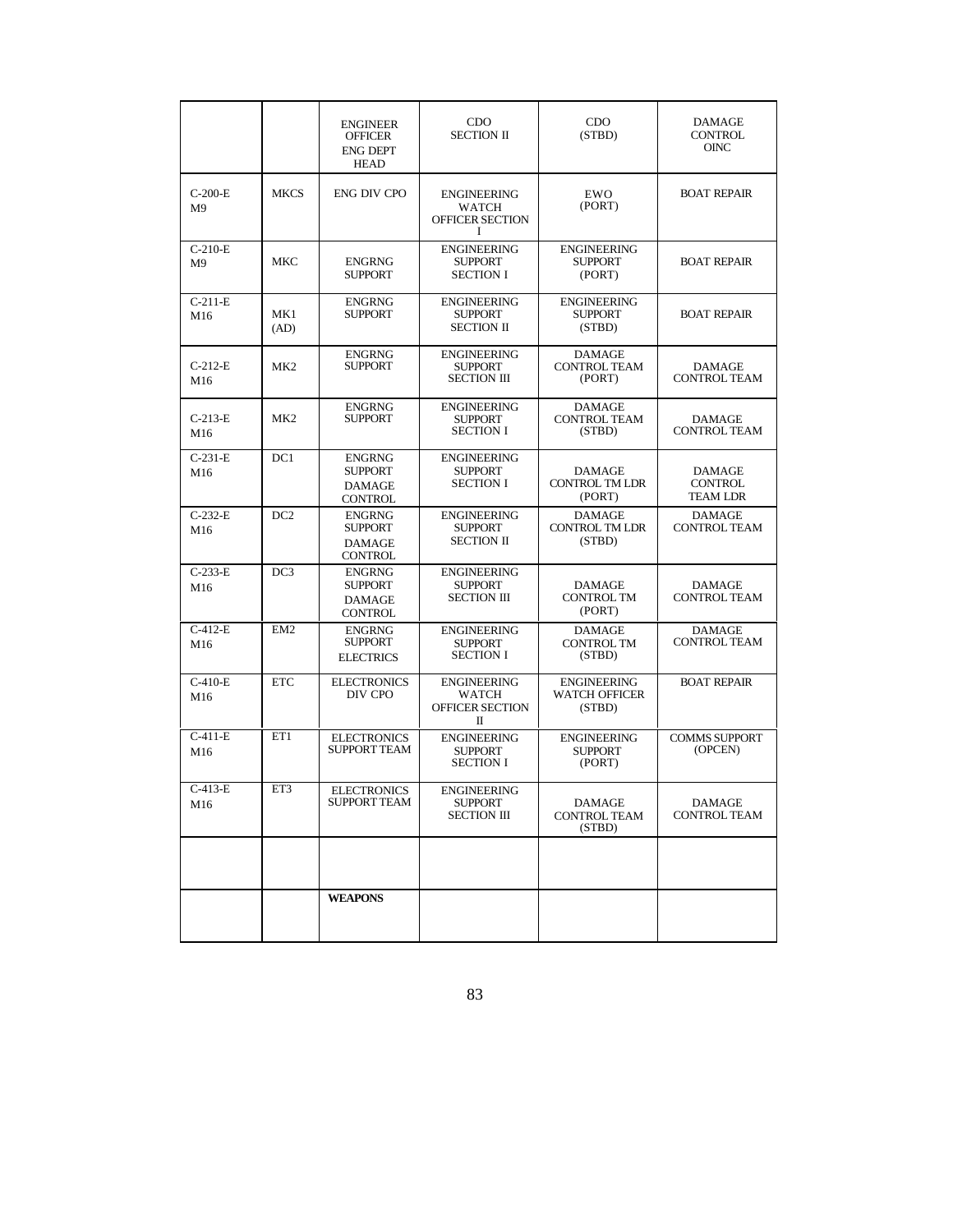|                                               |                         | <b>WEAPONS</b><br><b>OFFICER</b><br>DIV. OFFICER                | <b>SECURITY CP</b><br><b>SECTION III</b>                   | <b>ALT OPCEN</b><br>(STBD)                       | <b>OPCEN ADMIN</b>                       |
|-----------------------------------------------|-------------------------|-----------------------------------------------------------------|------------------------------------------------------------|--------------------------------------------------|------------------------------------------|
| $C-310-E$<br>M <sup>9</sup>                   | <b>GMC</b>              | <b>WEAPONS</b><br><b>SUPPORT</b>                                | <b>ENGINEERING</b><br><b>SUPPORT</b><br><b>SECTION I</b>   | <b>WEAPONS</b><br><b>SUPPORT</b><br>(PORT)       | <b>SECURITY CP</b>                       |
| $C-311-E$<br>M <sup>9</sup>                   | GM1<br>(AD)             | <b>WEAPONS</b><br><b>SUPPORT</b>                                | <b>ENGINEERING</b><br><b>SUPPORT</b><br><b>SECTION II</b>  | <b>WEAPONS</b><br><b>SUPPORT</b><br>(STBD)       | <b>ALT</b><br><b>SECURITY CP</b>         |
| $C-312-E$<br>M <sup>9</sup>                   | GM <sub>2</sub>         | <b>WEAPONS</b><br><b>SUPPORT</b>                                | <b>ENGINEERING</b><br><b>SUPPORT</b><br><b>SECTION III</b> | <b>WEAPONS</b><br><b>SUPPORT</b><br>(PORT)       | <b>SECURITY</b>                          |
| $C-313-E$<br>M <sub>9</sub>                   | GM3                     | <b>WEAPONS</b><br><b>SUPPORT</b>                                | <b>ENGINEERING</b><br><b>SUPPORT</b><br><b>SECTION I</b>   | <b>WEAPONS</b><br><b>SUPPORT</b><br>(STBD)       | <b>SECURITY</b>                          |
| $C-314-Ex$<br>M <sup>9</sup><br><b>SHTGUN</b> | GM <sub>2</sub>         | <b>WEAPONS</b><br><b>SUPPORT</b>                                | <b>ENGINEERING</b><br><b>SUPPORT</b><br><b>SECTION II</b>  | <b>WEAPONS</b><br><b>SUPPORT</b><br>(PORT)       | <b>SECURITY</b>                          |
|                                               |                         |                                                                 |                                                            |                                                  |                                          |
| <b>ADMIN</b>                                  |                         |                                                                 |                                                            |                                                  |                                          |
|                                               |                         | <b>LOGISTICS</b><br><b>OFFICER</b><br><b>ADMIN DEPT</b><br>HEAD | <b>CDO</b><br><b>SECTION III</b>                           | <b>BOAT DOCKS I/C</b><br>(STBD)                  | ALT<br>OPCEN CDO                         |
|                                               |                         | <b>ADMIN</b><br><b>OFFICER</b><br>PAY/PERS DIV.<br>OFF          | <b>OPCEN ADMIN</b><br><b>SECTION III</b>                   | <b>ALT OPCEN</b><br>(PORT)                       | <b>ALT OPCEN</b>                         |
| $D-210-E$<br>M16                              | SK <sub>1</sub><br>(AD) | <b>SUPPLY</b><br><b>SUPPORT</b>                                 | <b>OPCEN ADMIN</b><br><b>SECTION I</b>                     | <b>SECURITY TEAM 1</b><br>(PORT)                 | <b>OPCEN ADMIN</b><br><b>SUPPORT</b>     |
| $D-211-E$<br>M16                              | SK <sub>2</sub>         | <b>SUPPLY</b><br><b>SUPPORT</b>                                 | <b>OPCEN ADMIN</b><br><b>SECTION II</b>                    | <b>OPCEN ADMIN</b><br>SUPPORT (STBD)             | <b>SECURITY CP</b><br>(PLT LDR RTO)      |
| $D-410-E$<br>M16                              | YN1                     | <b>ADMIN</b><br><b>SUPPORT</b><br>DIV CPO                       | <b>OPCEN ADMIN</b><br><b>SECTION III</b>                   | <b>SECURITY TEAM 2</b><br>(STBD)                 | <b>OPCEN ADMIN</b><br><b>SUPPORT</b>     |
| D-411-E<br>M16                                | YN <sub>2</sub>         | ADMIN<br><b>SUPPORT</b>                                         | <b>OPCEN ADMIN</b><br><b>SECTION I</b>                     | <b>OPCEN ADMIN</b><br>SUPPORT (STBD)             | ALT SECURITY CP<br>(ASST PLT LDR<br>RTO) |
| D-412-E<br>M16                                | SN                      | <b>GENERAL</b><br>SUPPORT                                       | <b>SECURITY TEAM</b><br>1st SQUAD (RTO)                    | <b>SECURITY TM 1</b><br>(PORT)<br>(TEAM LDR RTO) | <b>SECURITY TEAM 1</b><br>(TM LDR RTO)   |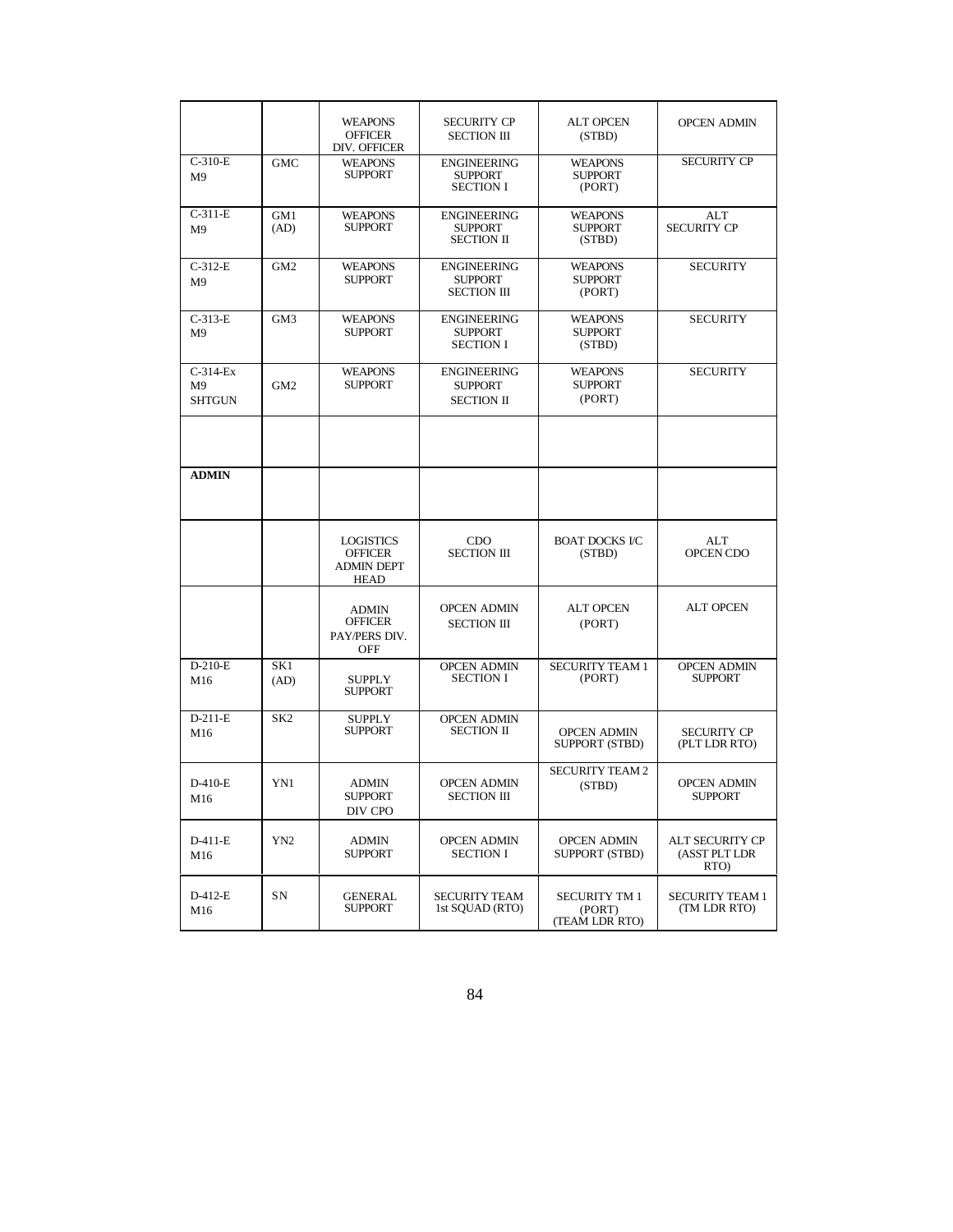| $D-413-E$<br>M16            | SN              | <b>GENERAL</b><br><b>SUPPORT</b>        | <b>SECURITY TEAM</b><br>2nd SQUAD (RTO) | <b>SECURITY TM 2</b><br>(STBD)<br>(TEAM LDR RTO) | <b>SECURITY TEAM 2</b><br>(TM LDR RTO)                  |
|-----------------------------|-----------------|-----------------------------------------|-----------------------------------------|--------------------------------------------------|---------------------------------------------------------|
| $D-510-E$<br>M <sub>9</sub> | FS1             | <b>FS DIV CPO</b>                       | <b>MESS HALL I/C</b>                    | <b>MESS HALL I/C</b><br>(PORT)                   | <b>AID STATION</b><br><b>STRETCHER</b><br><b>BEARER</b> |
| $D-511-E$<br>M16            | FS <sub>2</sub> | <b>FS SUPPORT</b>                       | <b>MESS HALL</b>                        | MESS HALL I/C<br>(STBD)                          | <b>AID STATION</b><br><b>STRETCHER</b><br><b>BEARER</b> |
| $D-512-E$<br>M16            | FS <sub>2</sub> | <b>FS SUPPORT</b>                       | <b>MESS HALL</b>                        | <b>MESS HALL</b><br>(PORT)                       | <b>AID STATION</b><br><b>STRETCHER</b><br><b>BEARER</b> |
| $D-513-E$<br>M16            | FS3             | <b>FS SUPPORT</b>                       | <b>MESS HALL</b>                        | <b>MESS HALL</b><br>(STBD)                       | <b>AID STATION</b><br><b>STRETCHER</b><br><b>BEARER</b> |
| $D-514-E$<br>M16            | FS3             | <b>FS SUPPORT</b>                       | <b>MESS HALL</b>                        | <b>SECURITY TM 1</b><br>(PORT)<br>(OPCEN RUNNER) | <b>DAMAGE</b><br><b>CONTROL TEAM</b>                    |
| $D-515-E$<br>M16            | FS3             | <b>FS SUPPORT</b><br><b>IN TRAINING</b> | <b>MESS HALL</b>                        | <b>SECURITY TM</b><br>2(STBD)<br>(OPCEN RUNNER)  | <b>DAMAGE</b><br><b>CONTROL TEAM</b>                    |
|                             |                 |                                         |                                         |                                                  |                                                         |
|                             |                 | <b>MEDICAL</b>                          |                                         |                                                  |                                                         |
|                             |                 | <b>MEDICAL DIV</b><br><b>OFF</b>        | <b>SICK CALL</b>                        | <b>AID STATION</b><br>(PORT)                     | <b>AID STATION I/C</b>                                  |
| $D-310-E$<br>M <sub>9</sub> | HS1             | <b>MEDICAL</b><br><b>SUPPORT</b>        | <b>SICK CALL</b>                        | <b>AID STATION</b><br>(STBD)                     | <b>AID STATION</b>                                      |
| $D-311-E$<br>M <sub>9</sub> | HS <sub>2</sub> | <b>MEDICAL</b><br><b>SUPPORT</b>        | <b>SICK CALL</b>                        | <b>AID STATION ASST</b><br>(PORT)                | <b>AID STATION</b><br><b>STRETCHER</b><br><b>BEARER</b> |

PSU 305 WQSB courtesy of LCDR Lee A. Handford, USCGR, Executive Officer, PSU 305.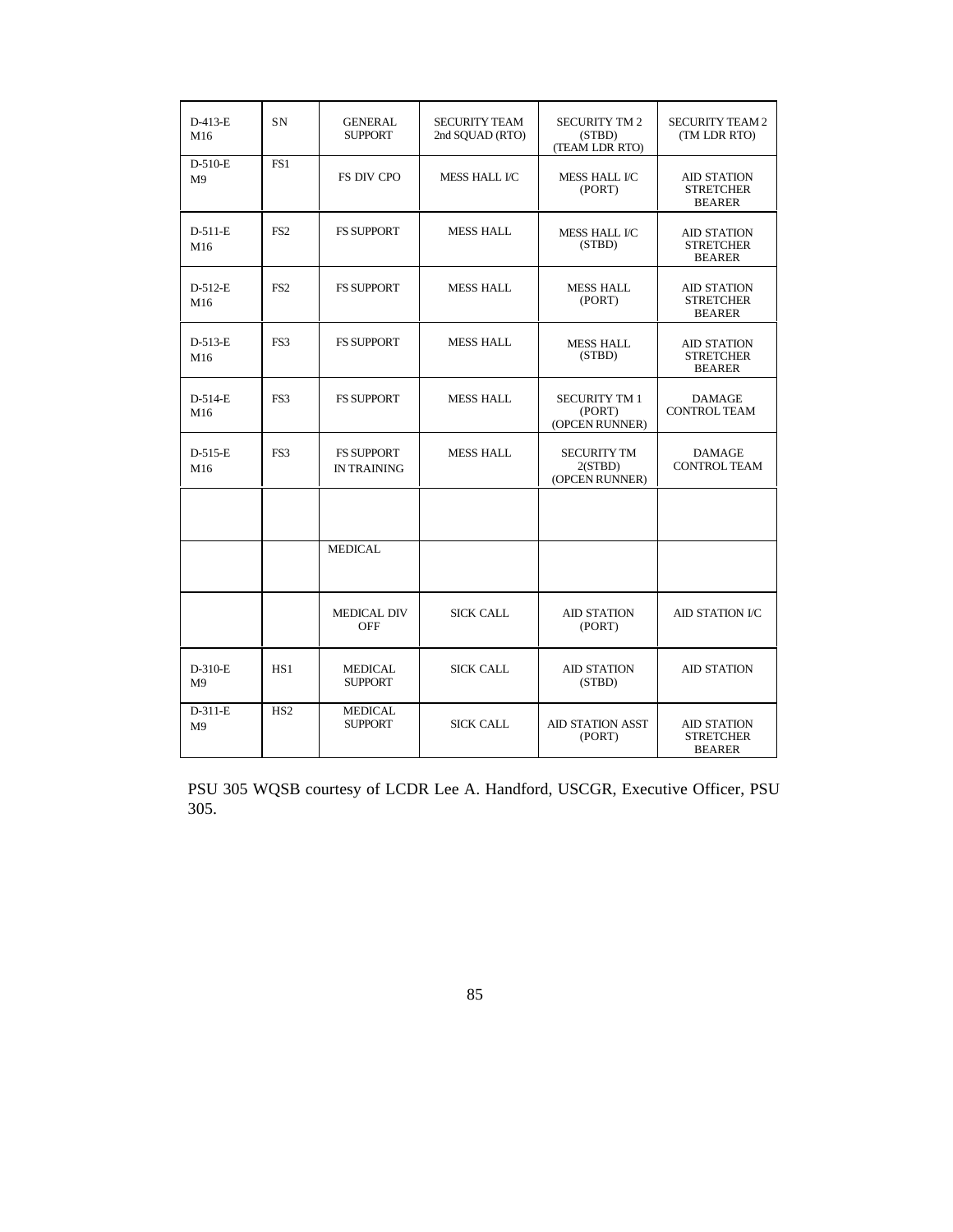PSU Master Training List

| <b>Billet</b> attending                        | Course ID           | <b>Course Title</b>                                             | Duration |
|------------------------------------------------|---------------------|-----------------------------------------------------------------|----------|
| <b>ALL HANDS</b>                               | <b>PSU-1 Skills</b> | <b>PSU</b> Basic<br>Defensive Skills                            | 12 days  |
|                                                | <b>PSU TSTA</b>     | <b>PSU Tailored Skills</b><br><b>TRAV</b>                       | 12 days  |
|                                                | AT/FP               | AT/FP Level 1                                                   | 1 day    |
|                                                | <b>PSUESH</b>       | <b>PSU Essential Skills</b><br>Handbook Non-<br>resident course | N/A      |
| <b>ALL SEC TM</b>                              | <b>AMC PR</b>       | <b>PHOENIX</b><br><b>READINESS</b>                              | 14 days  |
|                                                | <b>BAMAP</b>        | <b>Basic Map Reading</b><br><b>Skills Nonresident</b><br>course | N/A      |
| <b>ALL BOAT DIVS</b>                           | $PSU-2$             | TPSB Ops and<br><b>Tactics Course</b>                           | 12 days  |
| Security Officer                               | J-830-0015          | <b>Force Protection</b><br><b>Officer Course</b>                | 5 days   |
| <b>Asst Security Officer</b>                   | J-830-0010          | Anti-Terrorism<br><b>Training Course</b>                        | 5 days   |
| <b>Boarding Team Members</b>                   |                     |                                                                 |          |
| <b>Boarding Officers</b><br>(Officers/BMC/BM1) | $MLE-01$            | <b>MLE</b> Boarding<br>Officer                                  | 32 days  |
| <b>Boarding Team Members</b><br>(BM2/BM3)      | $MLE-02$            | <b>MLE</b> Boarding<br>Team Member                              | 12 days  |
| <b>Weapons Support</b>                         |                     |                                                                 |          |
| GMC/GM1/GM2                                    | J-041-0103          | Ammunition<br>Management                                        | 5 days   |
|                                                | <b>SAI/CG-024</b>   | Small Arms<br>Instructor                                        | 19 days  |
|                                                |                     |                                                                 |          |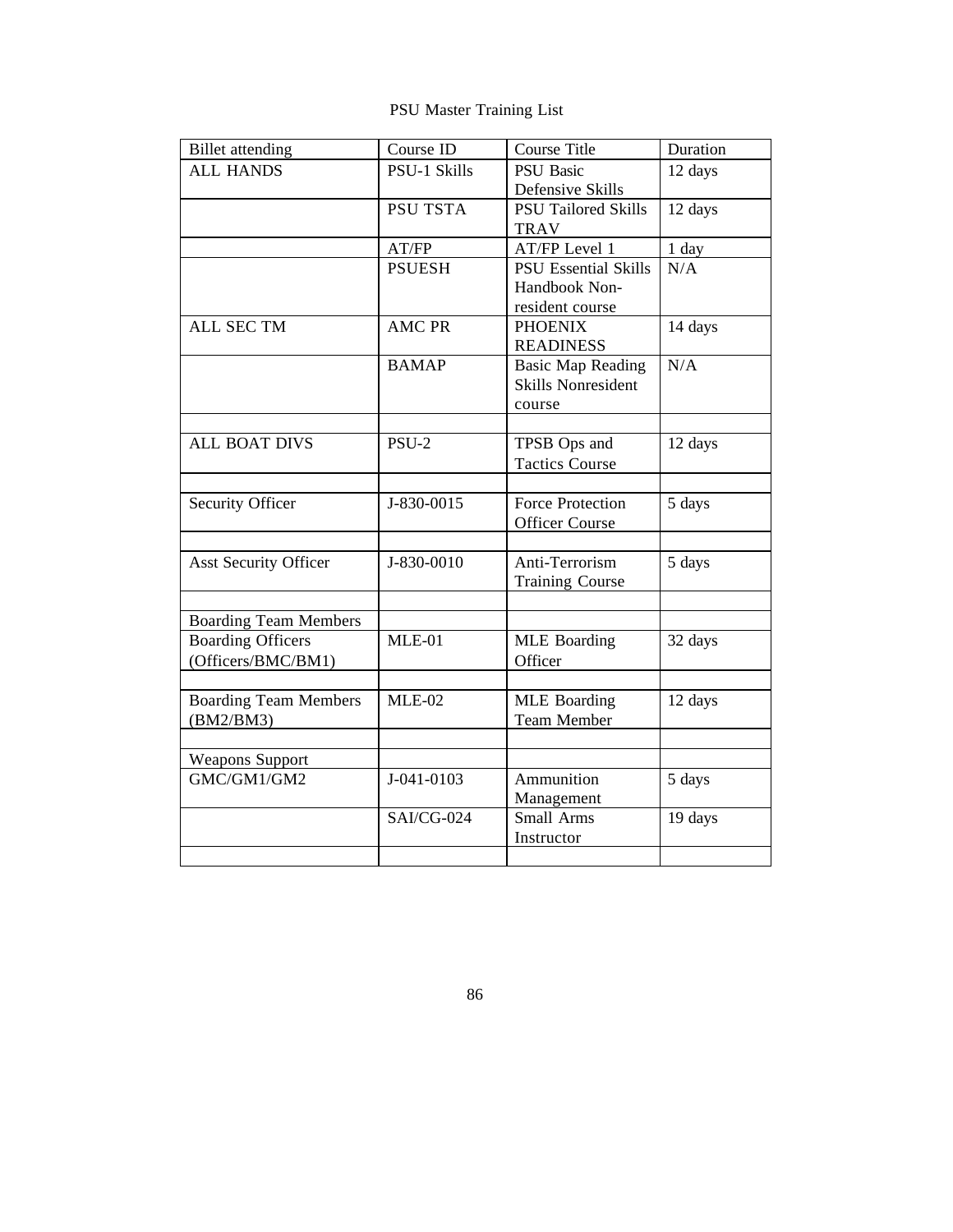| <b>Description of</b><br>Cost     | <b>Cost Equation</b>                                      | <b>Total Cost</b> | <b>Comments</b>                                |
|-----------------------------------|-----------------------------------------------------------|-------------------|------------------------------------------------|
|                                   |                                                           |                   |                                                |
| <b>Personnel Salary</b><br>Costs: |                                                           |                   | 117 person WQSB from COMDTINST<br>M3501.53,    |
| $O-5$ (one)                       | $$4800/mth X$ 6mths +<br>1227BHA X 6mths                  | \$36,162          | <b>PSU</b> Operational Doctrine                |
| $O-4$ (three)                     | $$4400/mth X$ 6mths +                                     | \$98,766          |                                                |
| $O-3$ (two)                       | 1087BHA X 6mths<br>$$3900/mth X$ 6mths +                  | \$58,800          |                                                |
| $O-2$ (two)                       | 1000BHA X 6mths<br>$$3200/mth X$ 6mths +                  | \$47,832          | Estimates include: Base Pay                    |
| CWO (three)                       | 786BHA X 6mths<br>$$3500/mth X$ 6mths +<br>786BHA X 6mths | \$77,148          | <b>BHA</b>                                     |
| E-7 (twelve)                      | $$2500/mth X$ 6mths +<br>824BHA X 6mths                   | \$239,328         |                                                |
| E-6 (sixteen)                     | $$2200/mth X$ 6mths +<br>788BHA X 6mths                   | \$286,848         |                                                |
| E-5 (nineteen)                    | \$2000/mth X 6mths<br>+720BHA X 6mths                     | \$310,080         |                                                |
| E-4 (fifty nine)                  | $$1700/mth X$ 6mths +<br>664BHA X 6mths                   | \$836,856         |                                                |
| <b>Total Estimated</b><br>Salary: |                                                           | \$1,991,820       |                                                |
|                                   |                                                           |                   |                                                |
| <b>Berthing:</b>                  |                                                           |                   |                                                |
| Field Conditions:                 | No Cost - self sustaining                                 | \$0               | Tent City/cots                                 |
| <b>BEO</b>                        | Avg $$7/ea$ (106 enlisted) *<br>180 days                  | \$133,560         |                                                |
| <b>BOQ</b>                        | Avg $$10$ /ea (11 officers) *<br>180 days                 | \$19,800          |                                                |
| Hotel (local<br>economy)          | Avg \$35/night X 60 rooms<br>X 180 days                   | \$378,000         | 2 members per room = $(117/2) = 60$<br>rooms   |
|                                   |                                                           |                   |                                                |
| <b>Equipment Costs:</b>           |                                                           |                   |                                                |
| Uniforms                          | Provided to troops/no cost                                | \$0               | Climate may require additional cold wx<br>gear |
| <b>CBR</b><br>gear/equipment      | Provided to troops/no cost                                | \$0               | CINC requirements vary                         |
| Generators (three)<br>- POL       | Run 24 hours/7 days a<br>week                             |                   | Includes tent city/OPCEN                       |
|                                   | 60gal/day (diesel) X 180<br>days $(\frac{1}{gal})$        | \$10,800          | Diesel fuel cost for generators                |
|                                   | \$5/day X 180 days (misc<br>gen fuel costs)               | \$900             | (anti freeze, oil)                             |
| Vehicles (three<br>trucks) - POL  | Run 24 hours/7 days a<br>week                             |                   |                                                |
|                                   | 60gal/day (mogas) X<br>180 days (\$1.5/gal)               | \$16,200          | Vehicle fuel (87 octane)                       |

# USCG Estimated PSU Deployment Costs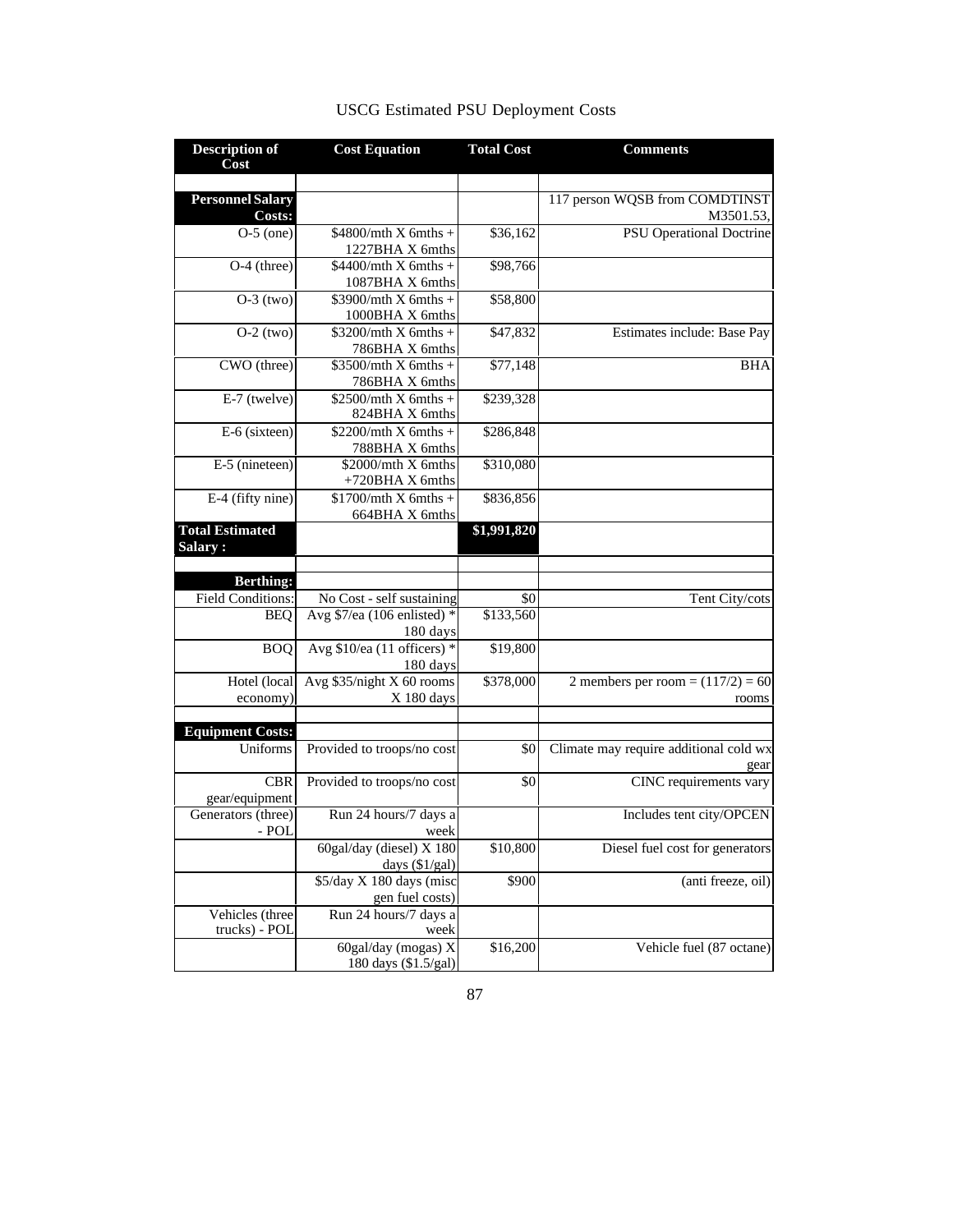|                         | \$50/day X 180 days                               | \$9,000   | (transmission, steering, brake fluids, oil, |
|-------------------------|---------------------------------------------------|-----------|---------------------------------------------|
|                         | (misc veh fuel costs)                             |           | antifreeze)                                 |
| Forklift                | Support Costs (estimate) X                        | \$5,000   | (hydraulics, trans, steering, brake fluids, |
|                         | 180 days                                          |           | fuel, etc)                                  |
| Boats (six 22'          | Run 24 hours/7 days a                             |           |                                             |
| TPSB <sub>s</sub> )     | week                                              |           |                                             |
|                         | 100gal/day per boat X                             | \$162,000 | 87 octane mogas at \$1.50/gal               |
|                         | 6boats X 180days                                  |           |                                             |
|                         | 3gal/day per boat X 6                             | \$51,840  | Type III VRO oil (\$2.00/gal)               |
|                         | boats X 180 days                                  |           |                                             |
| <b>Total Equipment:</b> |                                                   | \$255,740 |                                             |
|                         |                                                   |           |                                             |
| <b>Consumables:</b>     |                                                   |           |                                             |
| Galley (not PSU         | Breakfast at \$1.10/day X                         | \$23,166  | US Military Galley/Chow Hall/Mess           |
| operated)               | 180 days X 117                                    |           |                                             |
|                         | Lunch at \$2.10/day X 180                         | \$44,226  | US Military Galley/Chow Hall/Mess           |
|                         | days X 117                                        |           |                                             |
|                         | Dinner at \$3.25/day X 180                        | \$68,445  | US Military Galley/Chow Hall/Mess           |
|                         | days X 117                                        |           |                                             |
|                         | $MREs$ Case = \$25 1cs/day X 180                  | \$4,500   | For watchstanders/boat crews                |
|                         | days                                              |           |                                             |
| <b>Total</b>            |                                                   | \$140,337 |                                             |
| <b>Consumables:</b>     |                                                   |           |                                             |
|                         | PSU comes with H2O                                |           |                                             |
| <b>Potable Water</b>    |                                                   | \$0       | PSU requires a source for potable water     |
|                         | storage capability<br>Bottled water $= 1/gal$ per | \$16,848  | \$0.80/gal off the shelf/bottled            |
|                         | person per day                                    |           |                                             |
|                         |                                                   |           |                                             |
| <b>Medical Support</b>  | Trauma emergencies                                | \$0       |                                             |
|                         | packaged by unit                                  |           |                                             |
|                         | Sick call/Field Medicine                          | \$0       |                                             |
|                         | limited within unit                               |           |                                             |
|                         | Access to military clinic                         | \$0       |                                             |
|                         | facilities preferred                              |           |                                             |
|                         |                                                   |           |                                             |
| <b>Communications</b>   | Organic to PSU - no cost                          | \$0       |                                             |
| <b>Support</b>          |                                                   |           |                                             |
| Weapons/ammunit         | Organic to PSU - no cost                          | \$0       |                                             |
| ion support             |                                                   |           |                                             |
| <b>Admin support</b>    | Organic to PSU/OPCON -                            | \$0       |                                             |
|                         | no cost                                           |           |                                             |
| <b>Engineering</b>      | Organic to PSU - no cost                          | \$0       |                                             |
| <b>Support</b>          |                                                   |           |                                             |
| <b>Personnel</b>        | Organic to PSU/OPCON -                            | \$0       |                                             |
| Administration -        | no cost                                           |           |                                             |
| less salaries           |                                                   |           |                                             |
| <b>CASREP/mainten</b>   | Organic to PSU/MLC - no                           | \$0       |                                             |
| ance support            | cost                                              |           |                                             |

88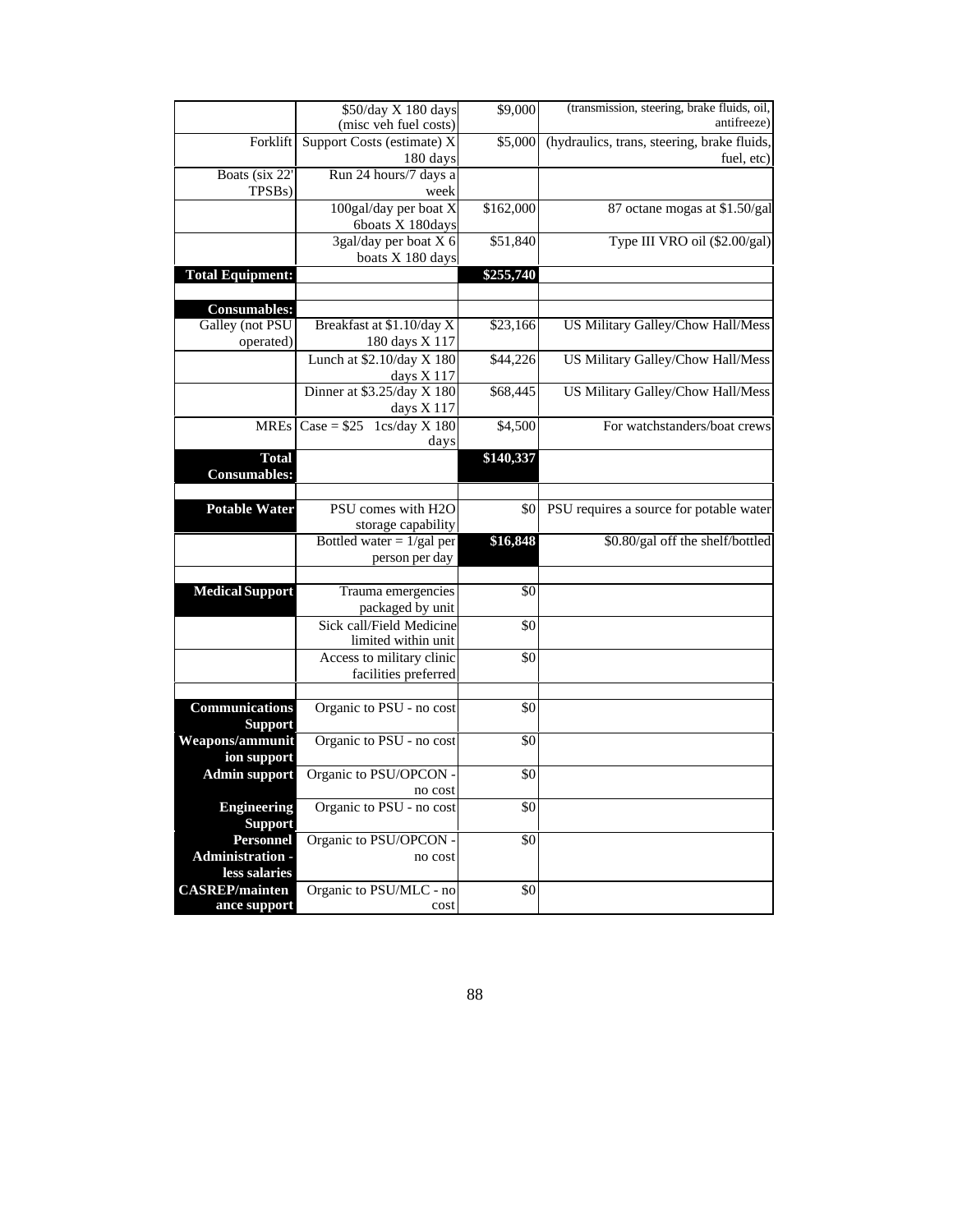| <b>Package One</b>   | <b>Personnel Salaries</b>     | \$1,991,820 |
|----------------------|-------------------------------|-------------|
|                      | <b>Berthing - Field</b>       | \$0         |
|                      | <b>Conditions</b>             |             |
|                      | Equipment/POL                 | \$255,740   |
|                      | Requirements                  |             |
|                      | Consumables/Messing           | \$140,337   |
|                      | Potable Water                 | \$16,848    |
|                      | <b>Total:</b>                 | \$2,404,745 |
|                      |                               |             |
| <b>Package Two</b>   | <b>Personnel Salaries</b>     | \$1,991,820 |
|                      | <b>Berthing - BOQ/BEQ</b>     | \$153,360   |
|                      | Equipment/POL                 | \$255,740   |
|                      | Requirements                  |             |
|                      | Consumables/Messing           | \$140,337   |
|                      | Potable Water                 | \$16,848    |
|                      | Total:                        | \$2,558,105 |
|                      |                               |             |
| <b>Package Three</b> | <b>Personnel Salaries</b>     | \$1,991,820 |
|                      | <b>Berthing - Hotel/local</b> | \$378,000   |
|                      | economy                       |             |
|                      | Equipment/POL                 | \$255,740   |
|                      | Requirements                  |             |
|                      | Consumables/Messing           | \$140,337   |
|                      | Potable Water                 | \$16,848    |
|                      | Total:                        | \$2,782,745 |

Deployment costs provided by LT(jg) Cheryl Honeycutt, USCG, USCG Atlantic Area PSU Coordinator.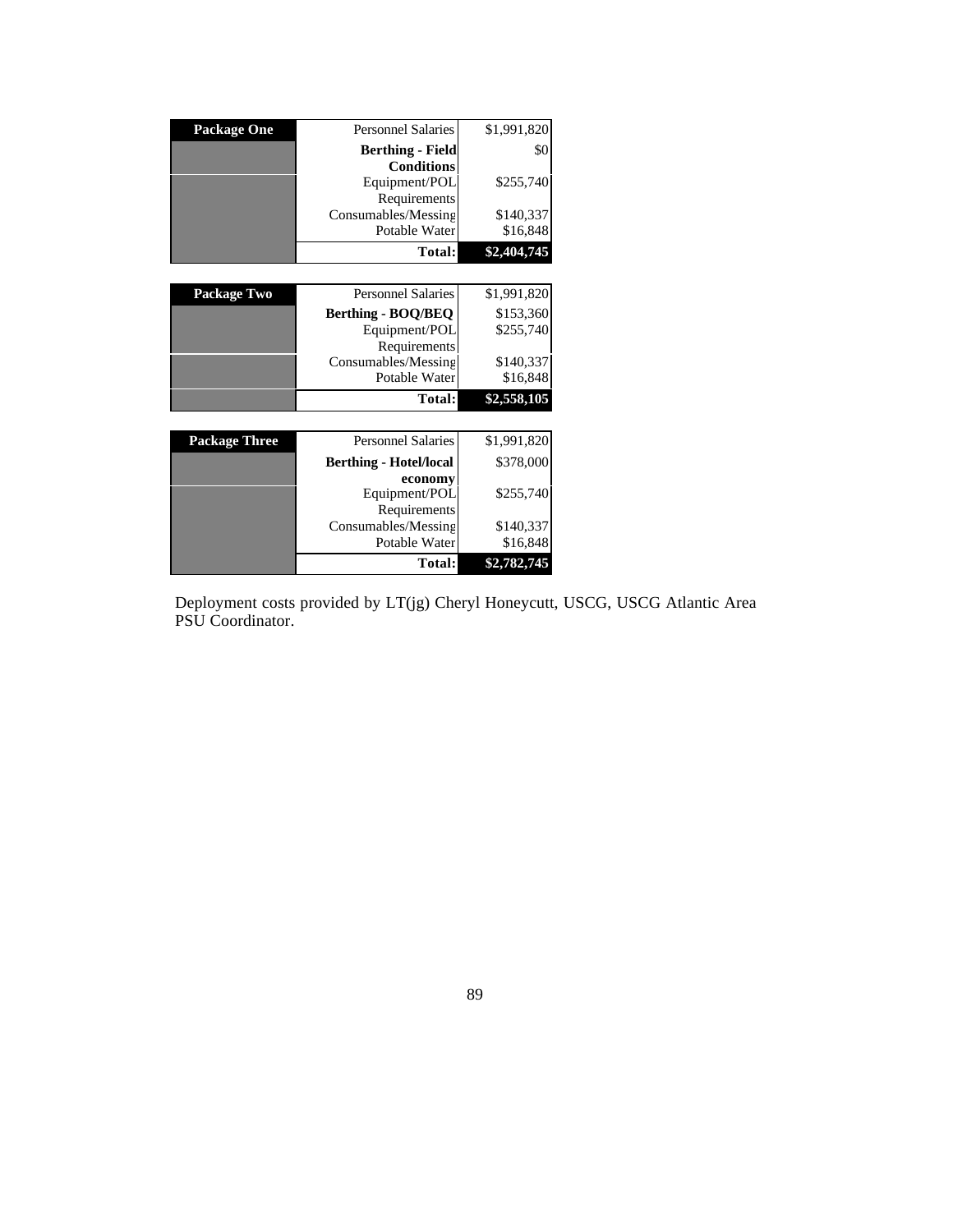### APPENDIX D

## DD (X) MANNING INFORMATION

| Department         | $E1-3$         | E4             | E5             | E6             | E7             | E8             | E9       | Total          |
|--------------------|----------------|----------------|----------------|----------------|----------------|----------------|----------|----------------|
| <b>COMBAT</b>      | $\overline{0}$ | $\overline{2}$ | 8              | 3              | 3              | $\overline{0}$ | $\Omega$ | 16             |
| <b>SYSTEMS</b>     |                |                |                |                |                |                |          |                |
| <b>ENGINEERING</b> | 2              | $\Omega$       | 7              | 3              | 3              | $\theta$       | $\Omega$ | 15             |
| <b>MEDICAL</b>     | $\mathbf{0}$   | $\Omega$       | $\Omega$       | $\Omega$       | 1              | $\theta$       | $\Omega$ | 1              |
| <b>OFFICERS</b>    | $\theta$       | $\Omega$       | $\Omega$       | $\Omega$       | $\theta$       | $\Omega$       | $\Omega$ | $\overline{0}$ |
| <b>OPERATIONS</b>  | 5              | 6              | 14             | 5              | 1              | $\theta$       | $\Omega$ | 31             |
| <b>SUPPLY</b>      | $\overline{0}$ | $\Omega$       | 3              | $\Omega$       | 1              | $\Omega$       | $\Omega$ | $\overline{4}$ |
| <b>TOTAL</b>       | 7              | 8              | 32             | 11             | 9              | $\overline{0}$ | $\Omega$ | 67             |
| Department         | O1             | O <sub>2</sub> | O <sub>3</sub> | O <sub>4</sub> | O <sub>5</sub> | O <sub>6</sub> | Total    |                |
| <b>COMBAT</b>      | $\theta$       | $\Omega$       | $\theta$       | $\Omega$       | $\theta$       | $\theta$       | $\theta$ |                |
| <b>SYSTEMS</b>     |                |                |                |                |                |                |          |                |
| <b>ENGINEERING</b> | $\mathbf{0}$   | $\Omega$       | $\Omega$       | $\Omega$       | $\theta$       | $\Omega$       | $\Omega$ |                |
| <b>MEDICAL</b>     | $\theta$       | $\Omega$       | $\Omega$       | $\Omega$       | $\Omega$       | $\Omega$       | $\Omega$ |                |
| <b>OFFICERS</b>    | 2              |                | 3              | 3              | 1              | 0              | 10       |                |
| <b>OPERATIONS</b>  | $\mathbf{0}$   | $\Omega$       | $\Omega$       | $\Omega$       | $\Omega$       | $\theta$       | $\theta$ |                |
| <b>SUPPLY</b>      | $\theta$       | $\Omega$       | $\Omega$       | $\Omega$       | $\theta$       | $\Omega$       | $\theta$ |                |
| <b>TOTAL</b>       | $\overline{c}$ | 1              | 3              | 3              | 1              | $\Omega$       | 10       |                |
|                    |                |                |                |                |                |                |          |                |

| Enlisted | Officer | Total |
|----------|---------|-------|
| 16       |         | 16    |
|          |         |       |
| 15       |         | 15    |
|          |         |       |
| 0        | 10      | 10    |
| 31       |         | 31    |
| 4        |         |       |
|          |         |       |
|          |         |       |
|          |         |       |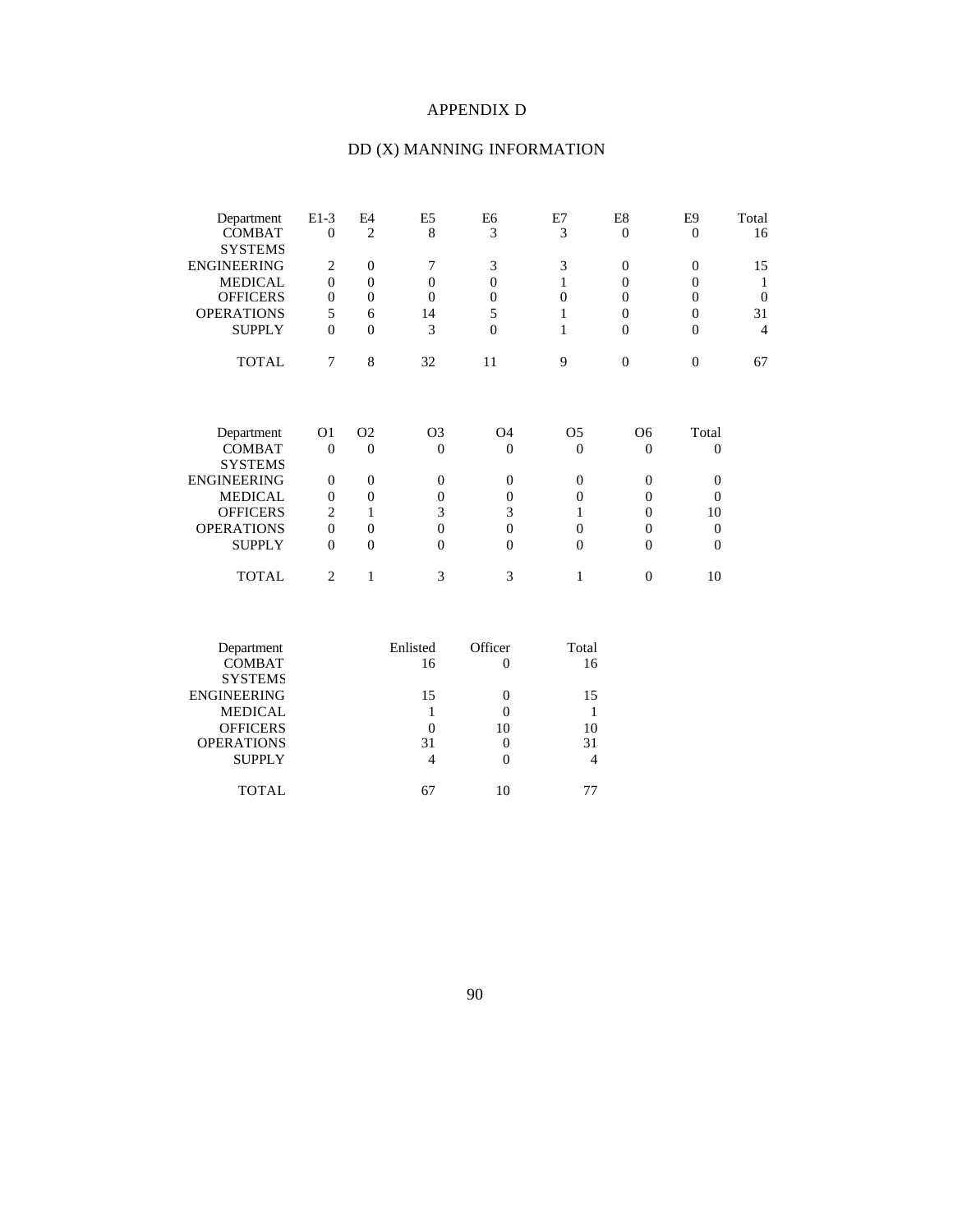| Manning costs      |          |                |                |                |                |                |                |          |
|--------------------|----------|----------------|----------------|----------------|----------------|----------------|----------------|----------|
| Department         | $E1-3$   | F <sub>4</sub> | E <sub>5</sub> | E <sub>6</sub> | E7             | E8             | E9             | Total    |
| <b>COMBAT</b>      | $\theta$ | 150456         | 530380         | 295475         | 312745         | $\Omega$       | $\Omega$       | 1289055  |
| <b>SYSTEMS</b>     |          |                |                |                |                |                |                |          |
| <b>ENGINEERING</b> | 141914   | $\Omega$       | 668708         | 284474         | 327145         | $\Omega$       | $\Omega$       | 1422242  |
| <b>MEDICAL</b>     | $\Omega$ | $\theta$       | $\Omega$       | $\Omega$       | 95139          | $\theta$       | $\Omega$       | 95139    |
| <b>OFFICERS</b>    | $\theta$ | $\theta$       | $\theta$       | $\Omega$       | $\Omega$       | $\theta$       | $\theta$       | $\Omega$ |
| <b>OPERATIONS</b>  | 364336   | 485768         | 1235392        | 497329         | 104080         | $\theta$       | $\theta$       | 2686905  |
| <b>SUPPLY</b>      | $\Omega$ | $\theta$       | 249189         | $\Omega$       | 100284         | $\theta$       | $\Omega$       | 349473   |
| <b>TOTAL</b>       | 506250   | 636224         | 2683670        | 1077278        | 939393         | $\overline{0}$ | $\Omega$       | 5842814  |
|                    |          |                |                |                |                |                |                |          |
| Department         |          | O <sub>1</sub> | O <sub>2</sub> | O <sub>3</sub> | O <sub>4</sub> | O <sub>5</sub> | O <sub>6</sub> | Total    |
| <b>COMBAT</b>      |          | $\theta$       | $\Omega$       | $\Omega$       | $\Omega$       | $\Omega$       | $\theta$       | $\Omega$ |
| SYSTEMS            |          |                |                |                |                |                |                |          |
| <b>ENGINEERING</b> |          | $\theta$       | $\Omega$       | $\overline{0}$ | $\Omega$       | $\Omega$       | $\theta$       | $\theta$ |
| <b>MEDICAL</b>     |          | $\Omega$       | $\Omega$       | $\Omega$       | $\Omega$       | $\Omega$       | $\theta$       | $\Omega$ |
| <b>OFFICERS</b>    | 211407   |                | 120232         | 405158         | 464414         | 175228         | $\Omega$       | 1376439  |
| <b>OPERATIONS</b>  |          | $\theta$       | $\Omega$       | $\Omega$       | $\Omega$       | $\Omega$       | $\overline{0}$ | $\Omega$ |
| <b>SUPPLY</b>      |          | $\overline{0}$ | $\overline{0}$ | $\overline{0}$ | $\Omega$       | $\theta$       | $\overline{0}$ | $\theta$ |
| TOTAL              | 211407   |                | 120232         | 405158         | 464414         | 175228         | $\Omega$       | 1376439  |

| Department            | Enlisted | Officer  | Total   |
|-----------------------|----------|----------|---------|
| <b>COMBAT SYSTEMS</b> | 1289055  | $\theta$ | 1289055 |
| <b>ENGINEERING</b>    | 1422242  | $\theta$ | 1422242 |
| <b>MEDICAL</b>        | 95139    | $\theta$ | 95139   |
| <b>OFFICERS</b>       |          | 1376439  | 1376439 |
| <b>OPERATIONS</b>     | 2686905  | 0        | 2686905 |
| <b>SUPPLY</b>         | 349473   |          | 349473  |
|                       |          |          |         |
| TOTAL.                | 5842814  | 1376439  | 7219253 |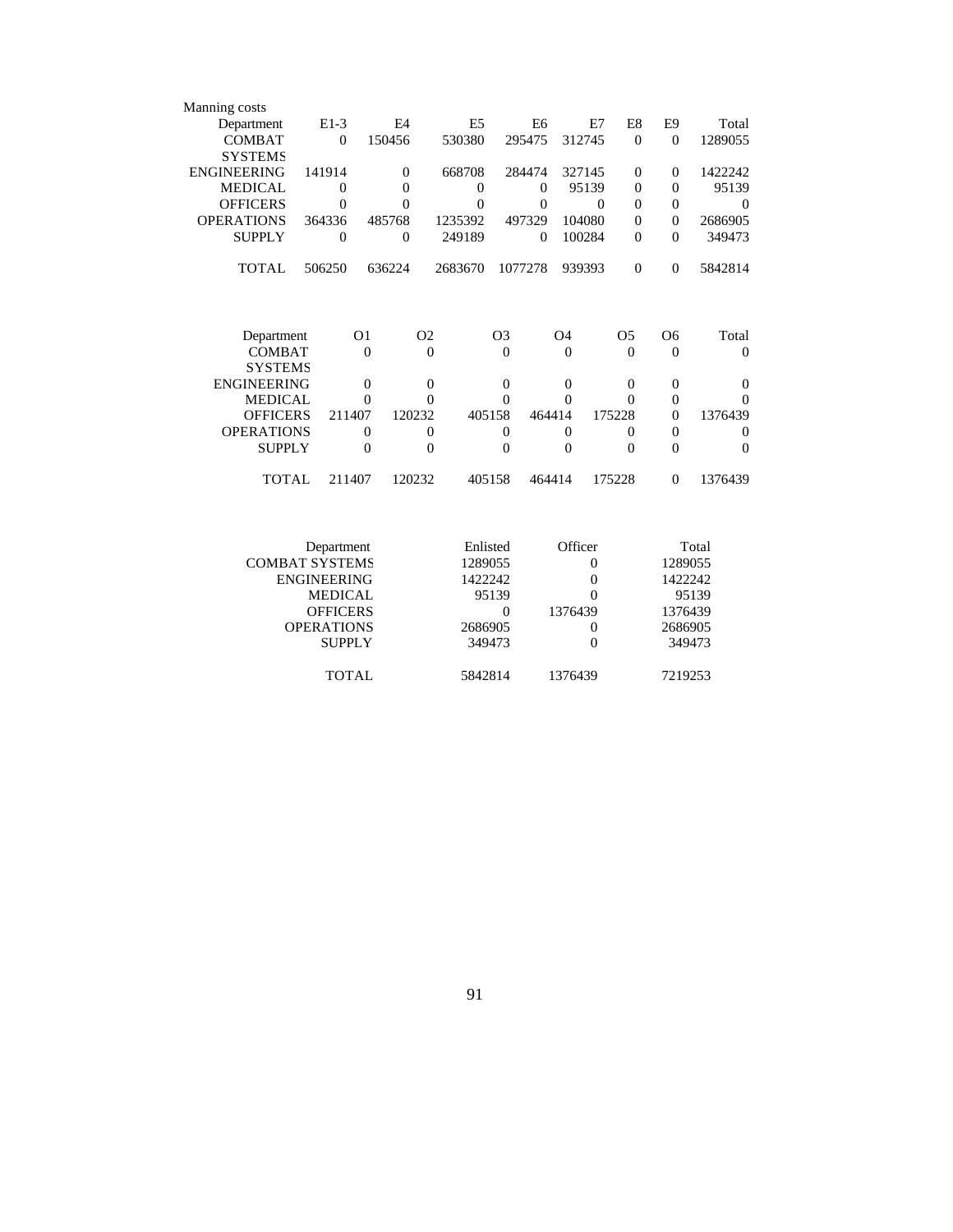| Manning with additional security force                 |                  |                  |                  |                  |                              |                  |                  |                  |                  |
|--------------------------------------------------------|------------------|------------------|------------------|------------------|------------------------------|------------------|------------------|------------------|------------------|
|                                                        | Department       | $E1-3$           | E4               | E5               | E6<br>E7                     |                  | E8               | E <sub>9</sub>   | Total            |
|                                                        | <b>COMBAT</b>    | 6                | 12               | 19               | 9<br>3                       |                  | $\Omega$         | $\theta$         | 49               |
|                                                        | <b>SYSTEMS</b>   |                  |                  |                  |                              |                  |                  |                  |                  |
| <b>ENGINEERING</b>                                     |                  | $\overline{c}$   | $\overline{0}$   | 7                | 3<br>3                       |                  | $\overline{0}$   | $\overline{0}$   | 15               |
|                                                        | <b>MEDICAL</b>   | $\theta$         | $\Omega$         | $\theta$         | $\Omega$<br>1                |                  | $\Omega$         | $\theta$         | 1                |
|                                                        | <b>OFFICERS</b>  | $\overline{0}$   | $\mathbf{0}$     | $\overline{0}$   | $\mathbf{0}$<br>$\mathbf{0}$ |                  | $\overline{0}$   | $\overline{0}$   | $\theta$         |
| <b>OPERATIONS</b>                                      |                  | 5                | 6                | 14               | 5<br>$\mathbf{1}$            |                  | $\boldsymbol{0}$ | $\boldsymbol{0}$ | 31               |
|                                                        | <b>SUPPLY</b>    | $\mathbf{0}$     | $\mathbf{0}$     | 3                | $\mathbf{0}$<br>$\mathbf{1}$ |                  | $\overline{0}$   | $\boldsymbol{0}$ | $\overline{4}$   |
|                                                        |                  |                  |                  |                  |                              |                  |                  |                  |                  |
|                                                        | <b>TOTAL</b>     | 13               | 18               | 43               | 9<br>17                      |                  | $\overline{0}$   | $\overline{0}$   | 100              |
|                                                        | Department       |                  |                  | Enlisted         | Officer                      |                  | Total            |                  |                  |
|                                                        | <b>COMBAT</b>    |                  |                  | 49               | $\mathbf{0}$                 |                  | 49               |                  |                  |
|                                                        |                  |                  |                  |                  |                              |                  |                  |                  |                  |
|                                                        | <b>SYSTEMS</b>   |                  |                  |                  | $\overline{0}$               |                  |                  |                  |                  |
| <b>ENGINEERING</b>                                     |                  |                  |                  | 15               |                              |                  | 15               |                  |                  |
|                                                        | <b>MEDICAL</b>   |                  |                  | $\mathbf{1}$     | $\overline{0}$               |                  | $\mathbf{1}$     |                  |                  |
|                                                        | <b>OFFICERS</b>  |                  |                  | $\mathbf{0}$     | 10                           |                  | 10               |                  |                  |
| <b>OPERATIONS</b>                                      |                  |                  |                  | 31               | $\theta$                     |                  | 31               |                  |                  |
|                                                        | <b>SUPPLY</b>    |                  |                  | $\overline{4}$   | $\Omega$                     |                  | $\overline{4}$   |                  |                  |
|                                                        | <b>TOTAL</b>     |                  |                  | 100              | 10                           |                  | 110              |                  |                  |
| Costs with additional security personnel               |                  |                  |                  |                  |                              |                  |                  |                  |                  |
| Department                                             | $E1-3$           | E <sub>4</sub>   | E <sub>5</sub>   | E <sub>6</sub>   | E7                           | E <sub>8</sub>   | E <sub>9</sub>   | Total            |                  |
| <b>COMBAT</b>                                          | $\mathbf{0}$     | 832357           | 1347904          | 792565           | 312745                       | $\mathbf{0}$     | $\overline{0}$   | 3285570          |                  |
| <b>SYSTEMS</b>                                         |                  |                  |                  |                  |                              |                  |                  |                  |                  |
| <b>ENGINEERI</b>                                       | 141914           | $\overline{0}$   | 668708           | 284474           | 327145                       | $\overline{0}$   | $\theta$         | 1422242          |                  |
| NG                                                     |                  |                  |                  |                  |                              |                  |                  |                  |                  |
| <b>MEDICAL</b>                                         | $\mathbf{0}$     | $\mathbf{0}$     | $\mathbf{0}$     | $\mathbf{0}$     | 95139                        | $\mathbf{0}$     | $\overline{0}$   | 95139            |                  |
| <b>OFFICERS</b>                                        | $\boldsymbol{0}$ | $\boldsymbol{0}$ | $\boldsymbol{0}$ | $\boldsymbol{0}$ | $\boldsymbol{0}$             | $\boldsymbol{0}$ | $\boldsymbol{0}$ |                  | $\boldsymbol{0}$ |
| <b>OPERATION</b>                                       | 364336           | 485768           | 1235392          | 497329           | 104080                       | $\mathbf{0}$     | $\overline{0}$   | 2686905          |                  |
| S                                                      |                  |                  |                  |                  |                              |                  |                  |                  |                  |
| <b>SUPPLY</b>                                          | $\boldsymbol{0}$ | $\boldsymbol{0}$ | 249189           | $\boldsymbol{0}$ | 100284                       | $\boldsymbol{0}$ | $\overline{0}$   | 349473           |                  |
| <b>TOTAL</b>                                           | 506250           | 1318125          | 3501193          | 1574368          | 939393                       | $\boldsymbol{0}$ | $\theta$         | 7839328          |                  |
| Total manning costs with additional security personnel |                  |                  |                  |                  |                              |                  |                  |                  |                  |
| Department                                             |                  |                  |                  | Enlisted         | Officer                      |                  | Total            |                  |                  |
| <b>COMBAT</b>                                          |                  |                  |                  | 3285570          | $\boldsymbol{0}$             |                  | 3285570          |                  |                  |
| <b>SYSTEMS</b>                                         |                  |                  |                  |                  |                              |                  |                  |                  |                  |
| <b>ENGINEERING</b>                                     |                  |                  |                  | 1422242          | $\boldsymbol{0}$             |                  | 1422242          |                  |                  |
| MEDICAL                                                |                  |                  |                  | 95139            | $\mathbf{0}$                 |                  | 95139            |                  |                  |
|                                                        |                  |                  |                  |                  |                              |                  |                  |                  |                  |
| <b>OFFICERS</b>                                        |                  |                  |                  | $\mathbf{0}$     | 1376439                      |                  | 1376439          |                  |                  |
| <b>OPERATIONS</b>                                      |                  |                  |                  | 2686905          | 0                            |                  | 2686905          |                  |                  |
| <b>SUPPLY</b>                                          |                  |                  |                  | 349473           | $\overline{0}$               |                  | 349473           |                  |                  |
| TOTAL                                                  |                  |                  |                  | 7839328          | 1376439                      |                  | 9215768          |                  |                  |

Manning worksheets (Figures D-1 through D-10) developed by Navy Center for Cost Analysis program COMET (Cost of Manpower Estimating Tool). Internet on-line, available from http://www.ncca.navy.mil/comet. All costs in current year 2000 dollars.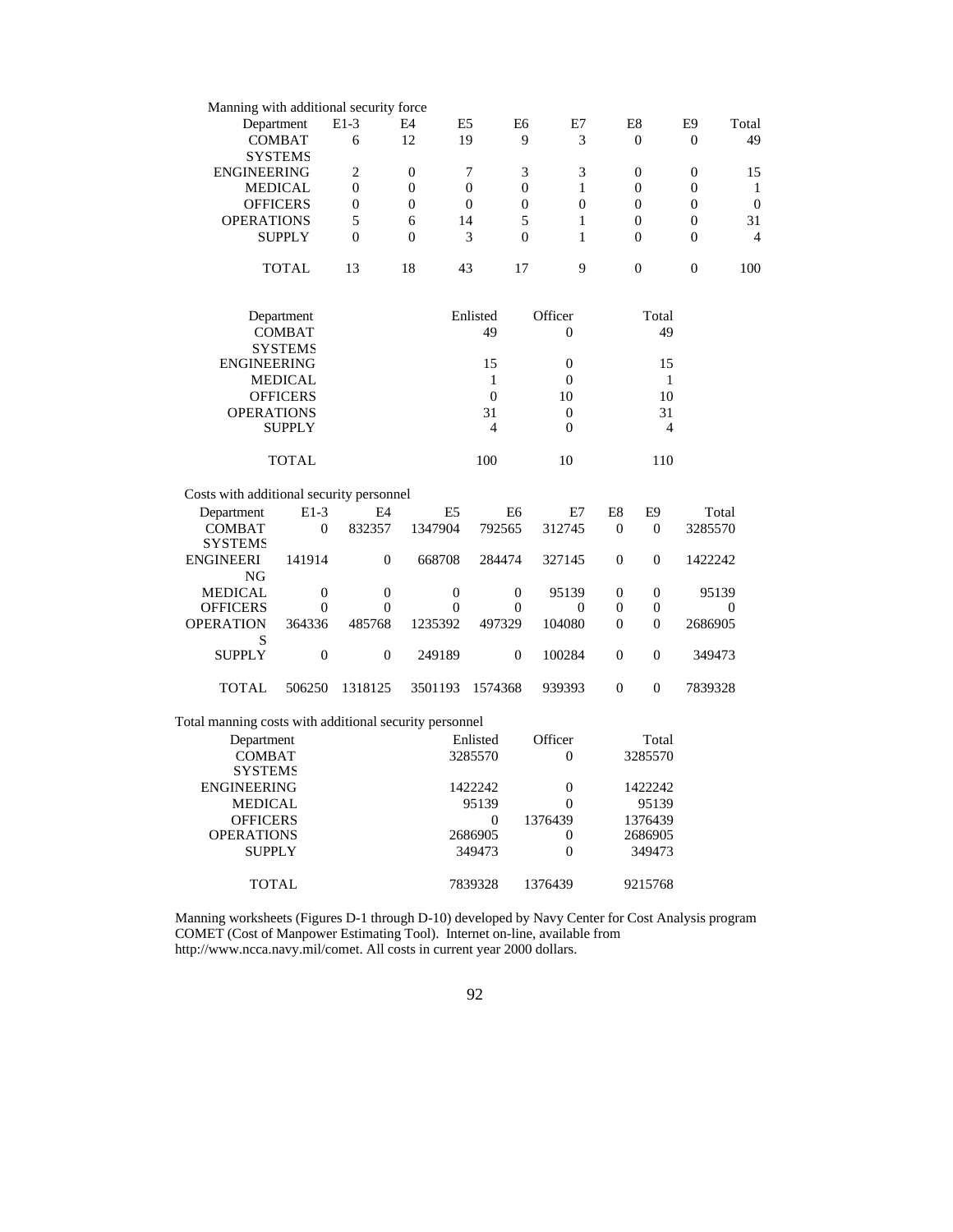#### REFERENCE LIST

- Abbott, Robert, Lieutenant (junior grade), USNR, Force Protection Officer, USS *Mobile Bay* (CG 53). 2002. Interview by author, 7 February.
- Bouldin, Kipp, Lieutenant (junior grade), USN, Force Protection Officer, USS *Yorktown* (CG 48). 2001. Interview by author, 30 August.

\_\_\_\_\_\_\_\_. 2002. Interview by author, 23 January.

- Brown, David, William H. McMichael, and John Burlage. 2000. Defending your Ship. *Navy Times* 50, no. 8 (November): 14.
- Carroll, Ward. 2000. Engagement is what the Navy must do. *Proceedings* 126, no. 12 (December): 50.
- Chairman, Joint Chiefs of Staff. 1998. Joint Pub 3-07.2, *Joint Tactics, Techniques, and Procedures for Antiterrorism*. Washington: U.S. Joint Chiefs of Staff, March.
- CNN Online. 2001. Bin Laden Praises USS *Cole* Bombers. Article on-line. Available from http://www.cnn.com/2001/world/asiapcf/central/03/01/ bin.laden.cole/. Internet. Accessed on 8 August 2001.
- Clark, Vern. 2001. Statement of ADM Vern Clark, U.S. Navy Chief of Naval Operations, before the Senate Armed Services Committee on Force Protection. FDCH Congressional Testimony, 3 May 2001. Washington, DC: eMediaMillWorks, Inc.
- \_\_\_\_\_\_\_\_. 2001. ADM Vern Clark Remarks, Surface Navy Association National Symposium, Wednesday, January 10, 2001. Article on-line. Available from http://www.navysna.org/symposium13/CNOremarks.html. Accessed on16 October 2001.
- Commandant, U.S. Coast Guard. 1994. Commandant Instruction M3501.53A. *Port Security Unit (PSU) Operational Doctrine.* Washington, DC: Publisher, 14 November.
- Commander (Acp), USCG Atlantic Area Public Affairs. Year. Coast Guard Port Security Units Complete Six Month Deployment to Southwest Asia. Article online. Available from http://www.uscg.mil/d5/news/2001/r070\_01.htm. Internet. Accessed on 9 August 2001.
- Commander in Chief, Atlantic Fleet. 2001. Naval Vessel Protection Zone in U.S. Waters. Naval message date-time-group 262043ZSEP01.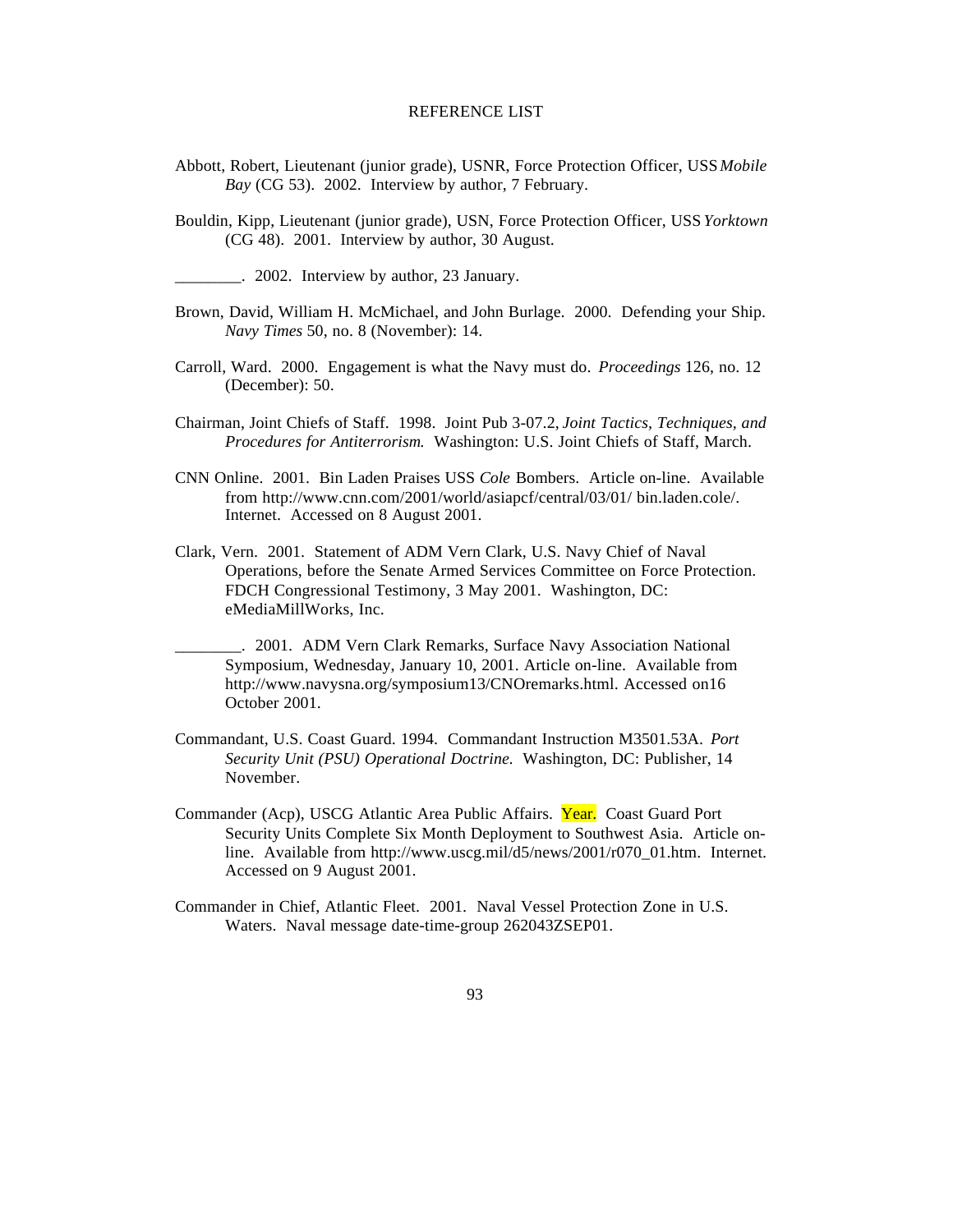Commander, Naval Surface Forces, Atlantic. Smartship Project Assessment. 1999. Letter dated 19 September 1999. Internet on-line. Available from http://www.dt.navy.mil/ smartship/assess0997.html. Internet. Accessed on 16 October 2001]

Cordle, John. 2001. "Manning DD-21." *Proceedings* 127, no. 2 (February): 59.

- Cooper, Kelly. n.d. "Supporting DD21 Programs? Ensure You Know the Parameters." Internet on-line. Available from http://www.dt.navy.mil/pao/excerpts%20pages/ 1999/dd2111.html. Internet. Accessed on 10 October 2001.
- Department of Defense. 2001. USS COLE Commission Report. Article on-line. Available from http://www.defenselink.mil/pubs/cole20010109.html. Internet. Accessed on 8 August 2001]

\_\_\_\_\_\_\_\_. 1994. DOD Instruction 2000.14, "DOD Combatting Terrorism Program Procedures." Washington, DC: Department of Defense, 15 June.

Department of the Navy. n.d. *Command Investigation into the actions of USS COLE (DDG 67) in preparing for and undertaking a brief stop for fuel at Bandar at Tawahi (Aden Harbor) Aden, Yemen on or about 12 October 2000*. Article online. Available from http://www.foia.navy.mil/usscole/report/investrpt.pdf. Accessed on 6 October 2001]

\_\_\_\_\_\_\_\_. 1998. OPNAV Instruction 5530.14C. *Navy Physical Security*. Washington, DC: Department of the Navy, 10 December.

\_\_\_\_\_\_\_\_. 2000. SECNAV Instruction 5530.4C. *Naval Security Force Employment and Operations.* Washington, DC: Department of the Navy, 7 March.

- DD21 Gold Team. n.d. "Why DD 21 Gold?" Article on-line. Available from http://www.dd21goldteam.com/. Internet. Accessed on October 2001.
- Expeditionary Warfare Training Group, Atlantic (EWTGLANT). 2001. EWTGLANT Course Catalog. Norfolk, VA, 15 September 2001. Internet on-line. Available from http://www.ewtglant.navy.mil/courses/1-ewtglantinst1500.4e.html. Internet. Accessed on 9 December 2001.
- Federation of American Scientists. n.d. DD-21 Zumwalt. Article on-line. Available from http://www.fas.org/man/dod-101/sys/ship/dd-21.html. Internet. Accessed 16 October 2001.
- Grassino, Robert J., Lieutenant Commander, USCGR, Executive Officer, Port Security Unit 308. 2002. Interview by author, 18 January.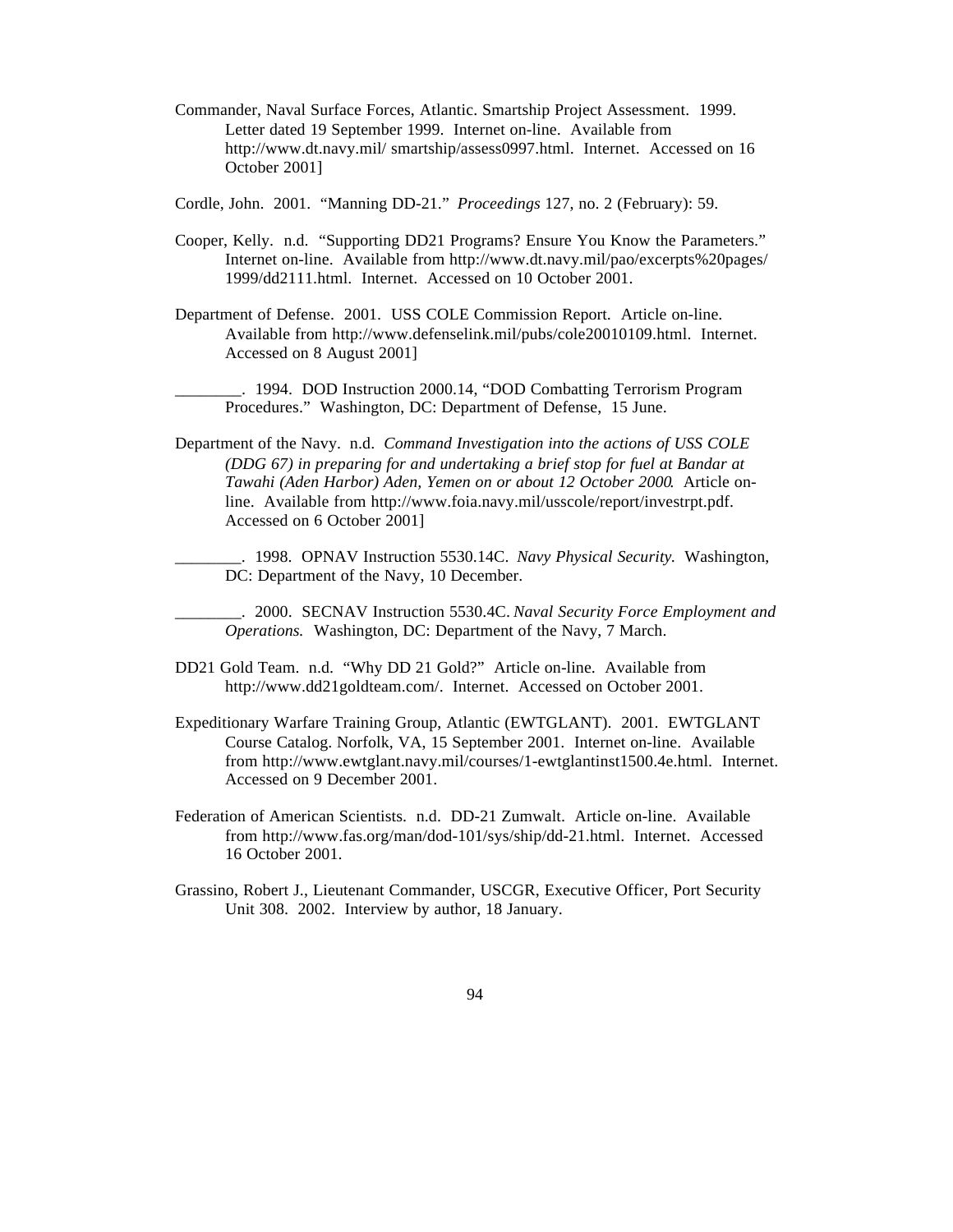- Gunaratna, Rohan. 2001. The Asymmetric Threat from Maritime Terrorism. *Jane's Navy International.* Article on-line. Available from http://www.online.janes. com/jni00297.htm. Accessed on 14 October 2001.
- Hanford, Lee A., Lieutenant Commander, USCGR, Executive Officer, Port Security Unit 305. 2002. Interview by author, 11 January.
- Hawley, Chris. 1999. Puerto Ricans Graffiti Navy Ship. 18 July 1999. Article on-line. Available from http://www.prop1.org/2000/du/99du/990719wt.html. Internet. Accessed on 13 November 2001.
- Hering, Leendert. 2001. Statement of CAPT Leendert R. Hering, USN, Commanding Officer, Naval Base San Diego CA, Force Protection at Military Installations. FDCH Congressional Testimony, 28 June 2001. Washington, DC: eMediaMillWorks, Inc., 2001.
- Himmelspach, Darlene. 2001. Boat Unit Called Up for Persian Gulf Deployment. *Navy Times*, 25 June, 22. Article on-line. Available from http://www.ibu15.navy.mil/ news.htm. Internet. Accessed on 9August 2001.
- Honeycutt, Cheryl, Lieutenant (junior grade), USCG, USCG Atlantic Area Port Security Unit Coordinator. 2001. Interview by author, 15 August.
- LANTAREA, U.S. Coast Guard. n.d.. "Port Security Units". Article on-line. Available from http://www.uscg.mil/lantarea/aofp/port.htm. Internet. Accessed on 09 August 2001.
- Lautenbacher, Conrad. 1998. Prepared Statement by Vice Adm. Conrad Lautenbacher" to the Members of the Senate Armed Services Committee, Seapower Subcommittee. Article on-line. Available from http://www.senate.gov/~armed\_ services/statemnt/ 980310cl.htm. Internet. Accessed on 18 October 2001.
- Lippert, Rollin G., Captain. 2002. USN, OPNAV N34A. Interview by author, 1 February.
- Marines Online. n.d. FAST Facts. Article on-line. Available from http://www.usmc.mil/ marines/nsf/9eb11b0ca47d01f7852562d00078319f. Internet. Accessed on 21 October 2001.
- Navy Criminal Investigative Service (NCIS). *Anti-Terrorism/Force Protection for Naval Operations, Commander's Guide*. n.d. Article on-line. Available from http://www.afsf.lacklund.af.mil/organization/AFSFC/SFP/org\_afsfc\_sfp\_library\_. Internet. Accessed on 15 August 2001.
- Navy Times. Navy Announces DD(X) Program, 5 November 2001. Article on-line. Available from http://www.swonet.com/cgi-bin/swoprod.dll/archives. Internet. Accessed on 8 November 2001.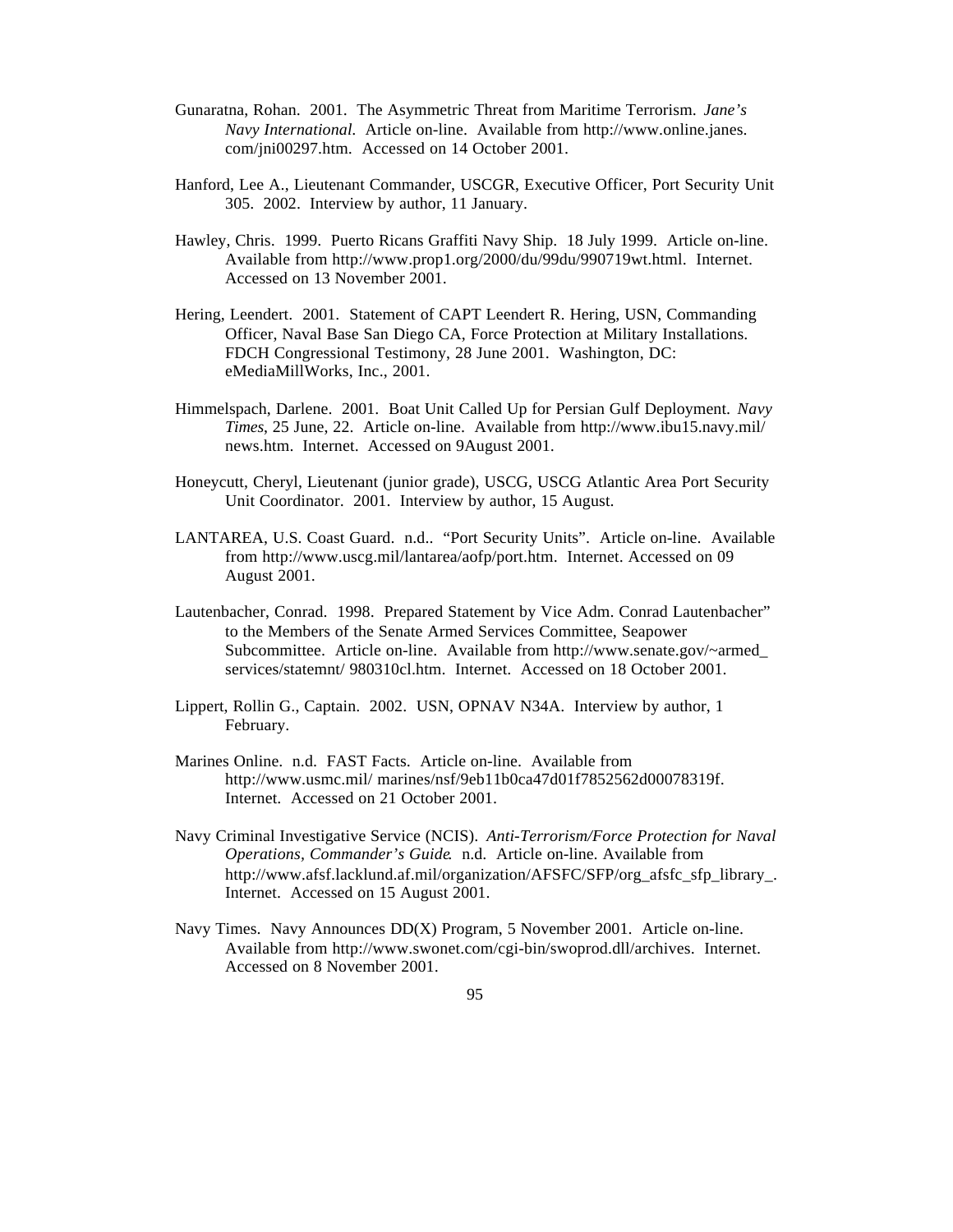- Office of the Assistant Secretary, Research, Development and Acquisition, Department of the Navy. 1997. Manpower Cost Estimating Databases and Methodologies. Memorandum dated 19 August 1997. Article on-line. Available from http://www.manningaffordability.com/S&tweb/PUBS/Cost\_of\_a\_Sailor\_Study.pd f. Internet. Accessed on 19 November 2001.
- Office of the Chief of Naval Operations (CNO). n.d. CNO Force Protection Tasker. Article on-line. Available from http://www.jfic/jfcom.mil/Products/lantflt/cipage/ bluedart.html. Internet. Accessed on 9 August 2001.
- Office of Naval Research. 2001. Future Naval Capabilities-Sustaining Technologies for the Next Navy and Marine Corps. Article on-line. Available from www.onr. navy.mil. Internet. Accessed on 25 January 2002.
- O'Neill, Bard E. 1990. *Insurgency and Terrorism, Inside Modern Revolutionary Warfare*. Dulles, VA: Brassey's, Inc, 1990.
- PEO Surface Strike. n.d. Human Systems Integration (HIS)/Optimized Manning. Article on-line. Available from http://peos.crane.navy.mil. Internet. 9 August 2001.
- Petrik, John, Corporate Communications/Corporate Staff, Office of Naval Research. Interview by author, 11 February 2002.
- Pollard, Neal A. n.d. The Future of Terrorism. Article on-line. Available from http://www.terrorism.com/terrorism/Future.shmtl. Internet. Accessed on 2 November 2001.
- Rancich, Thomas. 2000. Combating Terrorism. *Proceedings* 126, no. 11 (November): 66.
- Saxton, James. 2001. Force Protection at Military Installations. FDCH Congressional Testimony, 28 June 2001. Washington, DC: eMediaMillWorks, Inc., 2001.
- Sneddon, Curtis J., Lieutenant Commander, USNR, Executive Officer, Inshore Boat Unit 11. 2001. Interview by author, 6 September 2001.
- Stone, Michael. 1999. Naval Force Protection in the Littorals. Paper for Joint Military Operations Department, Naval War College.
- Surface Warfare Development Group. TM SWDG 3-10.1-01 Small Boat and Surveillance Tactics for Antiterrorism/Force Protection of High Value Assets in an Inshore Harbor Environment (DRAFT). 2001. Norfolk: SWDG, August.
- Taylor, Thomas M., Senior Chief Fire Controlman (Surface Warfare), USN, Combat Systems Maintenance Manager/Combat Systems Department Leading Chief Petty Officer, USS *Yorktown* (CG 48). 2002. Interview by author, 18 January.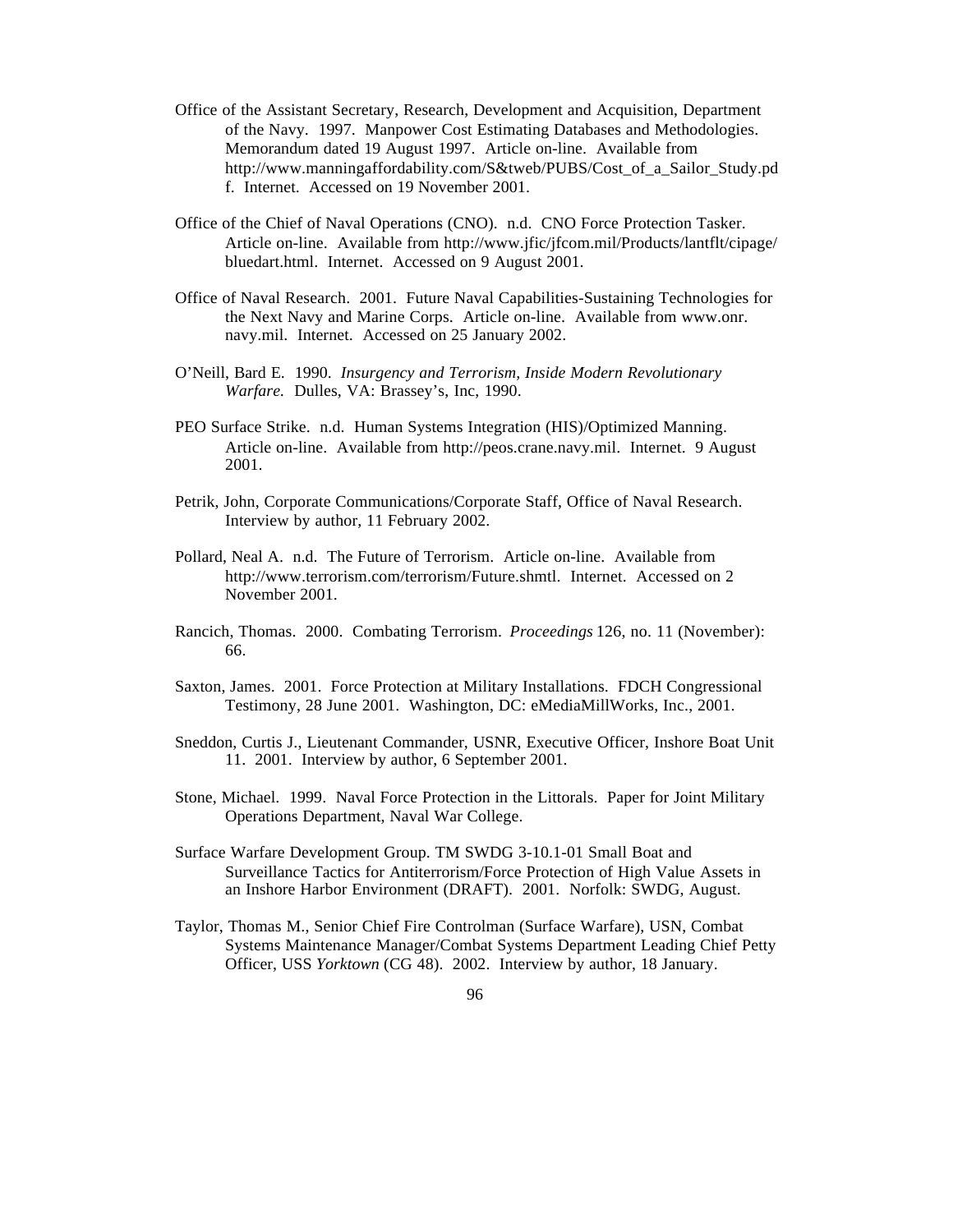- U.S. Navy Chief of Information. 1999. Vision…Presence…Power." Article on-line. Available from http://www.chinfo.navy.mil/navpalib/policy/vision/vis99/. Internet. Accessed on 9 August 2001.
- Weber, Robert Phillip. 1990. *Basic Content Analysis*. Newbury Park CA: Sage Publications.

Weeks, David. 2001. DANGER: Beyond the Pier." *Proceedings* 127, no. 4 (April): 38.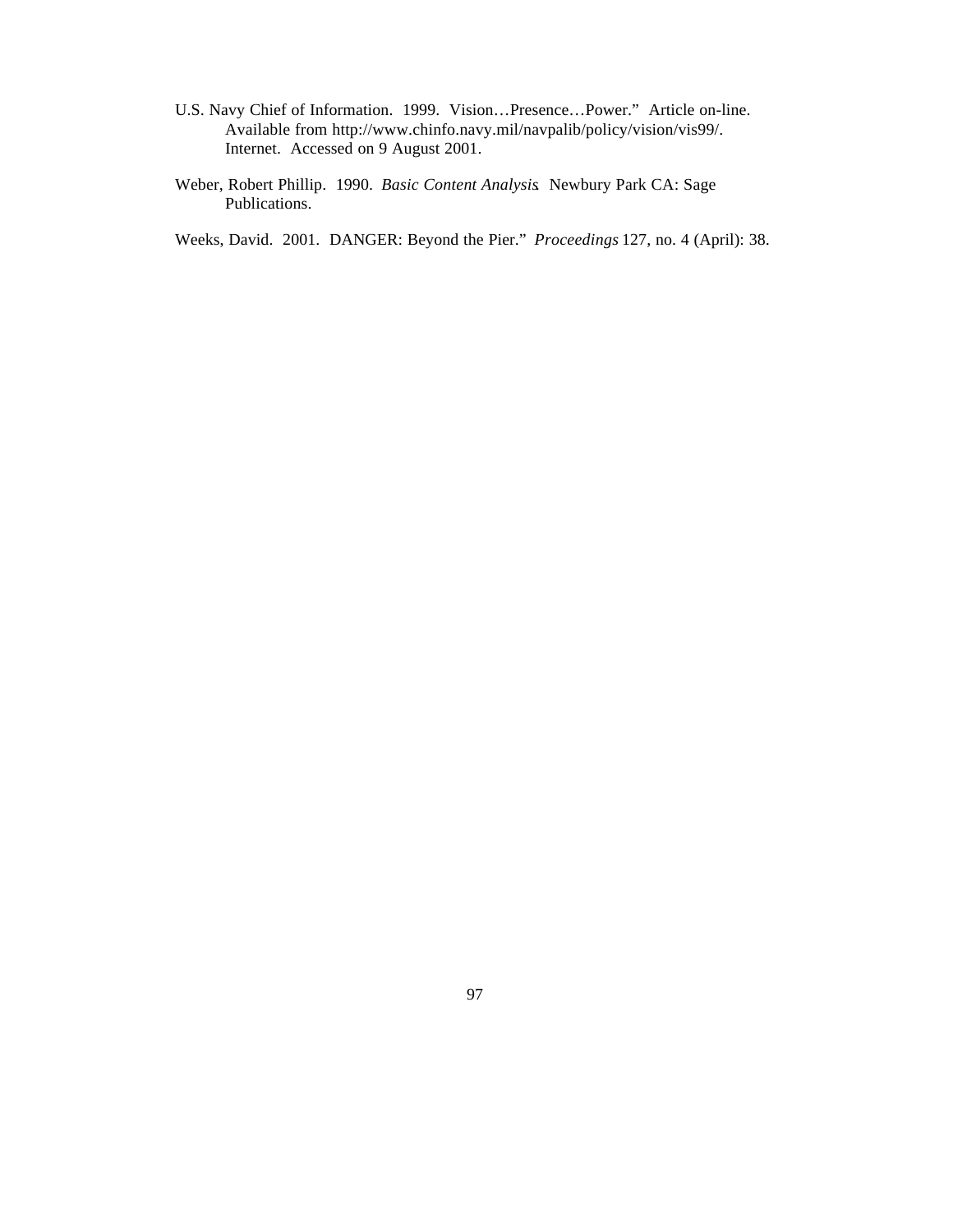### INITIAL DISTRIBUTION LIST

- 1. Combined Arms Research Library U.S. Army Command and General Staff College 250 Gibbon Ave. Fort Leavenworth, KS 66027-2314
- 2. Defense Technical Information Center/OCA 825 John J. Kingman Rd., Suite 944 Fort Belvoir, VA 22060-6218
- 3. Naval War College Library Hewitt Hall U.S. Navy War College Newport, RI 02841-5010
- 4. CDR David W. Christie DJMO USACGSC 1 Reynolds Ave. Fort Leavenworth, KS 66027-1352
- 5. LTC Steven G. Meddaugh DJMO USACGSC 1 Reynolds Ave. Fort Leavenworth, KS 66027-1352
- 6. COL Marshall J. Goby 592 Eagle Court Riverwood, IL 60015-3866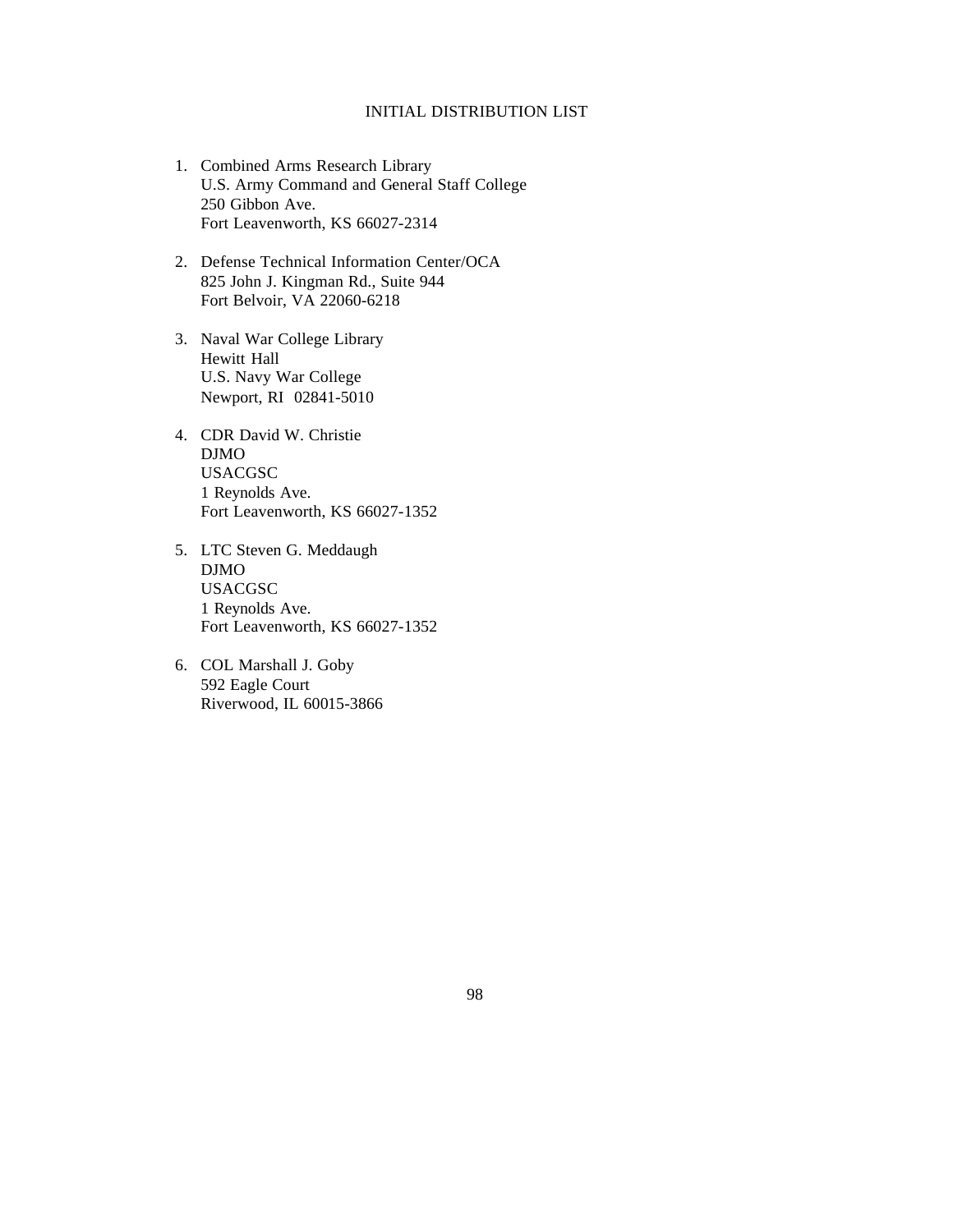#### CERTIFICATION FOR MMAS DISTRIBUTION STATEMENT

- 1. Certification Date: 31 May 2002
- 2. Thesis Author: LCDR John M. Zuzich

3. Thesis Title: Future US Navy Force Protection

4. Thesis Committee Members

Signatures:

5. Distribution Statement: See distribution statements A-X on reverse, then circle appropriate distribution statement letter code below:

l

#### A B C D E F X SEE EXPLANATION OF CODES ON REVERSE

If your thesis does not fit into any of the above categories or is classified, you must coordinate with the classified section at CARL.

6. Justification: Justification is required for any distribution other than described in Distribution Statement A. All or part of a thesis may justify distribution limitation. See limitation justification statements 1-10 on reverse, then list, below, the statement(s) that applies (apply) to your thesis and corresponding chapters/sections and pages. Follow sample format shown below:

#### EXAMPLE

| <b>Limitation Justification Statement</b> | Chapter/Section | Page(s) |
|-------------------------------------------|-----------------|---------|
|                                           |                 |         |
| Direct Military Support (10)              | Chapter 3       |         |
| Critical Technology (3)                   | Section 4       |         |
| Administrative Operational Use (7)        | Chapter 2       | 13-32   |

Fill in limitation justification for your thesis below:

| <b>Limitation Justification Statement</b> | <b>Chapter/Section</b> | Page(s) |
|-------------------------------------------|------------------------|---------|
|                                           |                        |         |
|                                           |                        |         |
|                                           |                        |         |
|                                           |                        |         |
|                                           |                        |         |
|                                           |                        |         |

7. MMAS Thesis Author's Signature: